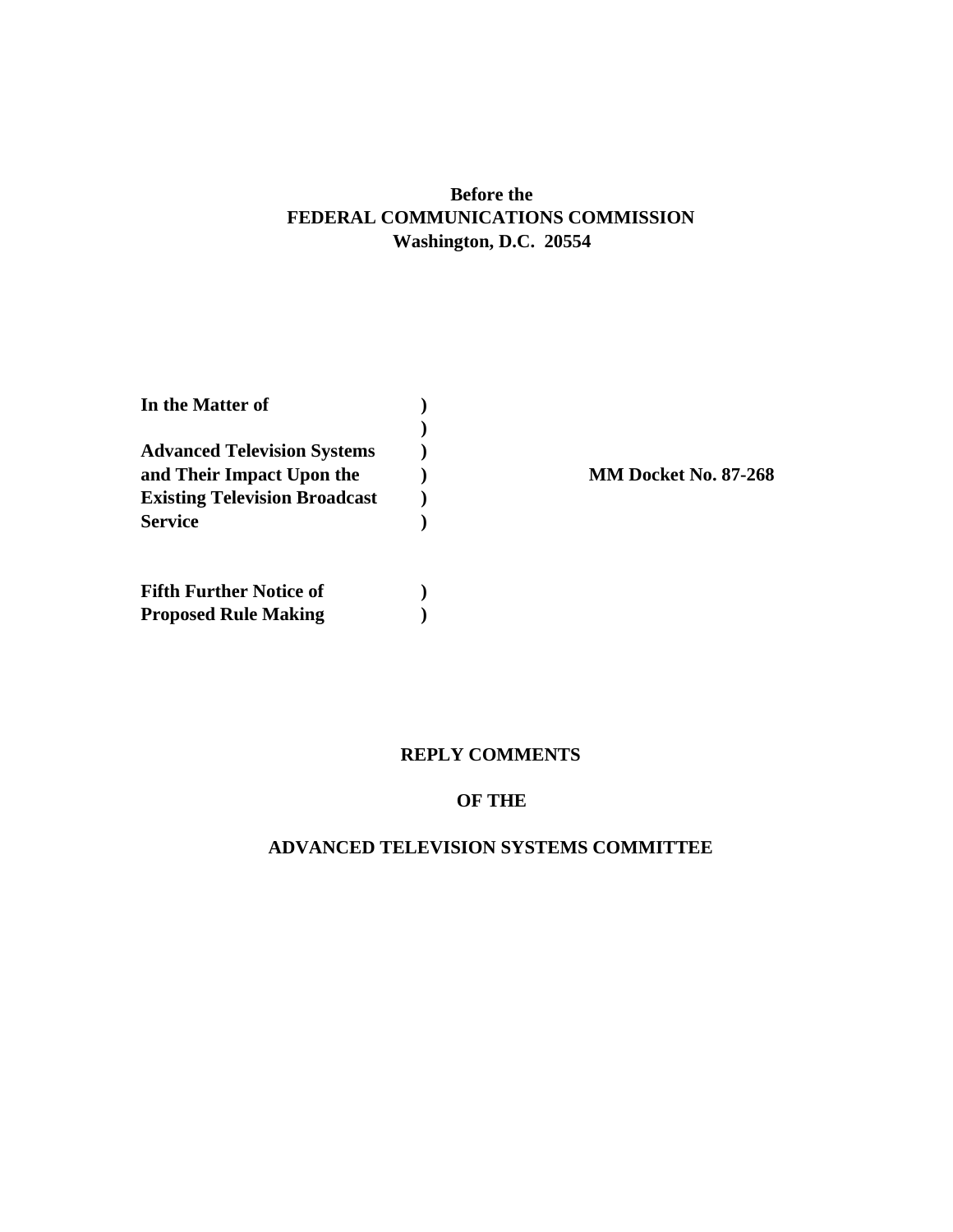**August 12, 1996**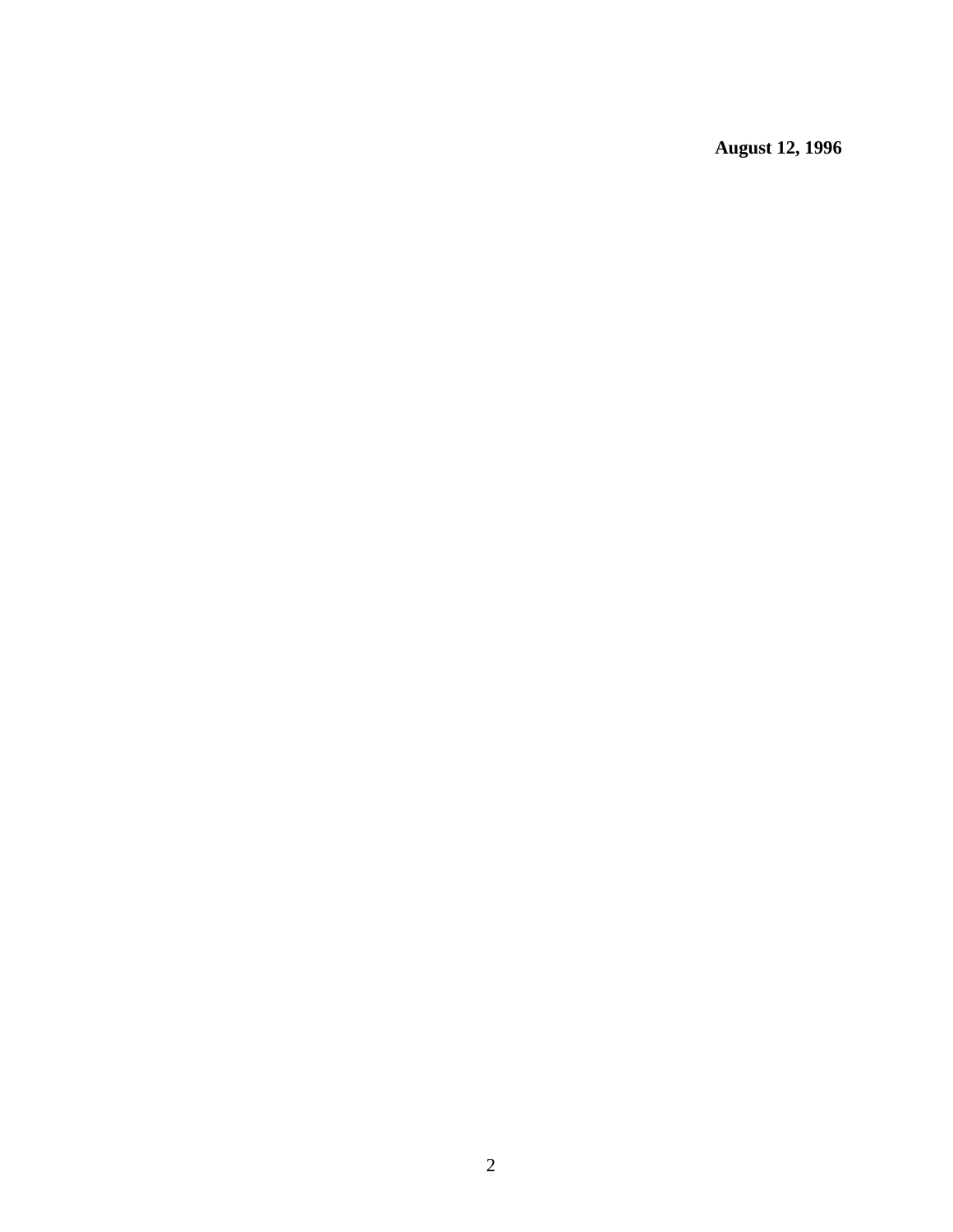#### **SUMMARY**

A careful review of the extensive comments filed in response to the Fifth NPRM shows a broad consensus supporting the Commission's tentative decisions. The great majority of commenters -- including virtually every one of the parties *directly involved* in the provision of broadcast television service -- join ATSC in strongly endorsing the Commission's tentative decision to establish a single, complete, mandatory transmission standard for broadcast DTV, and enthusiastically support the ATSC DTV Standard, based on the Grand Alliance system and recommended by the Advisory Committee, as the best possible choice and far more than fully adequate.

A minority of commenters -- *not directly involved* in broadcast television -- urge the Commission either to adopt only portions of the recommended standard, or not to adopt any standard at all. Some of these parties argue further that if the Commission does adopt a standard, it should not adopt the ATSC DTV Standard recommended by the Advisory Committee. However, these arguments against adopting a standard and the complaints specifically lodged against the ATSC DTV Standard are unfounded, misguided and unconvincing. In some cases they may reflect a desire to minimize any chance that the Commission might attempt to impose a DTV standard on non-broadcast video delivery industries. In other cases they clearly reflect a total lack of concern for the Commission's primary objective in this proceeding -- to upgrade the technical quality of broadcast television in order to help preserve free over-the-air television service in the decades to come.

In particular, the strident objections raised by some members of the computer industry amount to a complaint that the standard was not designed *exclusively* to meet their narrow needs. They claim, erroneously, that the proposed standard does not provide adequate interoperability with computers, yet they stubbornly refuse to recognize the many other interoperability needs that the standard must satisfy (e.g., with cable, DBS, and existing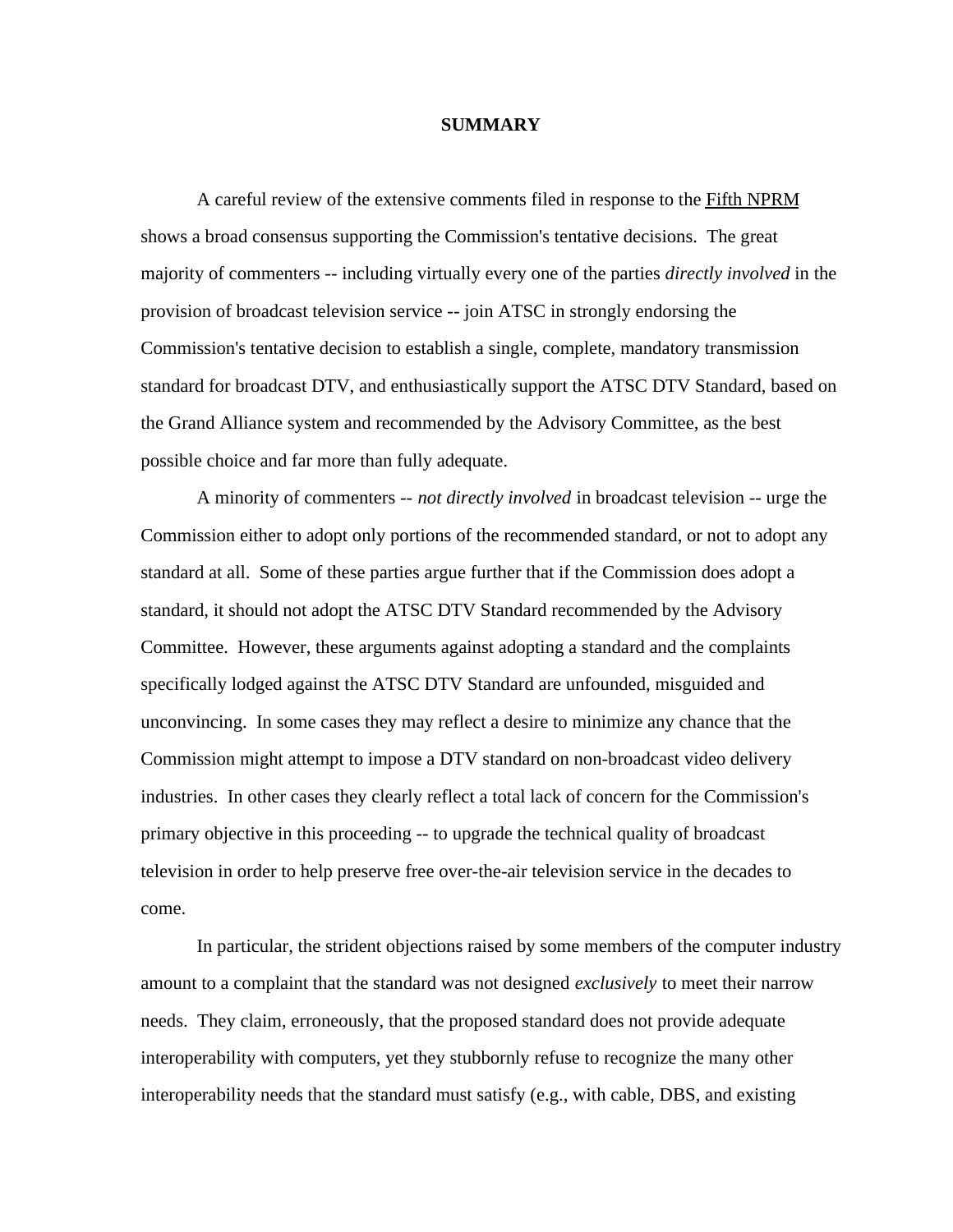NTSC services), or even the essential needs of the primary broadcast television application. Moreover, their complaints about a lack of interoperability with computers are entirely unfounded and completely misdirected when aimed at the ATSC DTV Standard - unquestionably the most computer-friendly digital television system on the planet. Ironically, while their complaints about interoperability risk delaying the introduction of terrestrial broadcast digital television here, far less interoperable digital systems are being adopted and deployed in the U.S. and throughout the world.

In opposing the recommended standard, these members of the computer industry offer cost estimates that purport to show that adopting the ATSC Standard would cost consumers many billions more in the aggregate than a supposedly simpler, less expensive alternative offered by them. But their cost estimates are embarrassingly flawed, combining greatly overestimated unit costs with grossly overstated consumer sales volumes to produce a very high number that has absolutely no basis in reality. In fact, reliable cost estimates prepared by members of ATSC who have extensive experience manufacturing and selling equipment using similar technology, show conclusively that the ATSC DTV Standard will allow consumers to purchase a range of cost-effective DTV receivers and converters, and that at both the low and high ends of this performance range, prices to consumers will be *lower* than they would be under the allegedly less expensive alternative suggested by these members of the computer industry.

The counterproposal they offer is a layered system that would initially only offer "affordable" standard-definition ("SDTV") capability as part of the standard adopted by the Commission, but broadcasters could add additional layers to the bit stream later when HDTV becomes affordable, if there is a demand. They claim this is a far better approach, yet as far as we know, not a single broadcaster in the nation has embraced their proposal. That is because the proposal completely ignores the needs of broadcasters, beginning with two critical requirements.

*ii*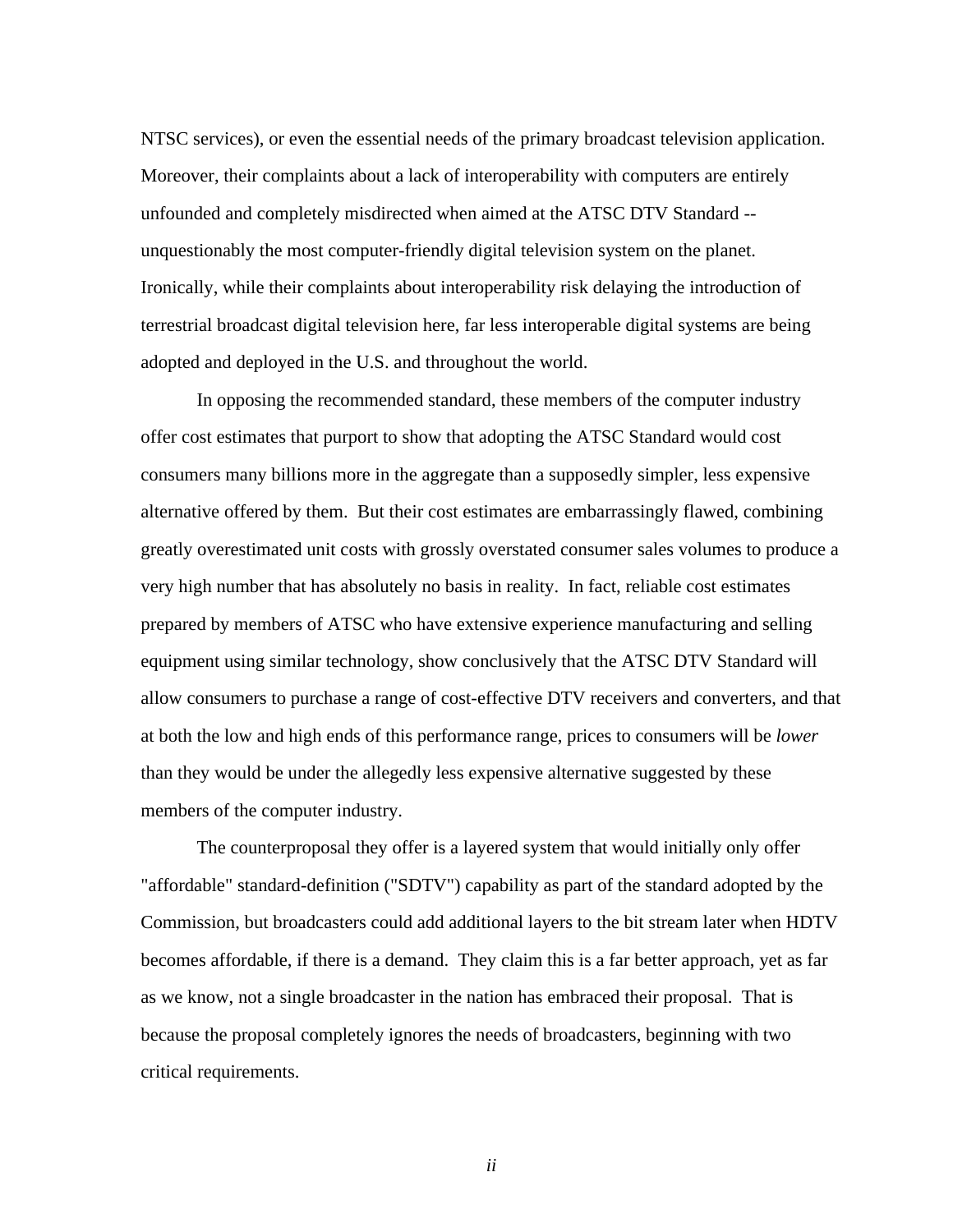First, notwithstanding the cornucopia of other valuable services that a digital television system can provide, the principal goal of broadcasters and of the Commission in this endeavor is to upgrade the technical quality of broadcast television *significantly* so that free over-the-air television service can compete with other means of delivering video in the years and decades ahead. This means that broadcasters must have HDTV capability *guaranteed* in any DTV standard from day one. And HDTV will be eminently affordable to consumers from the beginning of the transition, especially in light of the benefits it delivers.

Second, broadcasters need a complete, proven, tested standard in order to move forward. The industry has spent something over \$500 million and most of a decade to satisfy this need. To suggest at this late date that broadcasters or anyone else involved in this historic process accept a last-minute, unproven, unembodied proposal with dubious performance claims is quite simply a non-starter. And to suggest that the process of proposing, evaluating, constructing, testing and selecting from competing systems start all over again, based on these unreliable claims, is just as unthinkable.

Indeed, neither the computer companies' counterproposal, nor anything else in the voluminous comments on the NPRM provides a sound basis for changing the Commission's tentative decision to adopt the ATSC DTV Standard as the single standard for use by digital broadcast television licensees. In fact, a thorough analysis of the comments demonstrates conclusively that the Commission should fully embrace the recommendation of its Advisory Committee and adopt the ATSC DTV Standard in its entirety. By so doing, the Commission will unleash a flurry of investment within the involved industries that will support a rapid implementation of digital broadcast television, quickly bringing the fruits of this beneficial new technology to the American public.

*iii*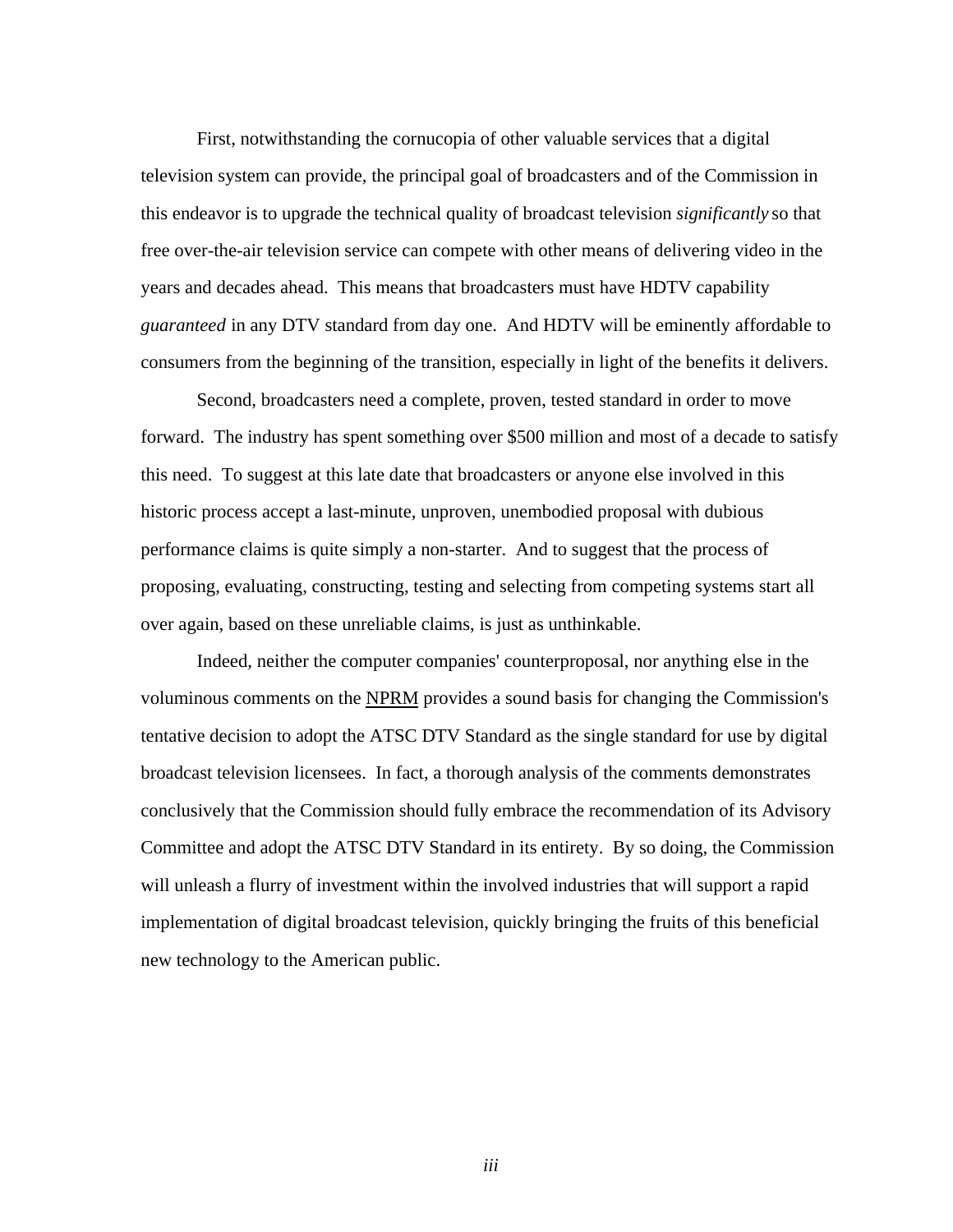| I.  |                                                               |                                                                                                                        |  |  |  |
|-----|---------------------------------------------------------------|------------------------------------------------------------------------------------------------------------------------|--|--|--|
| Π.  | The Commission's Proposal to Mandate Use of the Full ATSC DTV |                                                                                                                        |  |  |  |
|     | A.<br><b>B.</b>                                               | The Full ATSC DTV Standard Should be Adopted                                                                           |  |  |  |
|     |                                                               | 13                                                                                                                     |  |  |  |
| Ш.  |                                                               | The ATSC DTV Standard Represents the World's Best Digital Television<br>Technology and Is Far More Than Adequate<br>15 |  |  |  |
|     | A.                                                            | Computer Industry Complaints about the ATSC DTV Standard Are<br>Unfounded                                              |  |  |  |
|     | <b>B.</b>                                                     | 17<br>Other Complaints about the Standard Are Also Unfounded<br>29                                                     |  |  |  |
| IV. |                                                               | The Advisory Committee Process Warrants Adoption of its Recommendation                                                 |  |  |  |
|     |                                                               | 32                                                                                                                     |  |  |  |
| V.  |                                                               | The Commission Should Rely on Existing Processes in Making Modifications<br>to the Standard                            |  |  |  |
|     |                                                               | 35                                                                                                                     |  |  |  |
| VI. |                                                               | The ATSC DTV Standard Provides Far More Than Adequate Interoperability                                                 |  |  |  |
|     | A.                                                            | 36<br><b>Computer Interoperability</b>                                                                                 |  |  |  |
|     | <b>B.</b>                                                     | 36<br>Progressive vs. Interlaced Scanning                                                                              |  |  |  |
|     |                                                               | 40                                                                                                                     |  |  |  |

## **TABLE OF CONTENTS**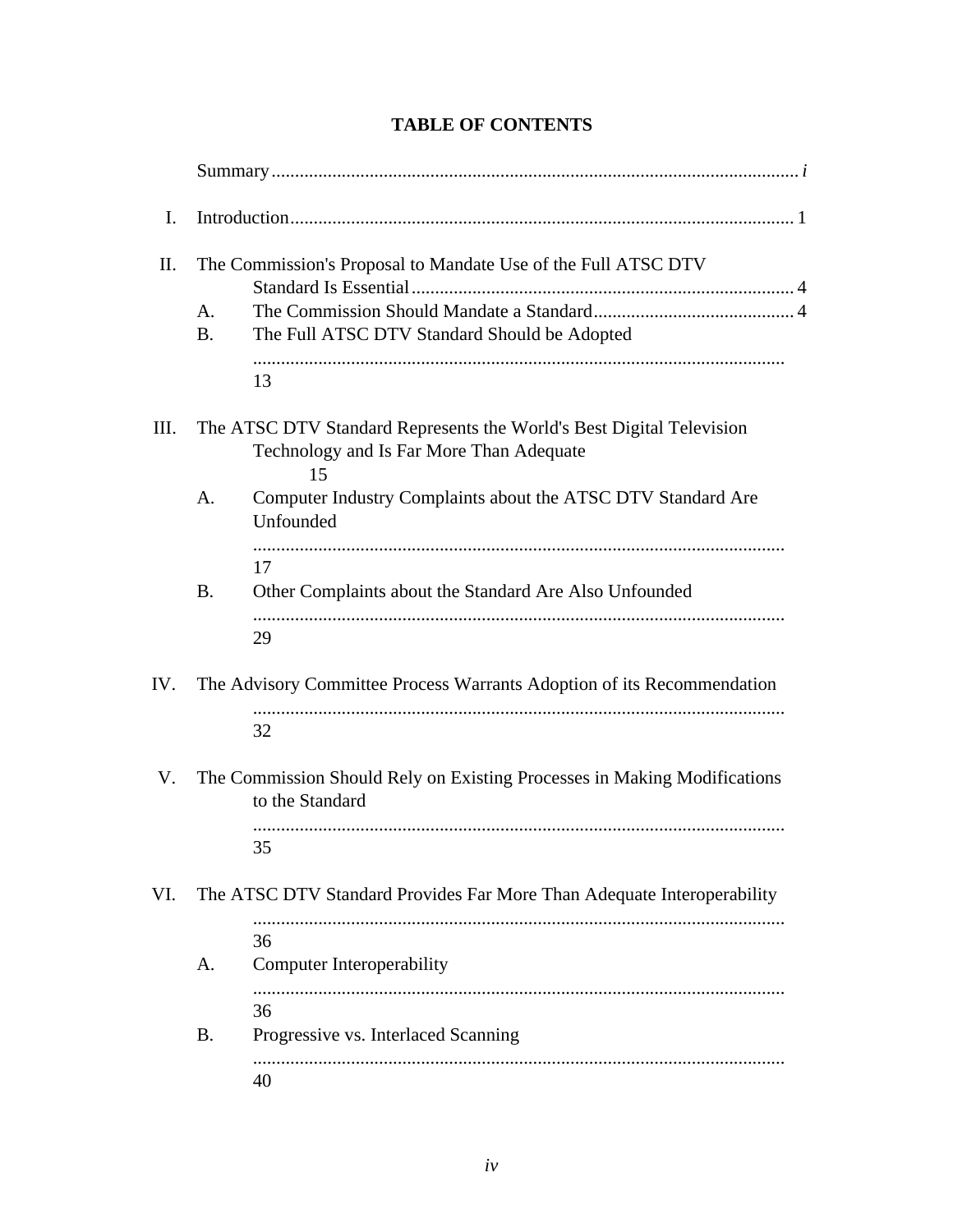|                   | <b>Square Pixels</b><br>C.                                            |                                                                     |  |  |  |  |
|-------------------|-----------------------------------------------------------------------|---------------------------------------------------------------------|--|--|--|--|
|                   | D.                                                                    | 52<br><b>Refresh Rate</b>                                           |  |  |  |  |
|                   | Ε.                                                                    | 54<br><b>Aspect Ratio</b>                                           |  |  |  |  |
|                   | F <sub>1</sub>                                                        | 57<br>Need for a Data Broadcast Standard                            |  |  |  |  |
|                   | G.                                                                    | 62<br>Interoperability with Other Delivery Media                    |  |  |  |  |
|                   |                                                                       | 63                                                                  |  |  |  |  |
| VII.              |                                                                       | The Commission Should Not Impose Receiver Requirements<br>66        |  |  |  |  |
|                   | A.                                                                    | The Commission Need Not Adopt an All-Format Receiver<br>Requirement |  |  |  |  |
|                   | <b>B.</b>                                                             | 67<br>The Commission Should Not Impose Other Receiver Requirements  |  |  |  |  |
|                   |                                                                       | 68                                                                  |  |  |  |  |
| VIII.             | Rapid Adoption of the Standard Will Promote International Trade<br>69 |                                                                     |  |  |  |  |
| Conclusion<br>IX. |                                                                       |                                                                     |  |  |  |  |
|                   |                                                                       | 72                                                                  |  |  |  |  |
|                   |                                                                       |                                                                     |  |  |  |  |
|                   |                                                                       | APPENDIX B: Mark Schubin, "Searching for the Perfect Aspect Ratio"  |  |  |  |  |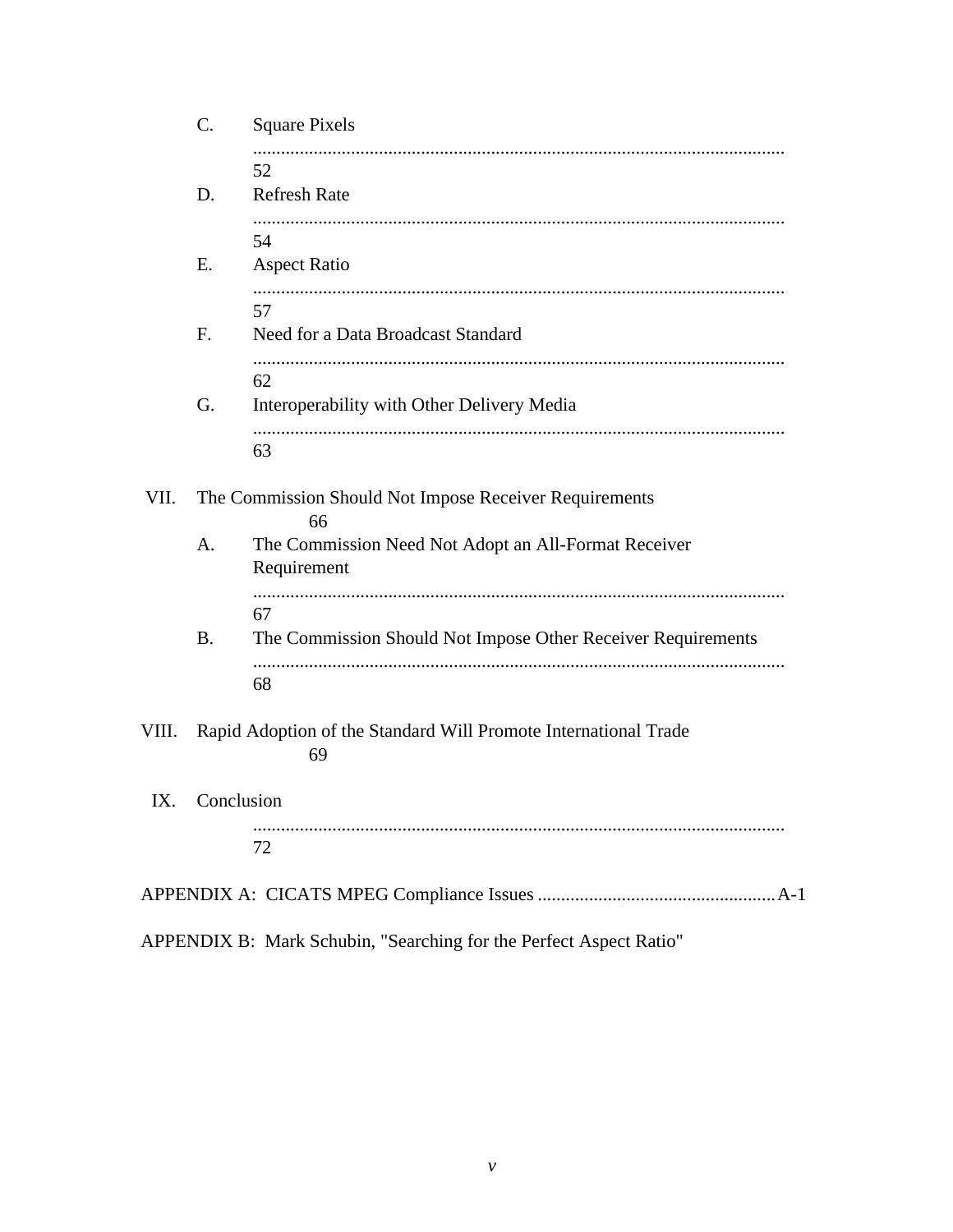## **Before the FEDERAL COMMUNICATIONS COMMISSION Washington, D.C. 20554**

| In the Matter of                     |  |                             |
|--------------------------------------|--|-----------------------------|
| <b>Advanced Television Systems</b>   |  | <b>MM Docket No. 87-268</b> |
| and Their Impact Upon the            |  |                             |
| <b>Existing Television Broadcast</b> |  |                             |
| <b>Service</b>                       |  |                             |
| <b>Fifth Further Notice of</b>       |  |                             |
| <b>Proposed Rule Making</b>          |  |                             |

#### **REPLY COMMENTS OF THE**

#### **ADVANCED TELEVISION SYSTEMS COMMITTEE**

#### **I. Introduction**

The Advanced Television Systems Committee ("'ATSC") hereby replies to the comments filed on July 11, 1996 in response to the Commission's Fifth Further Notice of Proposed Rule Making ("NPRM") in its Advanced Television ("ATV") proceeding.

A careful review of the extensive comments filed in response to the NPRM shows a broad consensus supporting the Commission's tentative decisions. The great majority of parties filing comments join ATSC in strongly endorsing the Commission's tentative decision to establish a single, complete, mandatory transmission standard for broadcast DTV, and enthusiastically support the ATSC DTV Standard based on the Grand Alliance system and recommended by the Commission's Advisory Committee on Advanced Television Service ("Advisory Committee") as the best possible choice and far more than fully adequate.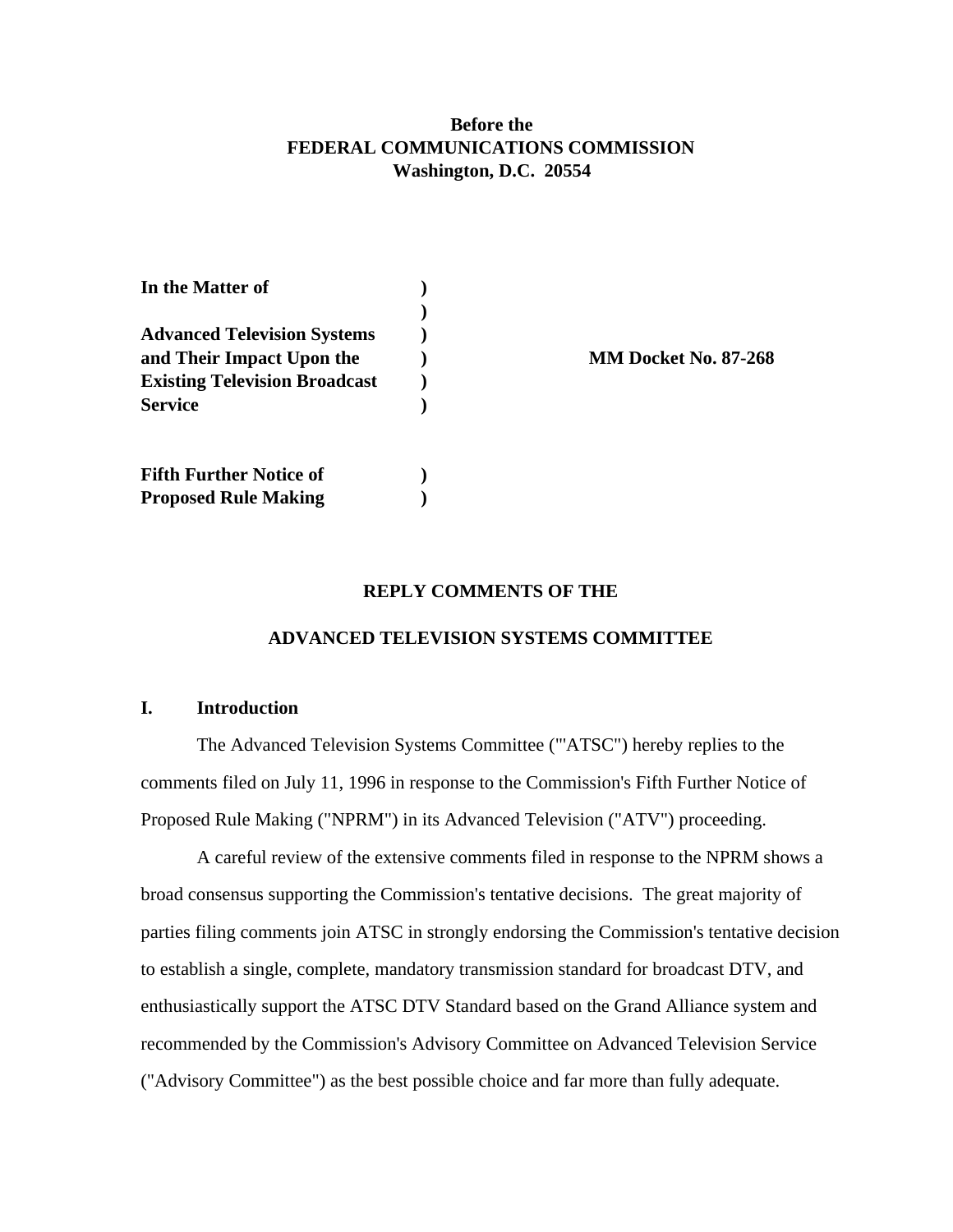A minority of commenters urges the Commission either to adopt only portions of the recommended standard, or not to adopt any standard at all. Some of these parties argue further that if the Commission does adopt a standard, it should not adopt the ATSC DTV Standard recommended by the Advisory Committee. As demonstrated in the following reply comments, the arguments against adopting a standard and the complaints specifically lodged against the ATSC DTV Standard are misguided and unconvincing. In some cases they may reflect a desire to minimize any chance that the Commission might attempt to impose a DTV standard on non-broadcast video delivery industries. In other cases they clearly reflect a lack of recognition of or concern for the Commission's primary objective in this proceeding -- to upgrade the technical quality of broadcast television in order to help preserve free over-theair television service in the decades to come. Indeed, these complaints seem to flow from concerns with narrow, non-primary applications of the recommended standard to nonbroadcast industries, showing little regard for the essential needs of the primary broadcast television application. Moreover, the alleged inadequacies of the standard for supporting these non-primary applications are technically inaccurate and unfounded, and the cost estimates used to attack the ATSC DTV Standard and to support alternative approaches are obviously flawed, in part, because they don't reflect work that has been done by individual ATSC members to develop cost-reduced consumer receivers and converters. In fact, far more reliable cost estimates prepared by members of ATSC show conclusively that the ATSC DTV Standard will allow consumers to purchase a range of cost-effective DTV receivers and converters, and that at both the low and high ends of this performance range, prices to consumers will be *lower* than they would be under the allegedly less expensive alternative imagined by some members of the computer industry.

In opposing the ATSC Standard recommended by the Advisory Committee, these members of the computer industry, with endorsements from a few other parties, offer a counterproposal which they claim is a far better approach. Yet, as far as we know, not a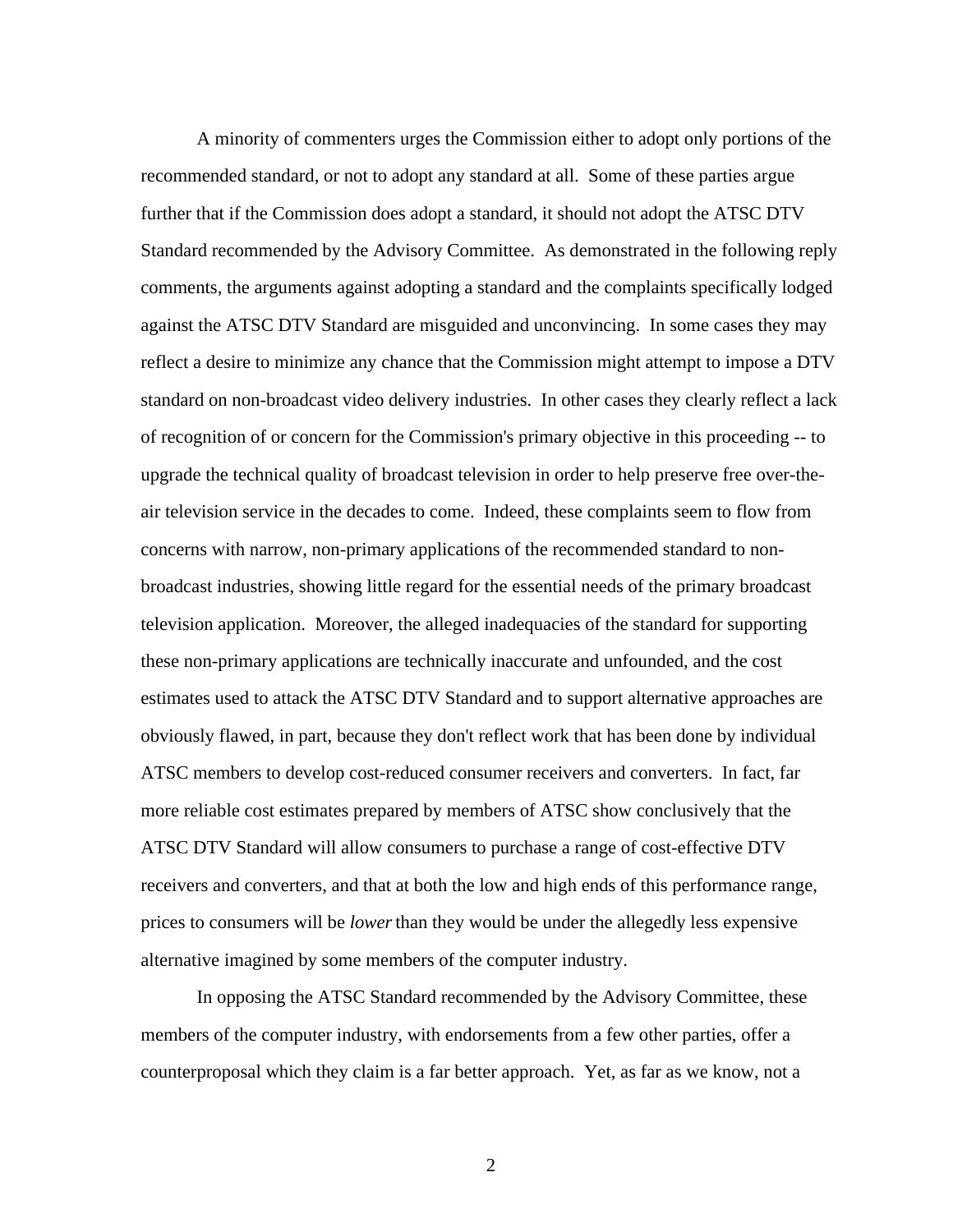single broadcaster in the nation has embraced this proposal. That is because the proposal completely ignores the needs of broadcasters, beginning with two critical requirements.

Notwithstanding all of the other valuable services that a digital television system can provide, the principal goal of broadcasters and of the Commission in this endeavor is to upgrade the technical quality of their service *significantly* so that free over-the-air television service can compete with other means of delivering video in the years and decades ahead. This means that broadcasters must have HDTV capability *guaranteed* in any DTV standard from day one.

Furthermore, broadcasters need a complete, proven, tested standard in order to move forward. The industry has spent something over \$500 million and most of a decade to satisfy this need. To suggest at this late date that broadcasters or anyone else involved in this historic process accept a last-minute, unproven, unembodied proposal with dubious performance claims is quite simply a non-starter.

Indeed, neither the computer companies' counterproposal, nor anything else in the voluminous comments on the NPRM provides a sound basis for changing the Commission's tentative decision to adopt the ATSC DTV Standard as the single standard for use by digital broadcast television licensees. In fact, a thorough analysis of the comments demonstrates conclusively that the Commission should fully embrace the recommendation of its Advisory Committee and adopt the ATSC DTV Standard in its entirety. By so doing, the Commission will unleash a flurry of investment within the involved industries that will support a rapid implementation of digital broadcast television, quickly bringing the fruits of this beneficial new technology to the American public.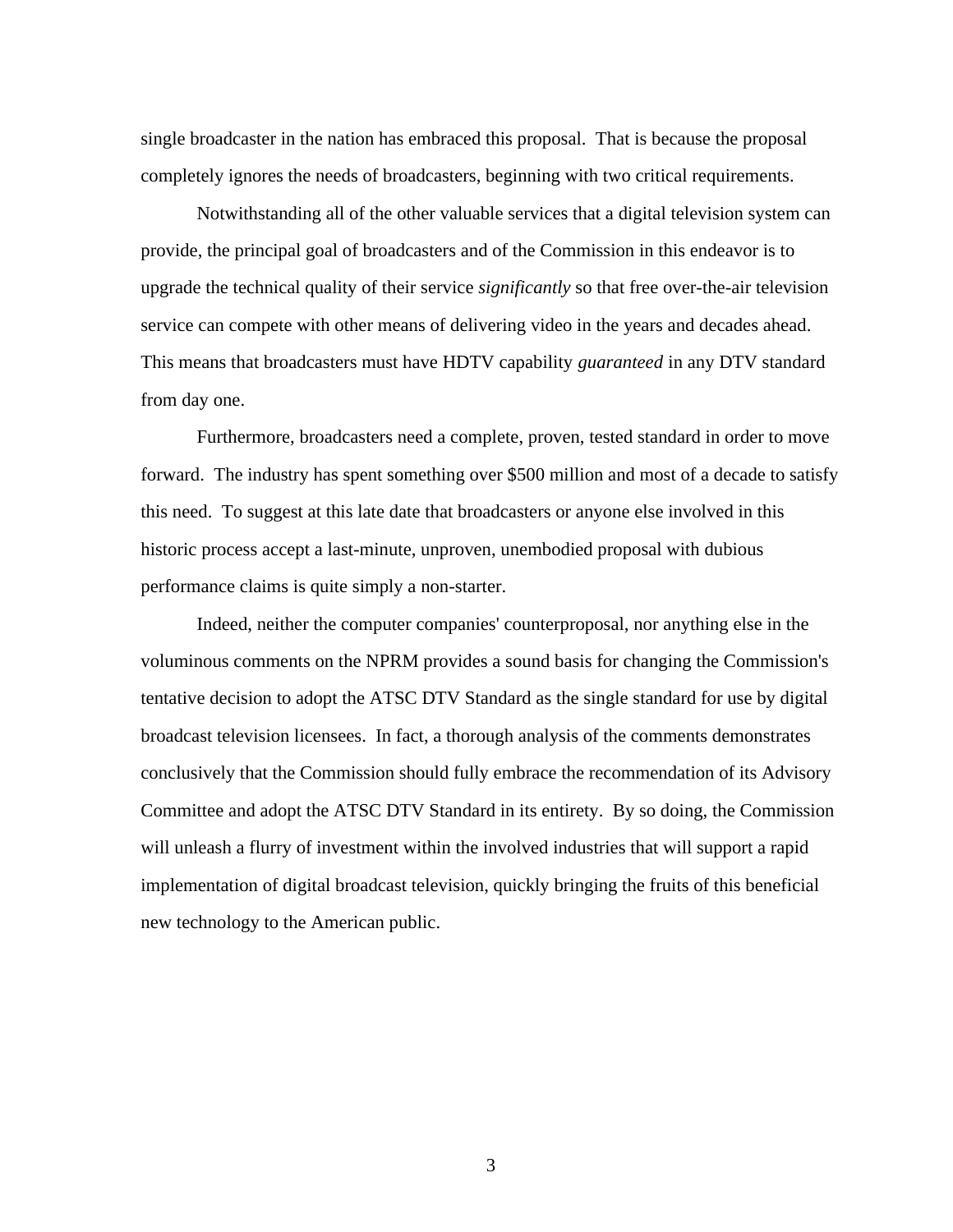## **II. The Commission's Proposal to Mandate Use of the Full ATSC DTV Standard Is Essential**

#### **A. The Commission Should Mandate a Standard**

In our initial comments, we explained that a standard is required in order to provide the certainty and reliability necessary for broadcasters, manufacturers and consumers to invest in digital television, that a clear, unambiguous standard is necessary to provide a reliable basis for the design of broadcast and consumer equipment, and that an FCC requirement *mandating* the use of the DTV standard by digital broadcast licensees is necessary to achieve these goals.

The great majority of commenters strongly supported a mandated standard, stressing the need for clarity, confidence and certainty by investors, broadcasters, manufacturers and consumers in order to engender a rapid transition to digital television. For example, the U.S. Department of Commerce and National Telecommunications and Information Administration ("NTIA") at 1, explains that:

"Digital television promises American consumers a greatly improved and very flexible television service, one that will include the ability to receive a range of new and exciting services. Digital television also promises myriad benefits for the U.S. economy. These benefits will accrue, however, only if the Commission acts rapidly to adopt a digital television transmission standard so that the transition to digital television can begin promptly.

Commission adoption of a transmission standard will provide certainty to consumers, broadcast licensees, and equipment manufacturers, which in turn will help alleviate the "chicken and egg" problem inherent in adoption of any totally new system. The knowledge that equipment will not soon be rendered obsolete will encourage rapid investment in the new system, investment that is needed to facilitate the transition to digital. Adoption of a transmission standard also will eliminate the need to purchase duplicative equipment or numerous conversion devices, thus keeping consumer, broadcaster, and manufacturer costs down. One need only look to America's experience with AM stereo to realize that the acceptance and likelihood of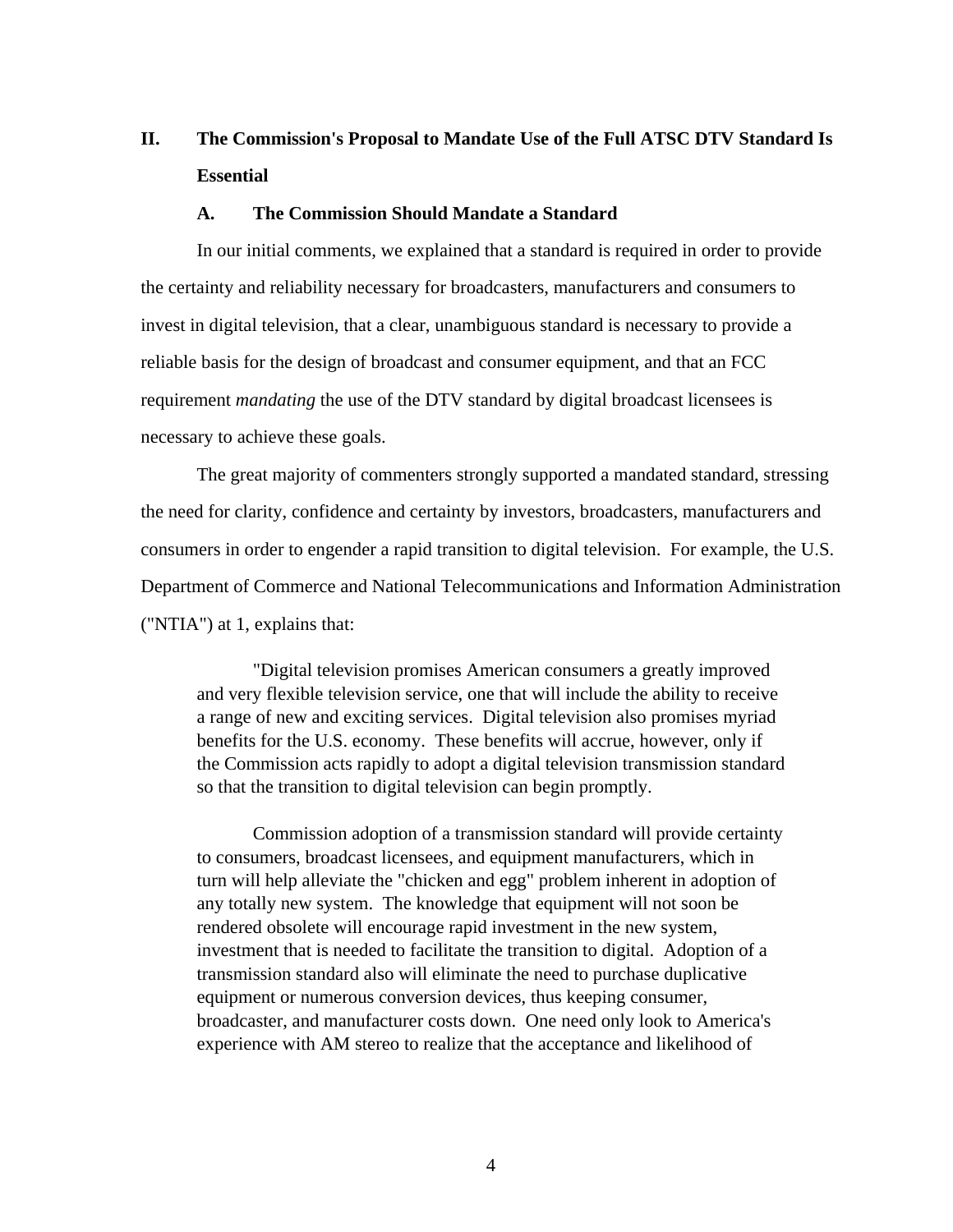success of new broadcast technologies are greatly enhanced when a standard is adopted."<sup>1</sup>

Similarly, 91 broadcasters and broadcast organizations describe in convincing detail why a standard is essential, saying "The wide array of players critical to the success of DTV will not participate in the transition to DTV unless they are confident that there is a real opportunity for a *comprehensive* transition. Establishing a standard is the most important step to be taken toward securing the confidence of *producers* . . . , *equipment manufacturers* . . ., *investors and financial institutions* . . . , *broadcasters* . . . , and *consumers* . . . ." (Broadcasters' Comments at *i*, *ii*, 1-2, 15-20, emphasis in original.) The National Consumers League (at 1) also urges the Commission to adopt the proposed transmission standard for HDTV, saying "[w]e agree that manufacturers of digital receivers and broadcasters need certainty before they will make the required investments for HDTV. Consumers also need certainty more than anyone else, for it will be consumers who will drive the marketplace." Numerous other parties also offer compelling arguments urging the Commission to adopt a single standard.<sup>2</sup>

<sup>&</sup>lt;sup>1</sup>Many other parties, as well, urge the Commission not to repeat the stereo AM debacle by failing to set a single standard. *See* Comments of the Executive Office of the President, Office of Science and Technology Policy at 2; Comments of 91 Broadcast Organizations at *ii*, 19; Digital HDTV Grand Alliance ("Grand Alliance") Comments at *ii*, 12; Thomson Consumer Electronics Comments at 7, fn. 1; Philips Electronics Comments at *iv*, 6, 8; Matsushita Electric Corporation of America Comments at 4; Sony Electronics Comments at 1; and Comments of Hammett & Edison at 4. The Computer Industry Coalition on Advanced Television Service ("CICATS") claims that not mandating a standard would not repeat the AM Stereo problem, because in this case there is motivation to establish a voluntary standard, since once NTSC transmissions cease, consumers will be forced to upgrade in order to receive TV. This logic of this claim is circular and unavailing. The Commission certainly would not order NTSC transmissions to cease if the transition to DTV had not been successful because of confusion and uncertainty caused by the lack of a standard. 2*See* Grand Alliance Comments at *i*, 2, 6; Comments of the Electronic Industries Association and EIA Advanced Television Committee ("EIA/ATV") at *ii*, 7; Comments of the Advanced Television Technology Center ("ATTC") at 2-3; Comments of Thomson Consumer Electronics at 1, 4; Comments of Zenith Electronics at 2-5; Comments of General Instrument at 2-3; Comments of Philips Electronics North America at *iv*, 1, 3-6; Comments of Dolby Laboratories at 3, Comments of Tektronix at 2, Comments of Sony Electronics at 1, 7, 8, 11; Comments of Hitachi America at 2-4; Comments of Mitsubishi Consumer Electronics America ("MCEA") at *i*, 2; Comments of Matsushita Electric Corporation of America ("MECA") at 2, 6; Comments of Advanced Broadcasting Systems of Canada ("ABSOC") at 2; Comments of Citizens for HDTV at 4, 12; Comments of the Department for Professional Employees, AFL/CIO at 1; Comments of the Association of Federal Communications Consulting Engineers ("AFCCE") at 2; Comments of Hammett & Edison ("H&E") at 1; Comments of Cohen, Dippell and Everist ("CD&E") at 4, 5; Comments of Circuit City at 3, 5; Comments of Jae Lim at 1; and Comments of John Carroll at 1, 4.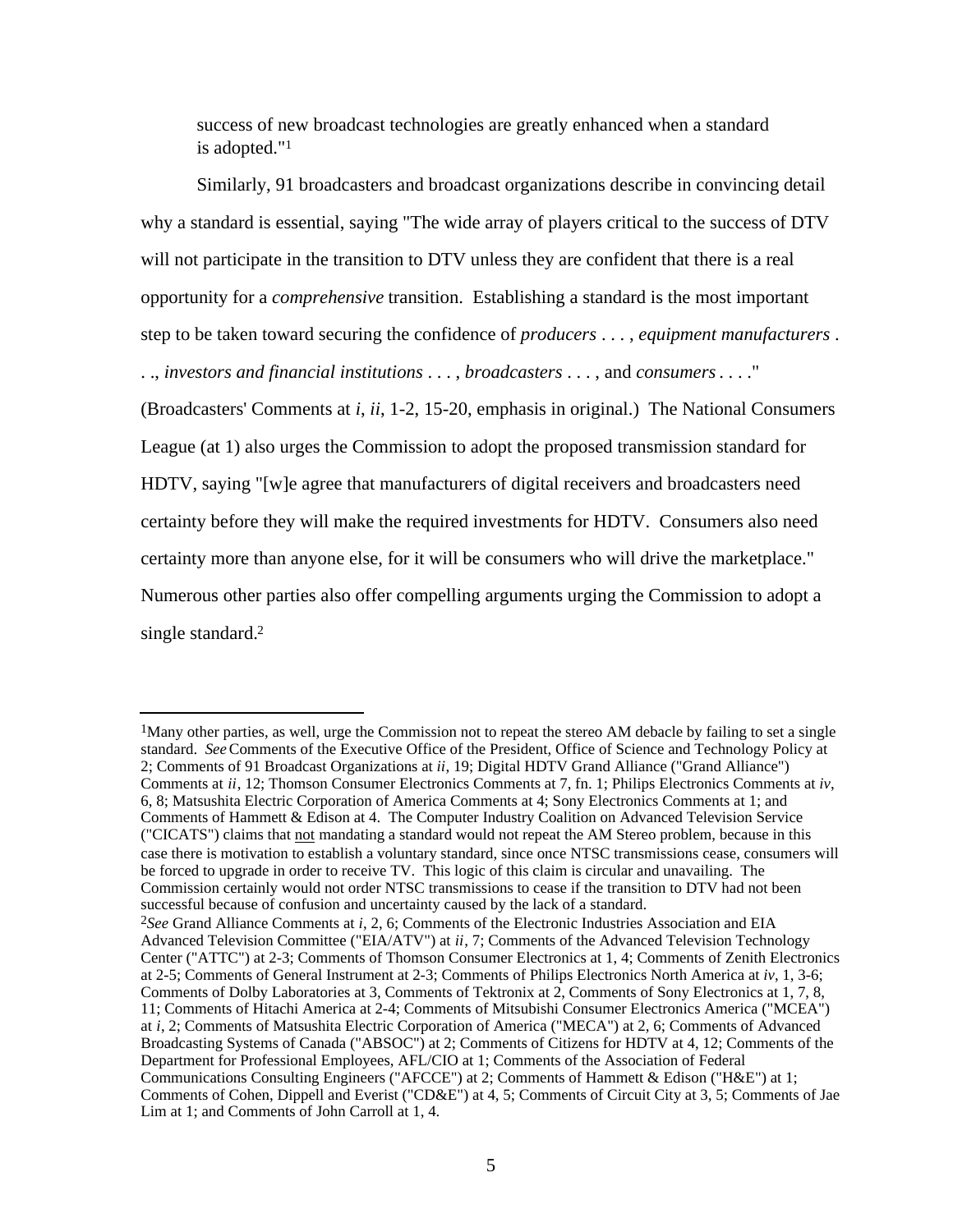Several parties stress the positive impacts on jobs and economic development that will flow from a Commission decision to adopt a standard. For example, OSTP (at 3) states "There is a well known maxim of the international technology [marketplace:] international capital and R&D investment, technical and creative talent, new manufacturing, plant siting, and resulting job growth all flow to the country that grabs the early technological lead," and NTIA (at 1) notes that "[a]doption of a digital transmission standard promises to spur the American economy in terms of manufacturing, trade, technological development, and international investment -- including job growth." Philips (at 2), Thomson (at 2) and Citizens for HDTV (at 5, 8, 16-17) echo these views.

Several parties who generally support the specific ATSC DTV Standard, but with one or more caveats, also endorse the need for a mandated standard. For example, the Information Technology Industry Council ("ITI"), a leading computer industry trade association, (at 2) supports a mandated standard, but objects to any inclusion of interlaced formats. And although he objects to some aspects of the recommended standard, William Schreiber (Vol. II at 1) says that a mandated standard is absolutely essential at the outset of the service in order to provide certainty.<sup>3</sup>

In contrast to this prevalent view endorsing a mandated standard, the National Cable Television Association ("NCTA") (at 1), a founding member of ATSC, joined by Tele-Communications, Inc. ("TCI") (at 1), says it would be an irreversible mistake for the government to adopt a federal technology standard for digital TV, noting "well-established drawbacks" of freezing technology and innovation, and reducing competition and consumer choice. Stressing that its comments should not be read to be critical of the particular DTV standard recommended by the Advisory Committee, NCTA (at 3-5) acknowledges the substantial investment of sweat and capital equity by many, including many in the cable industry, but states that even when advised by industry representatives, the government

j

<sup>3</sup>Universal Studios (at 2), Polaroid (at 2), and TelQuest Systems (at 2-3, 6)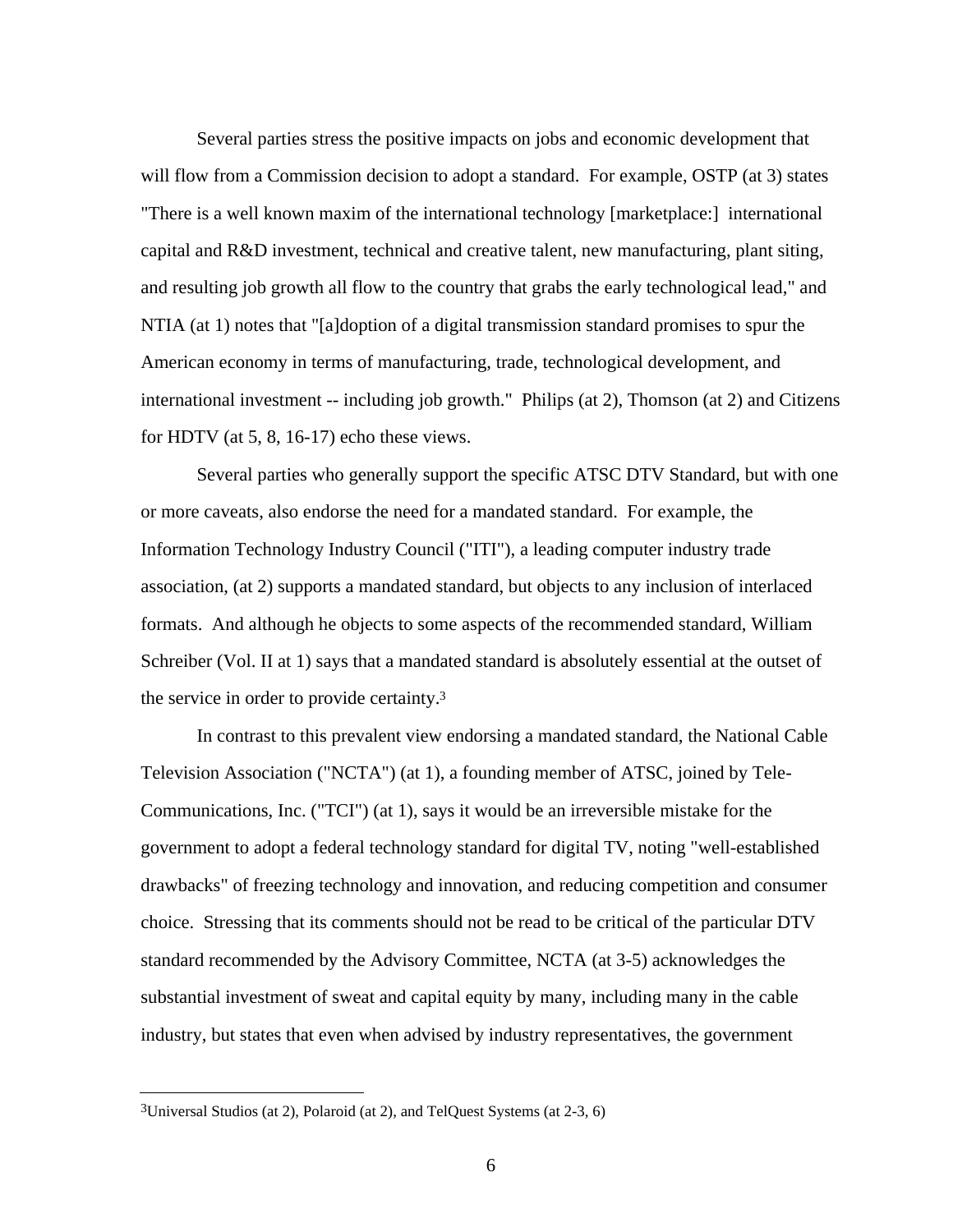should not substitute its judgment for that of the marketplace. NCTA argues that a thriving market is developing in cable and DBS without any government standard, and NCTA and TCI both note the error that would have been made if an analog HDTV standard had been rushed through before all-digital capability was proven.<sup>4</sup>

The non-cable members of ATSC wonder if this somewhat surprising opposition by the cable industry to FCC adoption of a *terrestrial broadcast* standard may not flow from the concerns of the cable industry that the Commission might impose the same DTV standard on the cable industry, as indeed some parties to this proceeding have proposed. This is unfortunate, because as we explained in our initial comments (at 27-28), we believe that as *voluntary* standards activities continue in the cable industry and with other video delivery systems, it is likely that many elements of the terrestrial ATV standard will also be incorporated in emerging standards in these industries. We believe that such *voluntary* standards will promote the early availability of digital television, including HDTV, over all of these other media as well as terrestrial broadcasts, without causing undue burdens on cable operators or other providers. Indeed, the ability of these other competitive delivery media to introduce compelling new technologies without FCC review and approval will continue to provide pressure to ensure that universal broadcast television service implements the technology required to remain responsive to consumer needs.

Recognizing that the cable industry has concerns over the impact on its business of mandating a terrestrial broadcast transmission standard, nevertheless, we don't believe their arguments negate the compelling need for the Commission to establish a *terrestrial broadcast* transmission standard. First, the Commission is not being asked to substitute its judgment for that of the marketplace, but rather to endorse and adopt a broad industry

j

<sup>&</sup>lt;sup>4</sup>The recent dramatic success of DBS illustrates the strong consumer demand for the improved technical quality and greater program choices available through digital television technology, however, in considering the different case of universal, free over-the-air broadcast television, the DBS experience highlights the need for a single standard. Presently, each competing DBS service utilizes different receiving equipment, incompatible even for the same intended use. If consumers wish to change DBS providers, they must scrap their investment and purchase new receiving equipment. This model may be effective for a subscription, premium service like DBS, but we believe it would be not be acceptable for universal free over-the-air television.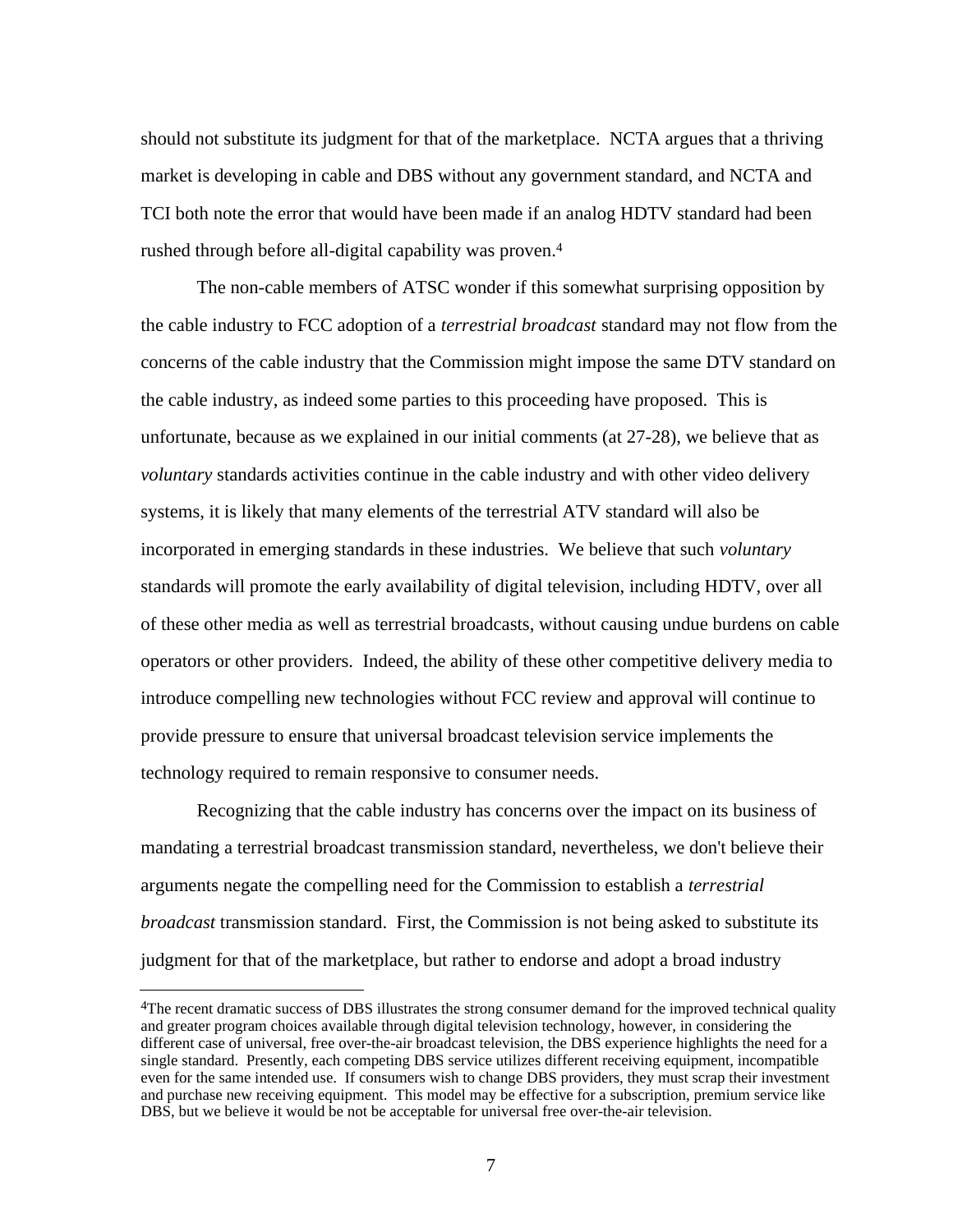consensus that will allow all parties to move forward confidently and productively in the rapid implementation of digital broadcast television. Indeed, the cable industry has contributed mightily to developing, evaluating and testing that consensus, and does not oppose the specific ATSC DTV Standard for terrestrial broadcast transmission. Second, we do not believe that adopting the ATSC DTV Standard will freeze technology and innovation, or reduce competition and customer choice. As we explained in our initial comments, the ATSC DTV Standard based on the Grand Alliance system offers unprecedented flexibility to accommodate new applications and uses, and unmatched headroom for growth to include new technological improvements. Third, rapidly adopting a broadcast DTV standard now would not be like rushing to adopt analog HDTV before the advent of all-digital capability. Digital television systems are rapidly being deployed here in the U.S. and throughout the world. And we believe that we have the world's best terrestrial broadcast television technology firmly in hand, with proven, thoroughly tested performance and tremendous flexibility and headroom for growth. For the Commission to delay or withdraw now would be a grave mistake, we believe, and would mean turning away from its obligation to help preserve free over-the-air television in the years and decades to come.

Comments by the members of the computer industry are mixed regarding the advisability of setting a standard. ITI (at 1) urges the Commission promptly to adopt and implement a standard, along with policies to stimulate the development of National Information Infrastructure ("NII") applications, although it favors the exclusive use of progressive scan transmission formats.

In sharp contrast, several other computer industry commenters strongly urge the Commission not to mandate a DTV transmission standard. Microsoft (1-2) says imposing the ATSC DTV Standard would be a public policy disaster, and that the marketplace, not government, is the best avenue for development of a DTV standard. The Business Software Alliance ("BSA") (at 1-2, 6) echoes these sentiments, but says that it has no objection to standards adopted through industry consensus.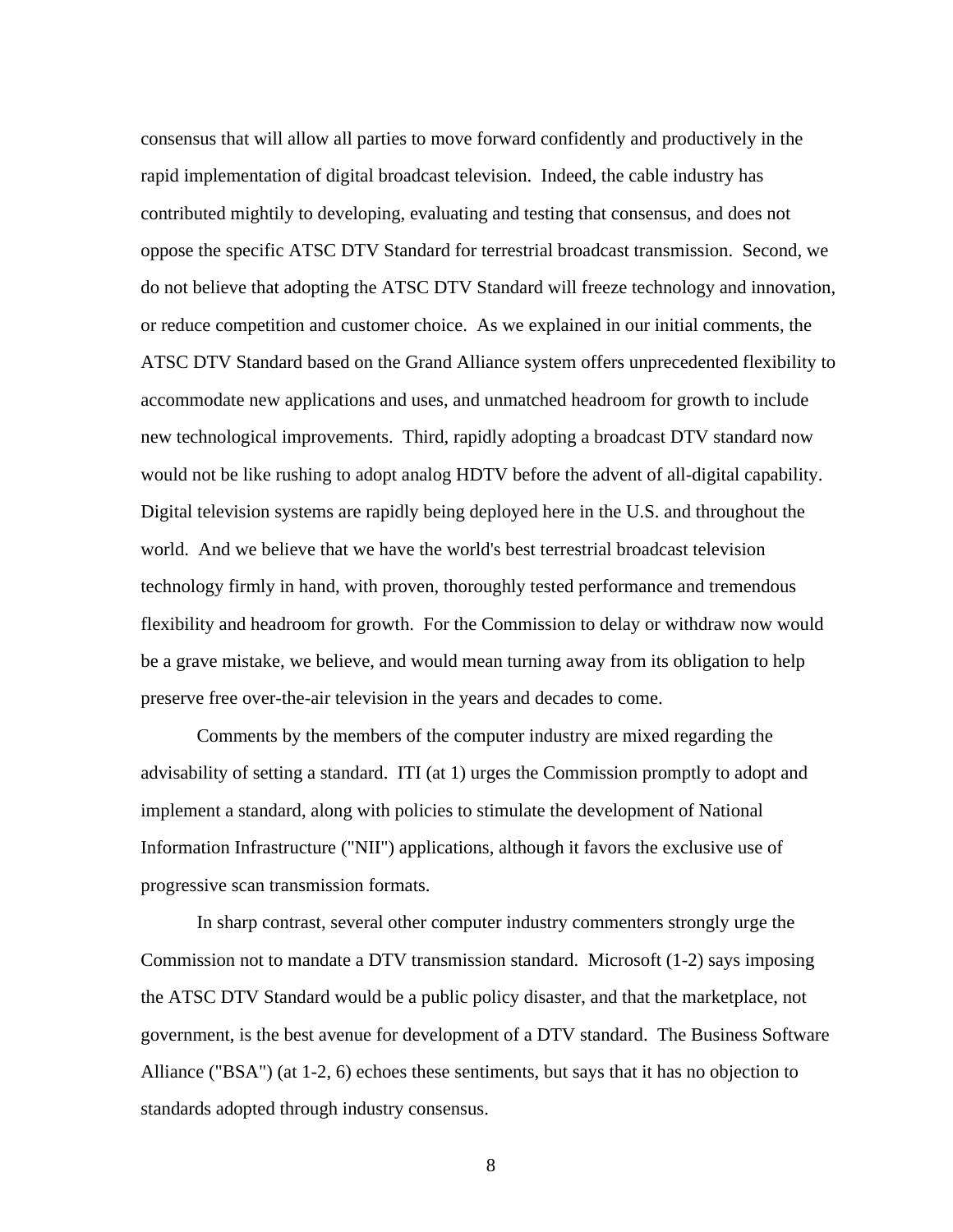The Computer Industry Coalition on Advanced Television Service ("CICATS") (at *i*,  $1-2$ <sup>5</sup> urges the Commission not to adopt a DTV standard, especially not the ATSC DTV Standard, favoring voluntary standards instead. However, if the Commission does adopt a standard, it should adopt the minimum standard necessary to protect spectrum users from interference, and if more is adopted, the Commission should adopt no more than the CICATS "refinement" of the Advisory Committee recommendation, i.e., a single baseline standarddefinition (SDTV) format, leaving any further enhancements to the marketplace. CICATS (at 10) says the U.S. should not rush in to set a standard because technology is changing so rapidly.

Compaq (at *i-ii*, 1-2) also urges the FCC to reject the ATSC DTV Standard, saying any mandated standard would disserve the public interest, by stifling innovation and inhibiting competition, but if the Commission insists on adopting a standard, it should adopt the CICATS proposal. Compaq (at 6, 10) argues that voluntary industry standards can provide sufficient certainty, and that all parties have incentives for adopting a voluntary standard, because broadcast television is an established service.

Although some of these computer companies fill page after page describing dire consequences of government-imposed standards, their arguments miss the mark and are entirely unconvincing. The Commission is *not* being asked to substitute its judgment for that of the marketplace, but to endorse and adopt an extremely broad consensus joined in by virtually all of the participants who have a direct stake in upgrading the technical quality of terrestrial broadcast television. This is precisely the type of industry consensus to which BSA states it has no objection.

Furthermore, every participant in this decade-long historic process would be dismayed to hear the final stage of this effort characterized as "rushing in to set a standard." After an incredibly deliberate and careful process, evaluating competing proposals and then

<sup>5</sup>CICATS has fewer members than it did when it filed comments on the Fourth NPRM in this docket. CICATS now includes Apple, Compaq, Dell, Intel and Microsoft.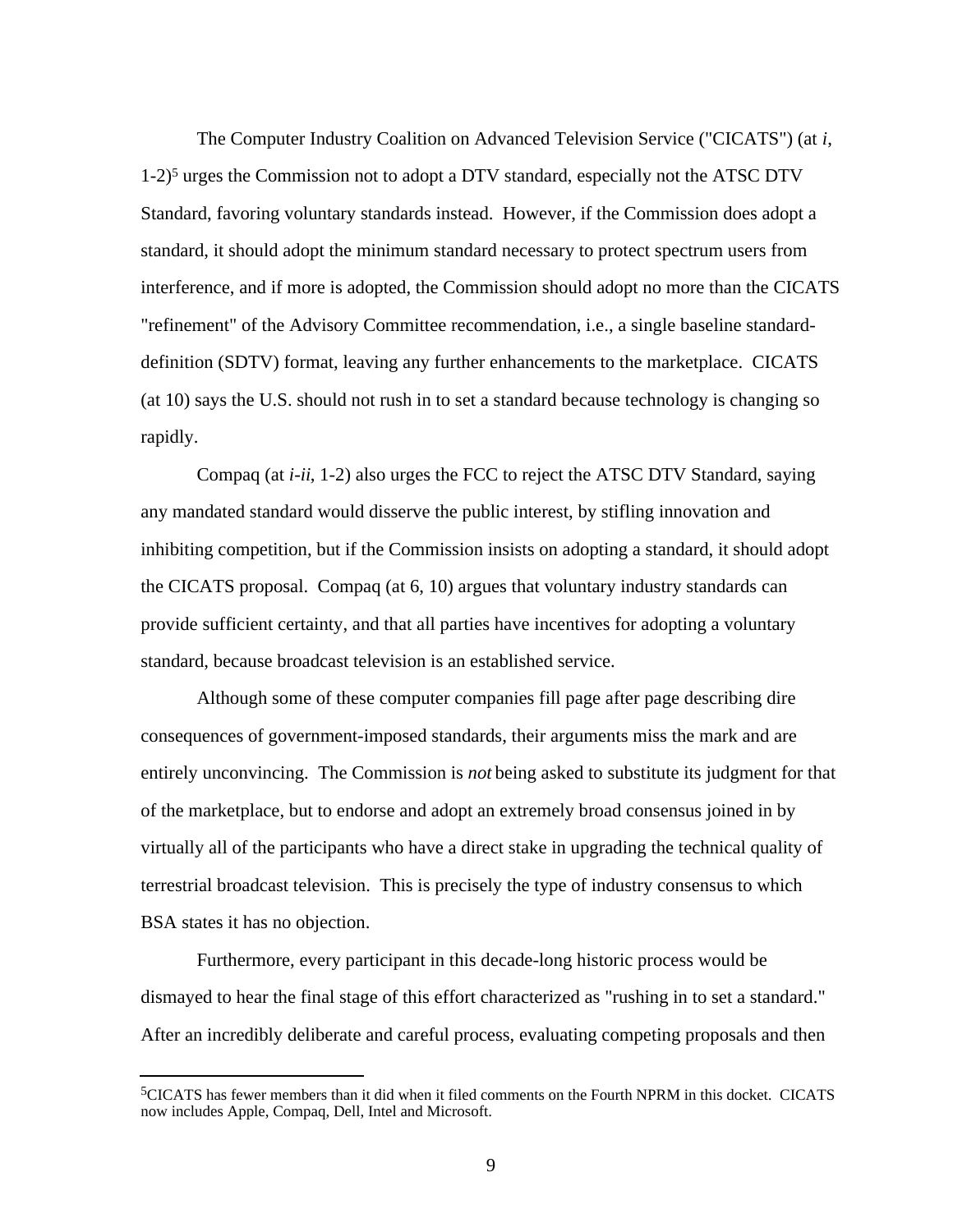incorporating the best attributes of each, refining and improving digital video compression technology over the past six years, and building and exhaustively testing actual prototype equipment, we have in hand the world's best digital television technology, with unmatched flexibility for additional applications and headroom for growth. While less capable digital TV systems are spreading throughout the world, it would be foolish for broadcasters to turn away from the best, proven technology because something better will come in the future. All that is needed now is for the Commission to follow through on its commitment to set a standard, so that investors, broadcasters, manufacturers and consumers can all move forward together with certainty that their investments will be mutually beneficial.

OSTP (at 2 ) sums up the issue succinctly:

"We recognize that some argue that the adoption of a single digital television standard would freeze the current state of technology. That is simply wrong. The ATSC DTV standard is sufficiently flexible that it can accommodate new developments in either interlace or progressive scan display formats. The FCC process always is open to review new alternative standards. In point of fact, a technological freeze will be occasioned only upon the *failure* to adopt a standard. The lesson of AM stereo should be clear to all of us: failure to adopt broadcast standards leads to failure to develop new broadcast services. American consumers and workers suffer." (emphasis in original)

Although some members of the computer industry stress their opposition to government-imposed standards and their strong preference for voluntary standards instead, their strident opposition to the Advisory Committee's recommendation -- an extremely broad industry consensus developed through an unprecedented, deliberate and totally open process - - strongly suggests that it is the Advisory Committee's recommendation itself that they oppose, and that their opposition to an FCC-mandated standard for broadcast television is only a means to force modifications to the proposed standard or to thwart its rapid adoption entirely. Indeed, the very architect of the CICATS counterproposal to the Advisory Committee recommendation urges the Commission *not* to let the market decide, because that would mean getting the Advisory Committee standard, but rather the Commission should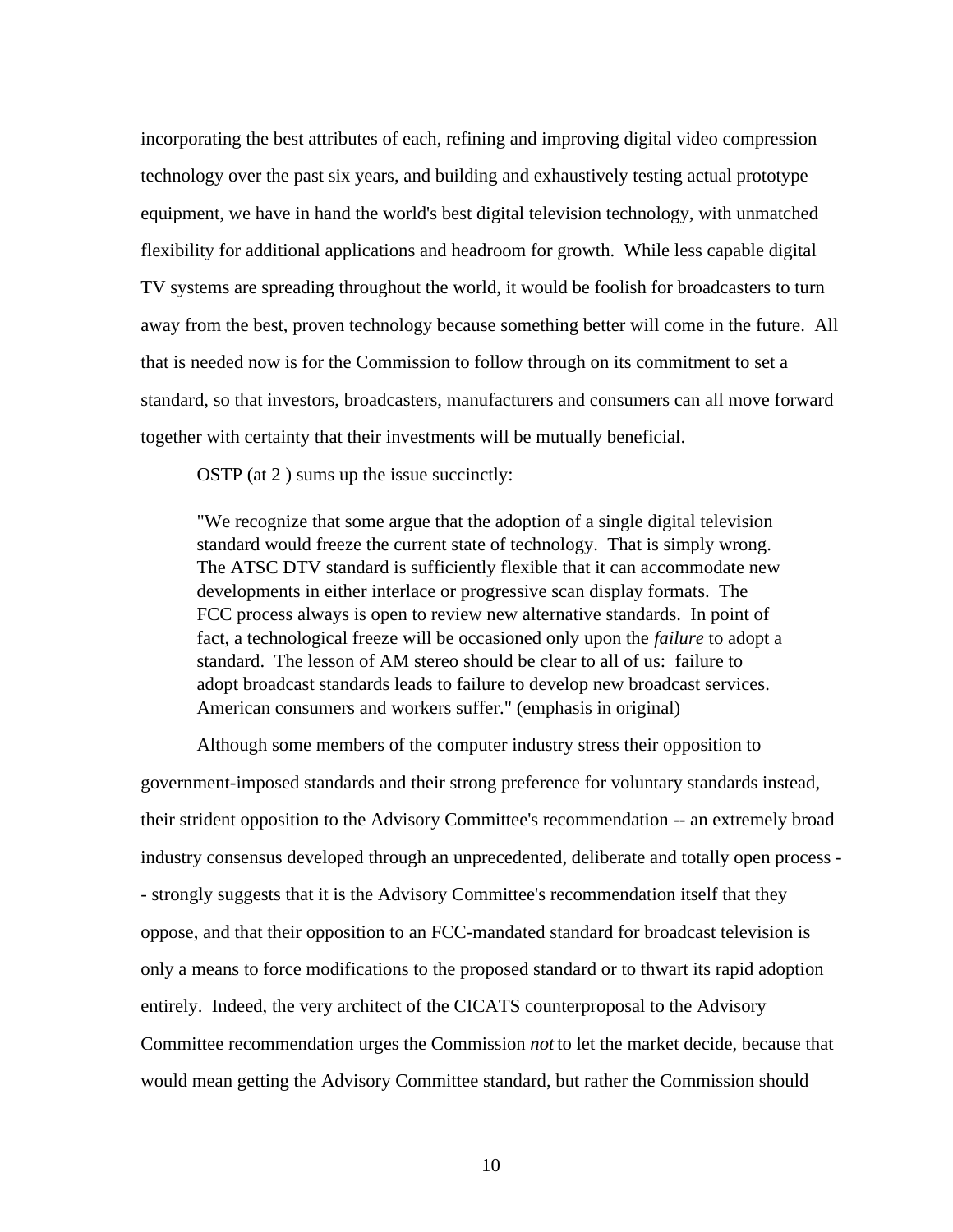adopt a standard, but should not adopt the Advisory Committee proposal nor allow it. (Comments of DemoGraFX ("Demos") at 3.)

The Coalition of Film Makers (at *i*, 3), although misinformed and consequently misguided, we believe, in its opposition to the proposed standard, is straightforward, saying it's imperative for the FCC to adopt a standard, because failing to do so would result in a *de facto* standard developed by "foreign manufacturers" prepared to capture the U.S. market.<sup>6</sup>

Many parties note the special nature of free over-the-air broadcasting which makes it essential that the Commission adopt a standard.7 General Instrument (at 4) argues that the general issue of the proper role of the FCC in setting standards should be examined in a separate proceeding, but that the universal broadcast system is not the place for application of a new policy. MECA (at 5-6) says it's legitimate and proper for broadcasters to request the FCC to facilitate this transition, and argues that failure to act would likely bring no standard or a less inclusive *de facto* standard. Hitachi America (at 3, 5, 6) points out that failure to adopt a standard will sacrifice the U.S.'s hard-won leadership position, and that concerns re stifling innovation and limiting competition, and fears that rapid advances will soon render the standard obsolete are unwarranted. The Grand Alliance (at *ii*, 10-11) and Dolby (at 3) also extol the flexibility and extensibility of the standard, stating that concerns regarding obsolescence of the standard are greatly exaggerated. And EIA/ATV (at *ii*, 5) and ATTC (at 4-6) stress the value of a mandated transmission standard to spur price and features competition that will build sales volumes and lower prices to consumers.

<sup>6</sup>This reference, unfortunately, is but one of several in the comments where detractors of the proposed standard have attempted to recruit support by mischaracterizing and discrediting the work of the Advisory Committee, calling it some kind of plot by foreign manufacturers. *See, e.g.,* Comments of the American Homeowners Foundation at 1-2. First, it is the Advisory Committee and especially broadcasters who have dictated the specifications for the standard, including requiring substantial modifications to the original Grand Alliance proposal. Furthermore, most, if not all, of the manufacturers active in the Advisory Committee process, including those owned by foreign corporations, maintain extensive R&D and manufacturing facilities in the U.S., collectively employing many tens of thousands of American workers in their operations.

<sup>7</sup>*See, e.g.,* Broadcasters Comments at 15-20, Thomson Comments at 5, Zenith Comments at 4, General Instrument Comments at 3, Philips Comments at 4-5, MECA Comments at 6, EIA/ATV Comments at 6, ATSC Comments at 7, ATTC Comments at 2, Citizens for HDTV Comments at 6, Benton Foundation Comments at 4, and Consumer Federation of America/Media Access Project ("CFA/MAP") Comments at 2.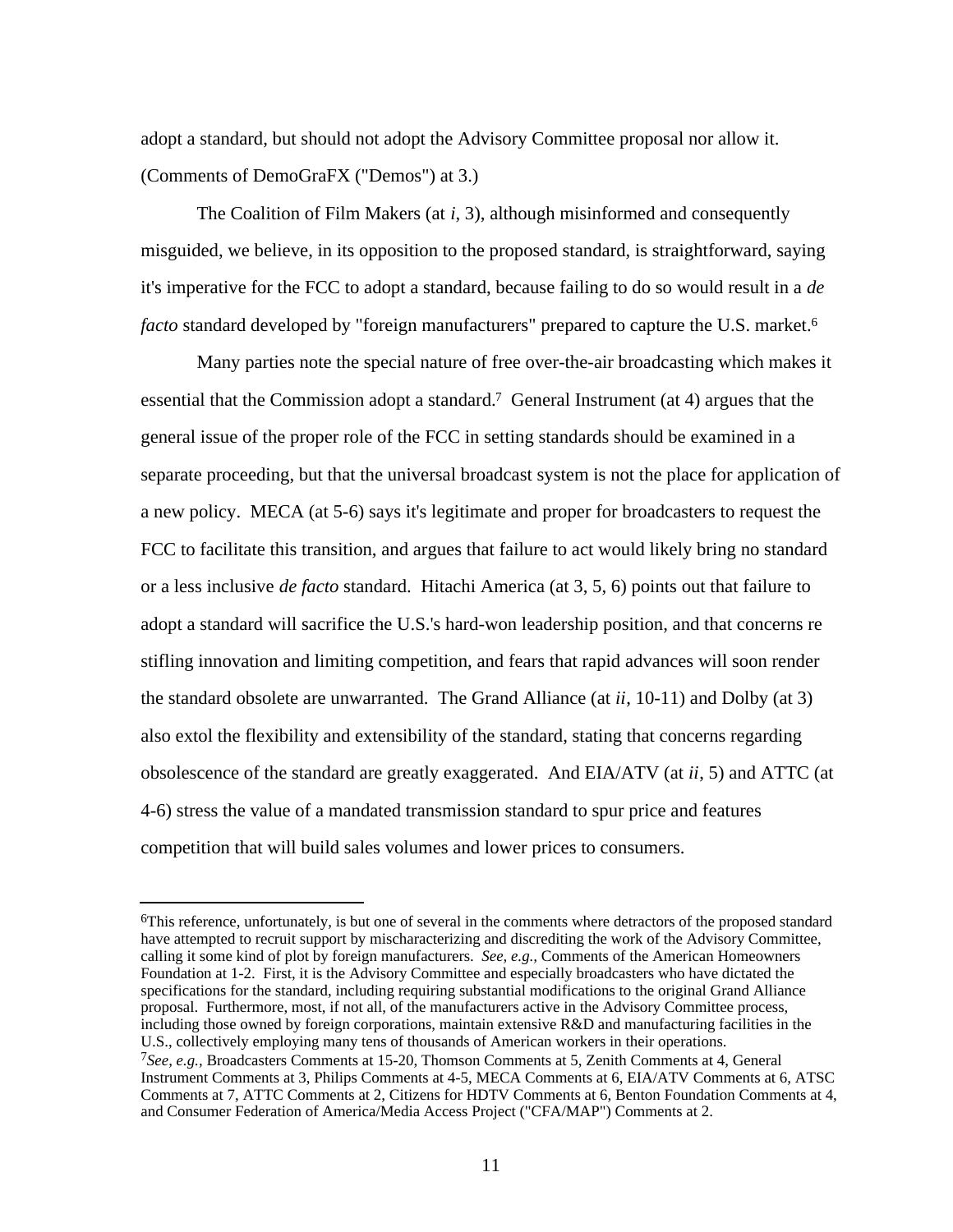TCI (at 2, 6-8) and NCTA (Owen Appendix at 14) argue that if the Advisory Committee is correct in claiming there is no superior alternative, then the market will adopt the proposed ATV standard without any FCC mandate. We believe this argument misses the point. While there is a strong consensus supporting the proposed standard among the most directly affected parties, adoption of a single standard by the Commission is still necessary to give the confidence and certainty to the many different groups who need to make timely, mutually reinforcing investment decisions. And at this point, after years of anticipation, any step away from the expected Commission endorsement of its Advisory Committee's recommendation would send a strong negative signal that would heighten concerns and uncertainty and paralyze investment, jeopardizing a swift transition to digital television and the rapid recovery of valuable television spectrum. Indeed, positive Commission action is needed now more than ever to dispel uncertainty and avoid delay, in light of the strong (though unfounded) objections by some members of the computer industry.<sup>8</sup>

Indeed several parties stress the importance of the Commission living up to the covenant it made with industry to adopt a standard. For example, William Schreiber (Vol. II at 2) states "[a]fter all this time and effort, a statement by the Commission that no new standard is needed would be greeted with dismay. It would make it very difficult to carry out a similar process in the future. In effect, the Commission has asked the industry to develop a new standard, and the industry has complied. The Commission should therefore issue a new standard," (but should scrutinize the proposal with great care). General Instrument (at 2, 5) similarly urges the Commission to act, saying "[i]ndustry has committed vast financial and manpower resources in the valid expectation that the Commission would adopt a standard for advanced television. Industry shouldered the burden of minimizing technical uncertainty

<sup>8</sup>The Broadcasters (at 20), Thomson (at 5), Hitachi America (at 4), and the Grand Alliance (at 8) all agree, arguing convincingly that the existing broad consensus doesn't negate the need for a mandatory standard.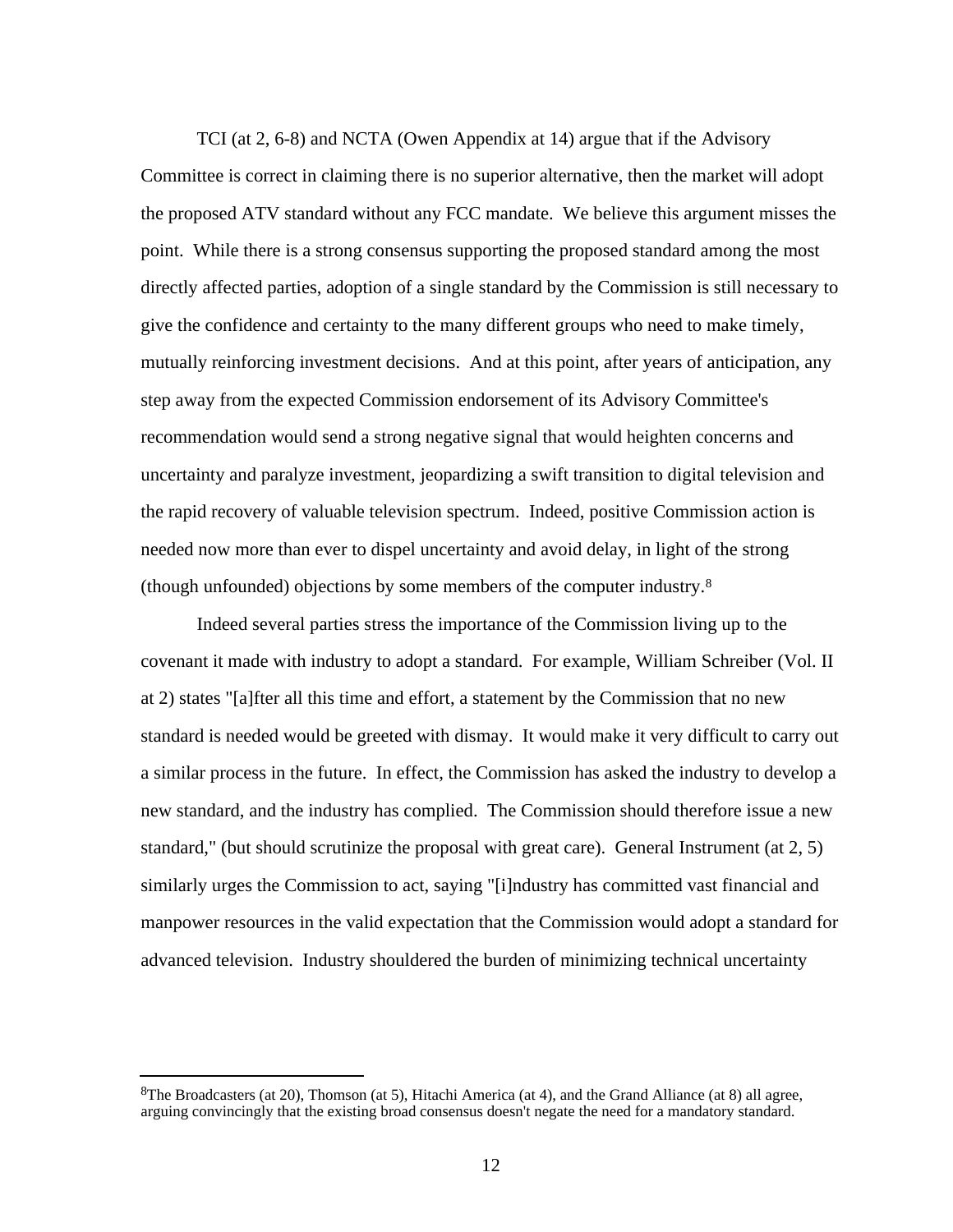with the expectation that the Commission would shoulder the burden of minimizing marketplace uncertainty."<sup>9</sup>

The weight of all of these comments demonstrates convincingly that the Commission should finalize its tentative decision to mandate a single DTV transmission standard as rapidly as possible.

#### **B. The Full ATSC DTV Standard Should be Adopted**

The majority of commenters agree with the ATSC that the Commission should adopt the proposed standard in its entirety, rejecting the idea of adopting only some layers of the standard. However, some parties urge the Commission to adopt only certain parts of the standard, if it adopts anything at all.

Michael Bove, *et al* (at 1) advise the Commission to specify a modulation standard and a bitstream layer transmission standard only. Intel (at 8) says the Commission should require an RF/transmission layer once its ability to transmit executable code is confirmed, leaving the market to determine the most efficient coding and compression technologies. Microsoft (at 3) argues that if the Commission adopts a standard at all, it should do so only to the extent necessary to prevent interference, or it should adopt a modified version. Microsoft (Mundie statement at 7) also states that it would not object to a standard that included a modulation technique and a low-level bitstream format absent a specified video format.<sup>10</sup> The Benton Foundation (at 3) urges the Commission to adopt no more than the minimal rules needed to protect spectrum users from interference, but that if the Commission must adopt more, it should adopt SDTV which allows multiple programs, and not HDTV.

j

<sup>9</sup>MECA (at 13) urges the Commission to "continue to act in good faith, as it always has, with industry by moving rapidly forward and adopting the full ATSC ATV standard." The Broadcasters (at 21), Zenith (at 17), Thomson (at 17), the Grand Alliance (at *iv*, 33), and Sony (at 9) also make similar comments urging the Commission to honor its covenant with the industry to adopt a DTV standard.

<sup>&</sup>lt;sup>10</sup>Although CICATS objects mightily to the video formats of the standard, it states (at 14) that only these video formats would create material technological difficulties for the computer and software industries, and that if the Commission adopts a DTV broadcast standard, CICATS would not oppose adoption of the video coding, audio coding, packetized data transport, or RF/transmission components of the proposed standard.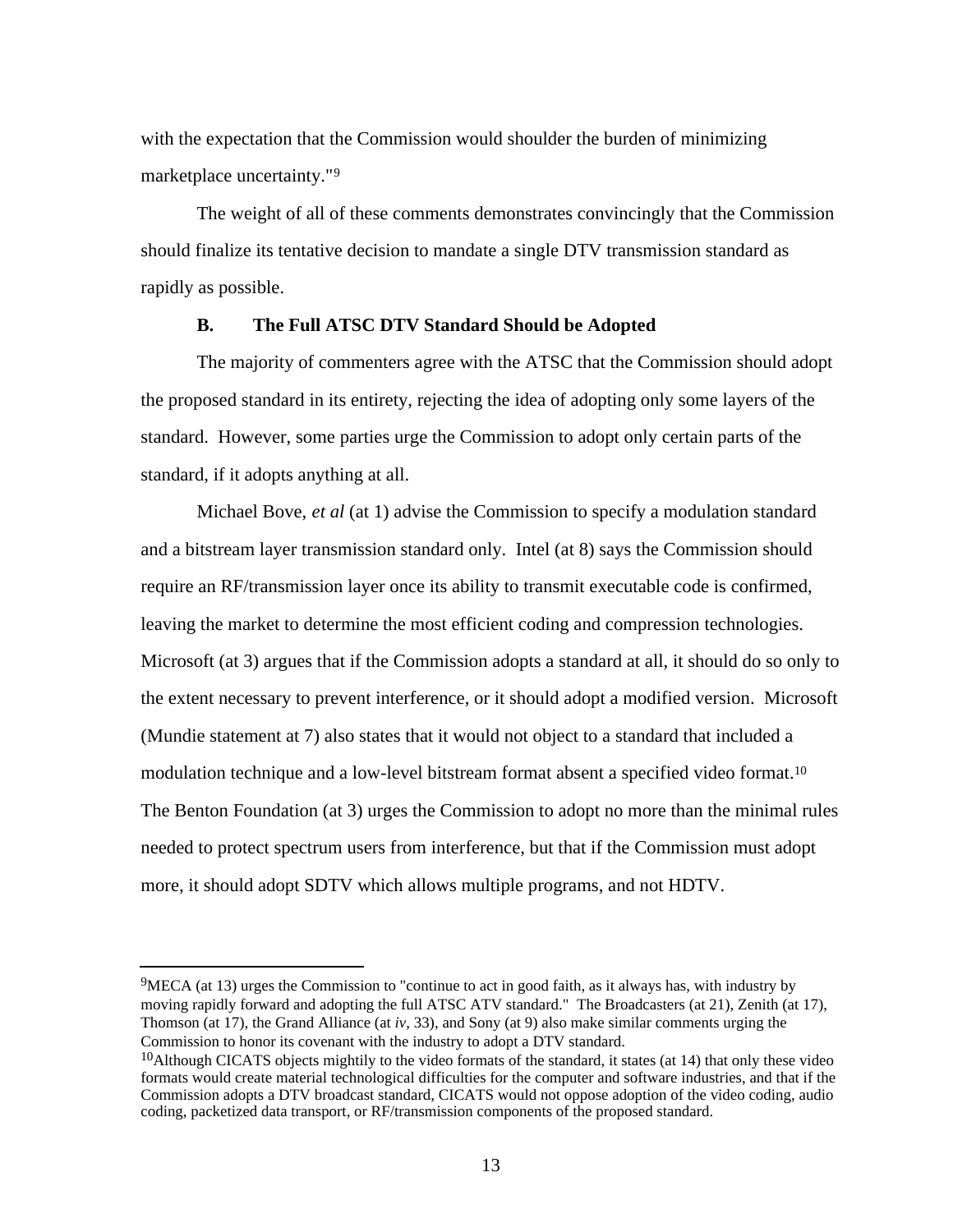The Broadcasters (at *ii*, 2, 23) oppose partial adoption, saying there is no risk inherent in adopting the entire standard because of its flexibility and headroom for improvement. They say that no potential innovation has been identified that the proposed standard cannot accommodate. Tektronix (at 3) says adopting the entire standard doesn't limit broadcasters, because additional standards such as data delivery can be used in place of or in addition to the video layer. MECA (at 2-3) stresses that the recommended standard is a total system, not a menu of subsystems, and that to change a piece would alter the balance of the carefully crafted whole. MECA (at 3) also notes the early Advisory Committee decision to evaluate and test *complete* working HDTV proposals, not partial or paper proposals. The Grand Alliance (at *i, ii*, 9, 13) explains how all layers of the proposed standard are required for the Commission to achieve all of its goals. And Sony (at 13) echoes a point we made in our initial comments that a full standard is required in order for the Commission to satisfy its statutory obligations to ensure that closed captioning and program rating (V-chip) services can be provided.<sup>11</sup>

During the course of the lengthy Advisory Committee process, all of these issues were examined in determining exactly what should be included in the standard to be adopted and what should be left open for the marketplace to determine. As we explained in our initial comments, adopting only some of the layers of the proposed standard would create delay and uncertainty that would chill investment and postpone, if not jeopardize entirely the transition to digital television. Moreover, the video formats layer of the standard was one of the most thoroughly examined aspects of the standard and was central in the Advisory Committee's successful effort to forge a broad industry consensus. To leave that layer out of the standard would be tantamount to not adopting a standard at all. MECA and MCEA's views are persuasive: without all of the layers, and particularly without the video formats layer, there

 $11$ CD&E (at 4-5), Thomson (at 1, 6, 7), Zenith (at 2, 3, 5, 7), MCEA (at 2), Hitachi America (at 6), Sony (at 2, 12), EIA/ATV (at *ii*, 2, 14), ATTC (at 6, fn. 4), and Citizens for HDTV (at 4, 12) also argue persuasively that the full standard should be adopted by the Commission.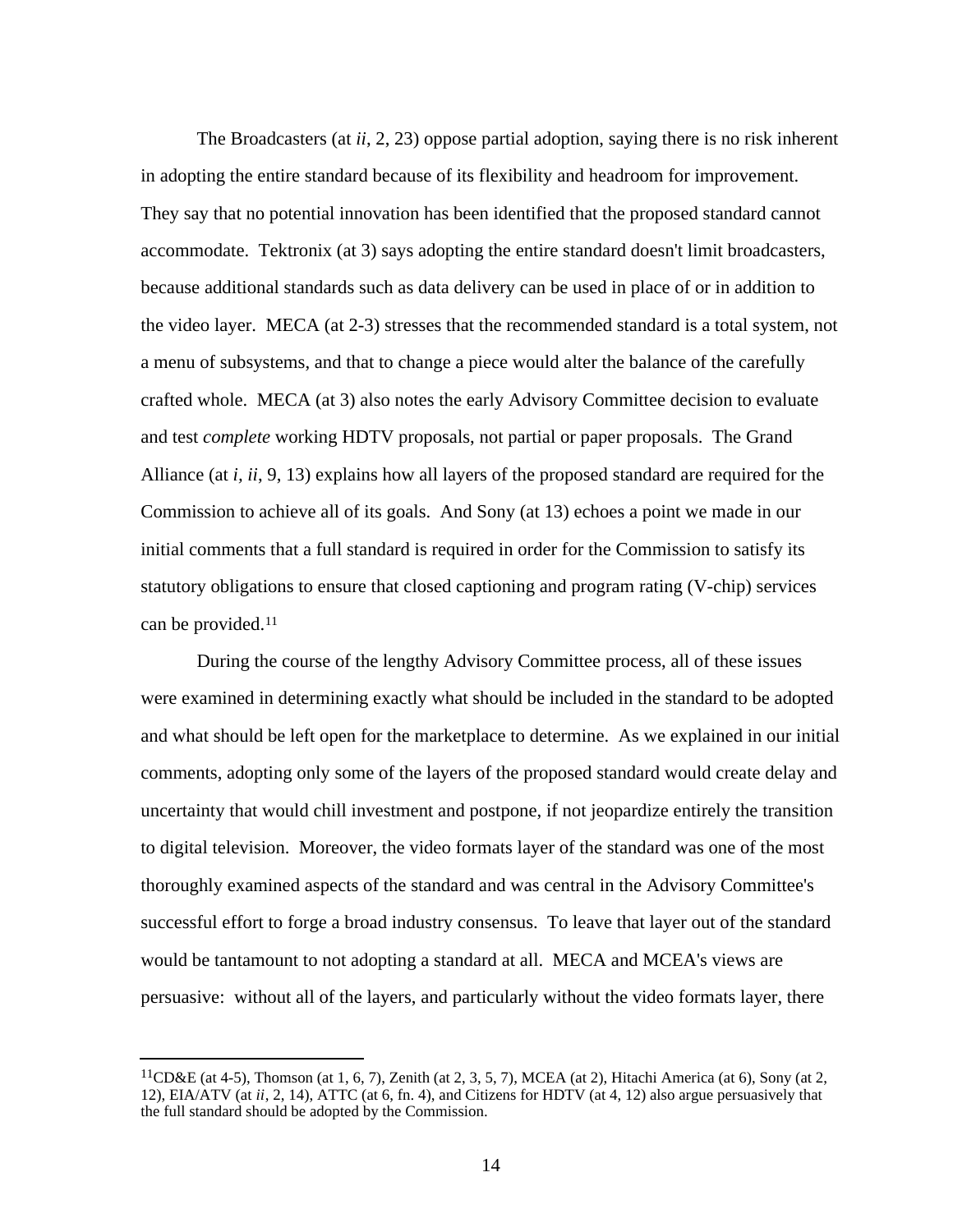is no consensus and no reliable basis for moving forward. Accordingly, the Commission should act rapidly to *adopt all layers* of the ATSC DTV Standard.

# **III. The ATSC DTV Standard Represents the World's Best Digital Television Technology and Is Far More Than Adequate**

In the NPRM, the Commission sought comments on its tentative decision to adopt the ATSC DTV Standard recommended by its Advisory Committee, specifically asking whether the proposed standard is adequate to meet the Commission's objectives. In response, virtually all of the broadcasters, manufacturers and broadcast engineers directly involved in the broadcast television business, as well as many other parties, praise the proposed standard, while several commenters in the computer industry and some commenters in the motion picture industry register a variety of objections to the proposal, and several MIT researchers offer their opinions regarding radically different approaches to the provision of digital broadcast services, usually with no particular focus on television service.

A theme of these divergent views is strikingly apparent from the comments: the parties opposing the ATSC DTV Standard consistently show little or no interest in the future of free over-the-air television, rarely if ever mentioning broadcasters and the challenges they face in making a successful transition to digital television. Instead, these parties focus *exclusively* on whether the standard is ideally suited to *their* narrow purposes, with little or no regard for the needs of other industries.

Some of these parties do include estimates of the costs of receivers and converters for consumers, but these estimates are based on demonstrably false assumptions about equipment costs and performance issues, and as a result are completely erroneous. Several members of the computer industry, along with a few other parties who have accepted these erroneous estimates at face value, mount strenuous objections based on them, while ignoring the consensus solutions developed through solid scientific methods within MPEG, ATSC, the Advisory Committee, and the International Telecommunication Union ("ITU") over the past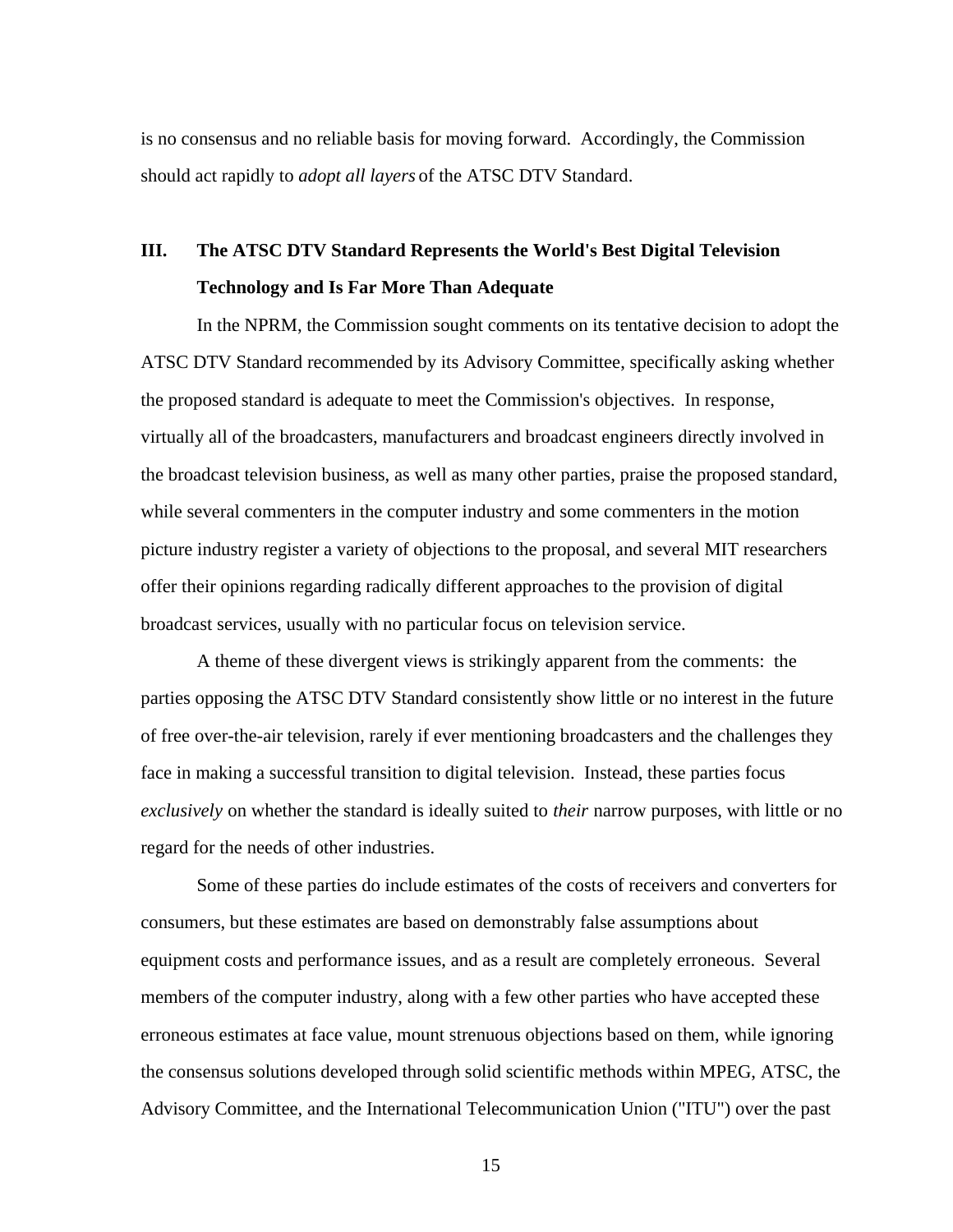several years. As these reply comments, and no doubt others, will show, the objections to the ATSC DTV Standard are unsound, and the ATSC DTV Standard is indeed far more than fully adequate for its intended purposes, and should be adopted posthaste.

The Broadcasters (at *ii*, 3, 6) say the standard is universally acknowledged as exceptional, providing a wide range of functions today that can be extended to provide innovations in the future, and that its technical virtuosity maximizes spectral efficiency, interoperability and growth. They emphasize (at 9) that supporting multiple formats greatly expands the value of DTV to consumers while adding very little to the price of consumer equipment.12 Canadian broadcasters who have also been heavily involved in the Advisory Committee and ATSC processes reinforce this view, noting that the standard meets key requirements, including flexibility and extensibility. (ABSOC at 9)<sup>13</sup>

MECA (at 4) and Hitachi America (at 2-3) tout the proposed standard as representing the best digital video technology in the world, stressing its capabilites for flexible evolution. EIA/ATV (at 8, 9, 15) argues that any notion that the standard might discourage innovation or impede competition is plainly mistaken, that it eliminates the threat of technological anarchy by providing a baseline for innovation, and that EIA/ATV is unaware of any service that the ATSC DTV Standard could not provide. H&E (at 1) finds the standard entirely adequate, with ample flexibility to accommodate future technological improvements. AFCCE supports the standard, noting its flexibility and interoperability features which ought to satisfy even those from non-TV industries who clamor for an inflexible standard based on a single scanning mode.

The Grand Alliance (at *i*, 2-3) calls the standard the best possible, more than fully adequate, with unmatched flexibility and unprecedented ability to incorporate future

<sup>&</sup>lt;sup>12</sup>The broadcast community knows this, because they initiated and participated in Advisory Committee working groups focused specifically on this concern. Those parties who stridently claim otherwise are simply misinformed and mistaken, as these comments will demonstrate.

<sup>13</sup>*See also,* Reply Comments of the North American National Broadcasters Association, August 9, 1996, saying the Grand Alliance system has had significant review by American, Canadian and Mexican broadcasters and represents world leading technology, formally urging adoption of the ATSC DTV standard for all of North America.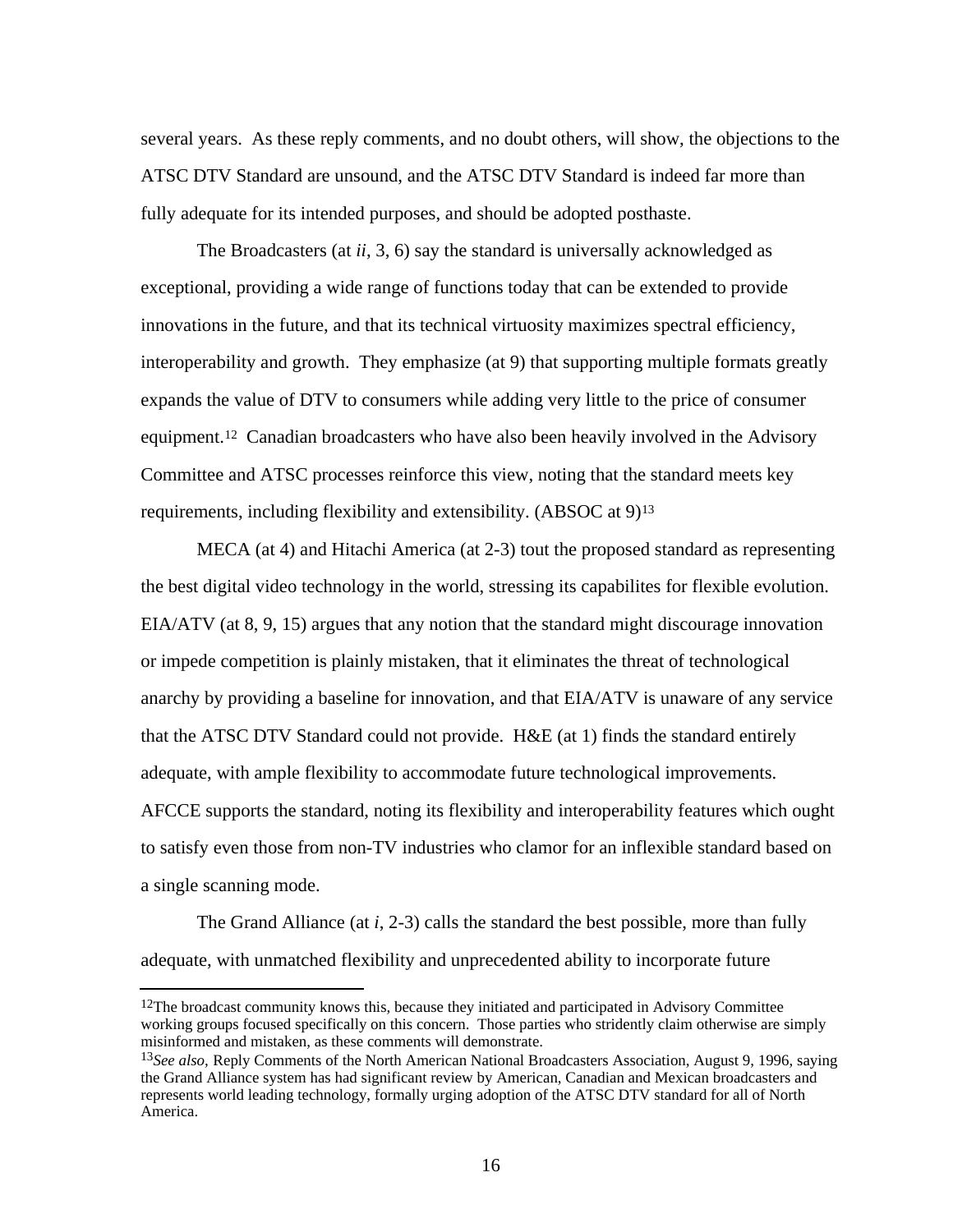improvements, able to support a wide variety of information services in addition to news, sports, education and entertainment television. The Grand Alliance (at 10, 14) also believes that the standard offers the world's best digital television technology, and that concerns regarding obsolescence are greatly exaggerated. Philips (at 9) calls the standard a towering technological achievement. Thomson (at 2, 8) and Zenith (at 3, 7) also extol the virtues of the standard, noting its flexibility and headroom for growth, and arguing that adopting and implementing it will preserve free over-the-air TV, enable a host of NII applications, permit a more efficient refarming of television spectrum, and preserve and create jobs and engender economic growth.

# **A. Computer Industry Complaints about the ATSC DTV Standard Are Unfounded**

In sharp contrast to the nearly universal support for the proposed standard among broadcasters and the parties who have the most direct interest in broadcast television and who have labored for almost a decade in the Advisory Committee and ATSC processes, some members of the computer industry, led by CICATS, mount an all-out assault on the ATSC DTV Standard, making almost any claim, no matter how distorted, that might discredit the standard and the historic process that led to its creation. The Commission, as the creator and leader of the Advisory Committee process, with its staff carefully monitoring the work over the years, will itself recognize some of the baseless accusations as readily as any of the participants. Nevertheless, these reply comments and undoubtedly the reply comments of other participants in the Advisory Committee process will show conclusively that these complaints are unfounded and that the Commission can proceed swiftly and confidently to adopt the proposed standard.

CICATS (at 5) claims that the Advisory Committee recommendation would stifle innovation, and hurt the national economy and the competitiveness of U.S. firms nationwide. Saying that government-mandated standards are often the product of political compromise and interest group politics, rather than thorough and unbiased analysis, CICATS (at 7) calls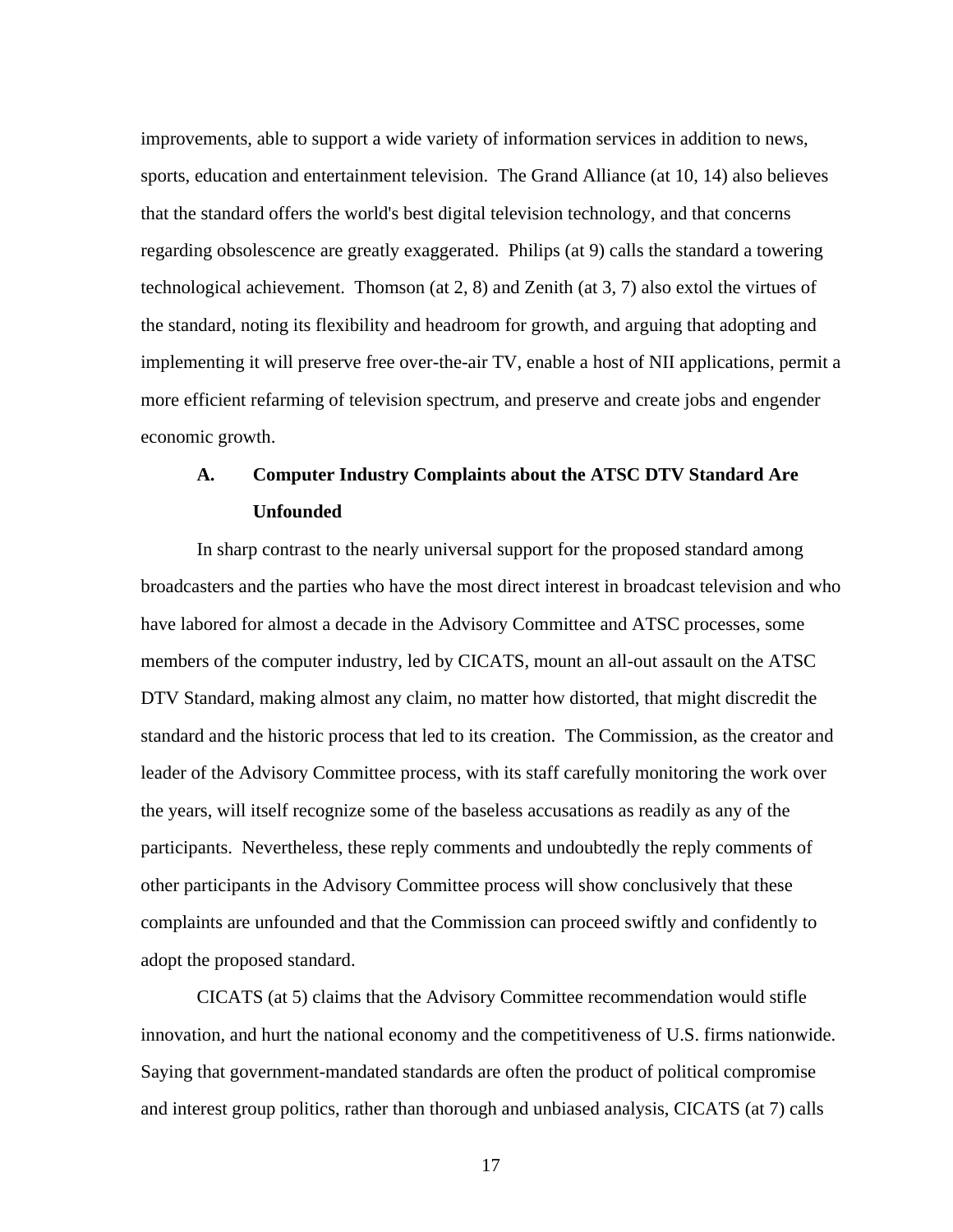the Advisory Committee process a textbook example of this phenomenon, producing a proposed standard that is flatly inconsistent with the convergence of computers and televisions.

This claim is demonstrably false, and an insult to the hundreds of industry volunteers who labored mightily in dozens of industry specialist groups to specify requirements for a DTV system and then exhaustively and thoroughly evaluated and tested competing proposals. The constant goal of each of these groups and the only basis for including or excluding aspects of the standard was the technical merit of a proposal, i.e., the extent to which it would satisfy clearly defined criteria designed to provide the best possible advanced broadcast television service, including easy interoperability with other media, including computers and telecommunications. And while "convergence of computers and televisions" was not an explicit goal of the effort, nor should it have been, no less than three of the clearly defined objectives for the standard were directly focused on ensuring the greatest possible compatibility and interoperability with computers and telecommunications, and the proposed ATSC DTV Standard undeniably offers *unmatched interoperability* as compared to any other digital television system on the planet.

CICATS' real complaint is that the Advisory Committee did not develop a standard designed exclusively for computers. However, the principal goal of the Advisory Committee was to develop a standard that would bring quantum improvements to terrestrial broadcast television service in a manner that consumers would find attractive, including the ability to provide a host of innovative information services beyond traditional television services. The proposed standard was carefully designed to be *inclusive* in order to meet the needs of many constituencies, including the computer industry. As we described in detail in our initial comments (at 17-19), the proposed standard benefited greatly from the substantial efforts of a number of members of the computer industry to ensure that their needs were met. To characterize the efforts of the Advisory Committee to be inclusive of the needs of different industries as "political compromise and interest group politics" is a gross and intentionally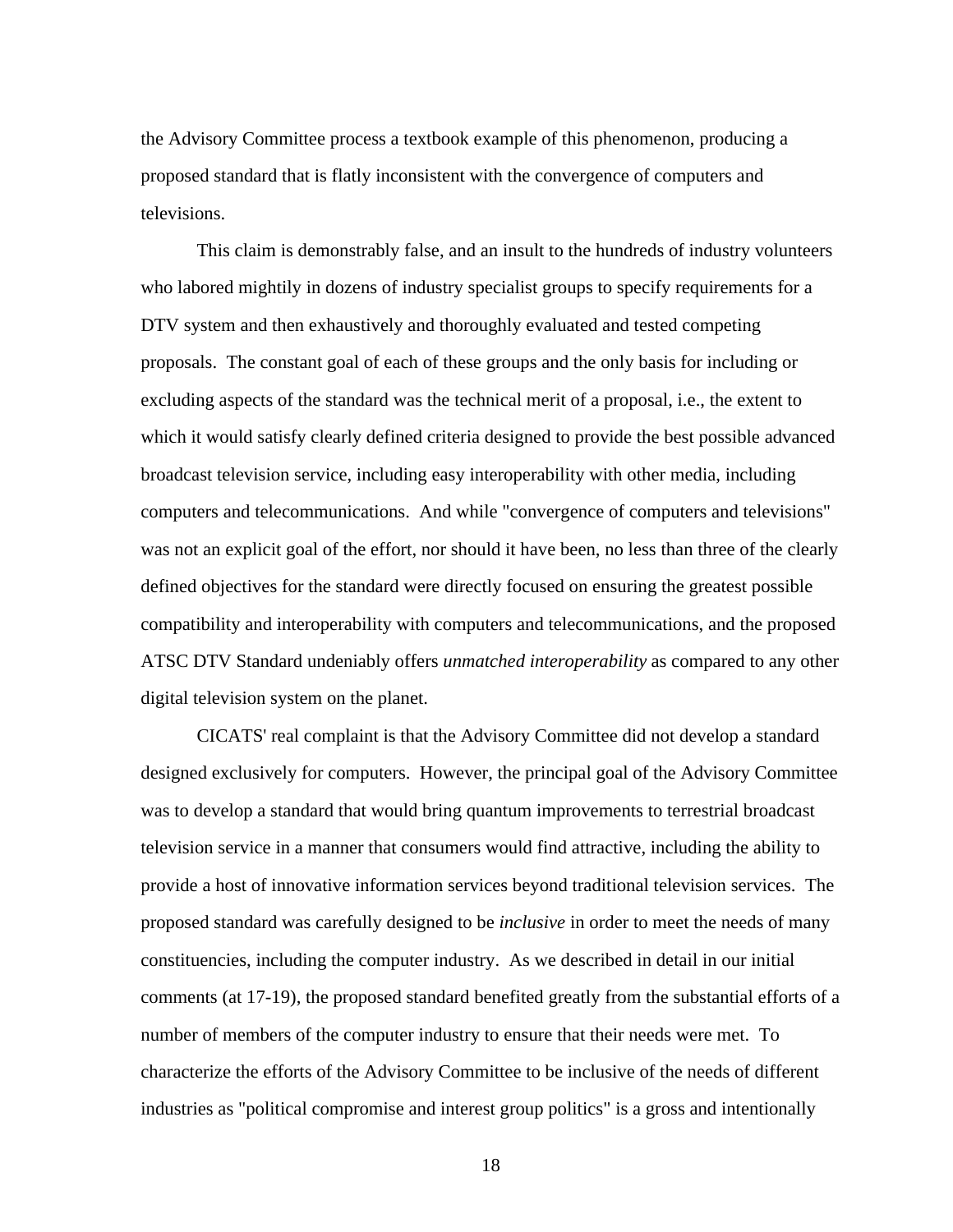misleading distortion. The broad industry consensus in support of the proposed standard speaks volumes about the integrity of the process, as reflected by the adoption of the Advisory Committee's final report *without a single negative vote*, even from members of the computer industry.<sup>14</sup>

CICATS (at *iii*, 5, 28) and some of its members find great fault with the Advisory Committee proposal, including interoperability issues that we will address in later sections of these comments, but one of the fundamental flaws, they claim, is that the proposed standard unnecessarily boosts broadcaster and consumer costs by forcing them to leap beyond SDTV to more expensive HDTV, denying consumers any role in choosing. They claim the aggregate cost to consumers over a seven-year period would be \$91 billion, whereas implementing a CICATS counterproposal to implement SDTV would only cost \$44 billion, saving consumers almost \$50 billion.

Although we do not include an analysis of the CICATS cost figures here, we are aware of several analyses that individual members of ATSC plan to submit as part of their individual reply comments. These analyses show convincingly that CICATS bases its unit cost figures on completely erroneous assumptions and then uses other totally unrealistic volume sales assumptions to create large aggregate numbers that it expects will impress the Commission. But quite apart from their erroneous cost estimates, they are comparing apples and oranges -- their cost of providing SDTV to the ATSC Standard's cost of delivering HDTV and SDTV. Consumers could save billions by buying bicycles instead of automobiles, but that hardly argues for adopting an automobile standard that features two wheels and a foot-powered chain-drive mechanism. More important, CICATS' cavalier treatment of HDTV gets to the heart of the matter and clearly identifies two key fallacies that underlie their complaints about the standard.

<sup>14</sup>CICATS (at 1, fn. 1) is mistaken in saying that both Advisory Committee members representing the computer industry abstained in the vote. The representative of Digital Equipment Corporation cast an affirmative vote.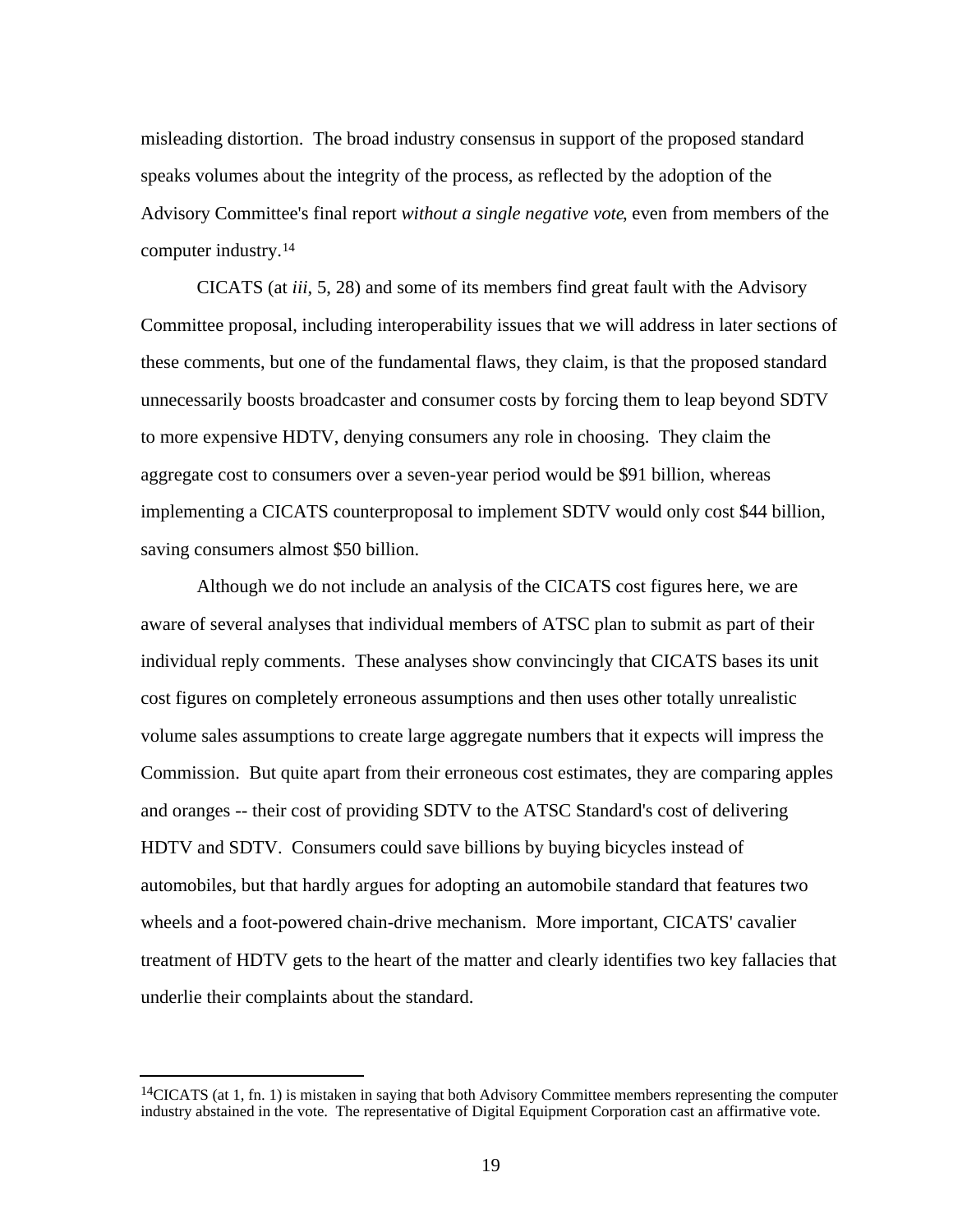If the Commission adopts a standard, CICATS (at 32-33) counterproposes a "mere refinement" to the Advisory Committee standard. They propose a single 480-line progressive scan baseline format, with unspecified aspect ratios and temporal layering for variable frame rates, and a layering technique they claim would allow broadcasters to provide resolutions comparable in quality to the highest resolution formats in the Advisory Committee standard. Under their proposal, only the baseline format would be part of the standard, but they indicate that individual broadcasters could layer additional video data to add HDTV into the bit stream if demand existed.

In this comment the first key fallacy of the CICATS counterproposal is starkly revealed. Broadcasters must make an assessment of what their viewers will demand and what level of quality they must provide in order to remain competitive with other video delivery media, and they must make that assessment before adopting a standard and before implementing DTV. Indeed, Broadcasters made that assessment years ago, and demanded that top-quality HDTV be provided on day one by any system proposed as the basis for a new standard. Moreover, the Commission long ago made a clear decision to incorporate full HDTV in the standard it would adopt unless that proved technically impossible. Broadcasters have made clear, particularly in the last nine months, that HDTV is and should be the centerpiece application of their DTV service. HDTV is what consumers want and what broadcasters must provide in order to remain competitive in the future.<sup>15,16</sup> It is

j

<sup>&</sup>lt;sup>15</sup>Unlike broadcasters and consumer electronics manufacturers, CICATS has completely overlooked the viewing public's desire for higher quality.

<sup>&</sup>lt;sup>16</sup>CICATS, quoting every negative statement William Schreiber ever made about the proposed standard, evidently overlooked his view (Vol. I at 7) that it is vital to include HDTV from day one, in order to motivate consumers to make the transition to digital television. CICATS also ignores the admonition of the Clinton Administration's Information Infrastructure Task Force flowing out of the 1994 government/industry Advanced Digital Video Workshop, saying that the Advisory Committee/Grand Alliance proposal for HDTV is the best available alternative -- "superior to . . . incrementally deploying a system that involves digitizing today's television signals, but not changing the fundamental picture formats and other technical parameters of the current broadcasting infrastructure." CICATS also ignores the benefits of deploying high-resolution displays used for HDTV for improving the NII. See Grand Alliance Fourth NPRM Reply Comments at 39, *Workshop on Advanced Digital Video in the National Information Infrastructure*, NISTIR 5457, Georgetown University, May 10-11, 1994, and *Advanced Digital Video and the National Information Infrastructure,* Report of the Information Infrastructure Task Force, Committee on Applications and Technology, Technology Policy Working Group, February 15, 1995.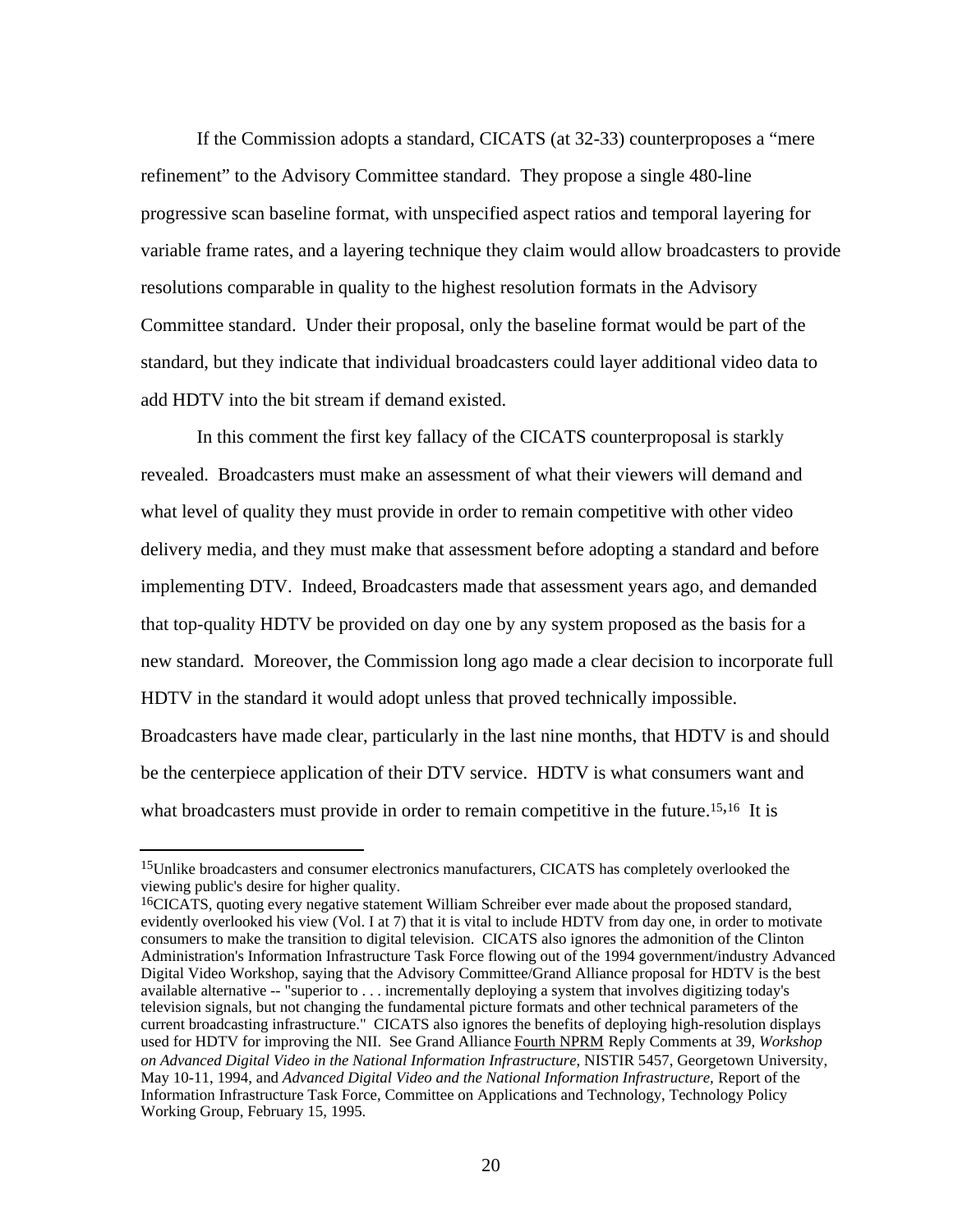characteristic of the complaints raised by these members of the computer industry that they remain so completely oblivious to the needs of broadcasters in this endeavor, and it is telling that 91 broadcasters and broadcast organizations gave a ringing endorsement of the ATSC DTV Standard, while not a single broadcaster in the country has embraced the CICATS counterproposal.17,<sup>18</sup>

The second key fallacy underlying these complaints is the mistaken notion that the ability to decode all of the ATSC DTV formats, including the HDTV formats, will make receivers prohibitively expensive for most consumers. As individual ATSC members will describe in detail in their reply comments, the costs of receivers *will be lower* using the ATSC DTV Standard than under the layered approach CICATS advocates, for *both* SDTVquality low-end displays and HDTV-quality high-end displays.

CICATS (at 18, 28, 30) stridently complains about the Advisory Committee's proposal to support 18 formats19, saying it will cost consumers tens of billions more per year, will result in inferior products, will limit high-value growth, will restrict development of advanced applications, and that it appears to have been designed to guarantee huge financial rewards for TV receiver manufacturers.

All of these claims are wrong, and the last one, in particular, is an uninformed, irresponsible charge as the Commission who has shepherded this process knows full well. Broadcasters and equipment manufacturers and everyone else involved in the Advisory Committee process have fought hard at every turn to develop a system that keeps costs as

<sup>&</sup>lt;sup>17</sup>There is no chance of an industry consensus forming around any proposal that does not deliver proven HDTV performance from day one.

<sup>&</sup>lt;sup>18</sup>CICATS (at 33-34) claims that unlike the Advisory Committee's "supply push" approach, their proposal is based on "demand pull" where consumers' tastes will guide the industry in adopting higher resolutions. But how would consumers ever express a desire for HDTV? Which manufacturer would offer the first HDTV receiver that could receive no broadcasts? And which consumer would buy this useless receiver? What would motivate any broadcaster to begin broadcasting in HDTV to zero viewers? Does CICATS mean that if HDTV ever became widespread in cable or DBS services, broadcasters could try to catch up before they lost all of their viewers?

<sup>&</sup>lt;sup>19</sup>Several parties express dismay over the supposed great complexity inherent in decoding 18 different formats. In fact, there are really only three fundamentally different formats -- 1080, 720, and 480 vertical lines. The number eighteen comes by counting each combination of frame rate and aspect ratio associated with these vertical line rates as a different format.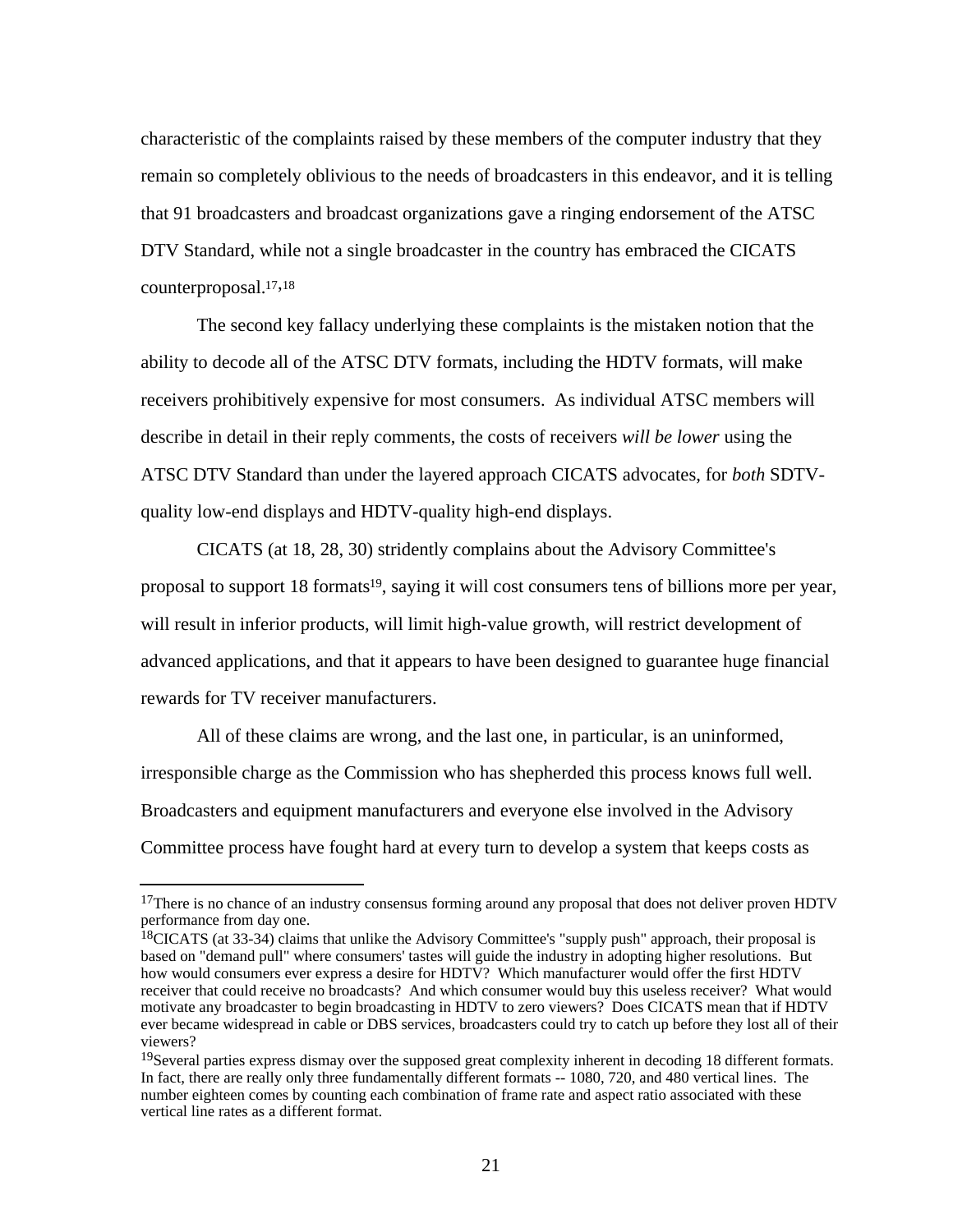low as possible, because all of us know that getting prices down is vital in order to stimulate massive consumer demand. HDTV is the main goal of the Grand Alliance system upon which the ATSC Standard is based, and the ability to support other formats as well at almost negligible additional cost is vital to the standard's ability to address multiple needs. Moreover, effective techniques have already been demonstrated by Hitachi America,<sup>20</sup> and others are being developed, to process all of the DTV formats, including the HDTV formats, with a cost-reduced decoder that can deliver lower-definition, lower cost receivers and converters.

Moreover, careful scrutiny of the CICATS Technical Description appendix (at 7-9) shows that their own proposal does not have only one format as they claim. They propose a reference decoder that accommodates variable aspect ratios and decodes any format up to 1024 x 512, at frame rates that include 24, 36 and 72 Hz. This means that far more formats and frame rates must be accommodated by a CICATS receiver than an ATSC receiver - hardly the single format that they claim while lambasting the ATSC standard for being "unnecessarily complex and detailed"! (CICATS at 28)!<sup>21</sup>

CICATS (at 35) presents a false Hobson's choice, saying consumers must either pay too much for an all-format receiver or risk not getting programming sent in higher resolution formats. CICATS should be relieved to learn that there is a strong consensus that all DTV receivers should and will decode all formats, and that they can do so economically for both low-resolution and high-resolution displays. As discussed later in these reply comments, no one, except possibly CICATS, opposes providing all-format capability in receivers.

CICATS (at 39, 41) claims that ATSC DTV receivers and set-top boxes will need four to five times more memory and processing speed than the CICATS baseline format

<sup>&</sup>lt;sup>20</sup>Hitachi America (at 8-9) explains that "[i]n order to meet the needs of set-top decoders for existing receivers and to provide a variety of price points, a low-cost all-format decoder is necessary. . . . [Hitachi America] hopes that its public demonstrations have helped establish the existence of an effective all-format decoding technology."

<sup>&</sup>lt;sup>21</sup>Examples of valid CICATS formats include 640 x 480, 656 x 480, 672 x 480, . . . 1024 x 480, as well as 640 x 512,  $656$  x 512,  $672$  x 512,  $\dots$  1024 x 512. These combinations alone number 48 different formats, not even counting CICATS' three frame rates.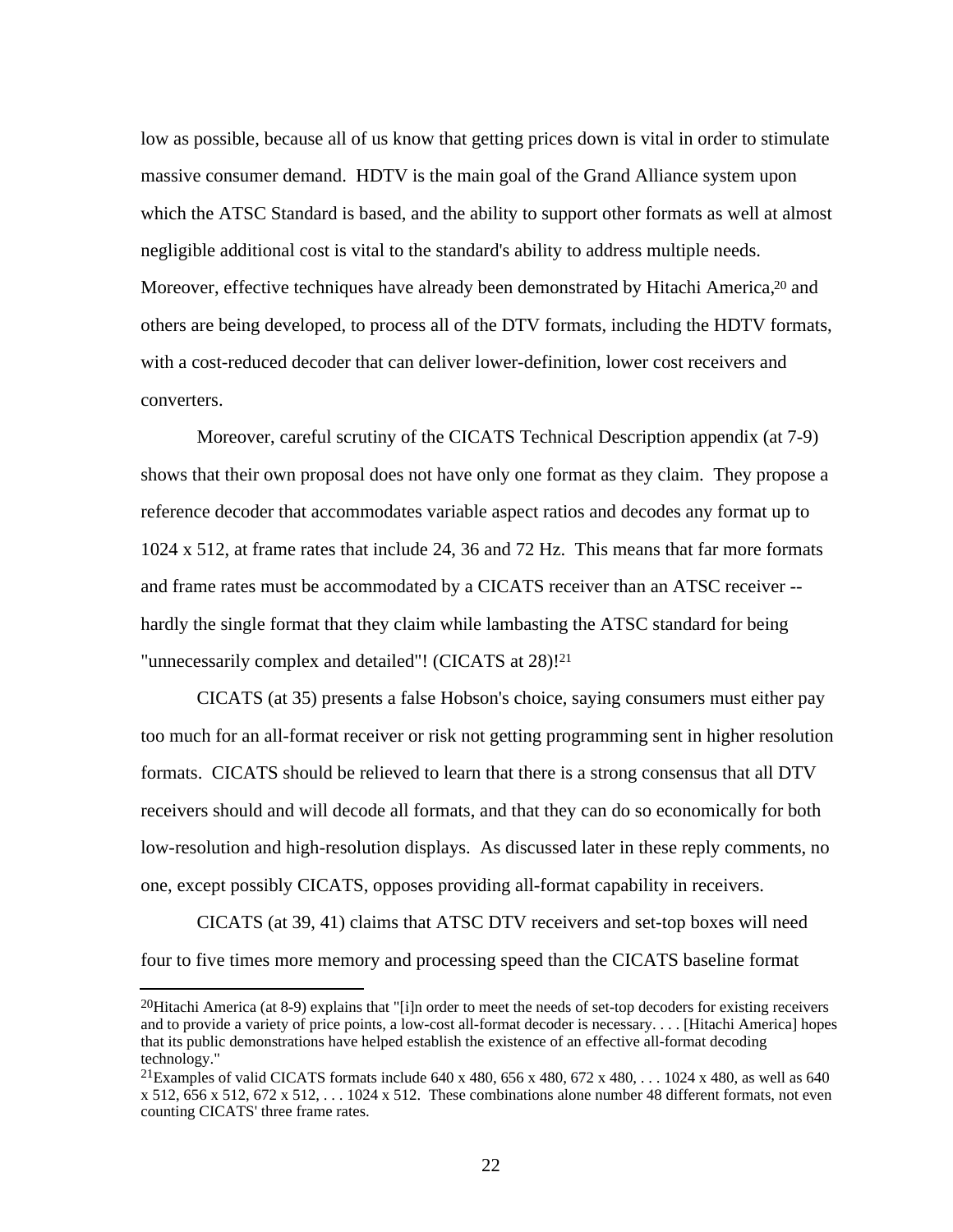which will provide equal or better quality than ATSC SDTV. CICATS puts forward cost comparisons, focusing first and foremost on set-top converters and then on receivers, concluding that the CICATS proposal offers dramatically lower costs than the ATSC Standard.

First, as discussed above, CICATS is evaluating the wrong question. Broadcasters demand HDTV capability on day one in any standard, but the CICATS proposal hardly mentions HDTV, and CICATS offers no cost estimates for high-definition receivers in their proposal. Indeed, their focus on 1996 converter prices demonstrates their preoccupation with SDTV, not HDTV. Under an HDTV-focused transition plan, the initial prices of receivers and how rapidly those prices can be expected to decline are key benchmarks, while the prices of converters become increasingly relevant as the *end* of the transition approaches.

Second, the CICATS numbers are wrong, in any event, because they completely ignore the fact that memory and other costs can be substantially reduced entirely within the ATSC standard, decoding *all* ATSC formats, using approaches such as one that has been developed and demonstrated to the Commission and the public by Hitachi America. Indeed, detailed cost estimates included in the reply comments of individual ATSC members generally show that the ATSC standard can deliver SDTV picture quality (from any of the formats, including the HDTV formats) at about the same cost or less than the CICATS proposal, and can deliver HDTV picture quality at a substantially lower cost than the CICATS approach, all while providing HDTV capability from day one of the transition to digital television. Thus, contrary to CICATS' assertions, there is no significant penalty for receivers (or converters) in providing the capability to decode all ATSC formats from day one, and for high-end receivers the ATSC standard costs less than the CICATS proposal.

But even making these cost comparisons risks lending undue credibility to the CICATS proposal. The CICATS proposal is just that -- a proposal -- and not a proven, implemented and tested system such as the Advisory Committee long ago decided was necessary as the basis for a DTV standard to which the entire industry would convert.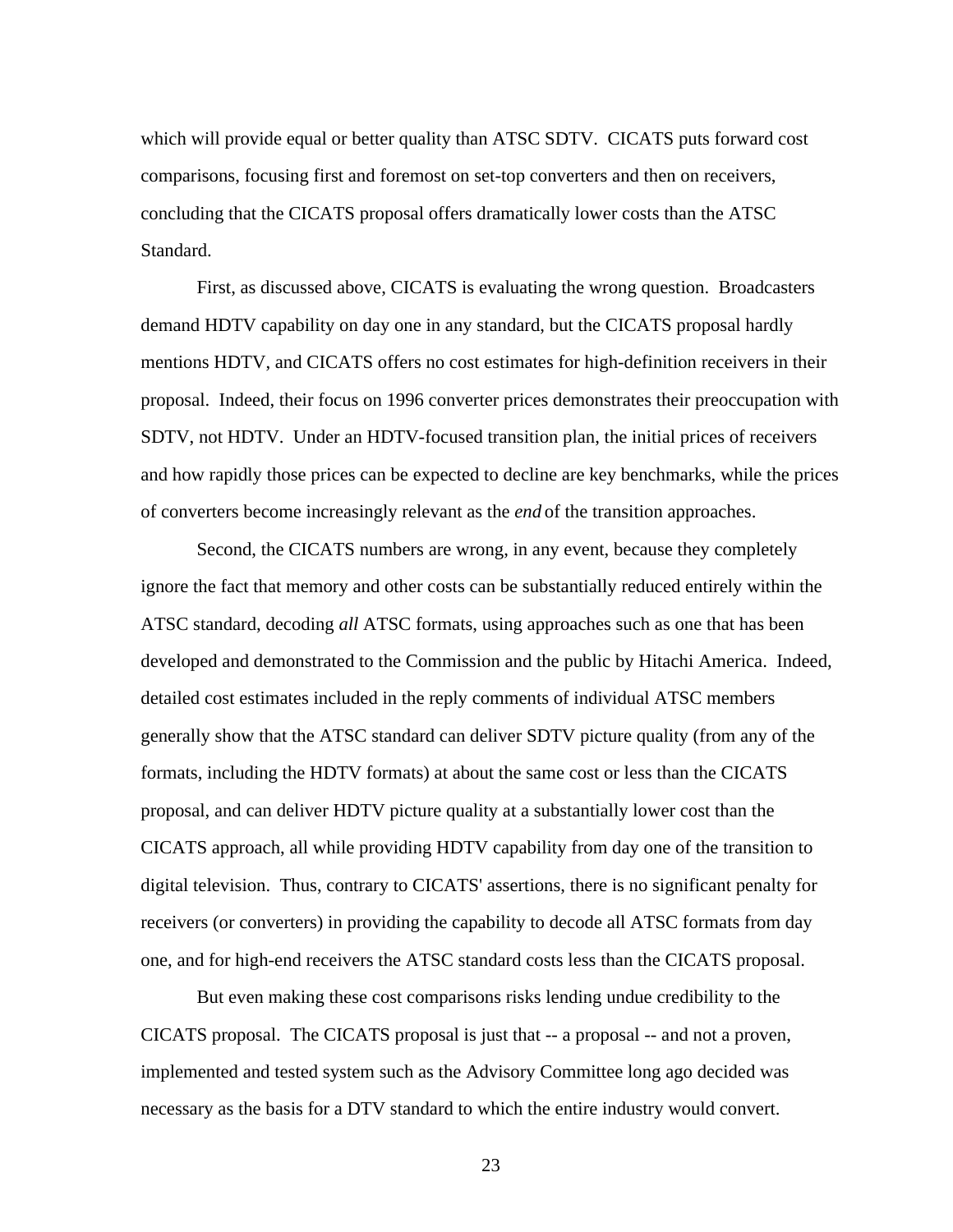Furthermore, extensive work in the MPEG standards process and elsewhere has firmly established that layered coding (the CICATS proposal) is less efficient than direct coding (the ATSC standard).<sup>22</sup> Consequently, it is extremely doubtful that the CICATS proposal, if ever embodied in prototype equipment, could deliver acceptable HDTV picture quality over a 6 MHz channel.<sup>23</sup>

Moreover, the CICATS proposal violates the international MPEG-2 standard in numerous ways. Strict compliance with MPEG-2 is vital because it ensures that integrated circuits developed in conformance with the MPEG standard from a variety of suppliers will be able to decode the standard. Thus, compliance with this international standard will help ensure the lowest possible cost for both broadcast and consumer equipment. Conformance with MPEG is also an important characteristic for promoting interoperability and use of the U.S. standard elsewhere in the world. Indeed, one of the changes ordered by the Advisory Committee in the initial Grand Alliance proposal was the elimination of techniques that were not included in MPEG-2.

Appendix A to these reply comments reviews these MPEG compliance issues, giving a brief summary of violations of the MPEG standard and some discussion of the consequences. One salient conclusion of even this cursory review is that by prohibiting various frame rates and non-square pixel formats, all of which exist in MPEG and are embodied in currently available video products purchased by consumers, *CICATS receivers and converters would be unable to receive every known bit of digital TV that is currently*

j

<sup>&</sup>lt;sup>22</sup>In addition, some question the need for this type of technique in light of the rapidly falling cost of memory. <sup>23</sup>One of CICATS' own references states "[f]rom the HDTV experiment, it can be concluded with a good accuracy that the quality of the HDTV pictures in an embedded [layered] system at 20 Mbit/s is equivalent to the HDTV quality of a simulcast [direct] system at 16 Mbit/s. The difference in bitrate, for similar quality, is therefore 20% of the embedded [layered] system bitrate." *See* "A Comparative Study of Simulcast and Hierarchical Coding," J. De Lameillieure and D. Pallavicini, Feb. 1996, European RACE project. As the Advisory Committee test results demonstrated, a 20 percent penalty in bit rate means a very substantial penalty in picture quality. Indeed, because of these inefficiencies, it is our understanding that serious development of layered coding approaches has ceased around the world. To argue, as Demos does (at 5), that layered coding is *more* efficient than direct coding, challenges reason. If this were true, wouldn't a 240-line baseline format yield even better results? And wouldn't a 120-line baseline format be even better?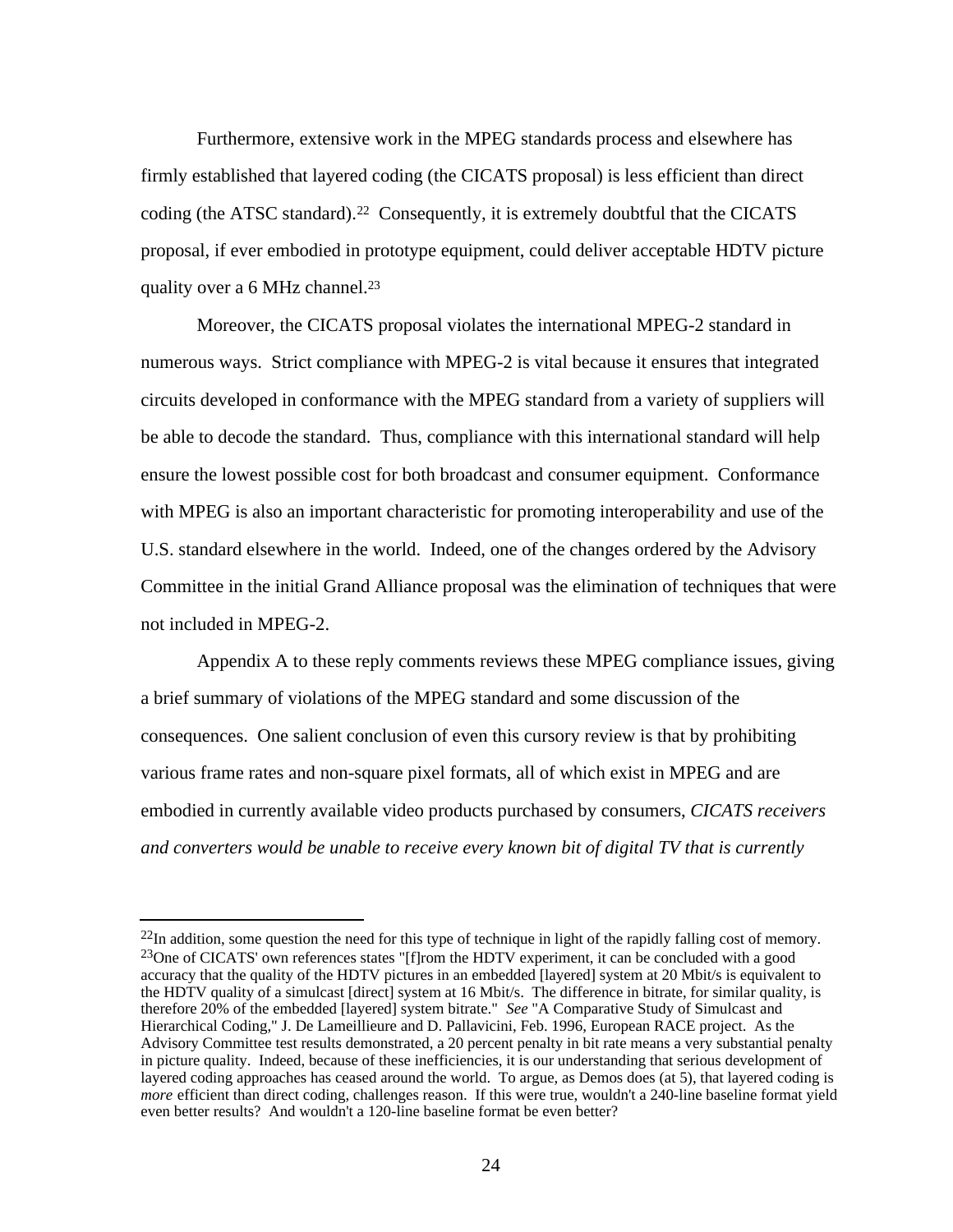*transmitted in the U.S. via satellite, cable, MMDS, DVD or telephone company video delivery systems.*

As it did with consumer costs, CICATS (at 43-45) also presents similarly unreliable cost estimates for broadcast transmission equipment, concluding that broadcasters would save billions in the aggregate if they did not broadcast HDTV. They also claim (at 45, Selwyn appendix) that adoption of the Advisory Committee proposal will cost the public billions more by delaying the return of spectrum, since the transition to DTV under the Advisory Committee proposal will be much slower than under the CICATS approach with its alleged lower costs.

Of course, broadcasters could save money by not investing in HDTV capability. They also could save billions in the aggregate by ceasing operations, but neither course would preserve free over-the-air television in the years and decades to come, and neither course would be in the public interest. This comment again shows an utter disregard for the needs of broadcasters to remain competitive in the future, and helps explain why not a single broadcaster supports the CICATS proposal. And of course, lower costs will indeed spur demand, just as will the superior image quality offered by HDTV, and since the ATSC Standard offers the ability to get superior image quality from day one, with costs as low or lower than under the CICATS approach, it is the ATSC Standard, not the CICATS proposal, that will hasten the transition to DTV and free up valuable spectrum.

Never tiring, CICATS (at 46-49) argues that the Advisory Committee standard will adversely affect the competitiveness of the computer and entertainment industries by imposing requirements that limit their compatibility with DTV, saying "it makes no economic sense to penalize two of our country's most vital industries to reward the handful of electronics manufacturers that dominate the Grand Alliance."

As shown conclusively in the sections on interoperability that follow, the proposed ATSC Standard does not limit DTV compatibility with computers, and in any event, the specifications for the standard were developed by the Advisory Committee in a consensus-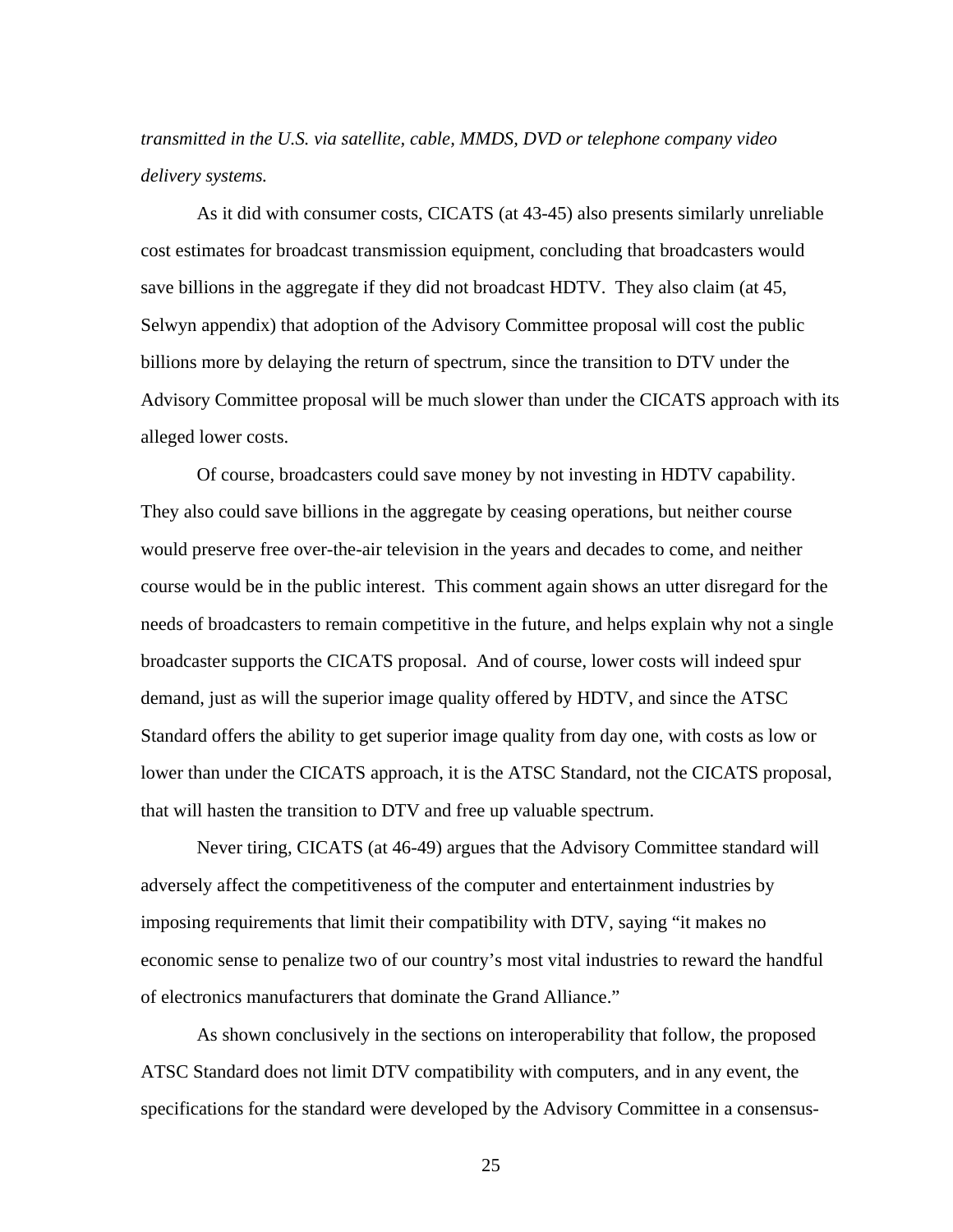driven process, and were established principally by broadcasters assessing the needs of their consumer viewers.

CICATS (at 51-57) says the claims of the Grand Alliance that adopting the ATSC DTV Standard will create and preserve jobs and promote economic growth are flimsy, and that the Advisory Committee standard will stifle growth of the U.S. computer industry, will bring the convergence of television and computers to a screeching halt,<sup>24</sup> will eliminate U.S.based manufacturers from the competition with non-U.S. television manufacturers, may dissuade U.S. computer hardware manufacturers from entering into the PC-TV business, and will threaten the appeal of U.S. films and undercut the motion picture industry.

None of these arguments has any merit, and the hyperbole of these claims belies their validity. It defies belief to argue that a new broadcast television standard of any kind, much less the most computer-friendly broadcast standard ever devised, could possibly *stifle the growth* of the U.S. computer industry. And the attempt to paint these issues as foreign TV manufacturers vs. American computer makers is completely baseless. First, the standard is driven by the needs of broadcasters and consumers, not manufacturers; second, except for what precious little profit flows to the owners of the highly price-competitive U.S. TV manufacturing industry, the industry is largely American;25 and finally, to the extent that the deployment of broadcast television becomes a catalyst for the convergence of televisions and personal computers, no one doubts the ability of Microsoft and other computer and software companies to compete effectively.

CICATS finally concludes (at 58-60) by saying that it should be obvious that they are committed to using DTV to its fullest potential and to the greatest advantage of the public,

<sup>&</sup>lt;sup>24</sup>CICATS asks the Commission to believe that the convergence of TVs and computers is currently going just fine with analog NTSC television and several interlaced scan, non-square pixel digital television services, but that the introduction of the only digital television system on the planet that uses progressive scan and square pixels predominantly will bring this progress to a screeching halt.

<sup>&</sup>lt;sup>25</sup>Although this whole discussion ought to be irrelevant, it's worth noting that the vast majority of personal computer monitors are imported from Asia.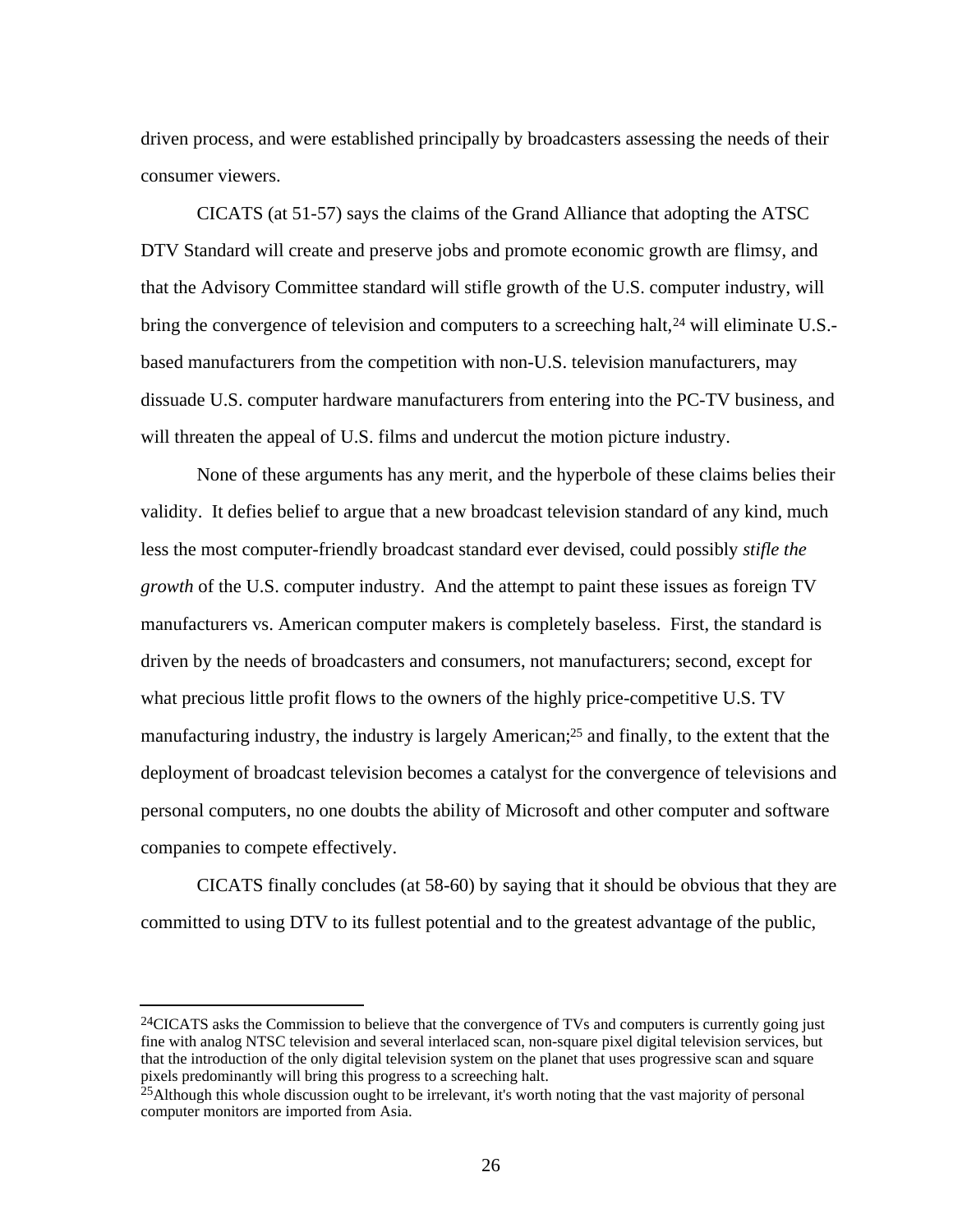and that adopting their approach does not entail reinventing the wheel and would not incur any delay in implementing DTV.

On the contrary, their comments show no focus on or interest in free over-the-air television, HDTV, or the problems of broadcasters. Since broadcasters rightfully insist on a proven, tested system, adopting the CICATS approach would incur years of delay for assessment, development, testing and evaluation of an actual working system, with no real prospect that the resulting system would equal the proven performance of the Grand Alliance system already in hand. Meanwhile, other digital video standards that are far less interoperable with computers and telecommunications, including DVB, would take root here in the U.S. and throughout the world.

Demos (at 2, 5, 7), the architect of the CICATS counterproposal, in his own lengthy submission, urges the Commission not to adopt the Advisory Committee proposal, saying his firm has developed a better approach that outperforms the Advisory Committee proposal by a substantial margin in every video format. Demos (at 6) urges the Commission to submit his materials to an independent and unbiased outside group for an expert evaluation which he believes could be completed within a few weeks.

As Mr. Demos well knows, the Commission already established a process and procedures for evaluating the claims of system proponents -- its Advisory Committee. Despite his active involvement in the Advisory Committee during the last several years, his system was never proposed to the Advisory Committee and therefore, was never subjected to the rigorous and thorough Advisory Committee processes for certification, evaluation and testing. His claim that an evaluation could be completed within a few weeks is disingenuous. There is no support among broadcasters, the primary users of a terrestrial DTV standard, for any system that does not have proven, tested performance, including top-quality HDTV, and even if there were any reason to believe that the Demos approach could deliver such performance, it would take years, not weeks, to repeat the type of thorough evaluation and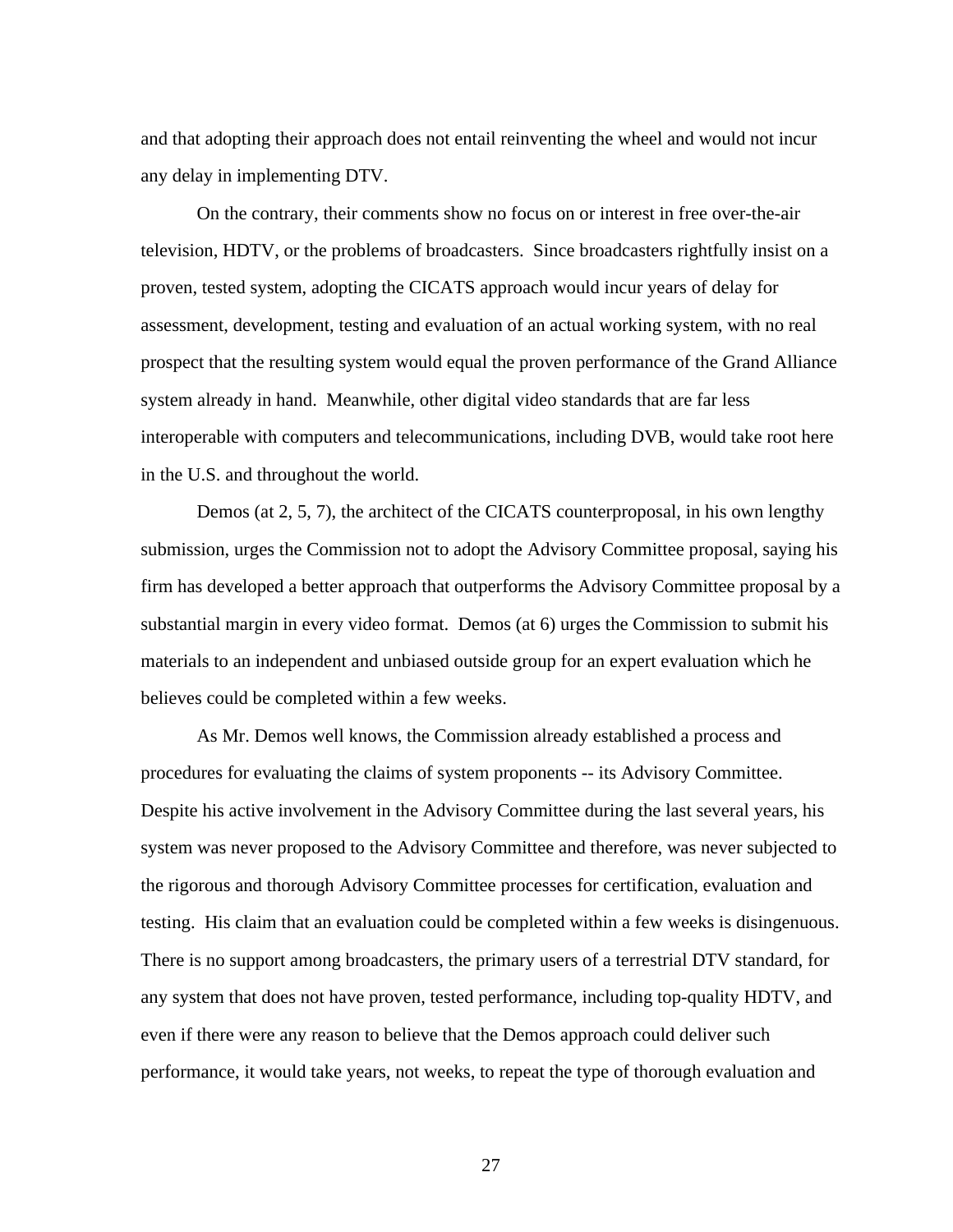testing of prototype equipment that broadcasters require.<sup>26</sup> The Commission has no valid basis for further consideration of Demos' proposal, and certainly none for scrapping the entire Advisory Committee process in favor of these last-minute, unproven claims.<sup>27</sup>

Throughout the nine-year Advisory Committee process there has been no shortage of impressive sounding claims about what systems could be devised if only the particular visionary involved had enough time and money to make the proposal work. Early on, the Advisory Committee determined to use a careful, open process to scrutinize various proposals, relying on peer review by technical experts in a variety of specialists' committees headed by impartial leaders, and to accept only a system with proven, tested performance as the basis of a standard. This process served the involved industries and the public well, yielding breakthrough digital technology and ultimately the world's leading digital television system. There is absolutely no basis for the Commission to depart from this careful process now, based on the fallacious cost estimates and the dubious performance claims surrounding the CICATS proposal. The Commission should reject the CICATS counterproposal.<sup>28</sup>

<sup>&</sup>lt;sup>26</sup>In Appendix A we note one deficiency of the proposed system which could easily be overlooked in a simulation, but would have been readily apparent if the system had been implemented in real-time hardware. 27Demos (at 2, 7-8) finds fault with almost every aspect of the ATSC DTV Standard, and urges the Commission to adopt a lengthy list of restrictions that go even beyond the CICATS proposals, including a variety of requirements on receivers, something the members of CICATS generally oppose. For instance, he urges the Commission to reject the colorimetry aspects of the Advisory Committee recommendation and to give the task of defining appropriate colorimetry to "a qualified committee." We believe that the Society of Motion Picture and Television Engineers (SMPTE) and the International Telecommunication Union (ITU) which have standardized the default colorimetry are in fact highly qualified committees. The ATSC and MPEG standards provide the means to signal alternative colorimetry to receivers, once again highlighting the flexibility of the standard.

We note a clear pattern with Mr. Demos. He does not have any respect for any standards committee that does not completely adopt his views. The only committee he considers "qualified" is a committee of one, himself. <sup>28</sup>Microsoft, Compaq, CompTIA and BSA generally repeat the same positions reflected in the CICATS Comments, often with the same kind of distortion and hyperbole that characterizes the CICATS submission. Compaq (at *ii*, 15) criticizes the ATSC Standard first for supporting *too many* formats, and then for *not enough* aspect ratios. Intel (at 1-2, 7), although a member of CICATS, takes somewhat more moderate positions. Intel advises against adopting the standard in its entirety, but if the Commission does, it should ensure that the transport system includes the ability to deliver executable code; it should recommend, not require, image formats, and should consider incorporating the CICATS approach; it should allow alternative coding and compression techniques; and it should not regulate receivers beyond ensuring that they don't interfere with each other. Compaq (at 21) and CICATS (at A-12) join Intel in noting the need for ensuring that the transport system includes the ability to deliver executable code, saying that the Commission need not postpone adoption of a standard pending completion of this work. Intel has recently joined ATSC and a representative of Intel chairs a working group within ATSC that has begun work on a supplemental data broadcast standard to meet this need.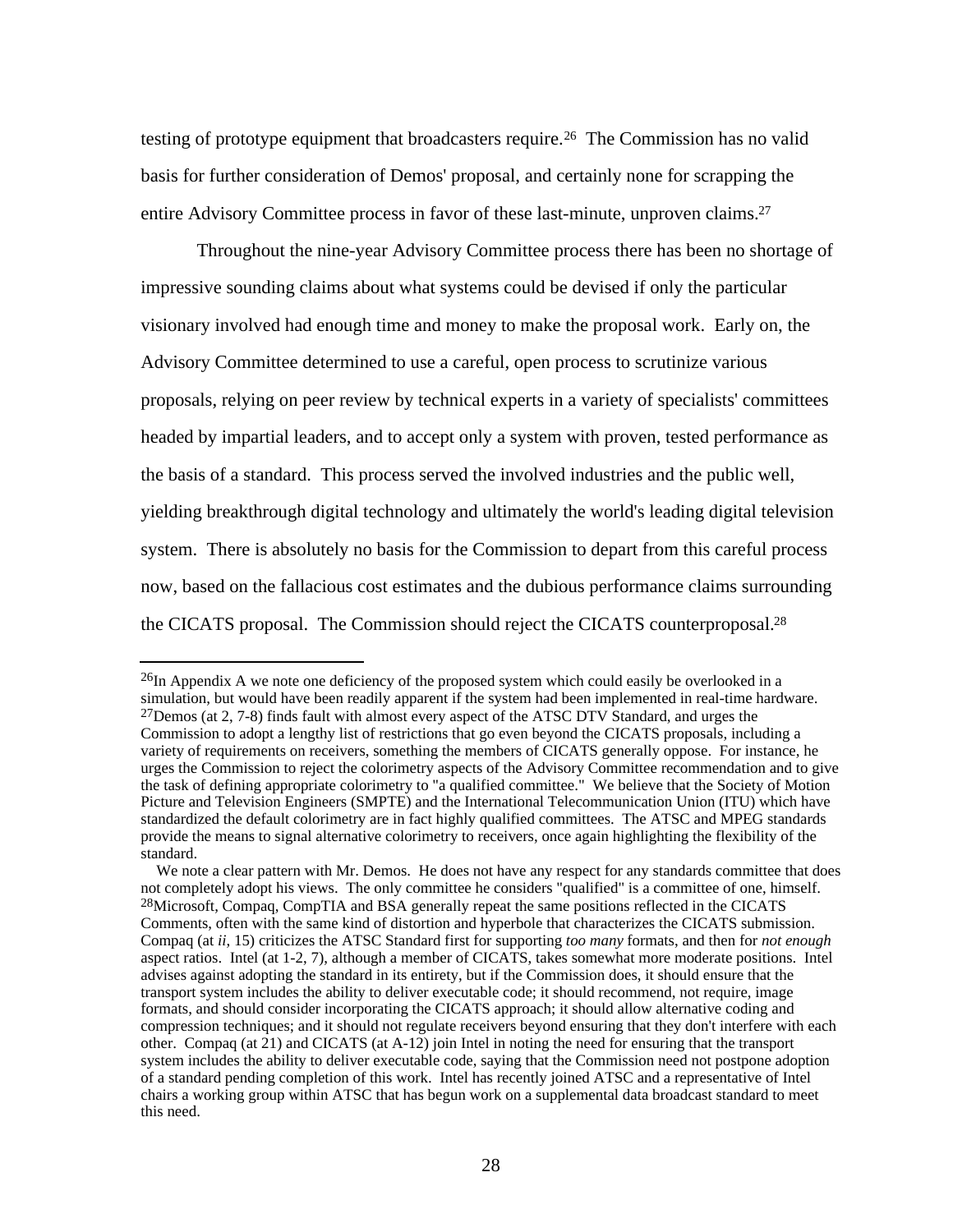#### **B. Other Complaints about the Standard Are Also Unfounded**

The Film Makers Coalition (at *i*, 3) follows the CICATS line, urging the Commission to make "relatively minor" changes to the Advisory Committee recommendation and adopt a 480-line, progressive scan, flexible baseline transmission standard with picture refresh rates of 24, 36 or 72 Hz, and a requirement that broadcasters transmit all films in their original aspect ratios. Along with Robert Primes (at 3, 4) they discuss at length their concern about potential cropping of their motion pictures for display on televisions.

We needn't repeat here all of the reasons why a single-format baseline transmission standard should not be adopted. However, we are puzzled that these members of the motion picture industry speak so passionately about the artistic integrity of their work in the context of potential cropping of their pictures, but seem perfectly willing to forgo high-definition resolution in a transmission standard. With the ATSC DTV Standard, using the 720-line and the 1080-line progressive scan transmission formats, for the first time in history film makers will have the ability to display something like movie theater resolution on home television screens. Everything they say about the emotional appeal of their content would seem to apply with at least as much force to the resolution of pictures as it does to the aspect ratio. We would expect film makers to be the last people on earth to support the CICATS baseline standard, because it fails to guarantee proven HDTV performance from day one of the transition to digital television.<sup>29</sup>

CFA/MAP (at 2, 6, 8) also endorses the progressive scan baseline standard proposed by CICATS, saying it will reduce the cost of digital receivers and converters and will permit the convergence of video and computer technology. They repeat the erroneous and misleading CICATS cost figures, and parrot back some of the unfounded hyperbole spouted by others, including claims that the Advisory Committee proposal would freeze technology

j

<sup>&</sup>lt;sup>29</sup>One reason these film makers support the CICATS proposal appears to be their desire to have their movies transmitted in progressive scan. They may not be aware that the Grand Alliance system video encoder contains a feature that automatically detects material originally produced in film and transmits it using the 24 frames per second progressive scan format.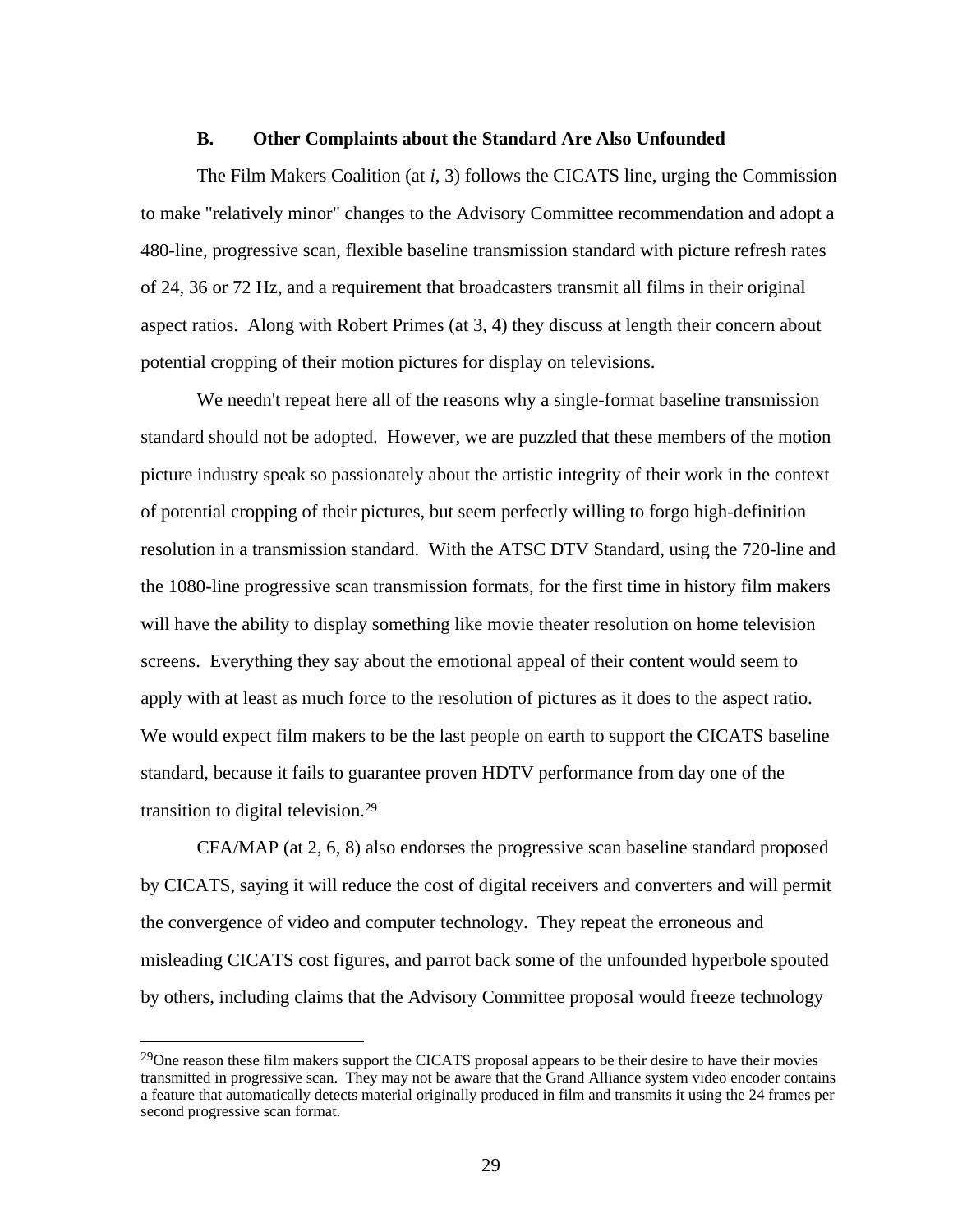in the 20th century, and that the dispute over the standard is about who gets a monopoly on receivers. As demonstrated above, these claims have no merit.

William Schreiber (Vol. II at 1-3) says that if the Grand Alliance system works as generally expected, it will deliver benefits fully commensurate with the expenditures involved, but that the standard is not perfect: He registers strong objections on some aspects of the standard (discussed in later sections), but other "imperfections" are mentioned, we believe, more by way of an academic tutorial on his view of the perfect system than as essential changes that must be made.

PCUBE (at 1-3) opposes the Advisory Committee recommendation, saying it will stifle innovation and the rapid development of new services and technologies, favoring instead a modular, open systems approach and giving various specifications for what might be included at each layer, in many cases quite similar to the ATSC DTV Standard. Here again, PCUBE has been heavily involved in the Advisory Committee process for years, and knows full well that the time for specifying the architecture of the perfect digital terrestrial broadcast system is long since past. Broadcasters, manufacturers, and consumers need to act now on the basis of proven, effective technology to begin a rapid transition to digital television.

Digital Theater Systems ("DTS") (at 1) argues that the ATSC DTV Standard must not require conformance with Dolby AC-3, saying that the Dolby AC-3 technology is obsolete, is incapable of recreating the artist's intent, and is poised to limit further innovation. DTS (at 4, 6) finds fault with the Advisory Committee test procedures, says subjective assessments have been conducted that prove better efficiency for its system, and makes a specific alternative proposal, including standardized hardware for an audio decoder. Universal Studios (at 1) supports the proposed standard, but urges that Dolby AC-3 not be permitted exclusively, claiming that the DTS system is superior.

Like other claims of superior technology, this proposal comes too late, and its benefits are asserted, not proven. Several other excellent audio systems, including three developed by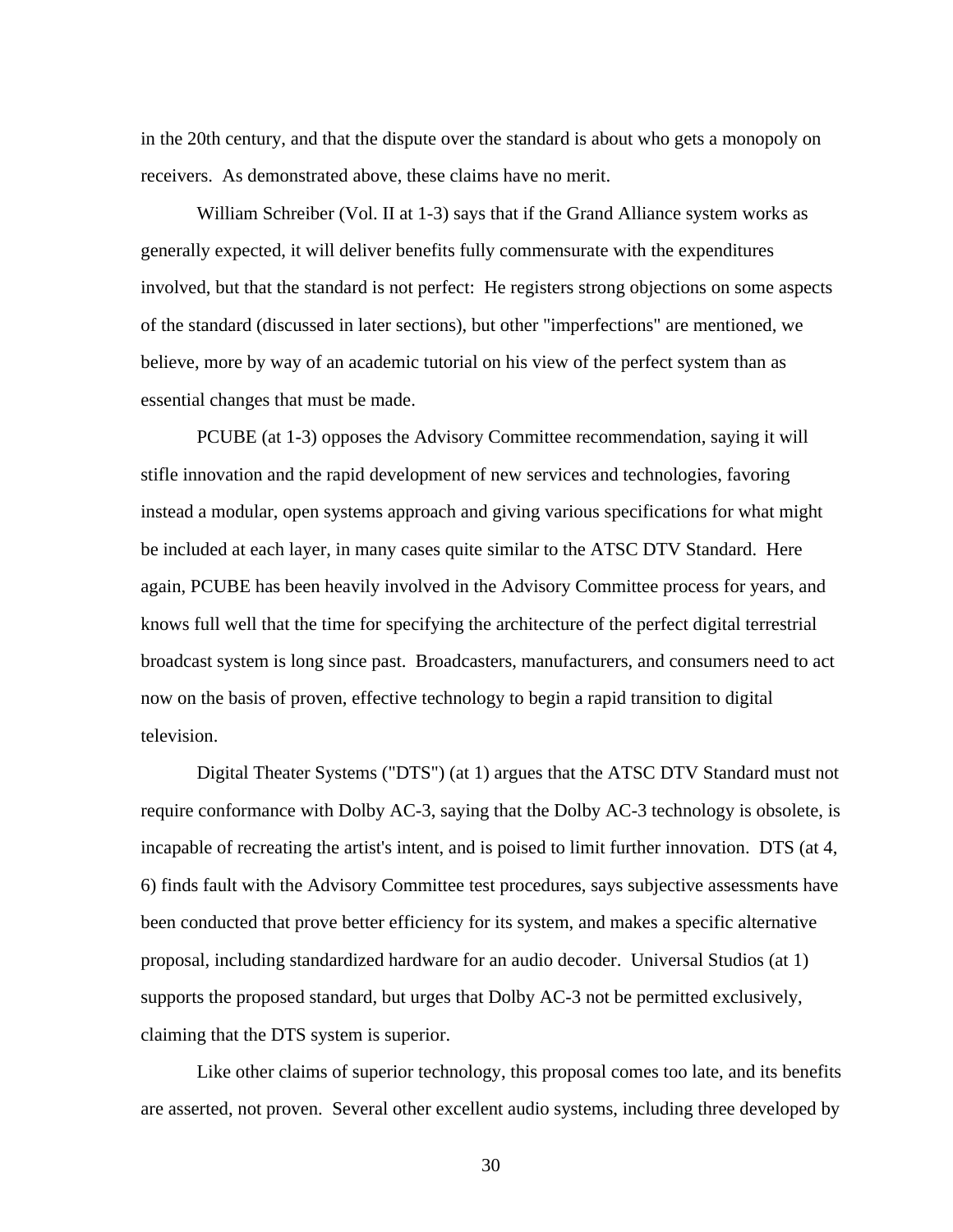members of the Grand Alliance themselves, were considered and in some cases evaluated as part of the Advisory Committee process, but the Dolby AC-3 audio system was selected as the clear winner by the Advisory Committee. There is no consensus within the industry for opening up the standard to another audio system or to multiple audio systems, and no compelling reason to believe that the present standard is not as good or better than any other.

McKnight and Bailey (at 1) urge the Commission to adopt a less complex and less costly progressive scan version of the standard, while the Research Program on Communications Policy ("RPCP") (at 5) advises the Commission to choose a system with progressive scan, square pixels, specifiable aspect ratios and frame rates, and digital coding, but no specific compression scheme<sup>30</sup>. As with proposals discussed above, the Commission should reject these suggestions, since supporting multiple formats is neither substantially more complex nor costly, and the time to design the ideal theoretical DTV system is long since past.

Digital Imaging (at 3) urges the Commission to reject the ATSC DTV Standard and any other proposal that is not compatible with NTSC, and Blue Mountain Translator District (at 2) also urges that any DTV system be backward compatible with existing equipment. The Commission wisely determined many years ago to adopt a simulcast approach to enable a smooth and rapid transition to advanced television, and the Commission should follow through on that plan. The advantages of digital technology make it overwhelmingly clear that the days are and should be numbered for the analog NTSC transmission system, even though it has served the nation well for more than 50 years.

We believe that these extensive comments on the Advisory Committee's recommendation emphatically confirm that the ATSC DTV Standard represents the world's best digital television technology and that it is *far more than adequate* for the nation's next

<sup>&</sup>lt;sup>30</sup>While supporting multiple defined picture formats in a receiver does not add any appreciable cost, supporting multiple compression techniques would be extremely costly. The Commission should adopt the full ATSC DTV Standard, including the compression specifications.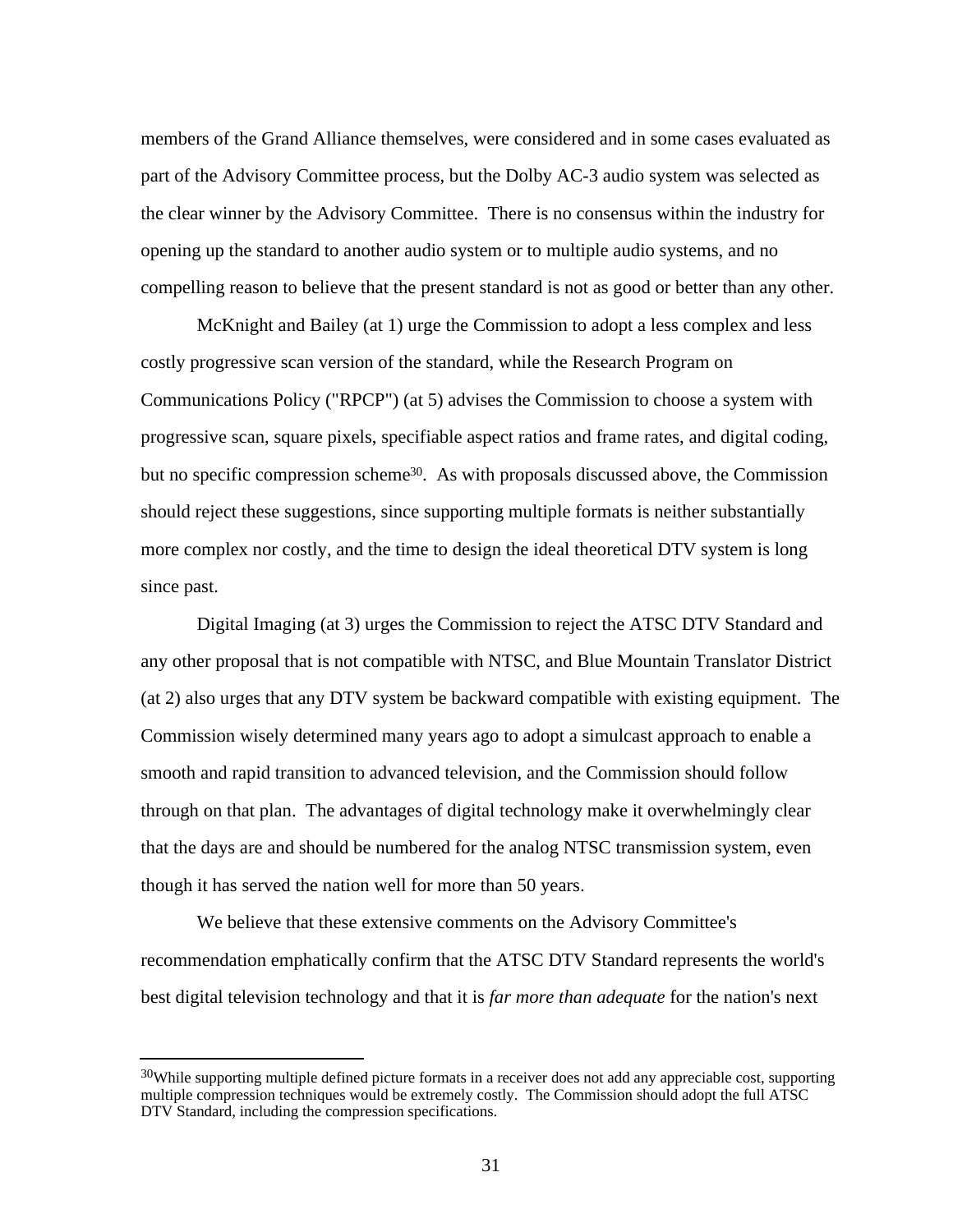generation of broadcast television service. A remarkable consensus in favor of the standard exists among those parties directly involved in broadcast television, and the arguments raised against it by parties less directly involved, although voluminous and sometimes extravagant, lack merit and reflect a myopic concern with supposed interoperability difficulties while ignoring the Commission's fundamental objectives in this proceeding. All in all, the comments articulate a compelling case for adopting the ATSC DTV Standard in its entirety, just as the Commission's Advisory Committee has recommended.

## **IV. The Advisory Committee Process Warrants Adoption of its Recommendation**

Many commenters join ATSC in praising the Advisory Committee process. NTIA (at 2) calls it an open process, to be commended, while the Grand Alliance (at *iv*) says the Commission has championed a unique process, providing leadership, policy direction and support, while relying on private investment, competition and a volunteer army of experts and leaders from the affected industries to develop a stunning technological achievement. The Broadcasters (at 3), Dolby (at 2) and MECA (at 2,7) state that the standard was developed through a uniquely open and inclusive process. Hitachi America (at 3) describes the concerted effort that included representatives of all affected industries, and Sony (at 1) describes the process as fair, open, deliberate, and dedicated to searching out the best solutions. Philips (at *v*, 12) says the process was perhaps as impressive as the technology it produced, and that the goal was always to get the system that best serves the needs of the American people.

Schreiber (Vol. II at 1, 8) says that although the Advisory Committee has done its job well it has been hampered by the fact that almost all the participants work for companies with a financial interest in the outcome. Saying the public has been inadequately represented, Schreiber urges the Commission to appoint a small panel of independent experts, including FCC staff, to make the final desirable modifications to the system, with the Commission making the ultimate decisions. These experts must have business knowledge of both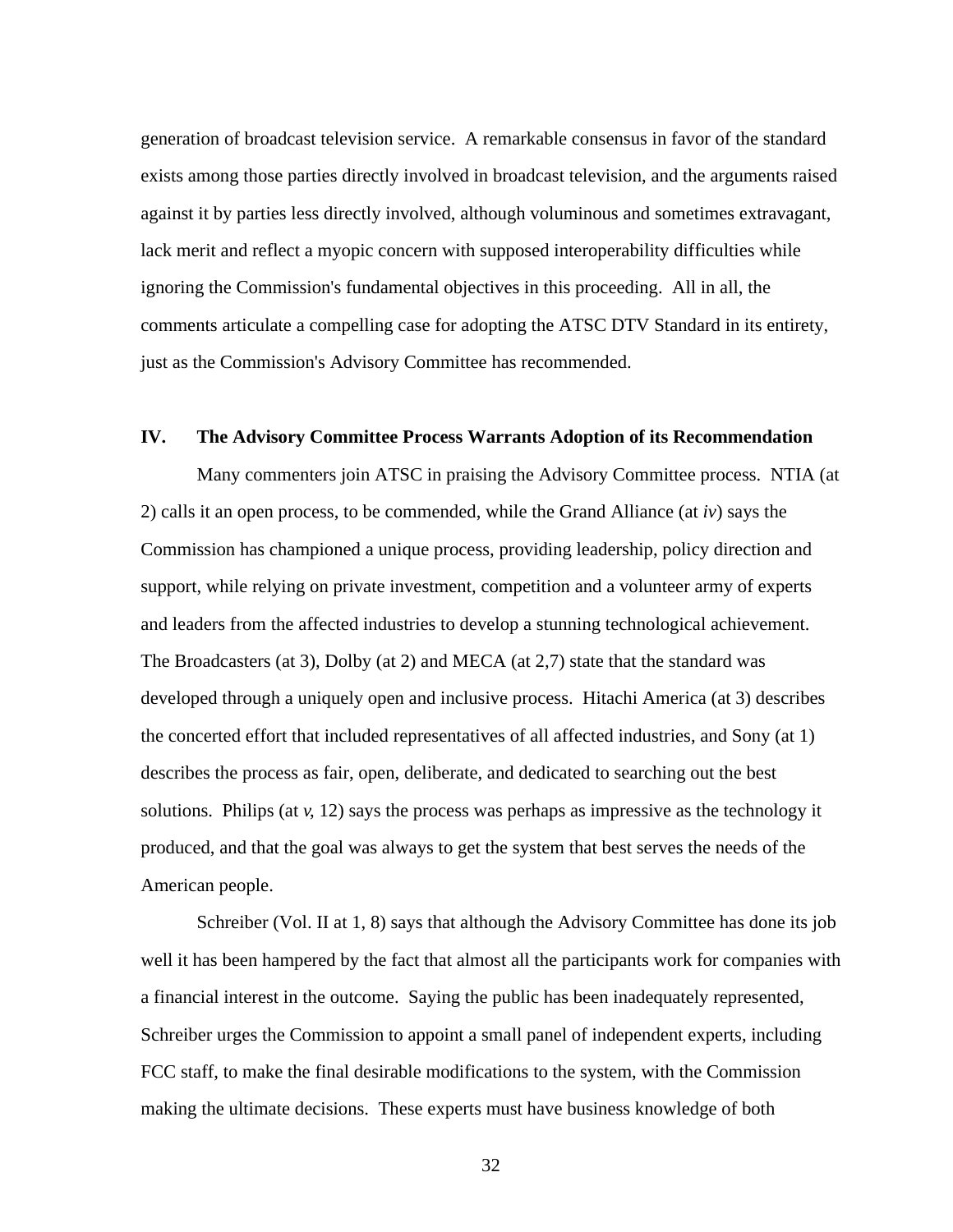industries (computer and TV), as well as technical expertise on the matters to be decided, not necessarily in the same individuals, but they must not have any financial interest in the outcome. Primes (at 13) makes a similar suggestion, urging the Commission to delay acceptance of the Advisory Committee proposal until the potential problems he's identified can be verified independently by parties without vested interests in the results.

These suggestions are silly and an affront to the hundreds of volunteers who labored diligently in the Advisory Committee for almost a decade. It is not only necessary, but desirable in such a process to involve all of the parties who have a stake in the outcome, and more often than not, the best experts in a particular field are actually employed by themselves or someone else in that field. The members of the Advisory Committee were chosen by the Commission to represent a broad spectrum of interests and expertise, but proponents of specific systems were not allowed to vote on the recommendation, and impartial leaders who operated fairly and openly were selected for every Advisory Committee working group and avenues of appeal were established and frequently used. Furthermore, as so many of the participants testified in the comments summarized above, the constant focus of every group within the Advisory Committee was to achieve a standard that best met the needs of the public. Between the Advisory Committee and the Commission's own review in this docket, all of the bases are covered to ensure that the Commission's decision is in the public interest.

CFA/MAP (at 1) laments that the Advisory Committee didn't include even one member of the public (even though the subcommittees and working parties were open to all interested parties).31 All of the thousand or so participants in the Advisory Committee process are members of the public, TV viewers, and consumers. Moreover, the consistent focus of the whole process was to develop the best system possible whereby broadcasters

<sup>&</sup>lt;sup>31</sup>CFA/MAP complains about being excluded from the Advisory Committee process, yet they have embraced a completely unproven proposal formulated by a few computer companies behind closed doors with no input at all from the public or from other interested stakeholders. As a consequence, they have repeated false claims and endorsed unsound technical proposals that would actually harm consumers. The checks and balances inherent in the peer review-oriented Advisory Committee process would have prevented this kind of mistake.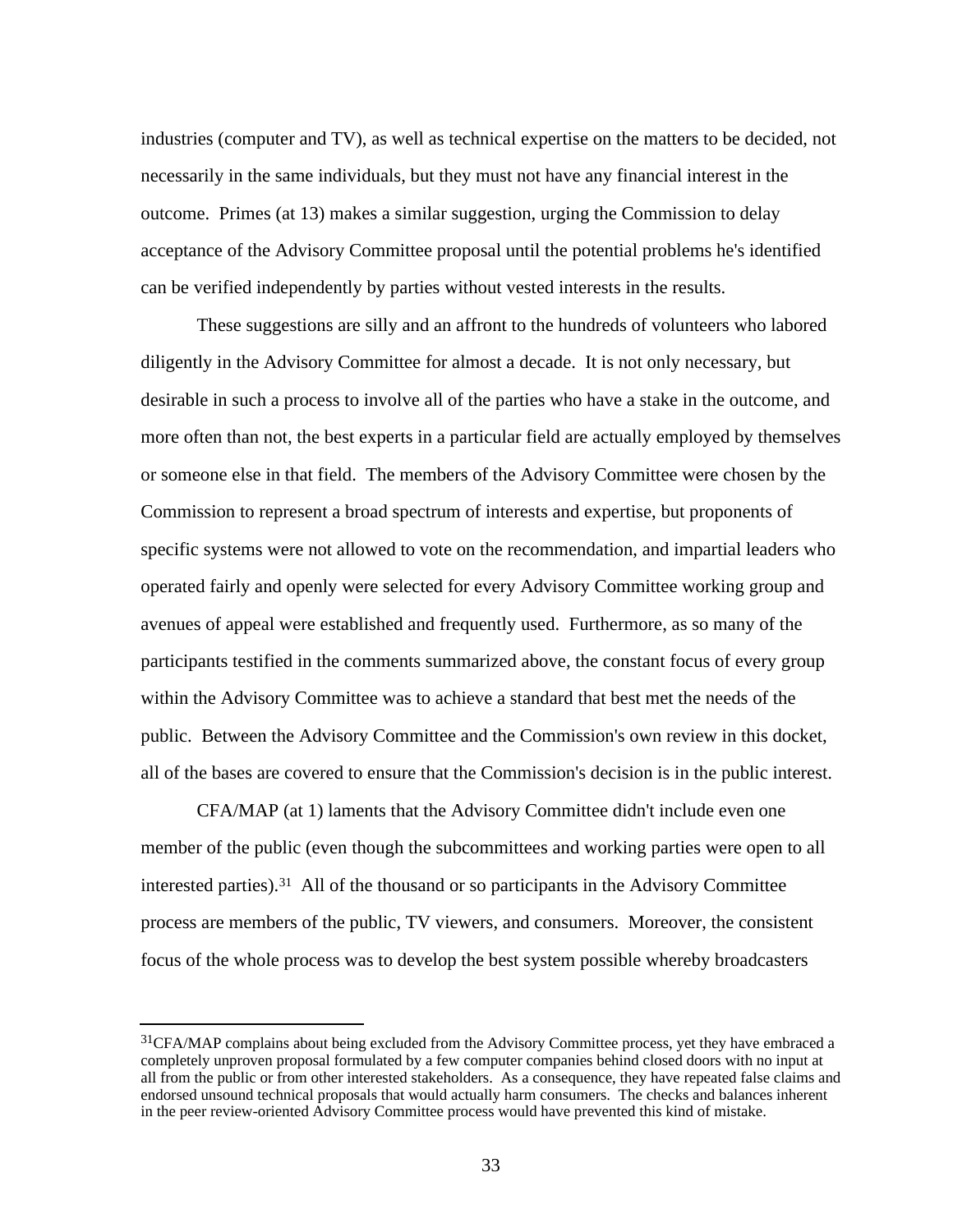could provide the most useful and attractive services to the viewing public through the most effective and affordable consumer equipment possible.

Demos (at 2) says that the Advisory Committee remained insular to his input, and didn't accept his ideas and that "the participants who developed the ATSC DTV proposal were a relatively closed group who did not cooperate with those outside of their group" (25), that "the Advisory Committee testing process at the ATTC was neither thorough nor appropriate for the digital television systems" (14), that "the Advisory Committee process never established any process or mechanism for working to adjust the Grand Alliance proposal" (16), and that "the Grand Alliance proposal remains unmodified since it was originally proposed in mid-1993." (16)

Although Demos has been a long-standing participant in the Advisory Committee process, he never proposed a system to the Advisory Committee. That his specific suggestions may not always have been adopted says more about the merits of his ideas than about the fairness of the process, since virtually every other participant in the process attests to the openness and fairness of the process. We will not respond to every erroneous statement in his submission, but we will address some of the outright falsehoods. From its own monitoring of the Advisory Committee process, the Commission knows that the standard was in no way established by a closed group. And contrary to his assertion, the Advisory Committee established an elaborate set of specialist groups within its Technical Subgroup to evaluate every detail of the Grand Alliance proposal, and the Advisory Committee required *significant* changes in the Grand Alliance system as a result, e.g., the requirement to increase the 960-line formats to 1080 vertical lines, the requirement to use only square-pixel formats for HDTV, and the requirement to modify the system to conform strictly to the international MPEG-2 standard for video compression. The Advisory Committee also played a key role in the final selection of the transmission sub-system, including consideration of a potential alternative system, and in the final selection of the audio system.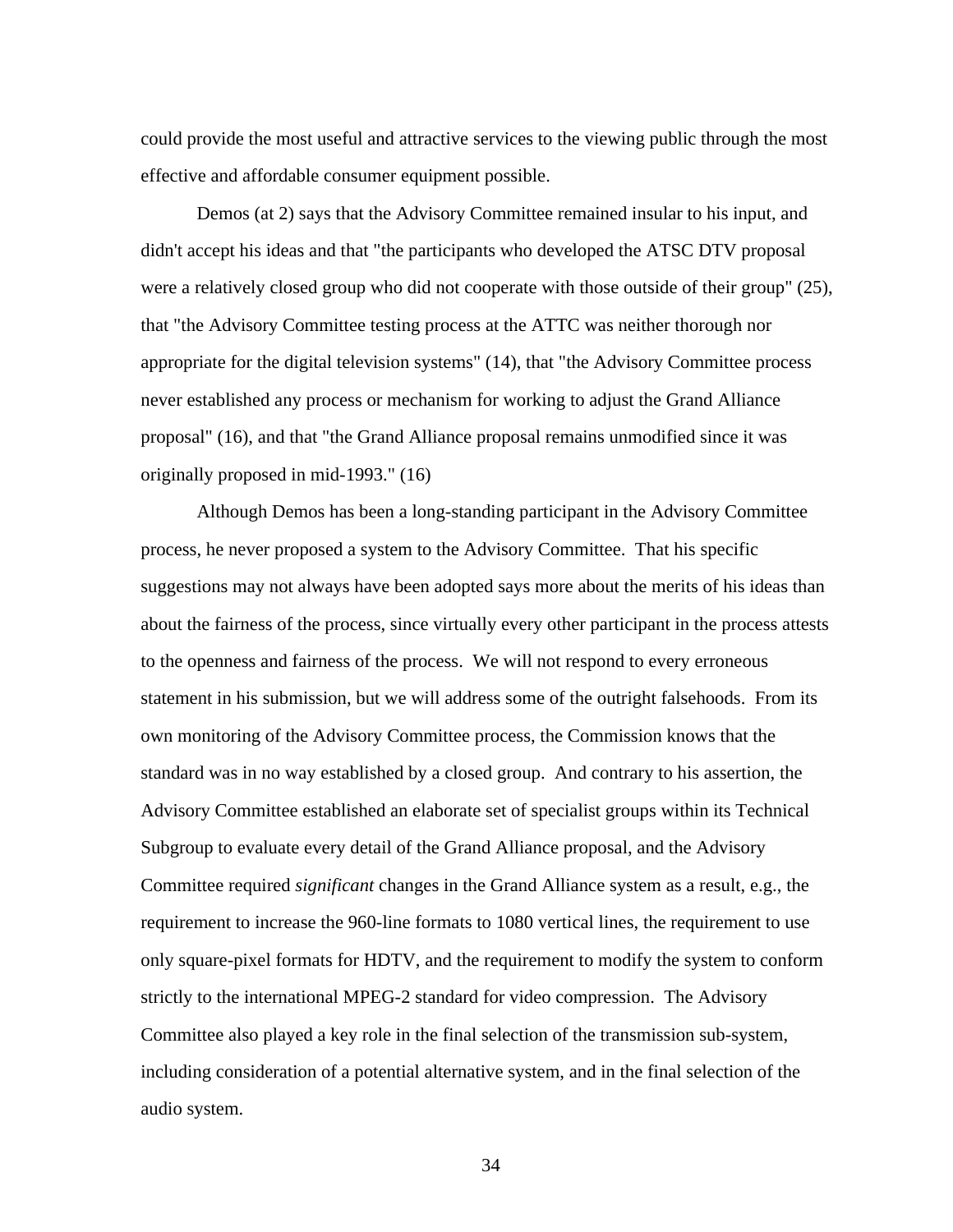Demos can hardly expect the Commission or anyone else who knows the truth about the Advisory Committee process to believe his unsubstantiated technical claims, when he so flagrantly misrepresents the process itself.

The Advisory Committee performed an invaluable service for the Commission and for the industries involved by forging a strong consensus over the course of nearly a decade for an advanced television transmission standard. By virtually all accounts, the process was remarkably open, thorough, fair and successful. Such a consensus cannot be lightly ignored or cast aside, but should guide the Commission's final decisions in this manner. The excellence and integrity of the Advisory Committee process fully warrants the Commission's acceptance of its recommendation. Accordingly, the Commission should act swiftly to adopt the ATSC DTV Standard recommended by the Advisory Committee.

# **V. The Commission Should Rely on Existing Processes in Making Modifications to the Standard**

In our initial comments, we stated our strong belief that a sunset provision on the mandatory use of the ATSC DTV Standard is completely unnecessary and would undermine the Commission's goal to promote a smooth and swift transition. Every other party who addressed this issue also urged against adopting a sunset provision on the mandatory nature of the standard, finding no good reason for any such provision.32 Most of these parties also argued against (and no one argued for) setting a specific schedule whereby the Commission would review the standard, saying that any indication now of a need to modify the standard is premature and would be counterproductive to establishing the certainty that is required for the rapid implementation of digital television service. Many of these parties urged the

j

<sup>32</sup>*See, e.g.,* Broadcasters Comments (at 24), Thomson Comments (at 6), Zenith Comments (at 5), Tektronix Comments (at 3), MCEA Comments (at *i*, 4), MECA Comments (at 7), Hitachi America Comments (at 6), Sony Comments (at 36), EIA/ATV Comments (at *ii*, 10-12), Grand Alliance Comments (at *ii*, 11-12), and ATTC Comments (at 5).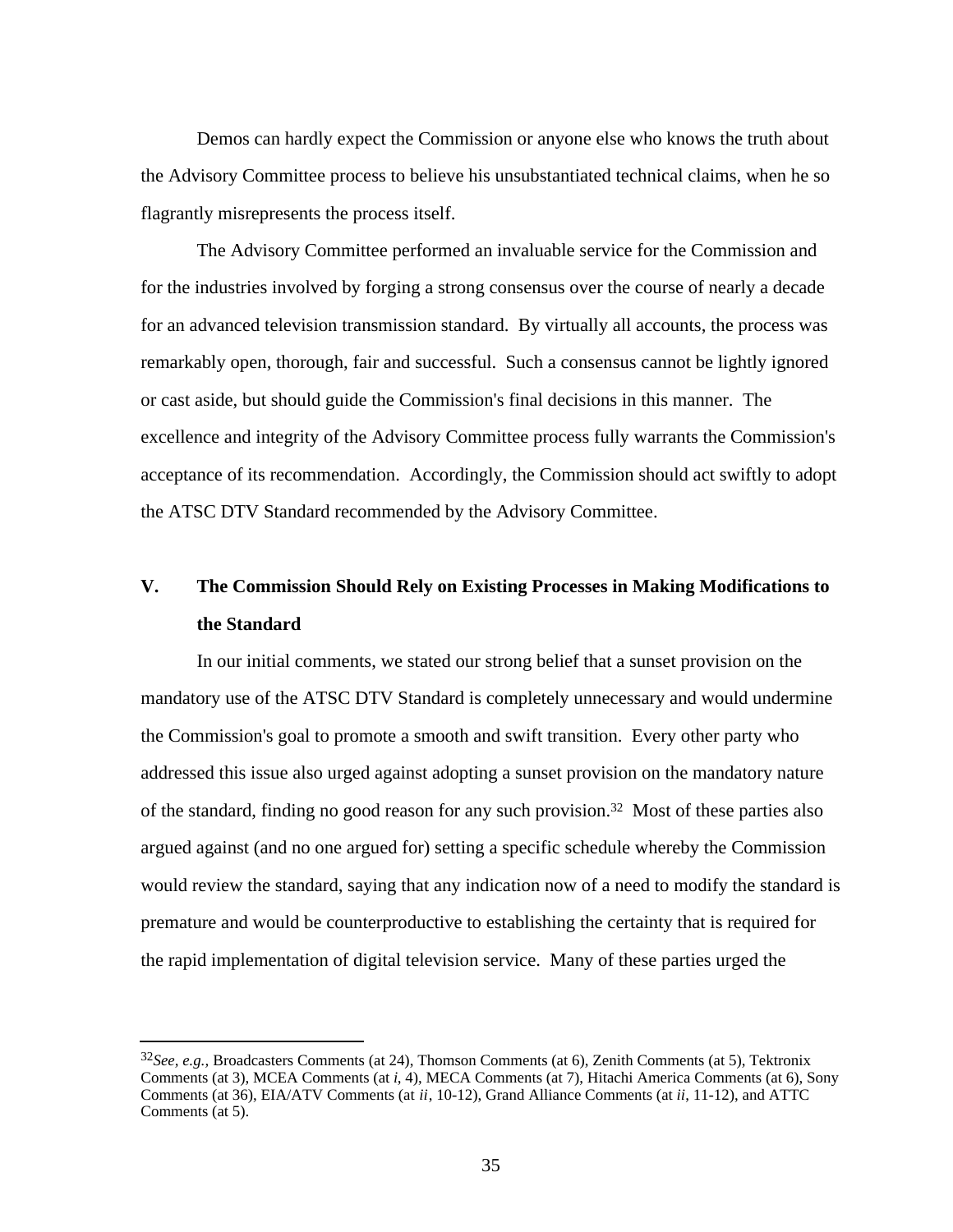Commission to rely on its existing processes and on industry groups like the ATSC for recommendations as to modifications to the standard.

Accordingly, the Commission should not adopt a sunset provision on the mandatory use of the standard and should not schedule any specific reviews, but should rely on industry organizations such as ATSC and on its existing processes to make any necessary modifications to the standard.

## **VI. The ATSC DTV Standard Provides Far More Than Adequate Interoperability A. Computer Interoperability**

In our initial comments, we described in detail the extensive efforts in the Advisory Committee to promote easy interoperability, saying that after these years of effort and tremendous progress, we're convinced that the ATSC DTV Standard provides *far more than adequate interoperability* with alternative media, that no critical interoperability problems remain, and that the Commission need not take any further actions to facilitate interoperability. Here again, virtually all of the parties directly involved in the provision of terrestrial broadcast television service agree, but some parties less directly involved oppose various aspects of the standard, claiming they limit interoperability with computers.

The Broadcasters (at 7-8), urging the Commission to keep in mind its main goal -- the preservation and enhancement of free over-the-air TV, note that interoperability was emphasized from the beginning, and that the proposed standard excels in the areas of interoperability and compatibility. NTIA (at 2) praises the flexibility, interoperability and headroom for growth offered by the proposed standard, and AFCCE (at 2) says the interoperability aspects of the standard should satisfy even those non-TV industries clamoring for an inflexible standard based on a single scanning mode.

The Grand Alliance (at *ii*, 14, 16-26) states that the standard is more interoperable by far than any other digital television system on the planet, and that the Commission need take no further action in this area. Thomson (at 8-10), Zenith (at 7-9), ATTC (at 2, 6), EIA/ATV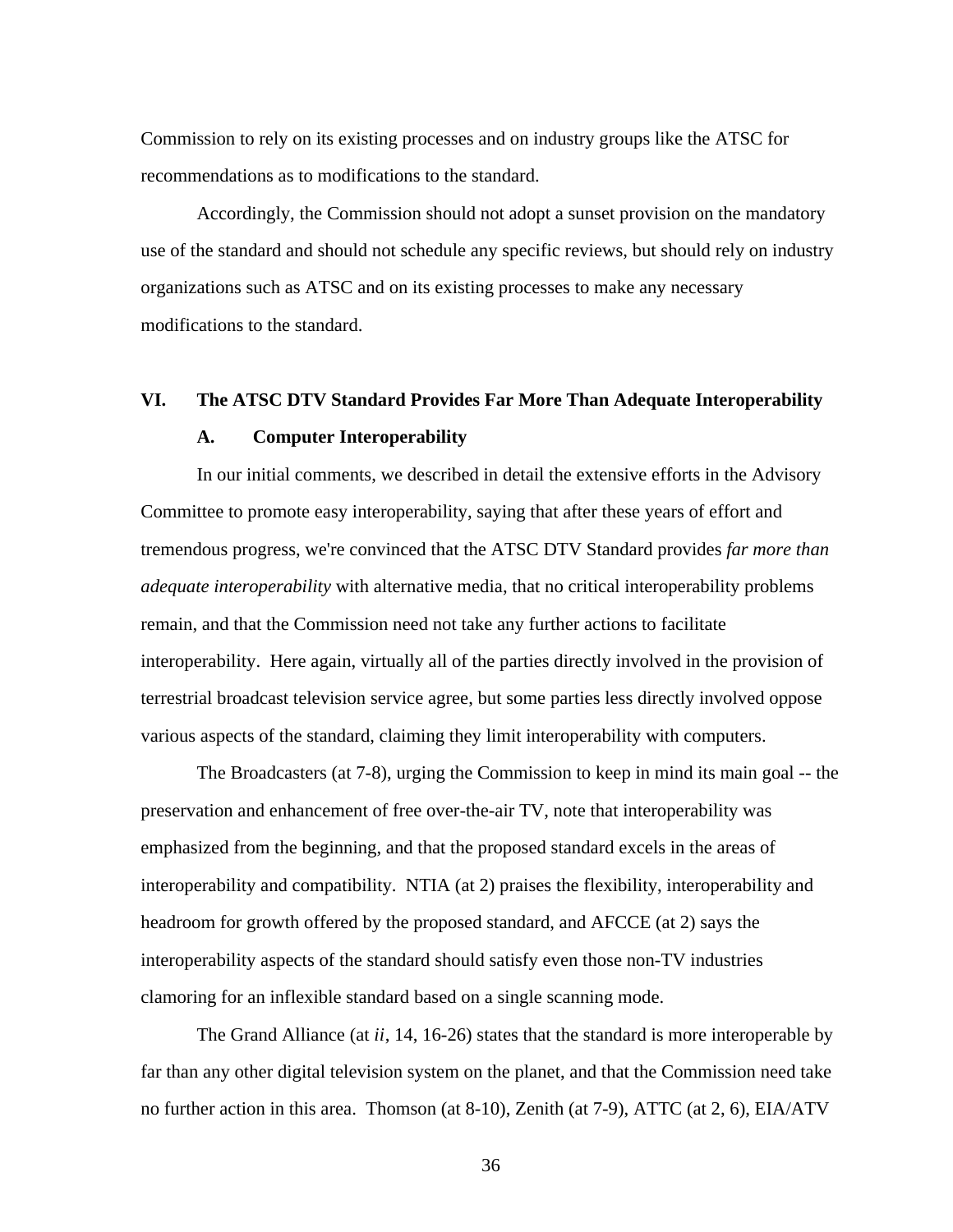(at 5), and Philips (at 8-9) make similar strong statements, with Philips noting a big payoff for NII applications that might be lost if further FCC delays mean that DVB becomes entrenched. General Instrument (at 6-8) gives an excellent discussion of the flexible capabilities of the standard and explains how the ATSC DTV Standard supports interoperability without limiting flexibility.

MECA (at 5-10) notes the standard's ability to enable a host of NII applications and its tremendous flexibility for future improvements, saying that interoperability is a matter of degree, and that the ATSC Standard strikes a balance that delivers interoperability unparalleled in the world. Hitachi America (at 4, 7) says that interoperability has been designed into the standard to a degree unprecedented in a universal service, noting the computer images that were included as part of the Advisory Committee tests.

Tektronix (at 6) argues that changes advocated by some in the computer industry are not in the public interest. Sony (at 3) states that critics of the standard offer nothing positive and stubbornly ignore the grueling tests to which the system was subjected and the strong industry consensus around the result, saying these critics would deny the benefits of the proposed standard without offering a practical alternative. Sony (at 9-10) also states that first and foremost the standard is a television standard, and those who criticize virtually all primary technical parameters of the standard show either a profound lack of understanding of all that constitutes a television system, or a cynical and parochial dismissal of the critical priorities of the television industry. The ATSC Standard and the Grand Alliance system provide truly exemplary interoperability, but even so, interoperability debates almost by definition are destined to be interminable, and there is no rational technical resolution to this debate that can fully satisfy all factions. (Sony Comments at 35)

The Motion Picture Association of America ("MPAA") (at 4) says that the Advisory Committee proposal strikes the best balance between various technical considerations and the needs of different industries, and Universal Studios (at 2) endorses the MPAA comments regarding interoperability considerations. However, the Film Makers Coalition (at 2, 6)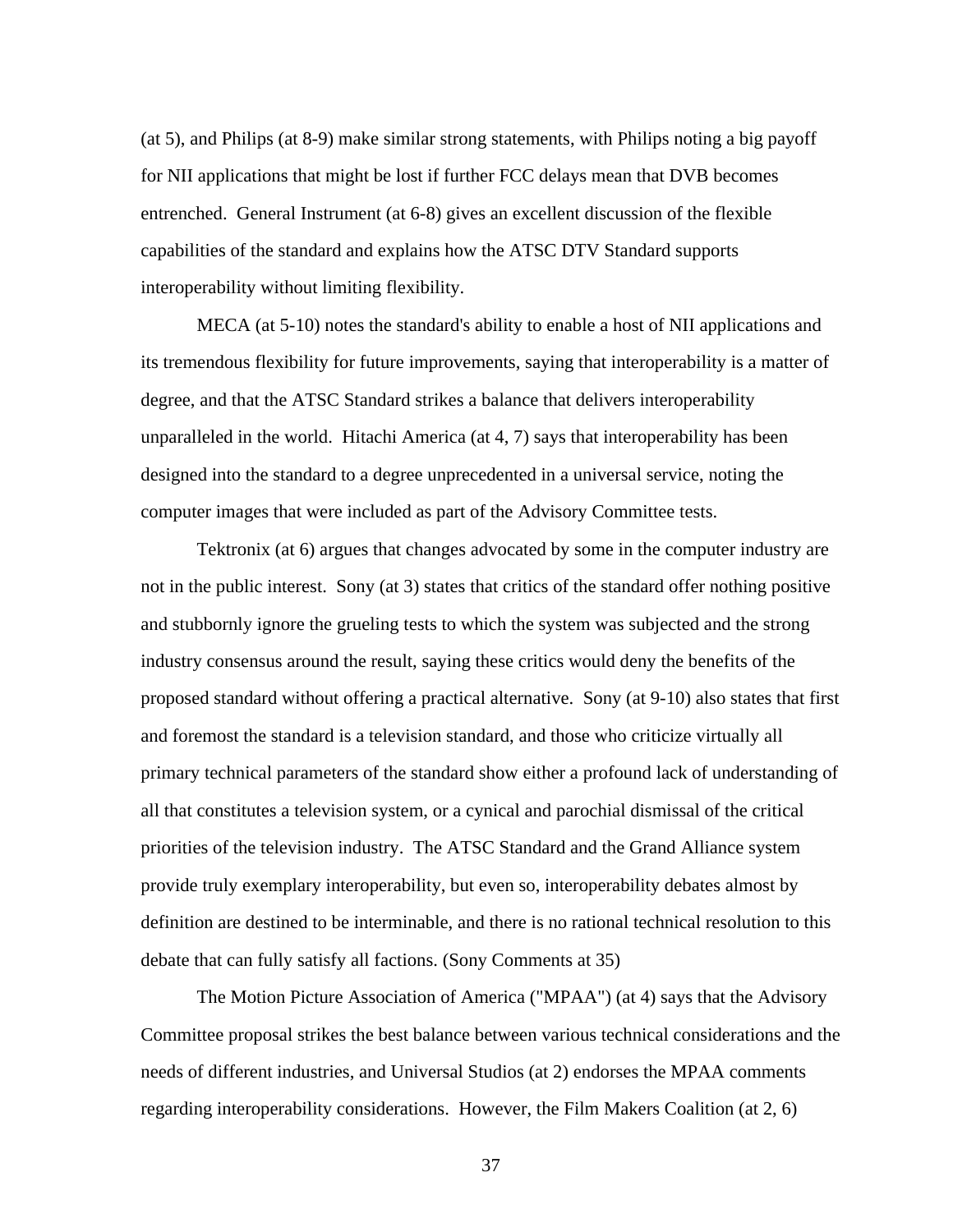parrots the CICATS comments, saying (mistakenly) that the Advisory Committee standard is not open and flexible and doesn't have headroom for future technologies.

The American Homeowners Foundation (at 2) states that some computer companies told them that the Advisory Committee proposals could add \$400 to the price of a personal computer to make it compatible with the Advisory Committee standard, but it would add very little if the CICATS approach were taken. Similarly, CFA/MAP (3-4) says that the Advisory Committee system provides for few, if any, changes, and that only the CICATS baseline standard is capable of convergence. They claim that consumers will have to buy two boxes, not one, because interlaced scanning, non-square pixel spacing, and low frame rates make convergence cost-prohibitive.

McKnight and Bailey (at 1) refer to receivers, VCRs and production equipment that use progressive scan as "interoperable," while any equipment using interlaced scan is called "noninteroperable," saying the standard will fail if it includes interlaced scanning.

Carver (at 2) says the proposed transmission is specific to television, and though it contains hooks for transporting alternative data, it departs greatly from state-of-the-art data transmission and communications practices -- a weakness that will surface to jeopardize the entire system.33 Bove, *et al*, (at 3) say that the Grand Alliance standard is fatally flawed in its over-specificity and lack of extensibility.

Intel (at 3) says the proposed standard limits interoperability between computer and TV systems, and that the use of interlaced scanning, non-square pixels, and 60 Hz frame rates does not permit the use of graphic and textual images necessary for computer applications. Compaq (at *ii*, 3) says the 18 formats with inferior technology (interlaced scanning, nonsquare pixels, computer unfriendly picture rates and limited aspect ratios) interfere with

<sup>&</sup>lt;sup>33</sup>We agree with Carver that the standard is focused primarily on television, but we strongly disagree that this is a weakness that will jeopardize the system. We believe that digital television service will be a powerful base upon which a host of other potential information services can flourish.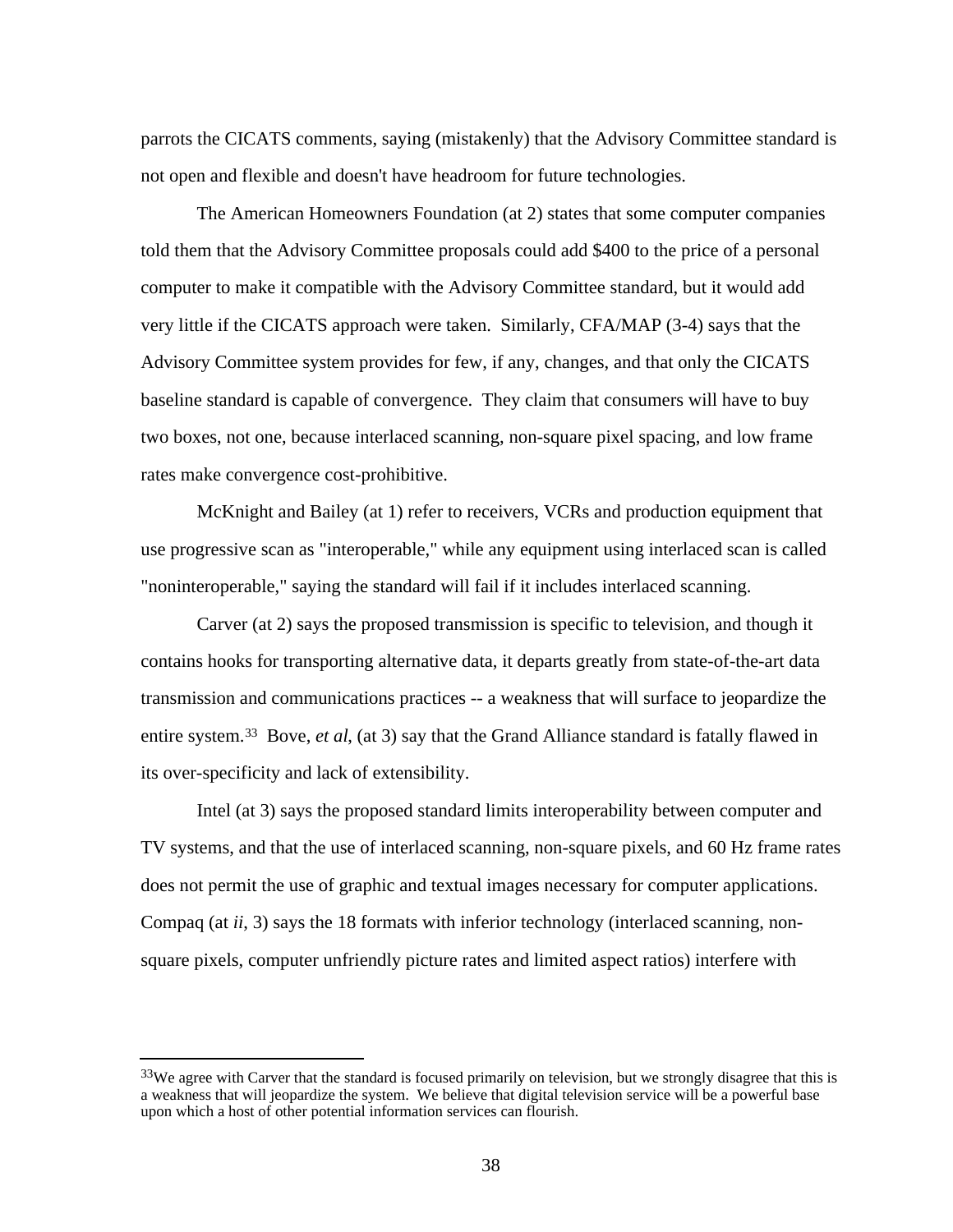computer compatibility, while BSA (5) says ATSC DTV is incompatible with personal computer applications.

Demos (at 1,3) says the proposed system has complete incompatibility with computers. He quotes the prices of NTSC/PAL converters at \$50,000 to \$250,000 depending on quality, and more for HDTV conversion, concluding that the barriers against computer compatibility are practically insurmountable.<sup>34</sup>

These opposing comments make clear, as several parties warned, that the debate on computer interoperability is often characterized by absolute statements and hyperbole that shed no light at all on the real issues involved. Labeling progressive scan equipment "interoperable" and interlaced scan equipment "noninteroperable" is a semantical ploy designed to win adherents simply by the advantageous choice of labels. And those who simply claim that a standard that includes any interlaced scanning will surely fail, offer nothing but a bald assertion, and seem to ignore the fact that numerous *exclusively* interlaced digital television systems are thriving while we debate whether to permit four of the eighteen ATSC formats to be interlaced.

The absolute statements in these opposing comments, such as "not open and flexible," "doesn't have headroom for change," "provides for few if any changes," "is fatally flawed in its overspecificity and lack of extensibility," "consumers will need two boxes," "only CICATS is capable of convergence," "incompatible with personal computer applications," and "does not permit use of graphics and textual images" are demonstrably false and should not convince the Commission of anything.

Another theme of these comments is also apparent. Various parties are being "told" false or misleading information about the interoperability issues surrounding the standard.

j

<sup>34</sup>Demos' conclusion is completely unfounded. Incredibly, he seems to be suggesting that it will cost \$50,000 or more in a consumer receiver to provide high-quality conversion of an interlaced DTV format for use on a progressive scan display! As the reply comments of individual ATSC members will show, high-quality deinterlacing required for HDTV receivers will probably cost no more than \$35 in 1998 when DTV service begins, will fall to about \$5 by 2002, when all stations will be on the air, and will be negligible by 2004 when significant penetration of the market is attained. Such gross exaggeration does little to inspire confidence in any other of Demos' estimates and claims.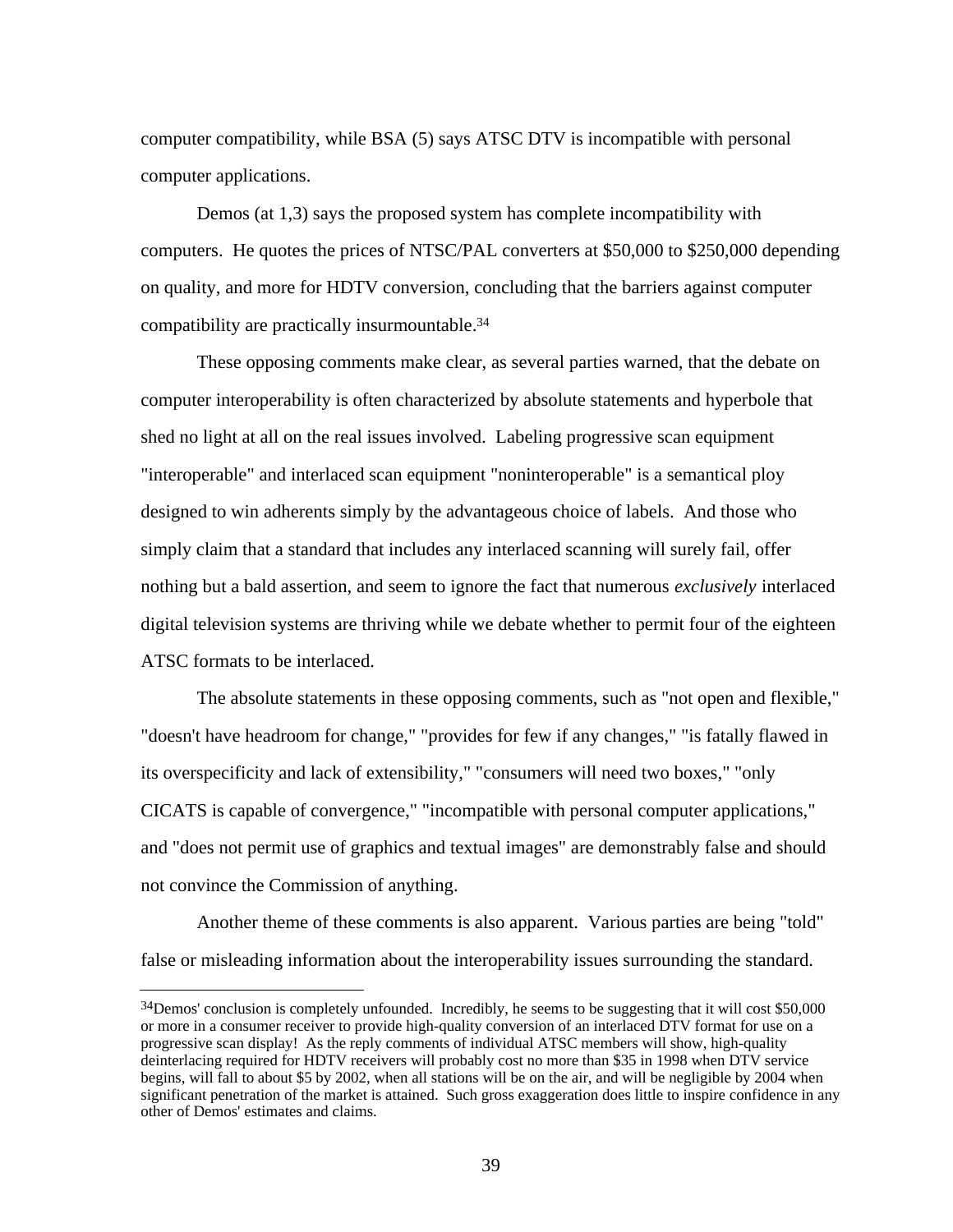As we discuss further elsewhere in these reply comments, an estimate of \$400 to make a personal computer compatible with the standard is wildly inaccurate. Moreover, home owners might better inquire what cost-effective options they might lose if valuable capabilities are banned from the standard.

As we have explained before, the ATSC DTV Standard based on the Grand Alliance system is first and foremost a broadcast television system, but it also offers better interoperability with computers than any other digital television system ever conceived. It offers the maximum interoperability with computers possible without sacrificing its ability to fulfill its primary purpose and to provide *other* types of interoperability that are also important. For example, although it has virtually limitless ability to carry data, it is not and never was intended to be a general purpose data communications system, nor should it be.

## **B. Progressive vs. Interlaced Scanning**

The debate over progressive vs. interlaced scanning occupied a great deal of attention in the Advisory Committee over the course of several years, and the breakthrough finding that an interlaced format could be included within a predominantly progressive scan system, at an almost negligible added cost, was pivotal in forming the Grand Alliance and in the ability to achieve a strong industry consensus around the Advisory Committee recommendation. On this ever-contentious issue, most of the commenters directly involved in the provision of broadcast television service and equipment offer strong support for the Advisory Committee recommendation to include interlaced scanning formats, including many who fought hard to achieve a primarily progressive scan system. However, a number of other parties continue to register strong objections to the inclusion of any interlaced transmission formats.

As we stated in our initial comments, we believe that *interlaced scanning formats should not be prohibited*, and that any further debate on this issue ironically will serve only to entrench the many completely interlaced scanning television systems that are rapidly being adopted in the U.S. and throughout the world.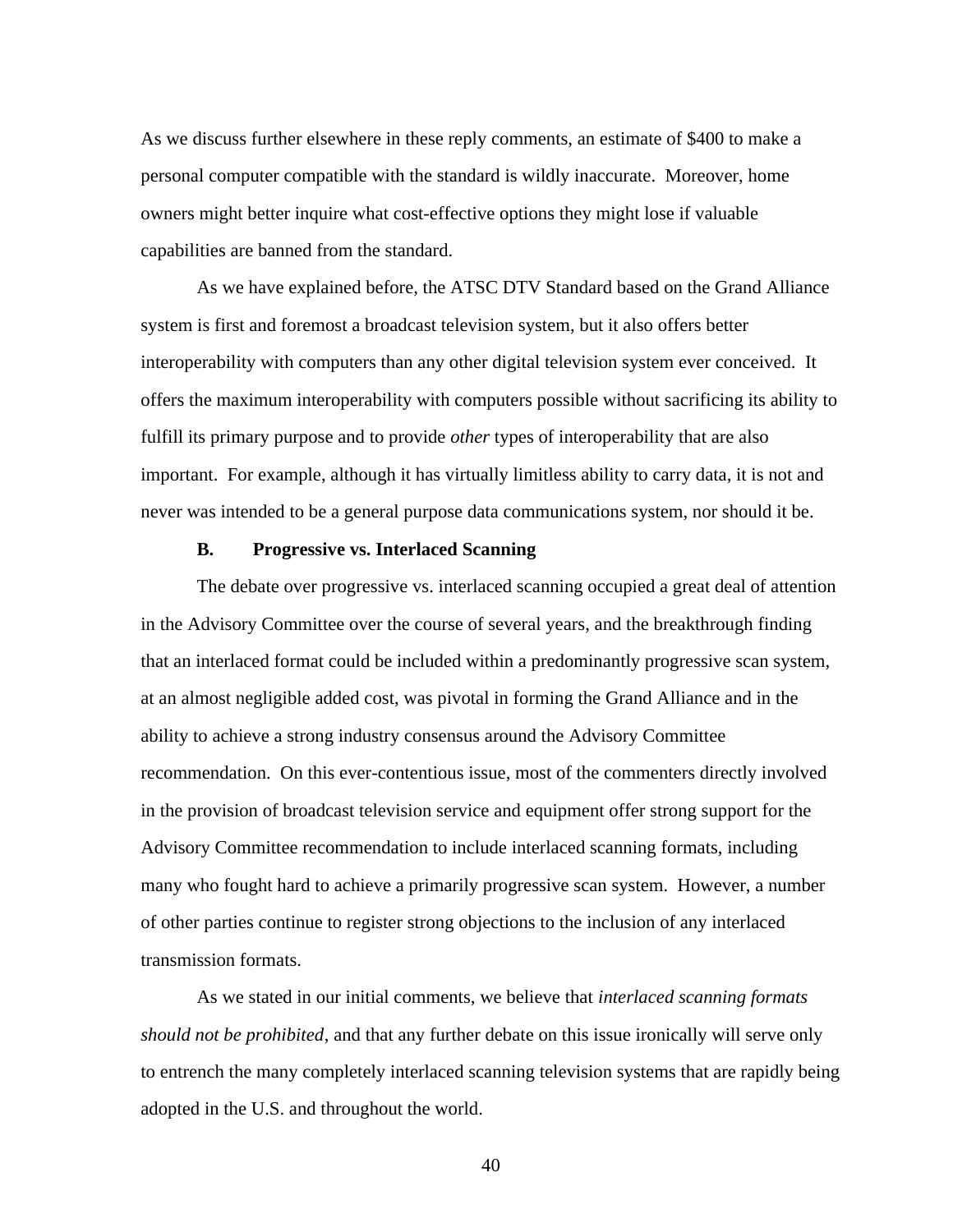The 91 broadcasters and broadcast organizations who are among the primary users of the proposed standard (at 10-11), favor the inclusion of interlaced scanning, saying that far from detracting from the DTV Standard, inclusion of the interlaced format actually adds value. The Broadcasters state that "[t]he inclusion of interlaced scan as an option accommodates the interests of the broadcasters who favor it for some applications while still accommodating the needs of others in both broadcasting and computer and film industries that favor progressive technologies." MPAA (at 2), supported by Universal Studios (at 2), also endorses the inclusion of both progressive and interlaced transmission formats.

A wide range of other participants in the Advisory Committee process and other parties strongly endorse the Advisory Committee's recommendation to include some interlaced formats in the predominantly progressive-scan ATSC transmission standard.

Thomson (at 10) and Zenith (at 10) argue that by supporting both progressive and interlaced scanning, the standard meets the needs of a broad range of different users. General Instrument (at 7) echoes this view, noting how the standard meets the special needs of the computer industry, but observing that " $[w]e$  are amazed that some computer industry proponents, who have no stake whatsoever in the broadcasting industry, would presume to limit the flexibility of the ATSC standard and dictate technologies to be used by broadcasters." Thomson (at 11-12), Zenith (at 10-11), and the Grand Alliance (at 19-20) note the emphasis of the standard on progressive scanning and stress the great amounts of material that will transmitted using progressive scan formats, including all material originated in film (all movies and about 80% of prime time programming). Thomson (at 10), Zenith (at 10) and the Grand Alliance (at 23) reinforce our own view that any delay in adopting the standard out of interoperability concerns will only serve to entrench interlaced scanning in the U.S. and throughout the world.<sup>35</sup>

<sup>&</sup>lt;sup>35</sup>Expressing some bewilderment with those who still claim the standard lacks interoperability in spite of all of these features, Thomson (at 11), Zenith (at 11), and Sony (at 24) suggest that some in the computer industry are simply trying to derail the Commission's standard setting process for anticompetitive purposes.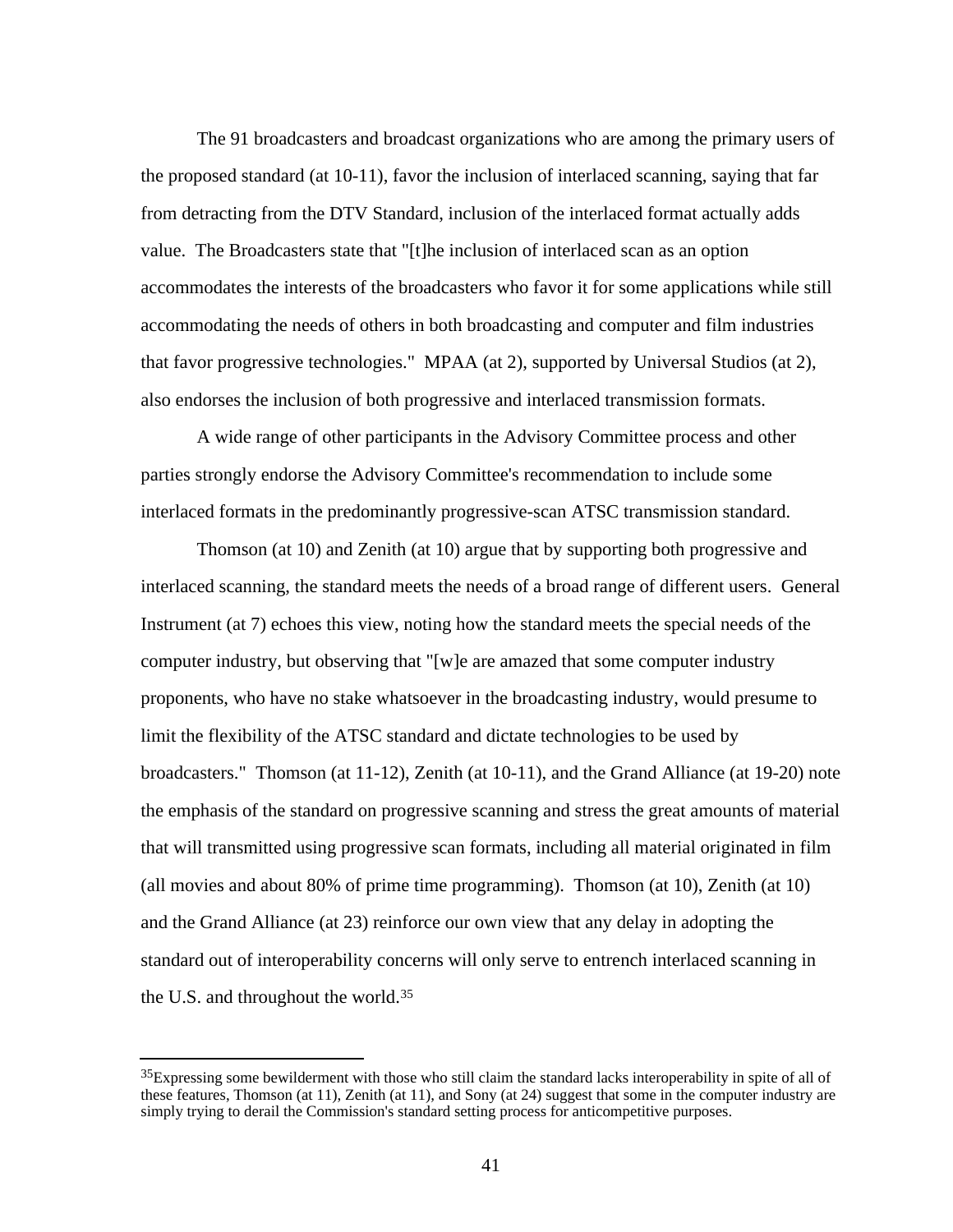Tektronix (at 5) notes that it has strongly advocated the adoption of progressive scan formats, but does not oppose the inclusion of interlaced scanning, saying it's not practical to demand that all video displays resolve fine text and graphics when viewed from short distances. "There are some who advocate a system whose parameters are chosen solely to facilitate operation with computers, and suggest that any concession to interoperability with existing television systems is inappropriate. Tektronix believes that such an approach is not in line with the Commission's intent, nor is it in the public interest."

MCEA (at *i*, 2) believes proposals to excise interlaced scanning lack merit and would impede ATV, while MECA (at 5) views the issue as one of idealism vs. pragmatism, saying there is great genius in the proposed solution, and the Commission shouldn't tamper with it.<sup>36</sup> Hitachi America (at 4) notes the emphasis of the proposed standard on progressive scanning, saying that interlaced is included as a practical means of optimizing delivered image quality.

Sony (at 2, 14-25) offers an extensive and convincing discussion, saying that interlaced scanning deserves whole-hearted support and simply must be preserved as a critical component of our flexible new standard, that the inclusion of interlaced is essential to the timely marketplace acceptance of HDTV, and that only the inclusion of interlaced and progressive scanning will permit the immediate broadcast of both film and live events TV in full high-resolution HDTV.

The Grand Alliance (at 21-22) defends the inclusion of interlaced formats, saying they are useful for transmitting archived interlaced material and for interoperability with current high-definition production equipment and the installed base of NTSC production and studio equipment, and that for video not originally produced on film, more SDTV programs can generally be offered simultaneously using interlaced scan.

<sup>36</sup>MECA (at 8-9) also states that all-progressive HDTV production is the goal and they are investing resources to achieve it, and that the continuing debate on the comparative advantages of interlaced and progressive scanning is pertinent only to HDTV production.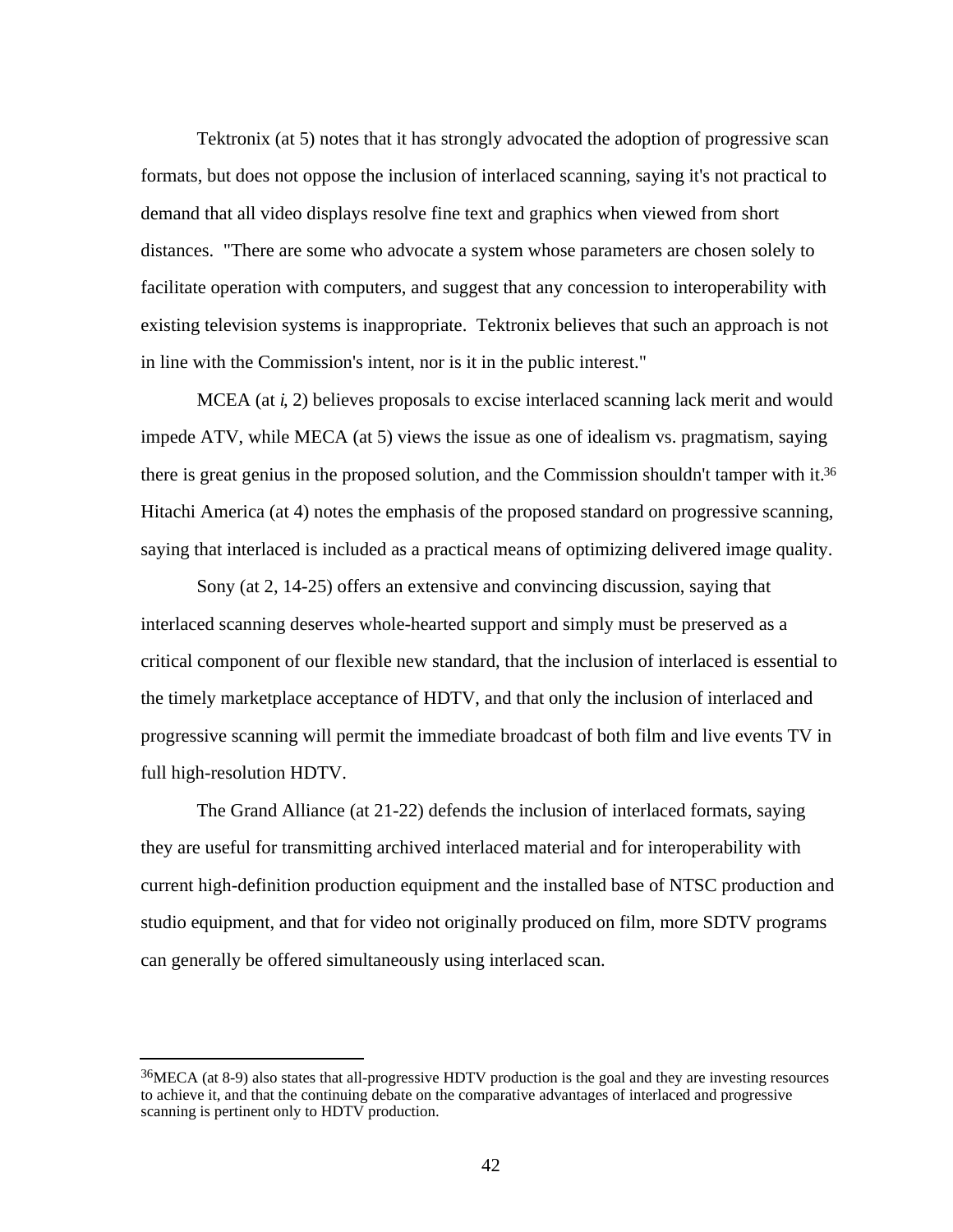Many parties, including the Broadcasters (at 10), MECA (at 9), MPAA (at 6), Sony (at 27), and the Grand Alliance (at 20, 24), point out the ability in a digital system to separate production, transmission and display capabilities in a total system, in some cases criticizing the opponents of interlaced scanning for confusing transmission formats with display or production formats. Sony (at 23), the Grand Alliance (at 20) and MECA (at 9) stress that deinterlacers work well and are affordable.37 ATTC (at 7) states that with the cooperation of several manufacturers it "has demonstrated to the Commission that consumer-level technology is now available for products that will enable consumer receivers to display selectively a wide range of field rates, aspect ratios, type of scanning , and even colorimetry characteristics independent from the parameters chosen for production or transmission. Such technology makes it both feasible and affordable at the consumer level to combine computer scanning and any of the broadcast video scanning standards on any chosen display, regardless of its native characteristics . . ."<sup>38</sup>

Notwithstanding all of these compelling reasons for including both progressive and interlaced scanning formats in the standard, a number of parties continue to oppose any inclusion of interlaced scan in the transmission standard. They raise a wide variety of complaints, ranging from unfounded assertions that amount to little more than name calling, to highly technical claims about compression and coding efficiencies, backed up by "supporting" papers that often contain data that calls into question their conclusions or that don't support the referenced conclusion at all. We do not attempt to address every error or misconception expressed in the comments, nor every opinion that differs from ours, but we

<sup>&</sup>lt;sup>37</sup>Sony has demonstrated to the Commission a commercially available HDTV home receiver that accepts a 60 Hz interlaced scanned input television signal and displays it at full 60 frame progressive. "We emphasize that such de-interlacing is today a well-known art -- cost effective, implementable in VLSI, already available in some receivers, and finally, as the Commissioners recently witnessed, it works very well." (Sony Comments at 23) Similarly, Carroll (at 3) says deinterlacing is no longer a big deal, because converters can output progressive or interlaced regardless of how the signal is received, since the hardware (memory) cost of storing a frame is trivial.

<sup>38</sup>*See* Letter of Lawrence Petak to the Acting Secretary of the Commission re an oral *ex parte* presentation by IBM and Snell & Wilcox describing their *Multi-Media Bridge*, a device capable of processing any current broadcast standard as input and displaying any desired picture standard as output.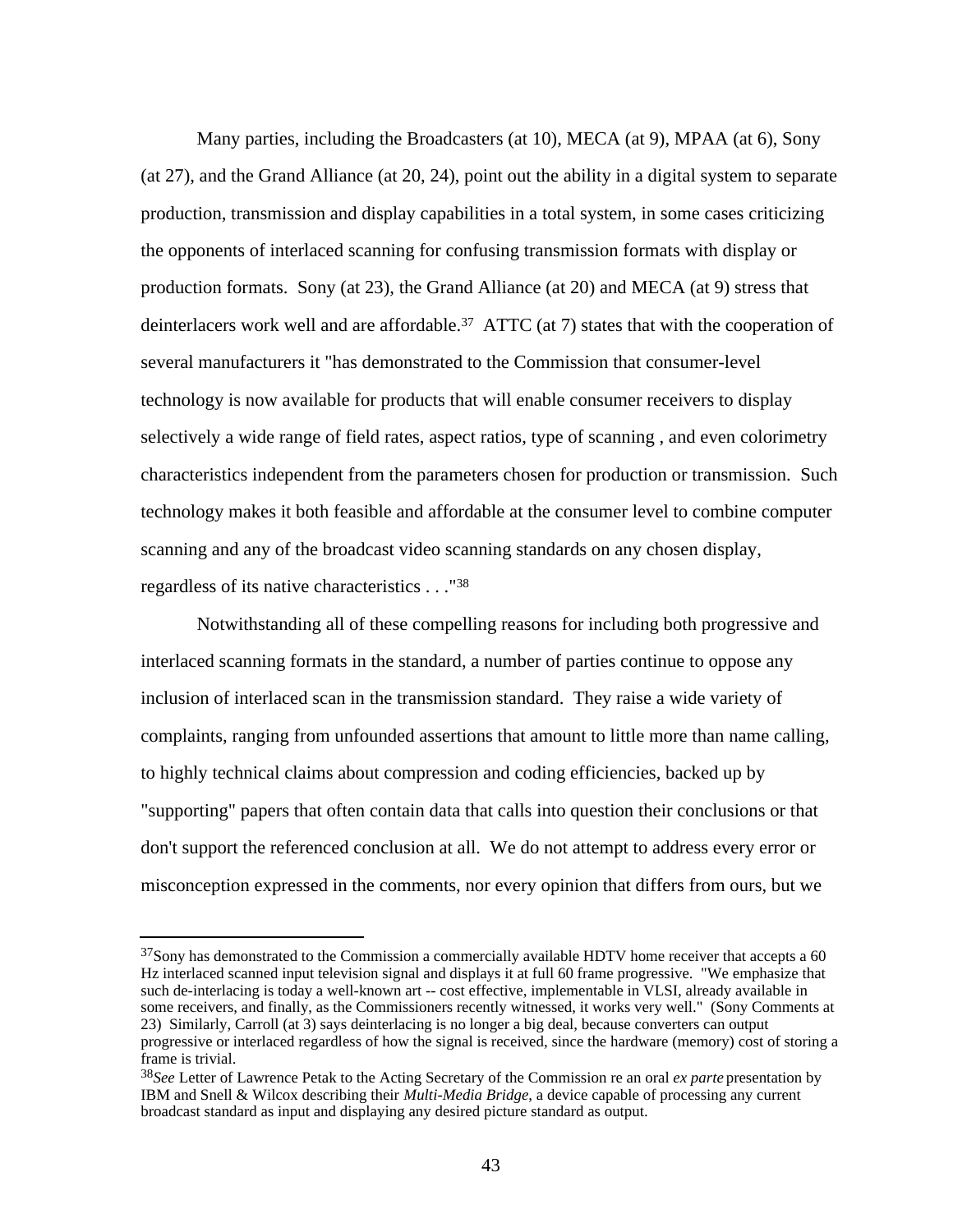do address enough here to demonstrate the folly of any attempt by the Commission to adjudicate every claim and counterclaim in what is practically a religious debate. That's why the Commission established an Advisory Committee, and the Advisory Committee did a superb job forging a consensus. That several vocal detractors remain *in industries not directly involved in the provision of free over-the-air television* should not deter the Commission from bringing a successful conclusion to this historic effort.

One of the most responsible comments, even though we disagree with it, is made by ITI (at 2). Although they support the rapid adoption of a DTV standard, they state that the Commission can minimize the cost of DTV investment by going directly to progressive scanning, and that including interlaced scanning will perpetuate an inferior technology and delay the convergence of technologies. As described in our initial comments, we believe that including some interlaced formats in the predominantly progressive scan standard offers important benefits to broadcasters. And as explained more fully below in our responses to other complaints about the standard, we believe concerns that incorporating some interlaced scanning formats in the standard will delay the convergence of technologies are completely overblown.

In one of the least responsible comments, McKnight and Bailey (at 1) state that failure to eliminate the costly and unnecessary interlaced formats will cost consumers billions of dollars, and may in fact doom the whole enterprise to failure, saying Japan introduced an interlaced HDTV system which failed in the marketplace; Europe introduced an interlaced HDTV system which failed in the marketplace; and there is no reason to believe that the Grand Alliance standard will not meet a similar fate unless interlace is eliminated. McKnight further adds that the Commission will accelerate the abandonment of broadcast TV by including interlaced scanning.

Logic such as this could easily prove that pigs can fly! No informed observer of digital television developments believes that the presence of interlaced scanning is the cause of slow growth of analog HDTV. For example, the lack of programming is clearly the most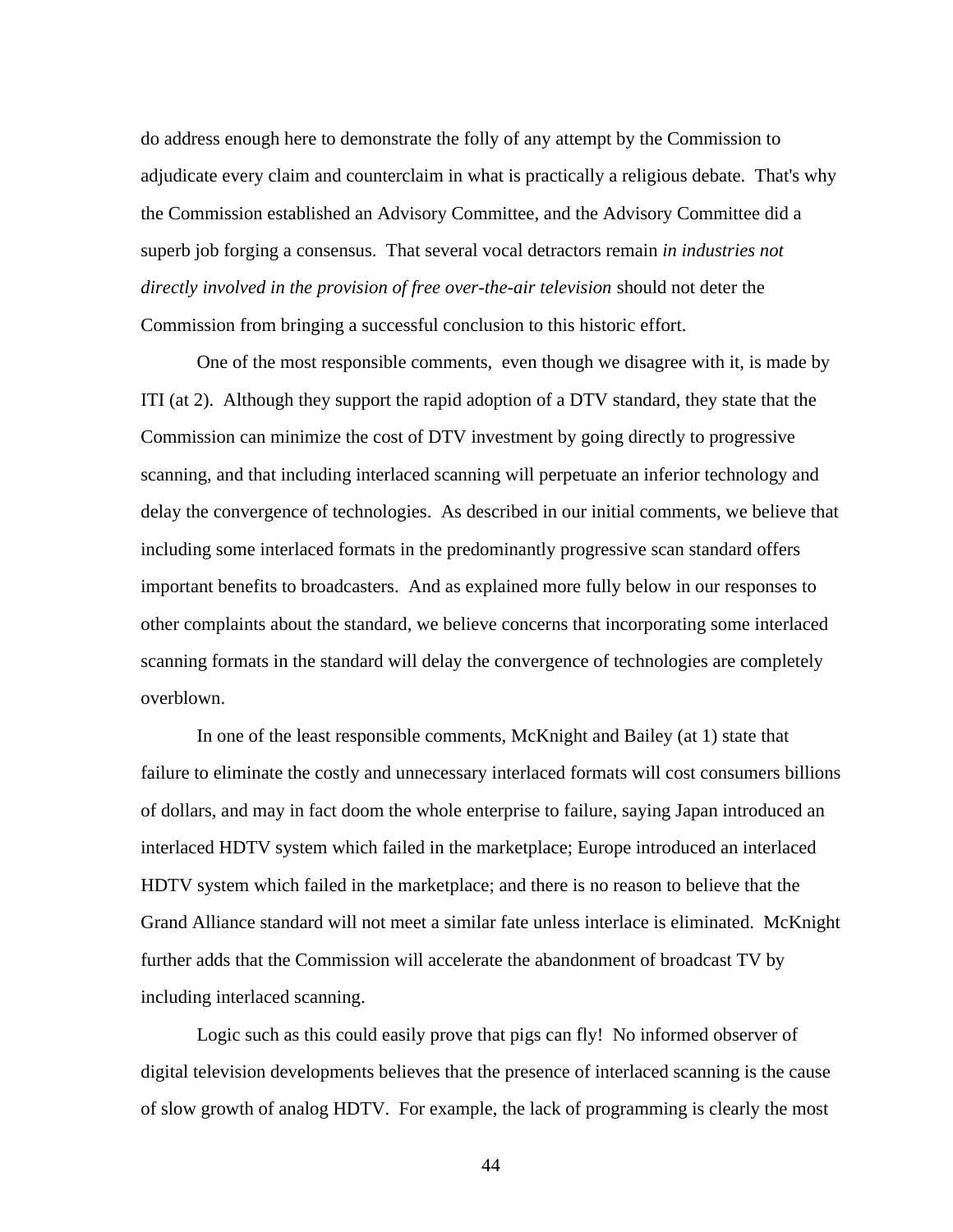significant factor in the slow growth of HDTV in Japan, where years after introduction of the service, there is still only one channel available. And apart from the obvious hyperbole in these statements, they take no account of the rapid adoption in the U.S. and elsewhere of digital television systems that use interlaced scanning *exclusively*. Indeed, as we continue this endless debate, interlaced scanning is becoming entrenched here and around the world. Furthermore, it seems unlikely to us that McKnight and Bailey know more about what is needed to help preserve broadcast television than the collective voice of the entire terrestrial broadcast community that is united in its support for the proposed standard.

Other "experts" on this issue believe interlaced scanning must be banned for just the opposite reason. Compaq (at 16) says "[c]ommentators have cautioned that the inclusion of interlaced scanning will doom progressive scanning to extinction, despite the technical and economic advantages of progressive scanning. Compaq attributes this opinion to Delogne, but Delogne's paper does not make this assertion at all, but in fact compares the U.S. situation *favorably* to that in Europe *because* of the inclusion of progressive scan formats here. CICATS (at 12-13, A-5) makes an argument similar to Compaq's assertion.. Both parties also reference a similar statement made by William Schreiber in March, 1996, but his more moderate statement in these comments (Vol. I at 2, 4) is that the presence of interlaced scanning formats will inhibit the migration to progressive scan, although he does mention his earlier statement regarding "the danger that progressive scan will never be used if interlaced transmission is permitted." Schreiber also argues that including interlaced scan will eliminate the possibility for the system to be improved over time in a manner that does not make unusable much of the equipment first deployed, especially receivers in the hands of the public. And Demos (at 1-2) urges the Commission to forbid interlaced transmission formats, or else they'll get the Japanese interlaced standard for HDTV and the NTSC format for SDTV.

None of these allegations bears scrutiny. That they are repeated frequently, but not supported, does not make them true. In the first place, as we've explained, there will be a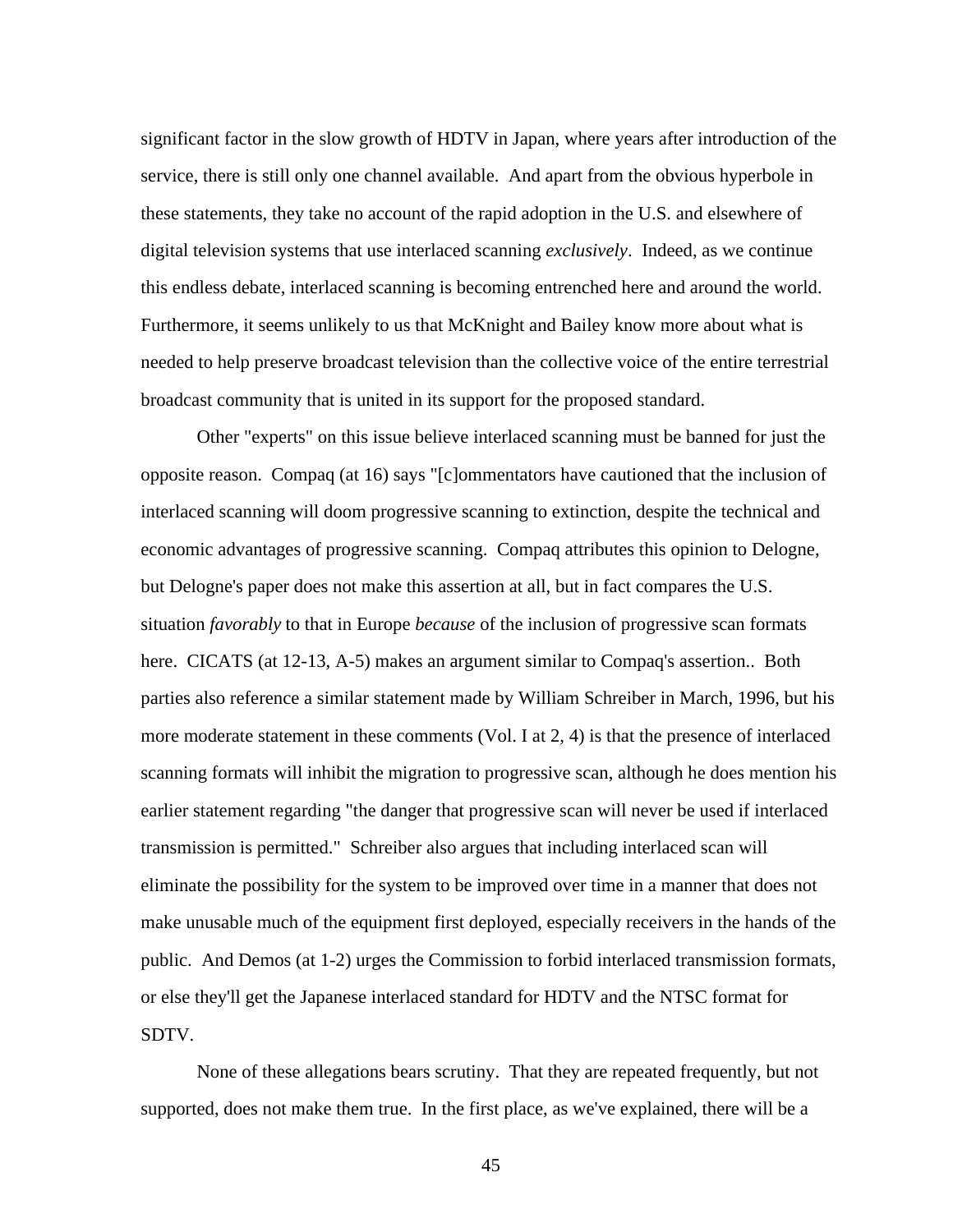tremendous amount of progressive scan transmission from the first day, if for no other reason than the fact that all film-originated material (all movies and 80% of prime time programming, including most commercials) will be transmitted in progressive scan. And we expect a great many video programs to be transmitted in progressive scan also. So any claim that interlace will cause the extinction of progressive is wrong on its face. We believe the industry will migrate toward more and more progressive scan transmission over time, but if we're wrong, and interlace transmission thrives, then presumably it would reflect real needs being met in the marketplace. And Schreiber's claim that including interlaced scanning will eliminate the possibility for the system to be improved over time without rendering first generation equipment useless does not bear scrutiny. We and many others have described in detail the unmatched extensibility given to the system through the use of packet headers and descriptors. This capability exists independently of any particular scanning format.

Microsoft (at 6) says that interlaced scanning and non-square pixels make the standard incompatible with computers. Microsoft (Mundie attachment at 7), along with Compaq (at 17) and CICATS (at 23), also claims that even if one computer unfriendly format is included, receiving equipment will need to perform additional conversions and decoding to enable interaction with computer applications. CICATS (at A-4) boldly estimates the aggregate cost of this conversion to consumers at \$85.6 billion, by assuming \$400 (!) for the cost of a quality de-interlacer, times 214 million receivers.

First, an absolute statement that including interlaced scanning formats makes the standard *incompatible* with computers is wrong on its face. Combination PC/TV products exist in the market today using analog NTSC technology. Interoperability with computers would be tremendously enhanced compared to these offerings even if the standard supported interlaced transmission formats exclusively, which of course it doesn't.

Second, for the next ten to fifteen years or so, every television using a progressive scan display will need to incorporate a de-interlacer in any event if for no other reason than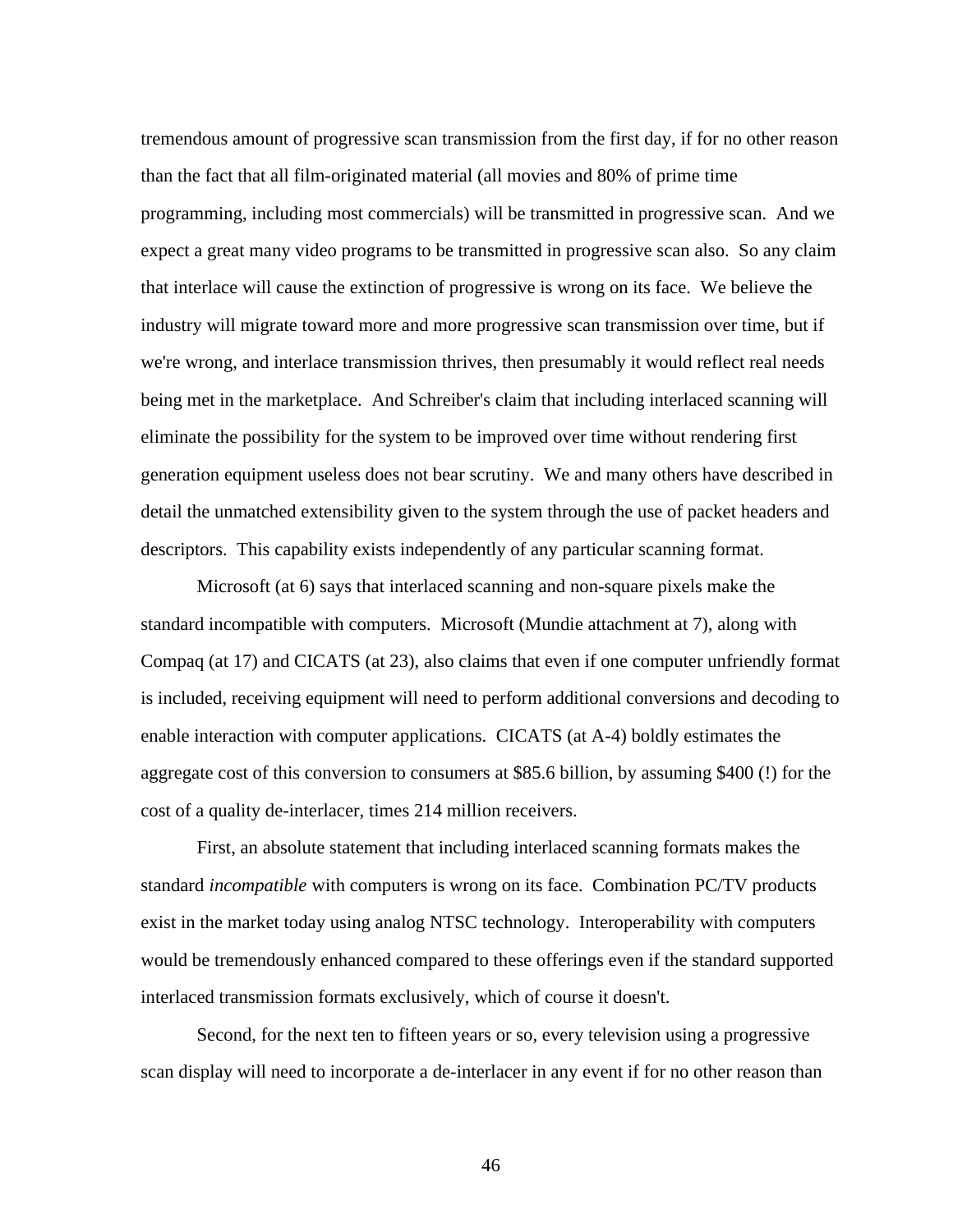to receive and display NTSC transmissions during the simulcast period. Thus, at least one so-called "computer unfriendly" format is guaranteed.

Third, CICATS' estimated cost of a high-quality de-interlacer is grossly inflated. The Grand Alliance has developed detailed cost estimates for a range of ATSC DTV receivers that are representative of the products a manufacturer might include in its DTV product line.39 As part of this analysis, the Grand Alliance estimates that the incremental parts cost of a high-quality de-interlacer in 1996 is \$28 to support a high-end receiver with a highresolution 720-line progressive scan display, and \$2 to support a mid-line receiver with a 480-line progressive scan display. Applying Moore's Law40 to reflect anticipated improvements in integrated circuit technology price/performance means the high-end receiver figure will be totally negligible by 2004 when substantial market penetration occurs. Thus, these parties' claims that expensive conversions required by the presence of any interlaced scanning format will render the standard incompatible with computers are groundless.<sup>41</sup>

Finally, although little more needs to be said, CICATS' estimate assumes that *every* TV in America will utilize a progressive scan display and therefore need a de-interlacer. We believe that a great many receivers with progressive scan displays will be sold for a variety of reasons, however, it's likely that there will also be a market for less costly models using interlaced displays.

CICATS (at 25, 27) further claims that off-shore manufacturers were primarily responsible for the decision to include interlaced scanning, and that including interlaced

<sup>39</sup>*See* Reply Comments of the Grand Alliance, Fifth NPRM , August 12, 1996, at Appendix A. <sup>40</sup>Moore's Law predicts that the capabilities of integrated circuit technology will advance by a factor of two every 18 months. We use a more conservative assumption here, a factor of two every two years. <sup>41</sup>Similarly, Polaroid's claim (at 2) that de-interlacing at home is either expensive or poor quality, and RPCP's contention (at 3) that interlace requires costly and complex signal processing to make text and fine-line computer graphics acceptable though still impaired to the human eye, are greatly overstated.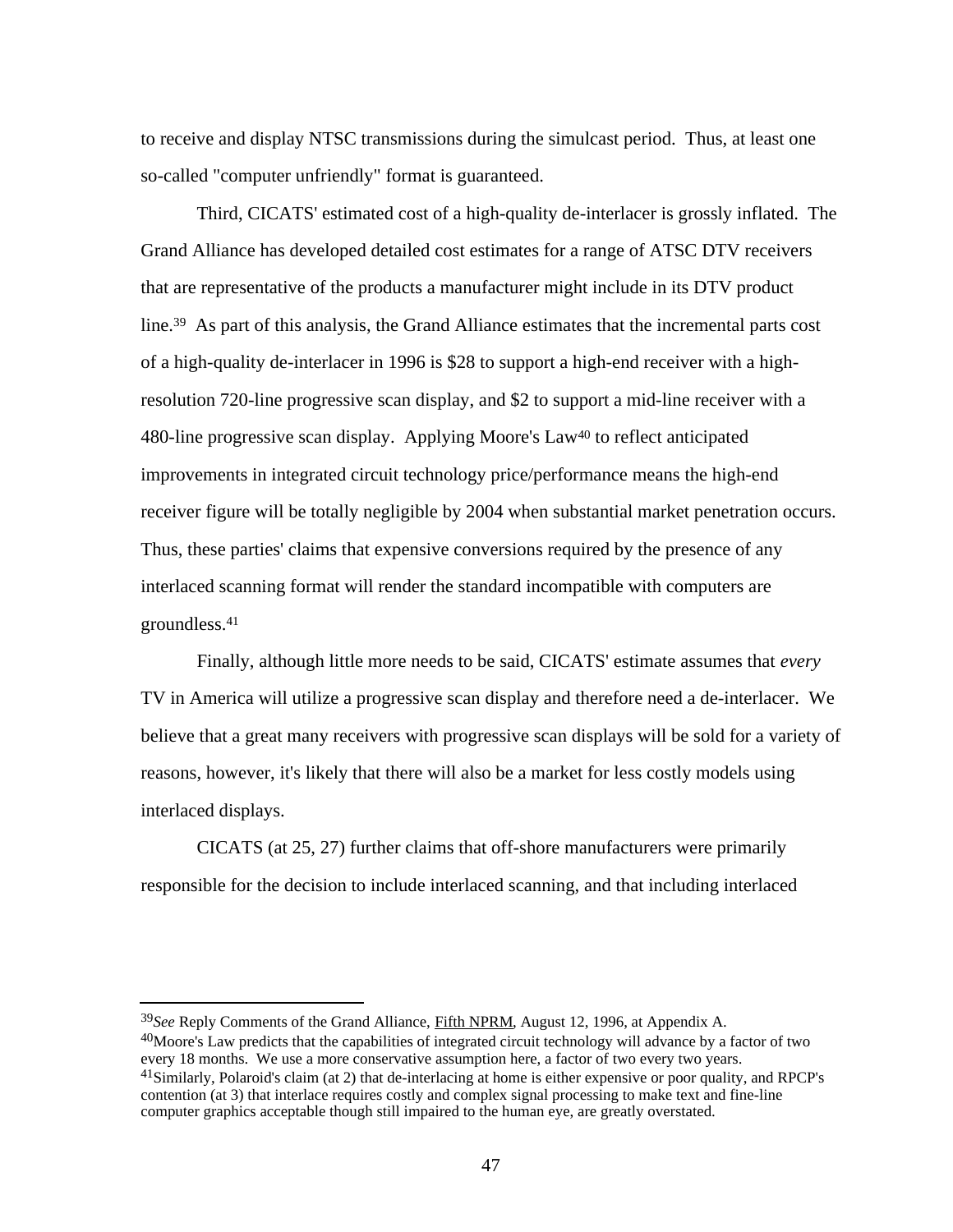scanning will raise costs, making it harder for computer companies to compete against incumbent receiver manufacturers for whom the standard was tailored.

Once again, it is the Advisory Committee, and especially broadcasters, who defined the requirements for the ATSC DTV Standard, and the Advisory Committee recommendation reflects a strong and broad consensus among the parties directly involved in the provision of free over-the-air television, achieved only after years of debate on these very issues and others. Furthermore, we believe that the processing required to make these conversions will be incorporated in widely available integrated circuits at competitive prices from a variety of sources. These claims that the proposed standard puts computer companies at an unfair competitive disadvantage have no basis in fact.<sup>42</sup>

William Schreiber (in his May 9, 1996 letter to the Commission), asserts that with the recent introduction of a progressive scan camera by Polaroid, "the last remaining argument for including an interlaced format in digital television has now been removed." Polaroid (at 2) and RPCP (at 4) make the same claim, while CICATS (at A-4) argues that this development negates the Grand Alliance's claim that an interlaced format is necessary for high-quality HDTV.<sup>43</sup>

While the development of this camera, based on ATSC and SMPTE parameters, is a welcome technical achievement that will help facilitate even greater use of the progressive scan formats in the ATSC DTV standard, it in no way removes the fundamental tradeoffs between progressive and interlaced scanning that make each of them advantageous and desirable for certain

<sup>&</sup>lt;sup>42</sup>Having been misled, we believe, by detractors of the standard, CFA/MAP (at 4, 7) repeats this fallacy, saying that the inclusion of interlaced scanning effectively insulates incumbent TV receiver manufacturers from new competition. However, they also find it inconceivable that a solution cannot be found to convert interlaced to progressive and vice versa. Indeed, as shown above, they are absolutely right. Cost-effective means to perform these conversions are already in hand.

<sup>43</sup>CICATS (at A-4) also states that Polaroid has introduced the world's first progressively scanned HDTV camera, the performance of which has been judged "superior to the 1080-line interlaced HDTV format in the [Advisory Committee] standard." This camera, developed by Polaroid, Philips/BTS, and MIT, though *not* the first progressive scan camera, offers performance characteristics that are greatly improved over earlier designs. CICATS' comparison of the camera to a transmission format is confusing, but assuming they mean interlaced cameras that output that format, their comparison is not based on independent, objective testing, but on the opinions of the justifiably proud developers of the new product. The marketplace will determine exactly how good this new product is for various applications.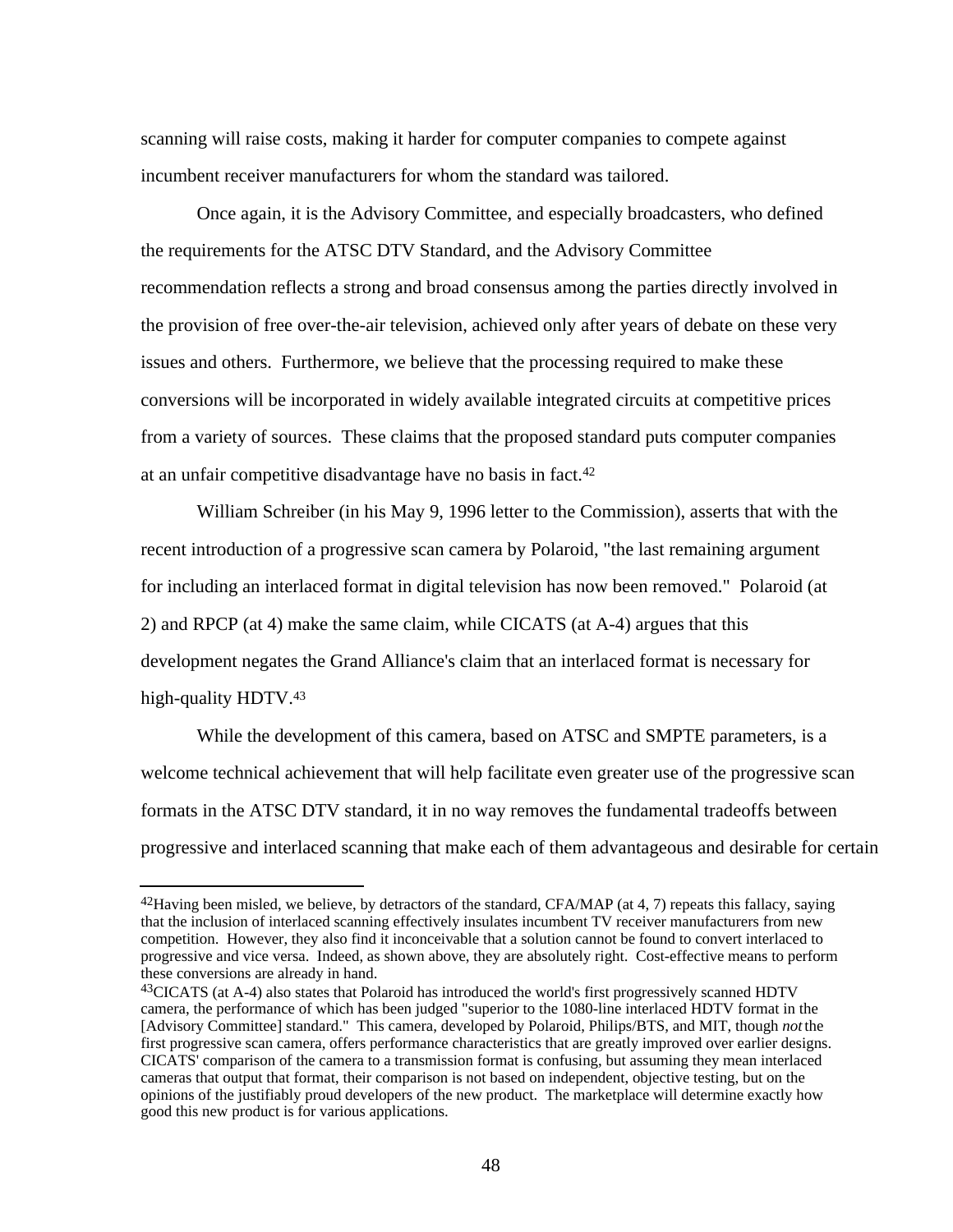applications and under certain conditions. For example, the existence of a progressive camera does not mean that such a camera exhibits the same level of low-light sensitivity as an interlaced camera, a performance aspect that is vitally important for Electronic News Gathering (ENG) use. More fundamental to the critical issue for this transmission standard, no camera development can influence the compression related impact of interlaced scanning, which presents the compression encoder with one-half the number of pixels to compress compared to a progressive scan format of the same temporal rate and the same number of vertical lines. While interlacing causes the wellknown interline flicker artifact, it must also be considered that compressing twice as many pixels in a progressive scan format would result in other compression artifacts, typically increased blockiness and noise in the picture. It is by no means established that either of these data reduction approaches (i.e., interlacing or greater data compression) is consistently preferable to the other. In fact, ATTC test results from the first round of testing clearly show that each approach offers advantages with different types of picture material. For such reasons, the Grand Alliance decided upon the inclusion of both formats, so that each content producer and broadcaster (collectively, the marketplace) could select their preferred format.

Moreover, Schreiber totally ignores the fact that the interlaced and progressive formats do *not* have the same horizontal resolution. He states "However, in the case of ATV, we are talking about coded digital systems, in which the data rate for the P and I formats are the same. In that case, the 720-line P format will have the same resolution as the 1080-line I format, as well as freedom from all interlace artifacts." Recalling that the DTV formats he is referring to are 1280 x 720 and 1920 x 1080, even if we were to agree with Schreiber that the vertical resolution is identical (and we're not convinced it is), his statements do not account for the increased horizontal resolution and resulting increase in picture quality that is provided by 1920 horizontal pixels compared to 1280.

Schreiber also claims (Vol. I at 11) that progressive scan doesn't require more channel capacity, because higher correlation permits a *doubling* of the compression ratio so that the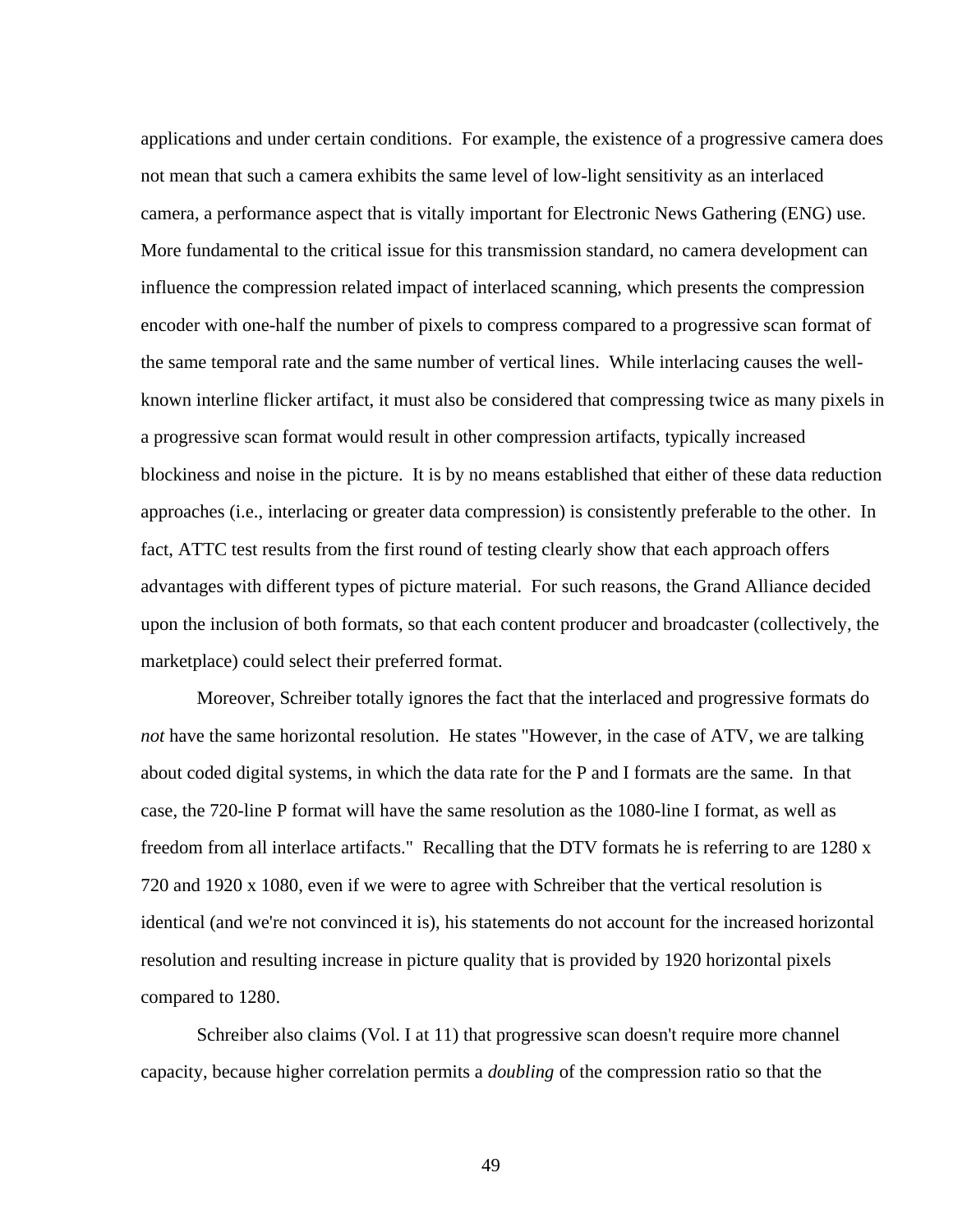same coded data rate is required for either scanning technique.<sup>44</sup> The references he attaches are not convincing, either because they proffer no such conclusion or because their results suggest different conclusions than they draw. In this case, we seem to have an existence proof that casts great doubt on his assertion. The Grand Alliance developers used every means possible within the MPEG-2 compression standard to get the best picture quality possible, and the 1080-interlaced format, presenting the encoder with 93.3 Mpixels/second (1920 x 1080 x 30 x 1.5 (a factor to reflect both luminance and chroma information)), and the 720-progressive format, presenting the encoder with 83.0 Mpixels/second (720 x 1280 x 60 x 1.5), delivered approximately equal quality, at least as judged by non-expert viewers subject to the quality limitations of the particular receivers utilized. At the maximum 19.3 Mbps payload of the transmission channel used for both formats, this means the encoder required .21 bits per pixel for the interlaced format, and .23 bits per pixel for the progressive format, i.e., the coding efficiency for progressive was about the same, or a bit less, but certainly not double that for interlaced. Indeed, if Schreiber's claim were true, we could transmit a 1080 line, 60 Hz, progressive scan format today within a 6 MHz terrestrial channel, and this tiresome debate would be over, at least for high-definition television. But we cannot, as he himself admits.<sup>45</sup>

One further point merits mention. Retaining the SDTV interlaced formats in the ATSC Standard is important, because they provide compatibility with the prevalent digital video products and services available today, e.g., digital DBS, MMDS, DVD, cable and telephone company-delivered services. All of these products and services rely on MPEG-2 Main Profile at Main Level encoding, which includes 480-line interlaced capability, but not 480-line progressive.

<sup>44</sup>Specifically, Schreiber (Vol. II, cover letter) claims that "[a] progressive-scan signal having the same frame rate as an interlaced signal, and the same number of lines/frame, and therefore having twice the analog bandwidth, when coded by MPEG, uses exactly the same data rate for compression."

<sup>45</sup>*See* Reply Comments of William Schreiber, August 6, 1996, at 5. (Such capacity could be achieved, but only for "downtown" viewers, by using a multiresolution "layered" system in which receivers recover a variable amount of data depending on the signal quality.)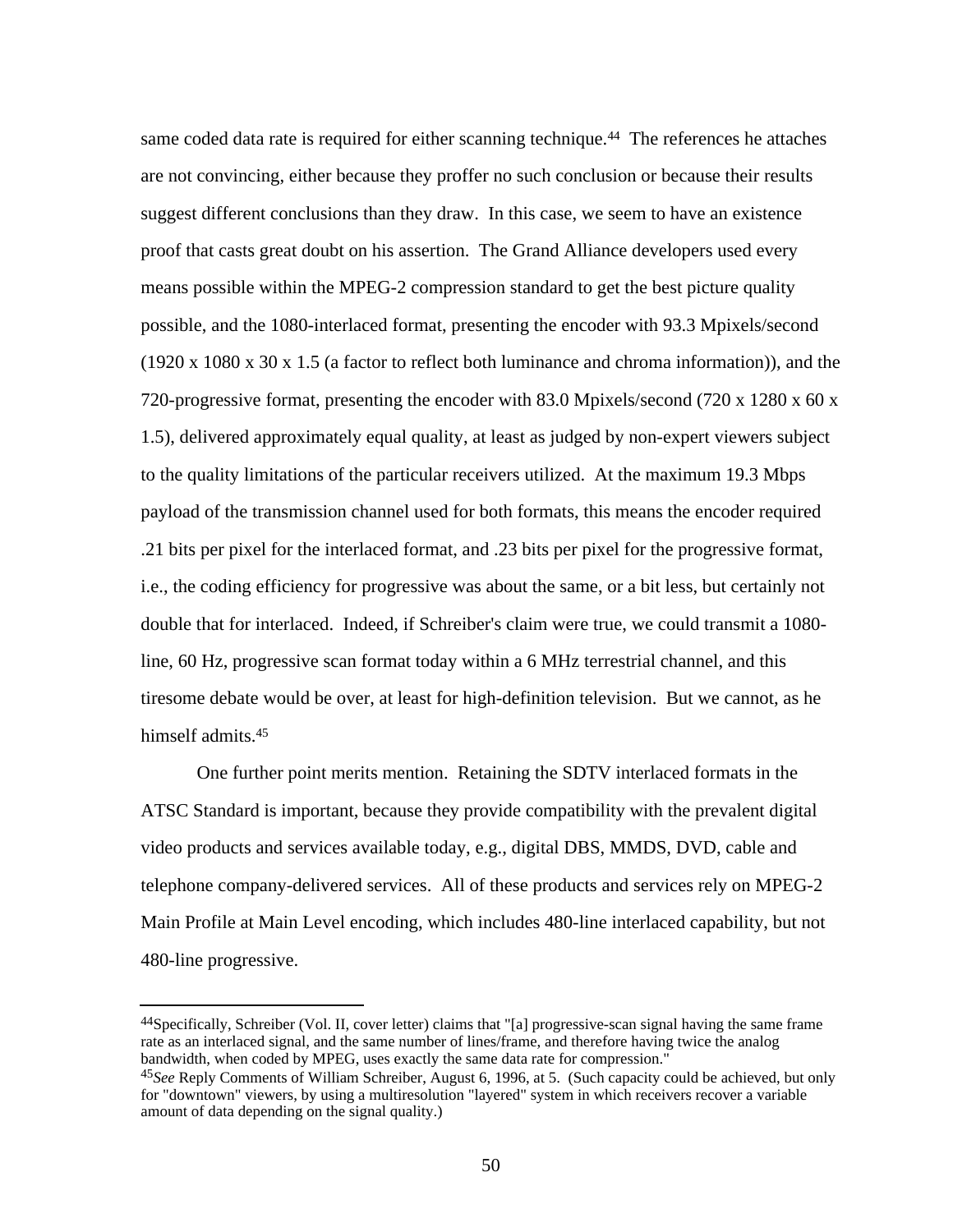These debates about coding efficiencies, various coding artifacts and means to avoid them, measurable delivered resolution, and a host of other factors, have been going on for years and are likely to continue. The genius of the Grand Alliance system and the ATSC DTV Standard, is that it is inclusive. No broadcaster is obligated to use any particular format (although all 24 Hz transmission must be in progressive scan format). Rather, broadcasters will use the formats that best meet their needs. It is the marketplace, through competition and innovation, that will decide which formats are used for what purposes, and the Commission should not interfere with this process by banning interlaced transmission formats.

Several detractors of the standard, intentionally or unintentionally, continue to confuse transmission formats and display formats, e.g., BSA (at 6) says "[a]pproval of a *display* standard that permits use of interlaced technology would result in lower quality text and graphics making the product less useful and less appealing to consumers," and Microsoft (at 7, 8) says the FCC should be concerned about the quality of text and graphics *displayed* . . ., the Advisory Committee proposed standard also includes a 60 Hz *display* rate, and urges the FCC to adopt a 72 Hz *display* rate. Siggraph (Attachment) urges the Commission to mandate progressive-only *displays,* saying that to allow the interlace option is tantamount to eliminating the other options for our lifetime, since a cheaper, non-compatible standard is embraced and produced first. Demos (at 2) says the Advisory Committee standard is clearly biased toward display of all formats on 60 Hz interlaced displays, and that the Commission should forbid the use of interlaced display in all new digital television receivers.

As we have explained before, the inclusion of interlaced *transmission* formats does not preclude the use of progressive scan *displays* where deemed desirable. Receiver and converter deinterlacers that offer excellent performance at reasonable cost already exist in the marketplace and others are expected very soon. Siggraph is clearly mistaken that the existence of interlaced displays will eliminate the availability of progressive displays. Experience in both the computer and television industries proves otherwise, and numerous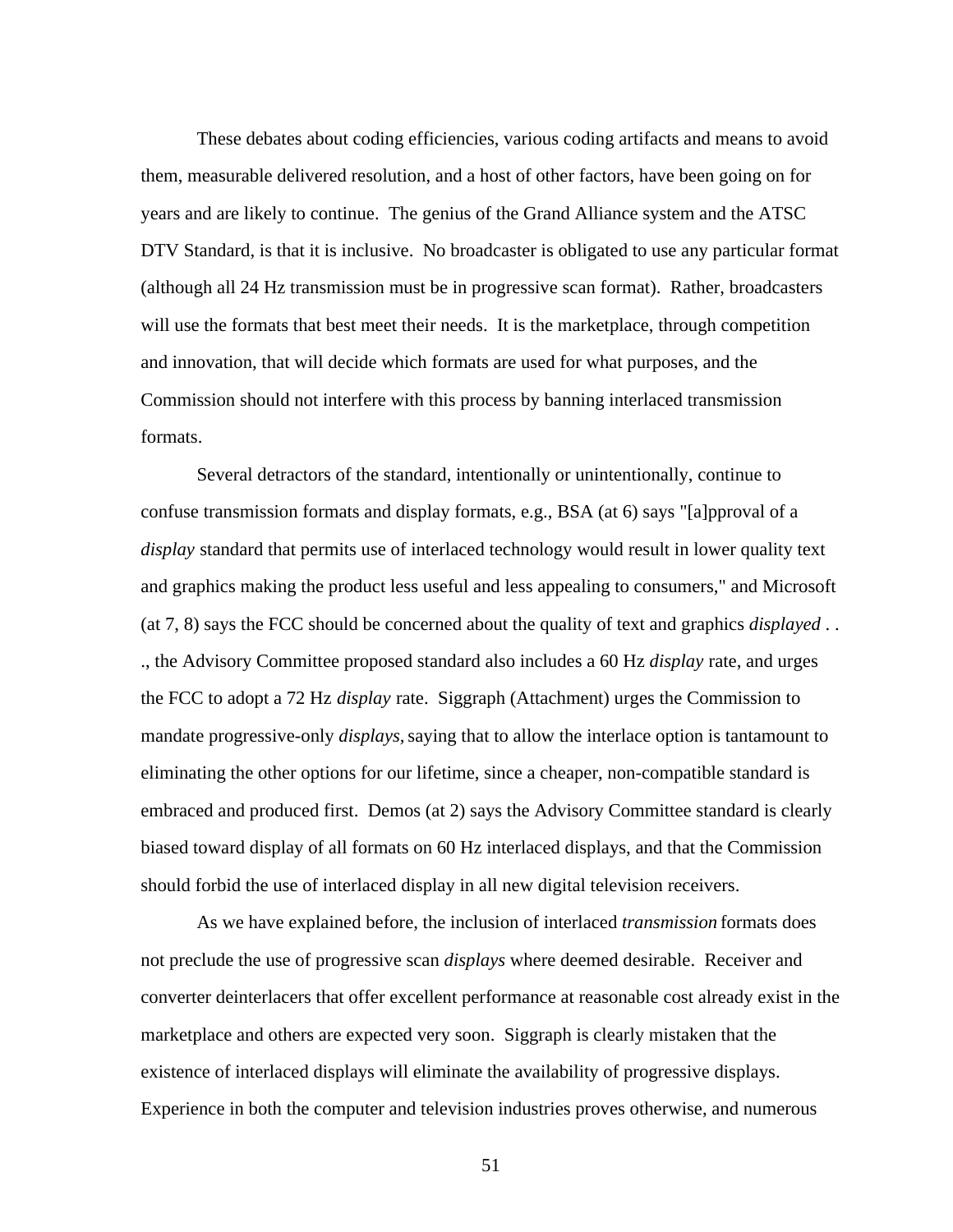television manufacturers have already announced their intention to offer progressive scan displays in their initial HDTV offerings. We strongly urge the Commission to reject the proposals of Siggraph and Demos to ban the use of interlaced displays in DTV receivers.<sup>46</sup> Such an action would deprive manufacturers and retailers of the ability to market a broad range of useful products and would eliminate valuable options for consumers. Limiting manufacturer and consumer options would also extend the transition to digital television and delay the return of valuable spectrum.

For all of these reasons, the Commission should not attempt to relitigate the complex debate surrounding progressive versus interlaced scanning, but should adopt the consensus approach developed over the course of several years in protracted discussions of these issues within the Advisory Committee and the ATSC. The Commission should adopt the ATSC DTV Standard in its entirety, including the four interlaced scan transmission formats, and should summarily reject proposals to require all DTV receivers to incorporate progressive scan displays.

#### **C. Square Pixels**

l

As part of their opposition to the proposed standard, several parties strongly object to the inclusion of non-square pixels in some of the SDTV formats.

Microsoft (at 7) says that the use of non-square pixels in two of the formats is a problem that contributes toward making the Advisory Committee standard incompatible with computers. Compaq (at 17) says that requiring both pixel formats will increase the complexity and costs of consumer equipment. CICATS (at A-6) claims that converting nonsquare pixel material adds costs and degrades picture quality, and that this may be good news for set manufacturers, but is bad news for consumers and those who want demand for convergent products to take off. CICATS (at A-8) says it will be much less expensive in the aggregate for broadcasters to make the conversion, and that equipment manufacturers'

<sup>&</sup>lt;sup>46</sup>Indeed, the computer companies whom Demos represents have long opposed government regulation of the performance or features of displays.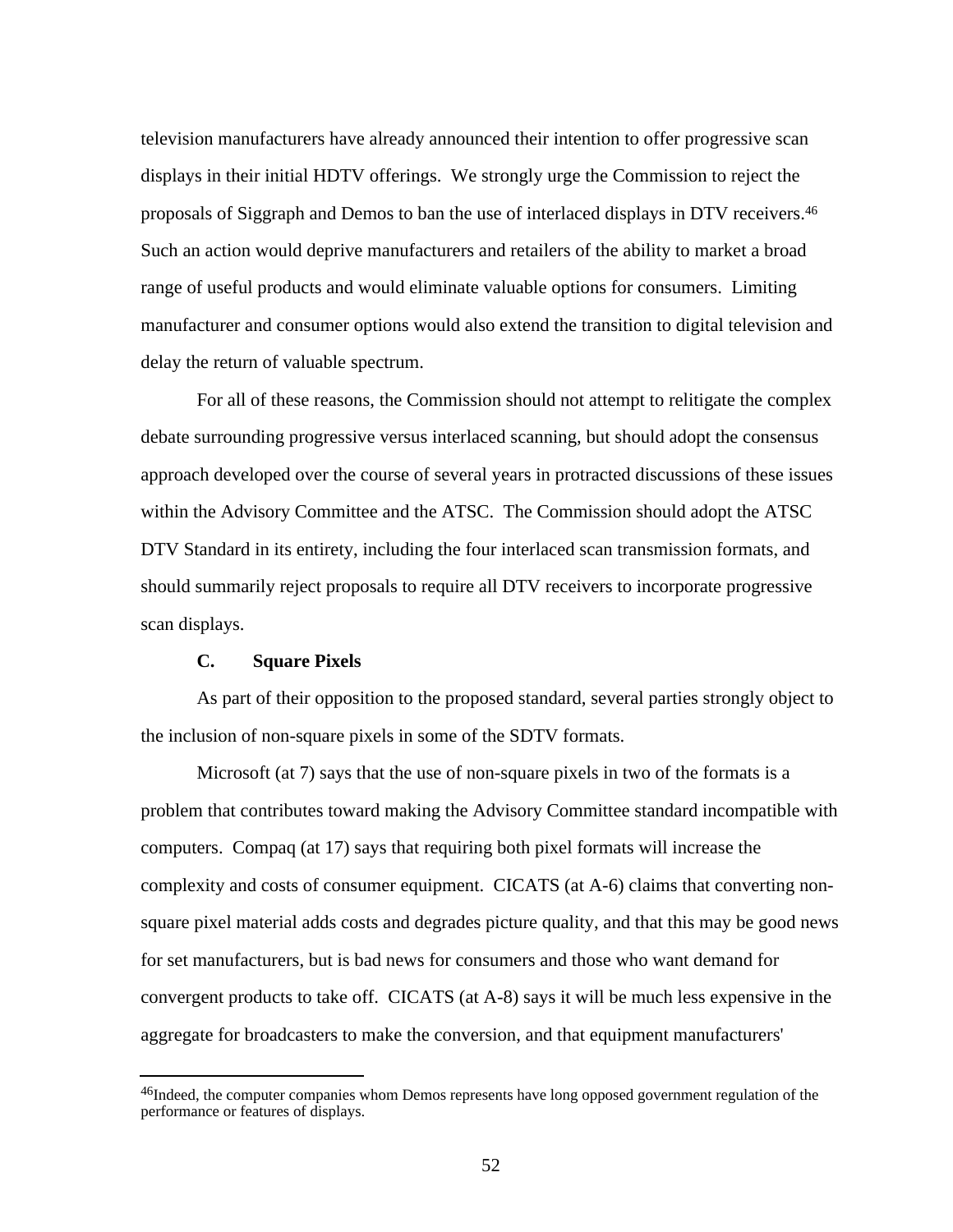existing production standards may well have influenced the decision to include this enormously suboptimal feature in order to preserve the value of existing investments. RCPC (at 4) urges that all images be transmitted as square rasters, with any necessary production conversions taking place at the transmitting end, to be perfectly compatible with future display technologies such as light valve projectors and flat screens.

But as MECA explains (at 8-9), a non-square pixel SDTV format is necessary to provide backward compatibility, e.g., to enable the production of a montage digital television program where the producer chooses to include clips from old, non-square pixel NTSC programs. Consequently, to eliminate non-square pixels would restrict the creative options of future program producers and the program options of future viewers. Sony (at 3, 34) points out that the ITU-R-601 4:2:2 digital 525/625 studio origination standard was adopted almost 15 years ago, and the enormous reality of digital SDTV production -- in all 525 and 625 countries -- means that the non-square pixel SDTV format, based upon ITU-R-601 and the MPEG-2 standard, is vital to an orderly U.S. transition to digital SDTV transmission and must be maintained.

Thus, once again these complaints provide a stark example of how these commenters opposing the standard want every design decision made to maximize their narrow objectives, and seem oblivious to any impact on *television service,* or to the needs of broadcasters or any other affected industry. And even the alleged negative impacts on the narrow applications they do consider, as usual, are grossly exaggerated. No informed party in this debate believes that the inclusion of some non-square pixel formats is "enormously suboptimal," nor does it render a digital television system "incompatible" with computers.47 And asserting

 $47$ Although he favors square pixels, Schreiber (Vol. II at 5) says square pixels are less important to the computer industry than progressive scan, and it would not be the end of the world to permit the 480 x 704 SDTV format. Carroll (at 1) says that non-square pixels should be a self-liquidating temporary measure, provided only for backward compatibility at lower performance levels. This is the case. All of the HDTV formats use square pixels exclusively, but as explained above, some of the SDTV formats include non-square pixels to provide backward compatibility with existing 525/625 television standards.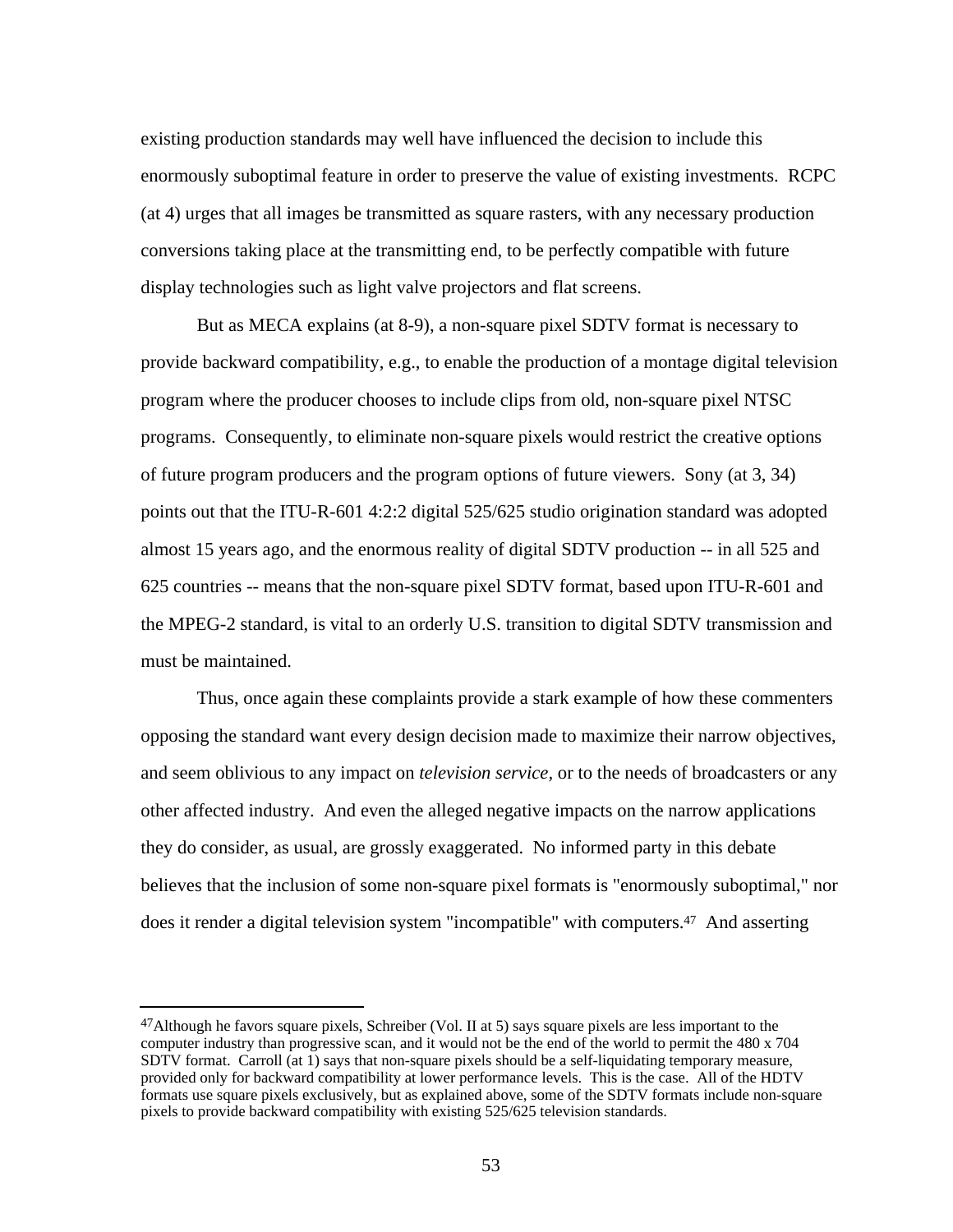that set manufacturers or anyone else would benefit from adding unnecessary costs to receivers is preposterous, and more so with each repetition.

Liberty Imaging (at 2) urges the Commission to add a square-pixel version of the 704 x 480 SDTV format, i.e., 848 x 480, saying that it will be very useful for defense and other government uses. In the ATSC and Advisory Committee deliberations that eventually led to the broad industry consensus on SDTV formats, careful consideration was given to a wide variety of needs, and multiple formats were included in order to support them. Many other formats, including this one, each having some useful application, were proposed and evaluated, but ultimately not included in the consensus list. Though Liberty's suggestion is well-intentioned, we believe that these needs can be accommodated fully within the included formats. We see no compelling reason to add additional SDTV formats at this late date.

For all of these reasons, the Commission should adopt the industry consensus embodied in the ATSC DTV Standard, including the SDTV formats that contain non-square pixels.

#### **D. Refresh Rate**

l

The same collection of computer companies and film makers objects to the picture refresh rates included in the ATSC DTV Standard.

CICATS (at *iii*, A-11) claims that by not permitting broadcasters to transmit at rates above 60 Hz, the Advisory Committee standard guarantees that every DTV broadcast will have to be converted in computer-compatible displays. Compaq (at 18) says picture rates of 30 and 60 Hz can be upconverted for display on computer monitors, but it requires costly additional processing power and degrades picture quality. Microsoft (6) and BSA (at 6) make similar complaints about the need for higher rates. Demos (at 1-2) urges the Commission to reject the obsolete 29.97, 30, 59.94, and 60 Hz frame rates, and also recommends 72 Hz as a more natural *display* rate.<sup>48</sup>

<sup>48</sup> Once again, CICATS (at A-11) states that existing manufacturing standards may have influenced the Grand Alliance's selection. This is silly. In the first place, the Advisory Committee, not the Grand Alliance,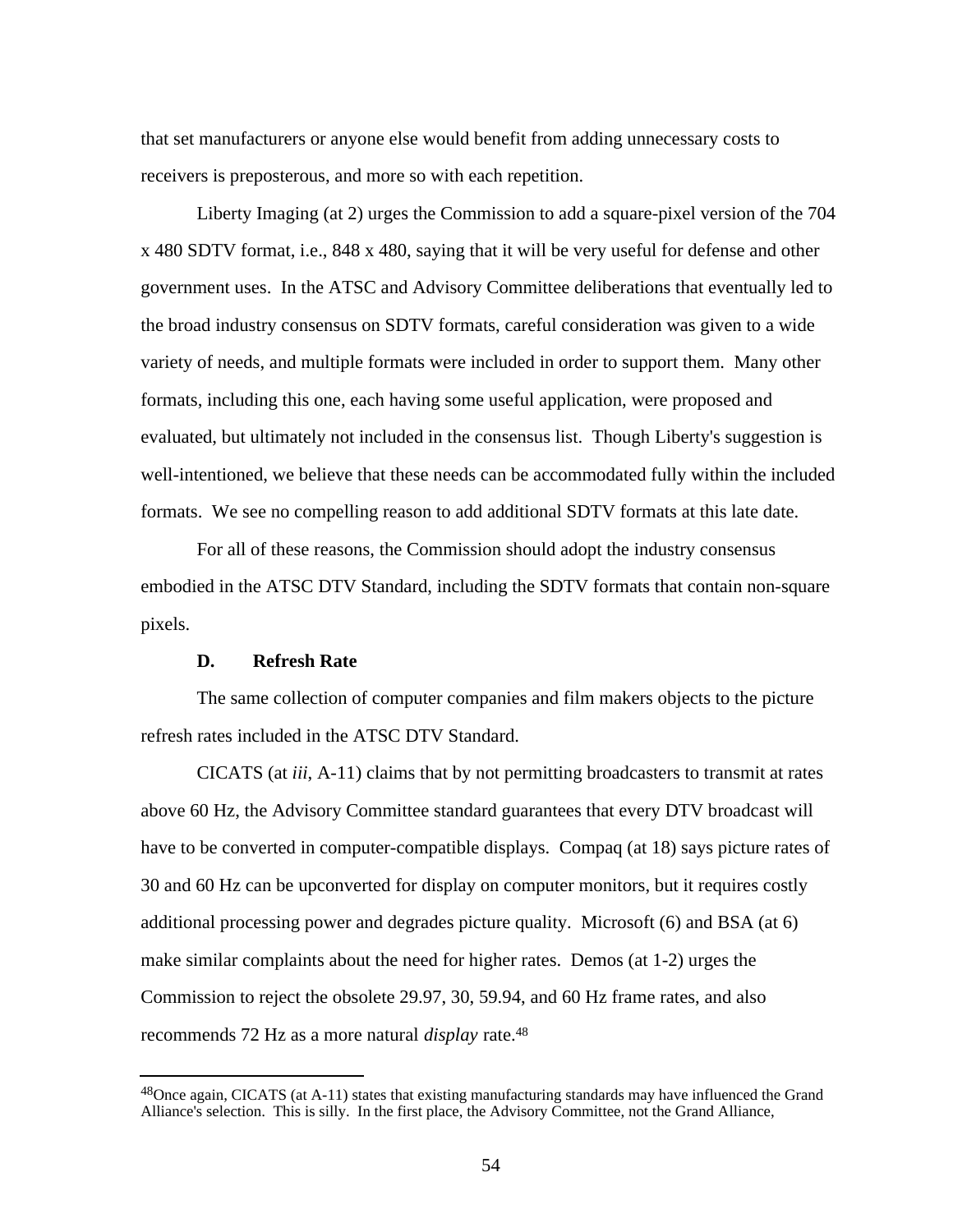Once again, these complaints demonstrate a myopic focus on the narrow DTV applications of interest to these parties, showing a complete disregard for any impact of their proposals on the ability to provide high-quality television service over 6 MHz terrestrial channels. Increasing transmission frame rates from 60 Hz to 72 Hz increases the pixel rate a video coder must handle by 20%, and this cannot be done without paying the piper somewhere else.<sup>49</sup> In the case of the highest resolution formats, this can only show up as a degradation in quality and it is a very substantial degradation indeed. And to claim that this is pure speculation, as CICATS and others do, is nonsense. Anyone who has ever built a digital video encoder knows otherwise.

To be sure, some cost will be involved in making personal computers capable of receiving DTV broadcasts (e.g., the cost of MPEG-2 and AC-3 decoders), just as it will involve added costs to make digital televisions capable of handling information services that go beyond traditional television services. But this doesn't mean that every television should be required to bear the cost of doubling as a computer monitor, nor that the quality of terrestrial broadcast television services should be sacrificed in order to make computers that handle DTV transmissions marginally less expensive.<sup>50,51</sup>

j

recommended the standard. Beyond that, choice of a frame rate is a tradeoff between many factors, and for the primary application of broadcast television, 60 Hz is fully adequate. And as we explained in detail in our initial comments, transmission rates need not be the same as display rates, and those applications that require a higher display rate can easily make the necessary conversions. Indeed, Hitachi America (at 4) states that 60 Hz is appropriate for the transmission standard, but actual *display* rates are not limited by the standard, and Sony (at 26) explains that any refresh rate desired can be utilized in displays, noting that they have already marketed a 28", 16:9, 72 Hz, 1920 x 1080, progressive scan computer display.

<sup>&</sup>lt;sup>49</sup>As Sony points out (at 3, 26), the 60 Hz transmission rate ensures full resolution HDTV transmission through the narrow 6 MHz channel, but the critics of the 60 Hz refresh rate appear oblivious to the fundamental linear relationship between television frame rate and the bandwidth required to sustain that frame rate.

<sup>50</sup>Carroll (at 3) says accommodating the desires of computer companies for a higher refresh rate is a tougher problem, and suggests that computers fall back to 60 Hz when displaying broadcast signals simultaneously with computer output. Schreiber (Vol. I at 10) first says that the computer industry's preference for 72 or 75 Hz is much harder to satisfy, that upconversion at the receiver is possible but expensive, and that it's too late to make fundamental changes. In his second submission (Vol. II at 1), however, he mentions including any frame rate that is a multiple of 12 as an improvement that could be made to the system. For the reasons outlined above, we do not agree that changing the frame rate to include any multiple of 12 would be an improvement to the system, but we certainly agree that it's too late to make fundamental changes, particularly such ill-advised changes. <sup>51</sup>Thus, Demos' suggestion that the Commission regulate DTV receivers to require a 72 Hz display rate should be rejected. The Commission should not regulate the performance or features of displays, as the computer industry has long held.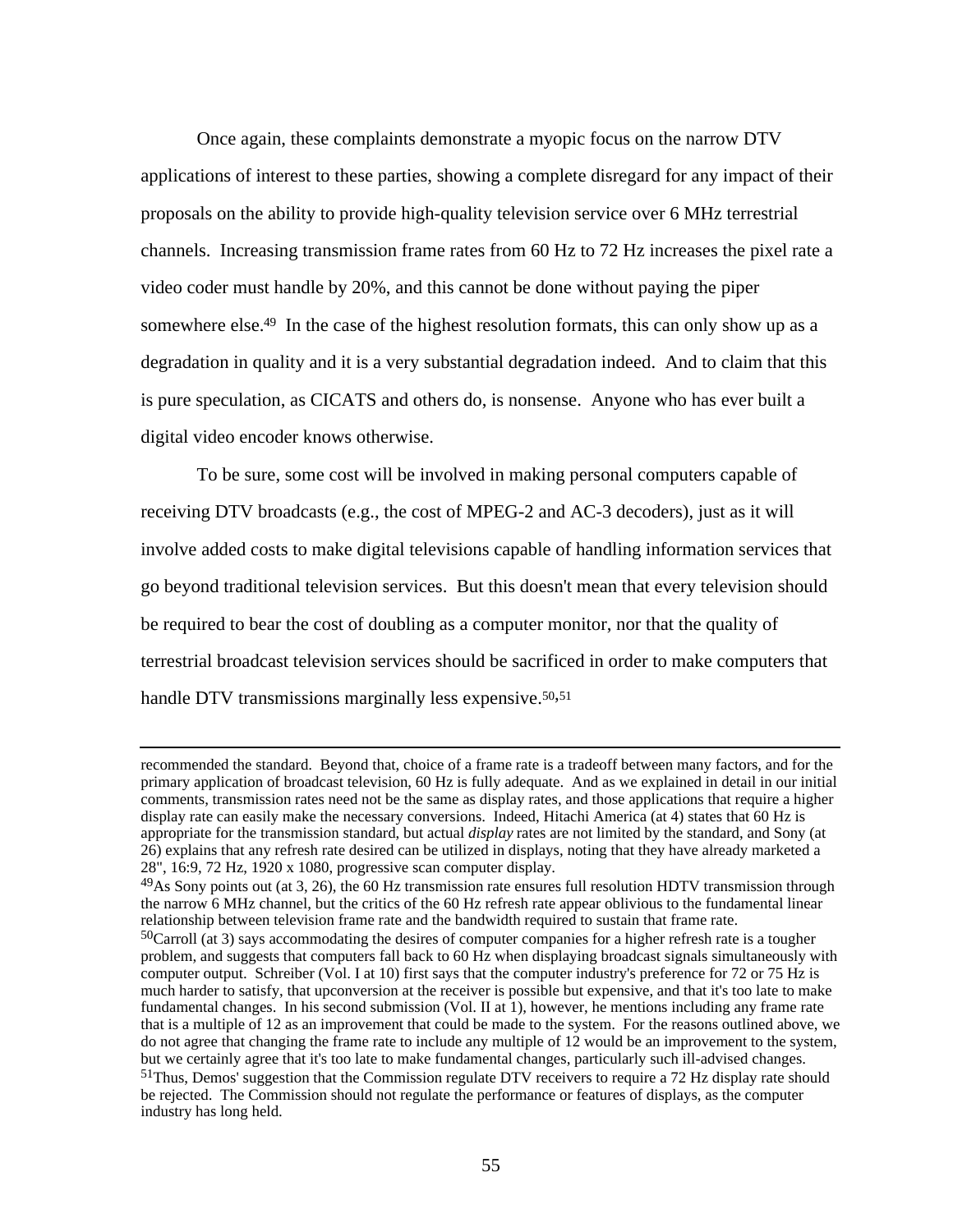On this issue the motion picture industry is again split. MPAA (at 7) says complaints about the 60 Hz transmission rate are unwarranted. However, the Film Makers Coalition (at 9) supports the 24 Hz refresh rate in the Advisory Committee proposal, but expresses concern regarding the 30 Hz and 60 Hz rates, fearing that broadcasters might use these rates with the 3-2 pulldown technique rather than the 24 Hz rate to transmit film.

The Film Makers should be reassured that broadcasters will always transmit motion pictures in progressive scan at a 24 Hz refresh rate. The 24 Hz rate was specifically included in the standard to take advantage of the fact that film is produced in 24 Hz and can therefore be sent at that low frame rate, yet displayed at higher rates in receivers, and the ATSC DTV Standard requires 24 Hz transmission to be progressive scan. An ATSC DTV encoder can automatically detect any material that was originally produced in film, including all movies and about 80% of all prime time television programming, and send that material using one of the 24 Hz, progressive scan formats. Broadcasters will be highly motivated to use 24 Hz progressive scan transmission for film-originated material, since it will allow them to save bandwidth which they could use to improve picture quality or to send auxiliary services.<sup>52</sup> The 60 Hz rate, of course, is the rate for video, not film, and it will be used to carry live video and recorded video material.

In our initial comments (at 24-25) we discussed this issue from a broadcaster and regulatory perspective, from a television receiver perspective, and from a computer perspective, showing conclusively that the refresh rates included in the ATSC Standard are not a problem. The other comments strongly reinforce our conviction that the Commission should adopt the ATSC DTV Standard without requiring any modifications to the transmission picture refresh rates, and that the Commission should not impose any requirements whatsoever regarding the refresh rates of displays.

<sup>52</sup>The 30 Hz rate, like the 24 Hz rate, is a film mode supported by the DTV standard. Television commercials are often shot in 30 Hz film. As with 24 Hz film, the system will automatically detect material originally produced in 30 Hz film and send that material using a 30 Hz progressive scan format.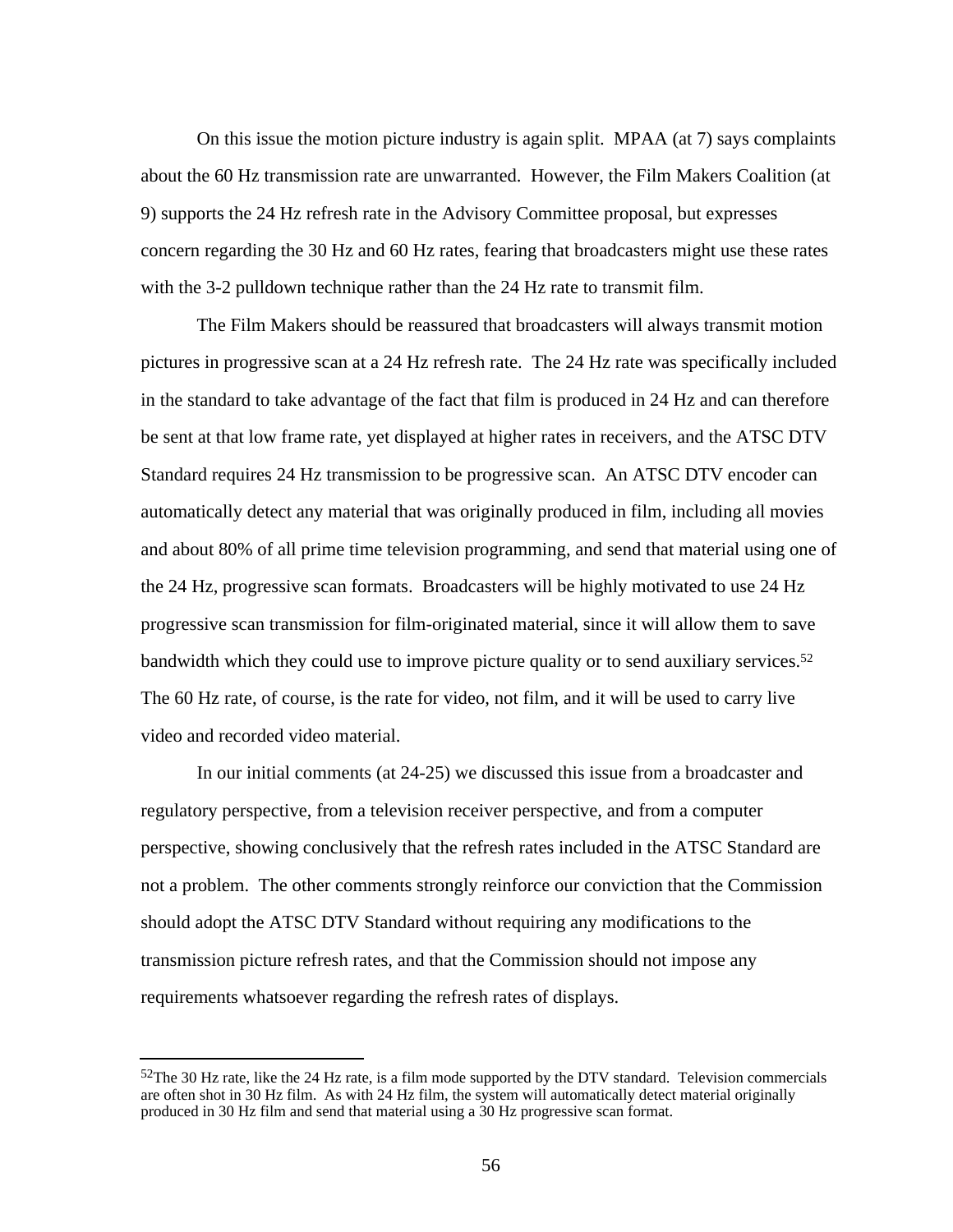#### **E. Aspect Ratio**

Some members of the motion picture industry and the coterie of computer industry complainers raise strong objections to the 16:9 aspect ratio incorporated in the proposed standard. Other members of the motion picture industry and most other parties staunchly defend 16:9.

Addressing the complaints, the Broadcasters (at 11-14) state that this flurry of dissatisfaction with the 16:9 aspect ratio comes late in the process, and reflects a disregard for the needs of the vast majority of television programming and the realities of set design. They state that 16:9 is the best choice, by far, and preferred around the world; that with screens of equal diagonal measurement 2:1 would be marginally better for the widest 20% of films, but would be worse than 16:9 for the remaining 80% of films and all other 16:9 or 4:3 television programming; and that for screens of equal height 2:1 would entail a 12.5% greater display area, which would mean 30-50% heavier TV sets, with greater weight and memory adding considerable cost to receivers.

The Grand Alliance (at 25-26), Thomson (at 12-13), and Zenith (at 11-12) add that changing the aspect ratio at this late date would increase costs to manufacturers and ultimately to consumers, and that sets with wider aspect ratios would be far more expensive. Sony (at 3, 31-32) explains that an aspect ratio must accommodate original 4:3 material, vintage motion pictures, and different widescreen formats, and still make displays affordable, and that 16:9 is an excellent choice to satisfy these multiple objectives.

Within the motion picture industry, MPAA (at 2, 4) supports the 16:9 aspect ratio, saying that it appears that a wider aspect ratio would represent a net loss to the public, both in terms of the cost of digital receivers and the overall amount of original material that can be displayed without panning and scanning or "letter boxing."<sup>53</sup>

j

<sup>53</sup>Universal Studios (at 2) endorses the MPAA comments with respect to the proper aspect ratio.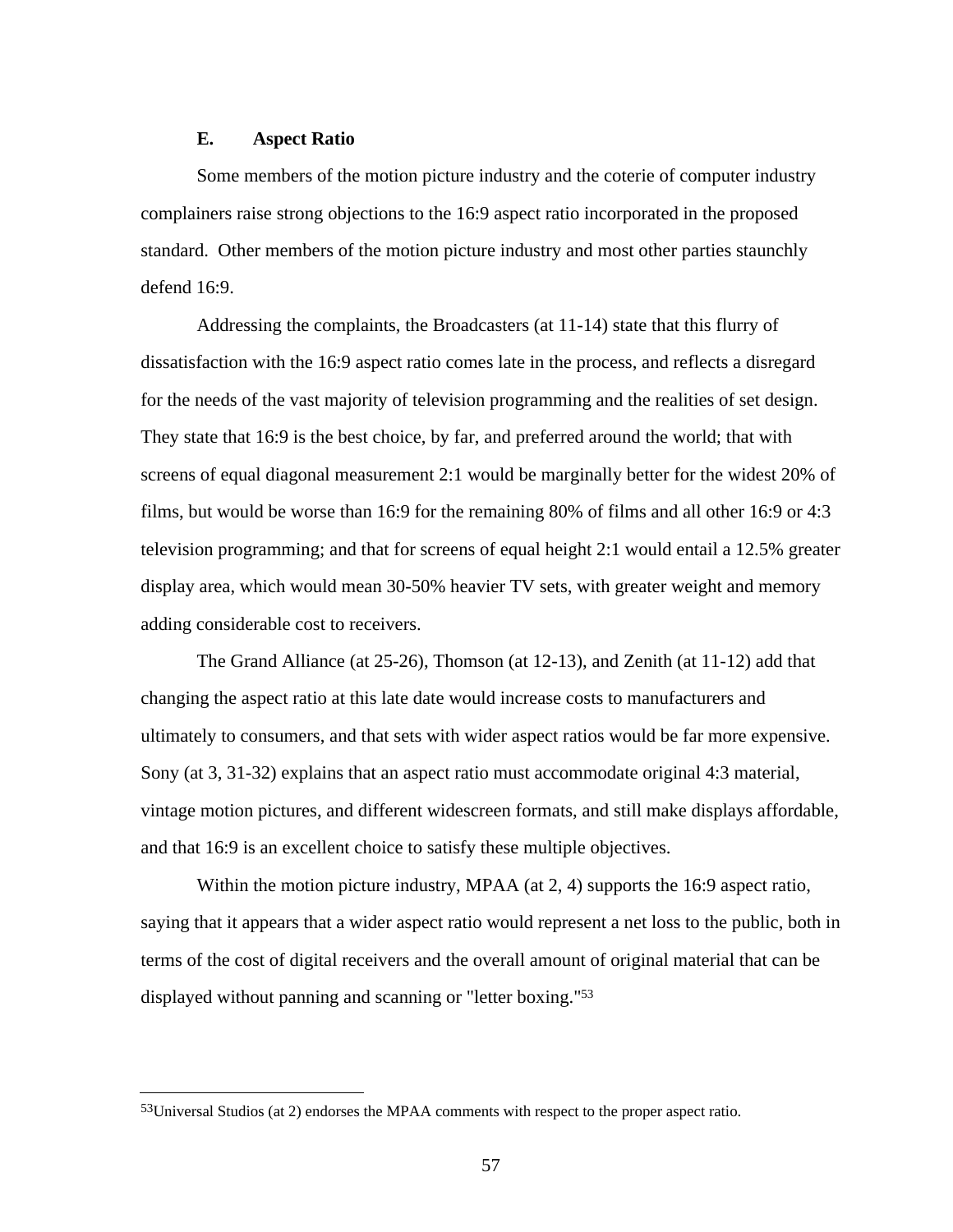In contrast, the Film Makers Coalition (at *i*, 4) urges the Commission to require that broadcasters transmit all films in their original aspect ratios, and that if receiver standards are adopted, they should include a 2:1 aspect ratio. They argue (at 3, 5) that because the Advisory Committee proposal limits broadcasters to transmitting in 1.78:1 or 1.33 :1, widescreen feature films (at 1.85:1 and wider) would be *unable* to be viewed in their original formats. They claim that for films wider than 1.78:1, broadcasters would be forced to cut down the images to fit in the more narrow aspect ratio, and that this panning and scanning technique fundamentally alters the dramatic impact of widescreen images. Thus, under the proposed standard, they claim (at 7) that they must either produce images based on more narrow aspect ratios or acquiesce in the destruction of their work when displayed on DTV. As an example, they discuss how many apostles might be eliminated from Da Vinci's The Last Supper if cropping were used to accommodate poor choices of aspect ratio.

The claims that widescreen feature films would be *unable* to be viewed in their original aspect ratio, and that film makers must either use narrower aspect ratios or acquiesce in the destruction of their work, are simply wrong. Beginning with the first movie transmitted over DTV, films can be shown in any aspect ratio desired by the movie owner by using letterboxing in the film-to-video transfer process.<sup>54</sup> With 16:9 (1.78:1) widescreen receivers (the deeply embedded worldwide standard), this would require minimal black bands (4% of the screen height) for the 80% of movies that are produced with a 1.85:1 aspect ratio, and larger black bands (25% of the screen height) for the 20% of movies produced with a 2.4:1 aspect ratio. Indeed, after making all of these complaints, the Film Makers Coalition (at 6, fn. 8) casually mentions the letterboxing solution in a footnote.

Furthermore, until someone invents a receiver that changes its physical shape on demand, the only way to show *all* films in their original aspect ratio is to use letterboxing.

<sup>54</sup>Schreiber (Vol. I at 10) states that a 2:1 aspect ratio is much too wide for much material that is used today, and that aspect ratios wider than 16:9 can be accommodated by the letterbox method. Carroll (at 3) says aspect ratio is not such a big issue, discussing windowing options that can be used to show video on squarish PCs.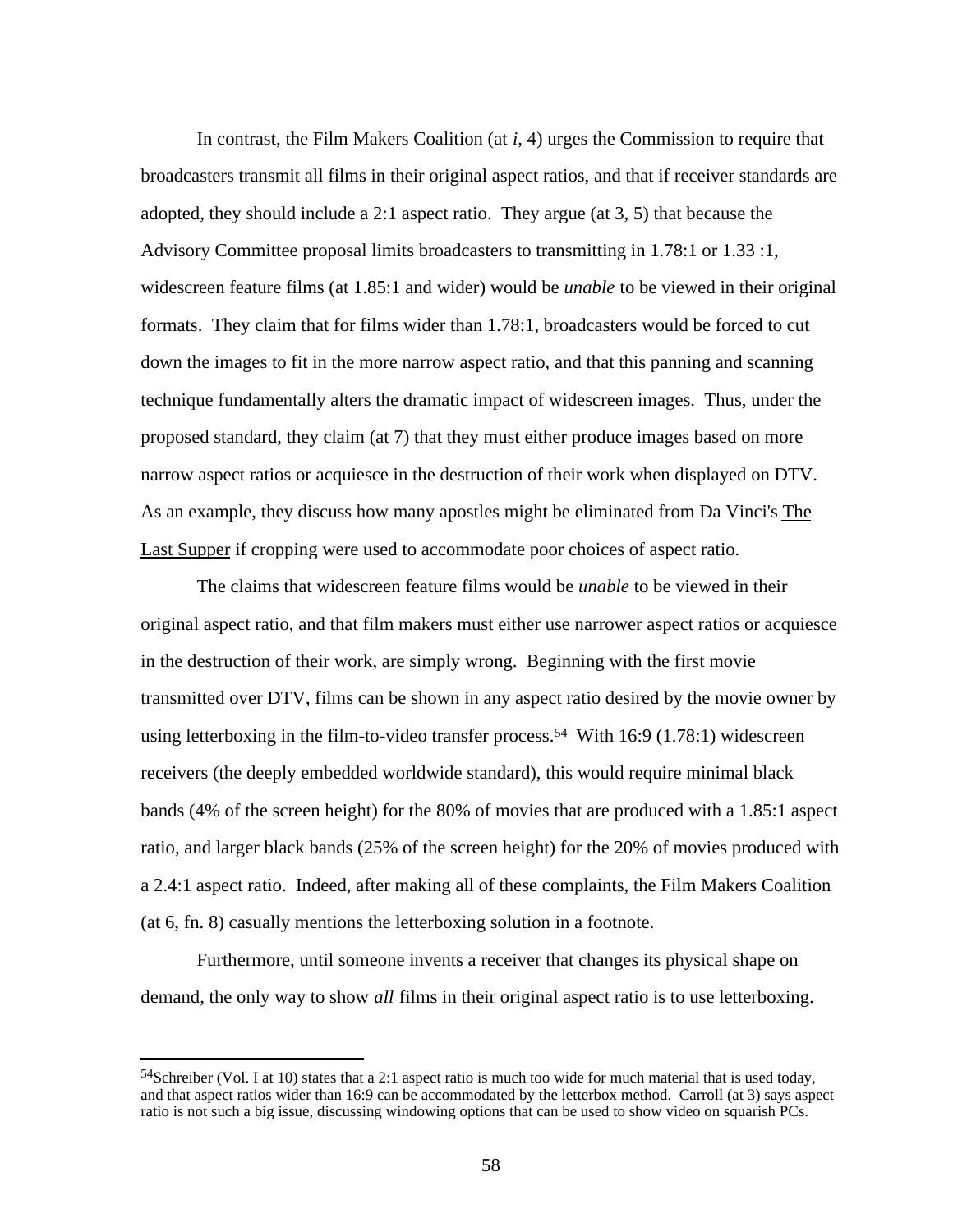However, this is strictly a matter for film owners and broadcasters to work out between themselves. If a film maker insists that his or her widescreen film be shown in its original aspect ratio, he or she can insist upon letterboxing rather than panning and scanning in any agreement reached concerning DTV broadcasts of that material. There is no valid reason for the Commission to interfere in such private negotiations.55,<sup>56</sup>

Primes generally echoes the comments of the Film Makers Coalition, but further argues that 1.33:1 material is generally comparatively low resolution television, so it isn't as much of a problem to have side curtains and lower resolution on such material, and therefore, the aspect ratio should be weighted toward the wider media because wide material needs to be magnified and fill the screen and squarer NTSC material simply does not. But as the Broadcasters articulated in the comment noted above, Primes' proposal for a wider aspect ratio would be marginally better for the widest 20% of films, but would be worse for the remaining 80% of films and for all 16:9 HDTV and all 16:9 or 4:3 SDTV video programs. This is one more example where a complaint about the standard reflects a desire to satisfy one particular point of view without due regard for other important needs. The Advisory Committee's recommendation, by contrast, must and does provide a balanced solution to meet a wide variety of needs. In addition, the ATSC DTV Implementation Subcommittee is in the process of reviewing areas such as this to determine if Recommended Practices are warranted. We have invited cinematographers to participate in this activity, and are hopeful that they will offer their knowledge and perspective.

Compaq (at 18) and CICATS (at 25) argue that specifying only two aspect ratios is unnecessarily restrictive and ill-considered, and that the proposed standard is incompatible

 $55$ The Film Makers Coalition (at 7) argues that a government requirement that film images be forced into an artificial aspect ratio is inconsistent with the Telecom Act and other important principles. Of course, no one is proposing anything of the sort. Film makers can produce in any aspect ratio they desire and can insist that their work be shown in its original aspect ratio, if they wish, by using letterboxing.

 $56$ The Film Makers Coalition (at 6) also claims there is no flexibility in the standard  $-$ - present or future  $-$  with respect to the aspect ratio. Once again, this is simply not true. Letter boxing provides complete flexibility from day one; and for the future, the ATSC DTV Standard would permit new aspect ratios to be incorporated by defining new packet identification headers in the transport system, however, such additions could not be made lightly, because of backward compatibility problems. *See* EIA/ATV Comments at 15.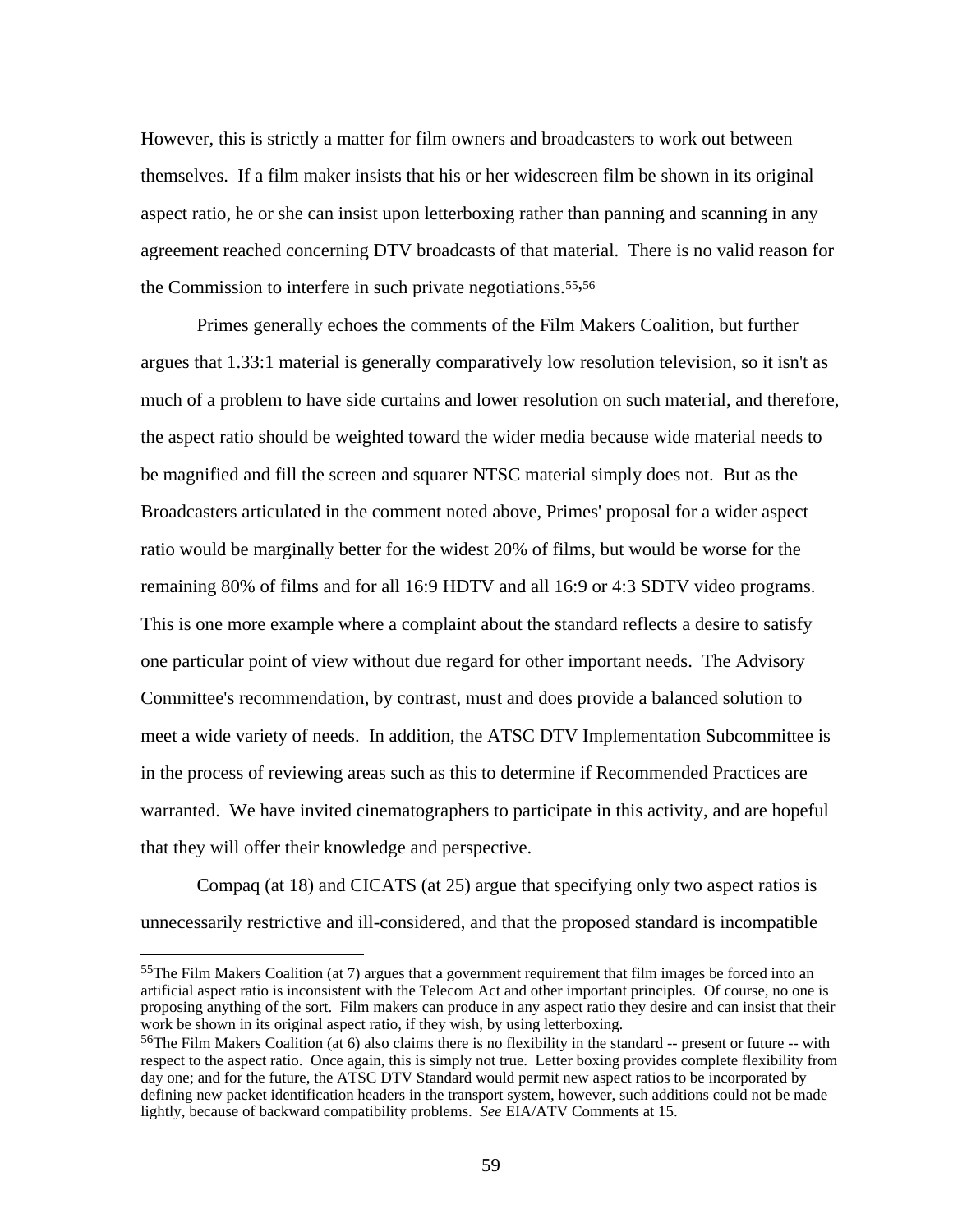with motion pictures and will perpetuate their adulteration.<sup>57</sup> CICATS (at 26) states "Because many films have wider picture aspect ratios than the two prescribed by the ACATS standard, presentation on DTV of many films . . . would require amputation of part of the filmed image -- losing as much as 45% of the image of a widescreen movie on a 4:3 screen and resulting in viewer confusion and impairment of artistic quality. . . . Such adulteration of one of our country's most vital art forms should be avoided." (footnotes omitted)

In the first place, the ATSC DTV Standard emphasizes the widescreen 16:9 aspect ratio, and uses it exclusively for all of the HDTV formats. (One of the primary reasons for including a 4:3 aspect ratio for SDTV formats is compatibility with 4:3 computer displays!) The availability of 16:9 aspect ratio formats alleviates the problem tremendously and is a substantial improvement over today's single choice of 4:3.

It is, in fact, the CICATS proposal that would wreak havoc with artistic considerations. If a wide variety of aspect ratios were transmitted without any established default transmission standard aspect ratio, each television receiver manufacturer would probably handle them differently: some would letterbox, some would "auto pan-and-scan" and some would crop arbitrarily. The result of the CICATS proposal would be complete loss of artistic control by the creative community. As CICATS notes in its Technical Details exhibit (at 4), "[w]hen these constraints are removed, then any aspect ratio image can be sent through the channel. It would then be up to the receiver to display what it can by either panand-scan or letterboxing, or a combination of the two."<sup>58</sup>

Primes (at 7-8) states that deep within MPEG-2 there is a mechanism for viewers to watch panned and scanned versions of programs, and urges that this code be disabled, saying the public should not be given the choice to eliminate part of the picture.<sup>59</sup> Once again, this

j

<sup>57</sup>Again, we find it remarkably inconsistent that Compaq and CICATS would vehemently criticize the proposed standard for supporting too many video formats, and at the same time criticize it for supporting too few aspect ratios.

<sup>&</sup>lt;sup>58</sup>Primes (at 7) also advocates not specifying an aspect ratio, but as explained above, we believe his recommendation would mean far *less* artistic control over the content consumers ultimately view.  $59$ Note that this MPEG provision is solely for the purpose of displaying a 16:9 picture on a 4:3 screen.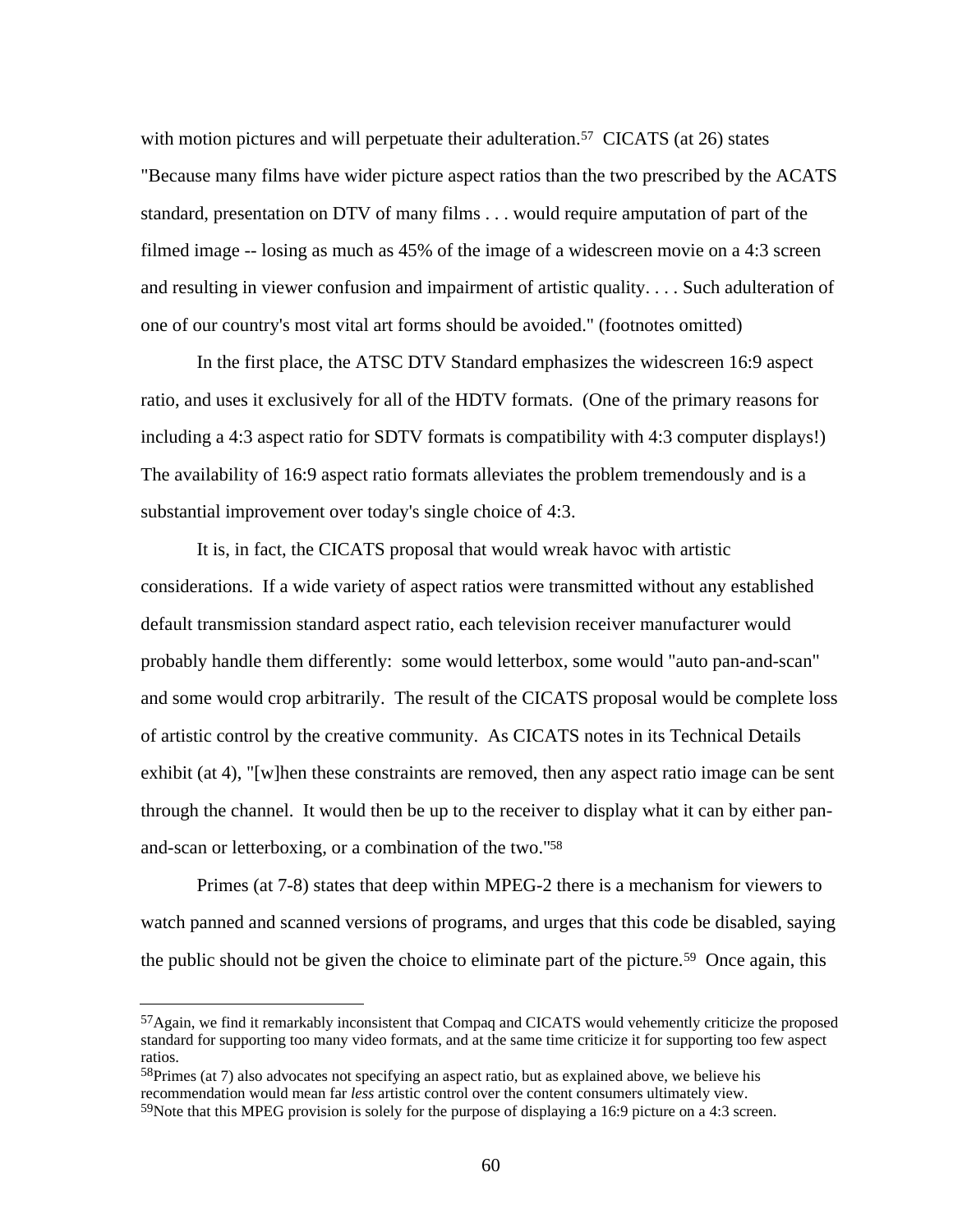seems to be a request for the government to intervene *a priori* in negotiations between content owners and content deliverers. Such panned and scanned versions of programs will not exist unless the licenses granted by owners give broadcasters the right to show films in this format. This is a matter for film owners and broadcasters to resolve by themselves, but viewers should certainly not be deprived of the capability to choose if film makers agree to make choices available.

Given the great, genuine concern that film makers rightfully feel for maintaining the artistic integrity of their creations, we can't help but express again our puzzlement that some of them do not adamantly demand that any DTV standard *at least* ensure the availability of full HDTV resolution from day one of the transition to digital television. For the first time in history, HDTV offers them the ability to deliver to viewers in the home pictures with resolution comparable to that available in movie theaters. And although most ATSC members are not film makers, we would expect that conveying the full resolution of a picture would be at least as important as maintaining its full spatial extent in terms of preserving artistic integrity. Isn't it at least as important to see a tear in Jesus' eye as to see all twelve apostles?

We believe that the logical extension of the Film Makers' aspect ratio arguments to picture resolution would have them ask the Commission to impose a requirement that all movies be delivered in their full original *resolution*, i.e., in HDTV. While we would not endorse such a policy, we are amazed that some of them have chosen to embrace the unproven CICATS counterproposal -- a proposal that does not incorporate HDTV at all in the baseline FCC standard, but only promises HDTV in future enhancement layers if market demand develops and if doubtful, untested technical claims bear fruit. These members of the film industry seem to be swatting at the aspect ratio gnat, while swallowing the resolution camel!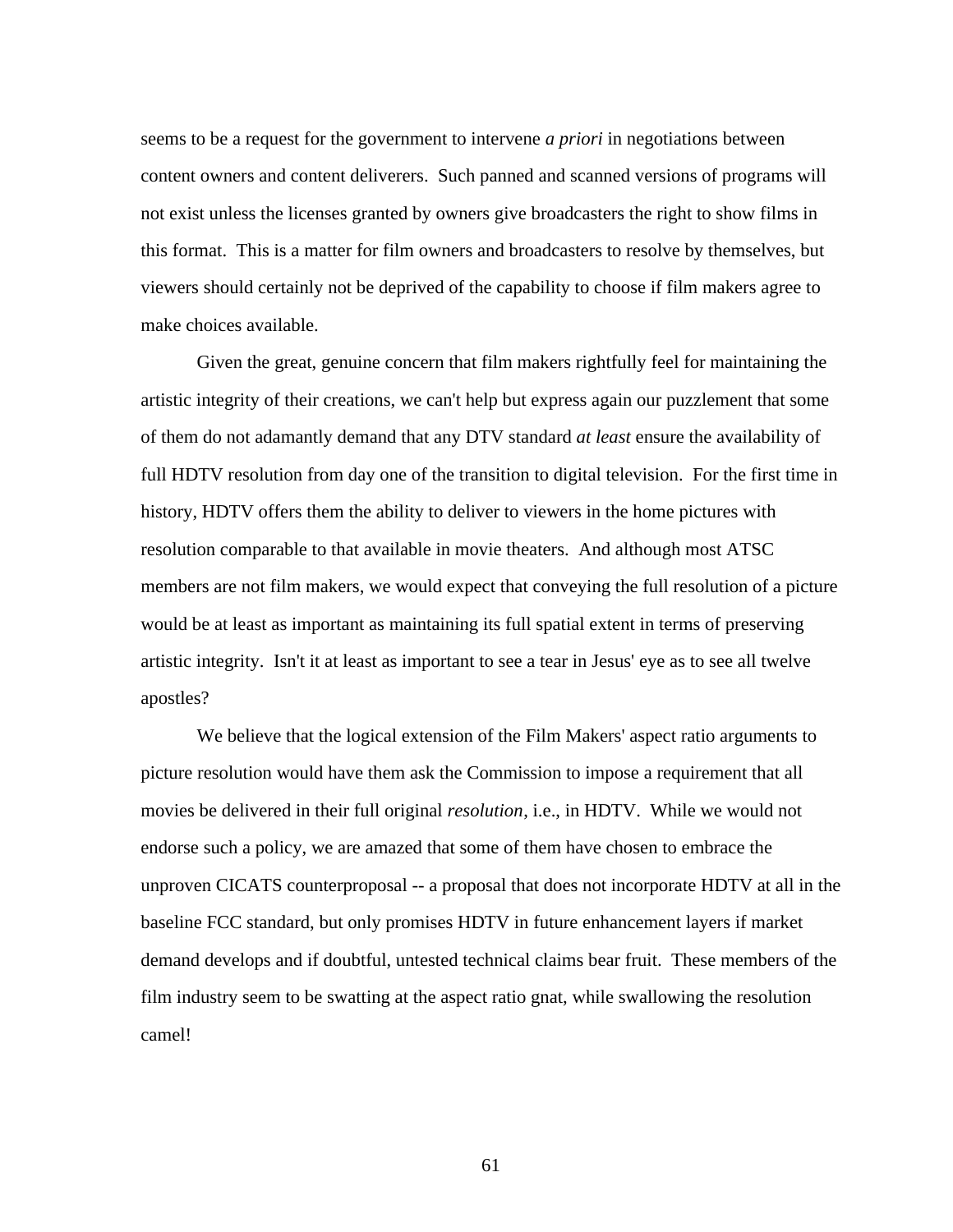For all of these reasons, we urge the Commission to adopt the ATSC DTV Standard, including the aspect ratios recommended by the Advisory Committee.<sup>60</sup>

### **F. Need for a Data Broadcast Standard**

As noted previously, several parties, including Intel (at 3), CICATS (at 17, A-12), and Compaq (at 21), express the need to ensure that the ATSC DTV Standard can deliver computer data, including executable code, but they intend to pursue this in appropriate industry groups and state that this work needn't postpone action to adopt a standard.<sup>61</sup>

In our initial comments we described the effort it has begun within ATSC to define a data broadcast standard, including our efforts to involve more members of the computer industry in this activity. Indeed, since that time, this ATSC working group, chaired by Intel, has held its first meeting and begun this important work to develop a supplement to the ATSC DTV Standard.<sup>62</sup> While Intel does not support portions of the ATSC Standard, they have show significant leadership by committing to work with the television industry on development of new standards and services. We are hopeful that other members of the computer industry will participate in this exciting area of development."

## **G. Interoperability with Other Delivery Media**

l

In our initial comments we noted the significant investments and contributions of the cable industry throughout the Advisory Committee process to ensure the suitability of the standard for carriage over cable systems, saying that as a result we believe that as voluntary standards activities continue in the cable industry, and for other video delivery systems, it is

<sup>60</sup>As Appendix B to these reply comments, we provide the Commission with Mark Schubin's very informative paper, "Searching for the Perfect Aspect Ratio" regarding the debate over the appropriate aspect ratio for advanced television displays. Although his paper focuses on the aspect ratio for *displays*, the historical information he includes and the analysis he provides give useful insight into the debate on the proper transmission format aspect ratio as well. His paper finds that there is no clear evidence of an aesthetic or physiological reason to choose any one display aspect ratio over another, and after noting several advantages of the 16:9 ratio, including the fact that it has been chosen and is in use around the world, he concludes that his research has found no compelling reason to change any existing choice of aspect ratio.  $61$  Demos (at 8) also urges the Commission to refer the transport portion of the standard to a competent committee for additional work to provide error-free data delivery, while Hitachi America (at 7) highlights the flexibility provided by the ATSC DTV Standard for defining data services different than video services.  $62$ As we made clear in our initial comments, this type of supplemental standard need not be part of the basic DTV standard adopted by the Commission.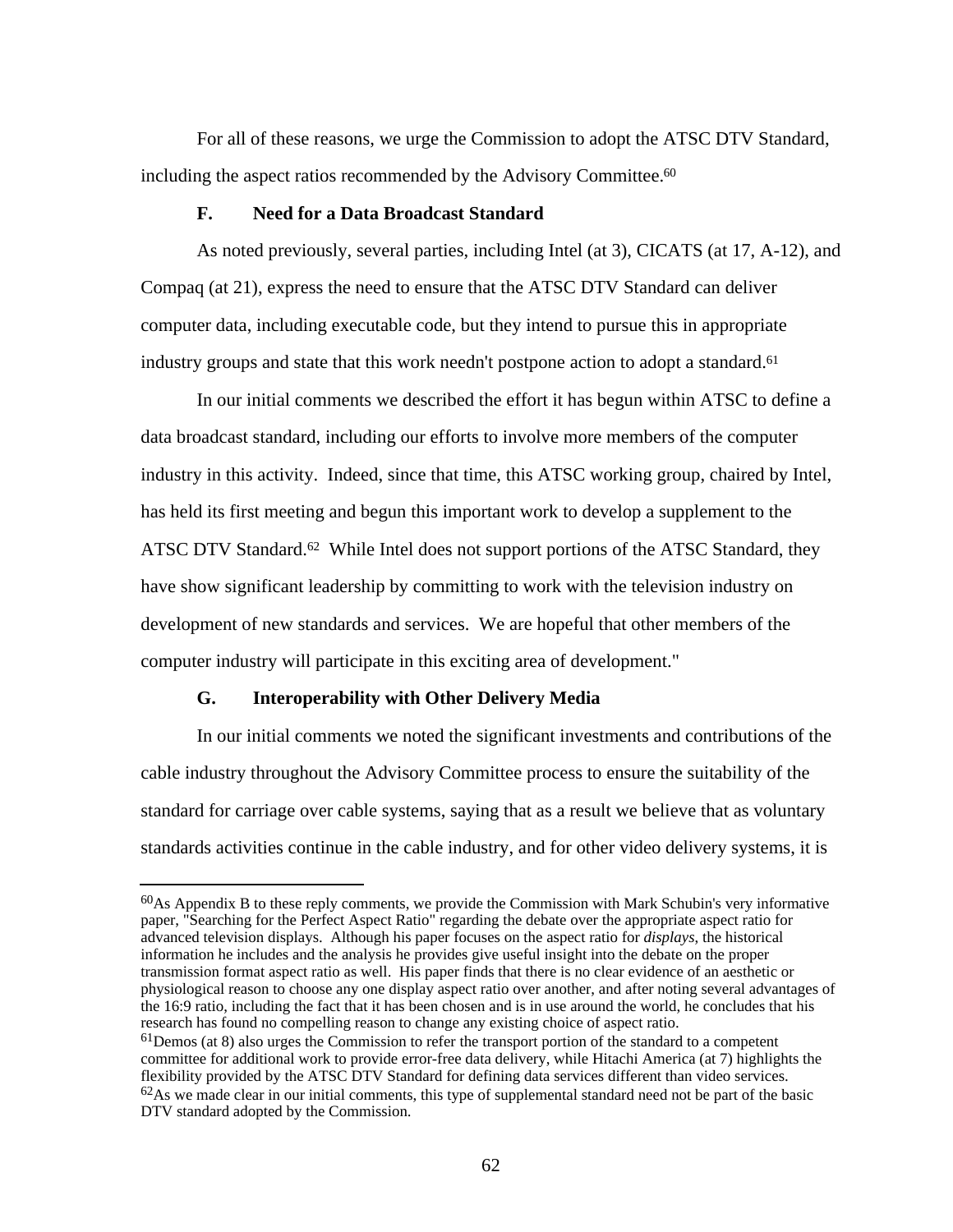likely that many elements of the terrestrial ATV standard will also be incorporated in emerging standards in these industries. We further stated our belief that such voluntary standards will promote the early availability of digital television, including HDTV, over all of these other media as well as terrestrial broadcasts, without causing undue burdens on cable operators or other providers.<sup>63</sup>

The Broadcasters (at *iii*, 2, 24-32) take a different view, urging the Commission to take all steps necessary to ensure that the cable industry adopts the ATSC DTV Standard, or achieves maximum commonality with it, saying that in addition to adopting the terrestrial broadcast standard, other measures may be necessary to bolster consumer confidence that the sets they buy will be compatible with cable and other video transmission technologies. The Broadcasters describe in some detail the benefits they see flowing from intermedia compatibility forged by a common standard. They prefer a regulatory alternative whereby the Commission would require cable systems and other video distribution systems to adopt the DTV standard, but say that the next best, but far less preferable, alternative would be to require intermediate levels of commonality. They advocate specific requirements for various scenarios that will occur during and after the transition to DTV, and urge the Commission to adopt firm principles in this proceeding, but work out the details in a separate proceeding, so that expeditious licensing of DTV channels is not further delayed.

ABSOC (at 3) notes the importance that standards adopted for ATV and for other delivery media, including cable, satellite, and telecommunications networks, include a maximum degree of commonality, to ensure both interoperability and acceptable levels of cost to consumers and service providers. Similarly, Schreiber (Vol. II at 3) says the standard should discourage the proliferation of noncompliant receivers for cable, DBS and niche markets. Receivers for any new TV service should be usable for all new TV services.

j

 $63$ The Grand Alliance (at 27) argues further that the ability of these other competitive delivery media to introduce compelling new technologies without FCC review and approval will continue to provide pressure to ensure that universal broadcast television service implements the technology required to remain responsive to consumer needs.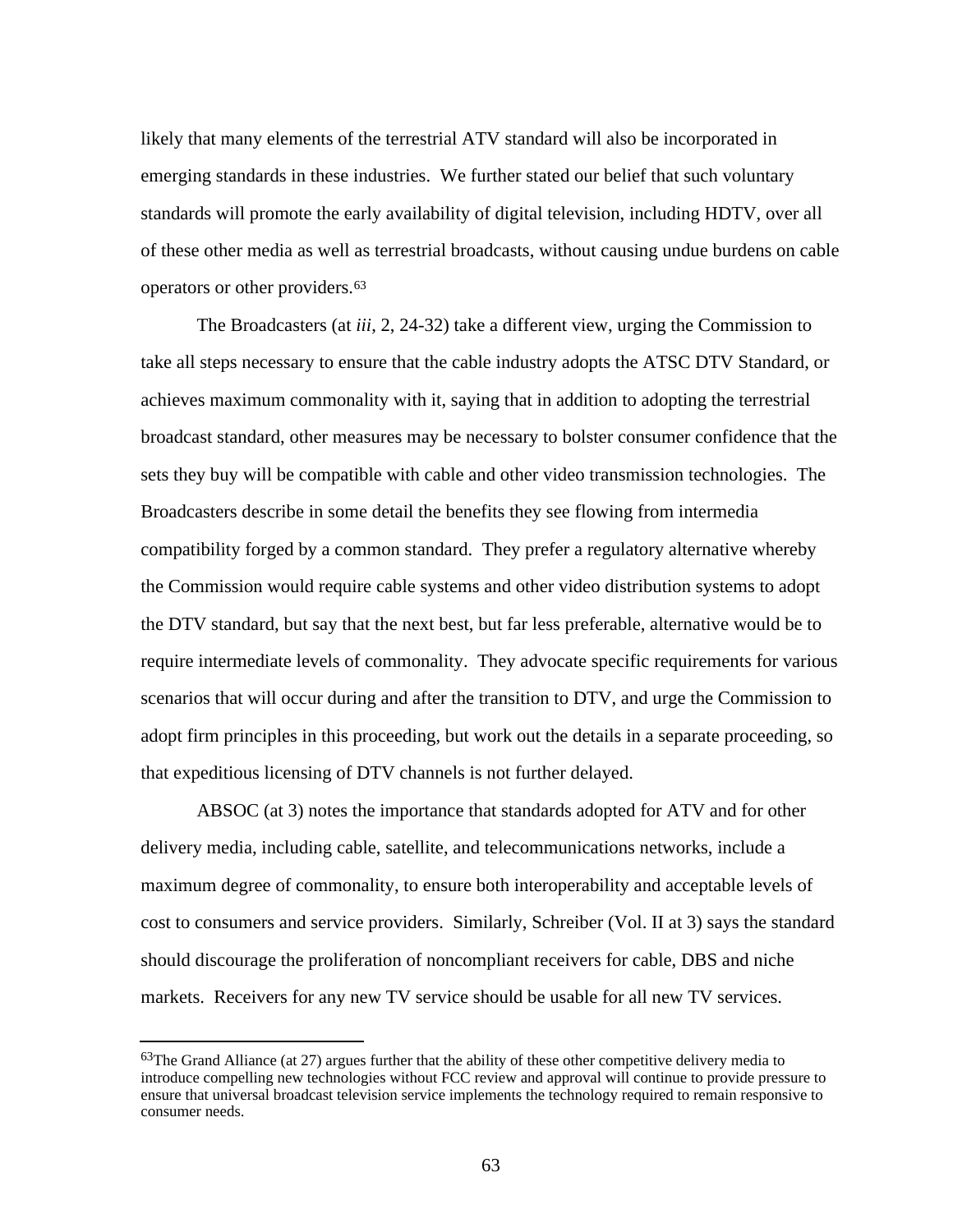In contrast to the Broadcasters, most manufacturers favor relying on market forces, but note the benefits that rapid adoption of the ATSC terrestrial broadcast standard would provide for encouraging compatibility with other delivery media. For example, MECA (at 10-11) states that market forces will provide an incentive to non-broadcast industries to support the ATV Standard if it is promptly adopted, and urges the Commission to act rapidly before proprietary technologies become entrenched, while Dolby (at 4) argues that a strong FCC mandate for the ATSC DTV Standard would promote interoperability with other media.

The Grand Alliance (at *iii*, 26-27), Thomson (at 14), and MPAA (at 8) echo the view that as voluntary standards efforts continue for other video delivery media, it is likely that many elements of the terrestrial ATV standard will be incorporated in emerging standards in these industries. Zenith (at 13) and Thomson (at 14) state that the ATSC DTV Standard should provide the core of these other standards. General Instrument (at 8) notes that the ATSC standard is highly interoperable with non-broadcast transmission media without limiting the flexibility of those media. While 8 VSB modulation was selected for broadcast television, satellite systems employing the same digital audio and video compression will use QPSK, while cable TV is deploying 64 QAM and eventually 256 QAM. In this way, manufacturers can take advantage of maximum commonality of components without sacrificing the special benefits of different transmission media.

Zenith (at 13) states "[i]n light of the fact that approximately 60 percent of all television viewing in cable TV homes is of broadcast television stations, it is vital that the Commission assure that cable transmission and other video delivery methods are compatible with the broadcast DTV standard, i.e., that cable signals are compatible with ATSCcompliant receivers, based on known standards. Zenith adds that in the case of modulation, cable compatibility will be assured as consumer electronics manufacturers introduce cablecompatible DTV receivers that operate with both ATSC terrestrial 8-VSB and ATSC highdata-rate 16-VSB signals, and by Commission requirements that DTV signals on cable are to be "passed through" to the DTV receiver in ATSC-compliant 8-VSB or 16-VSB form.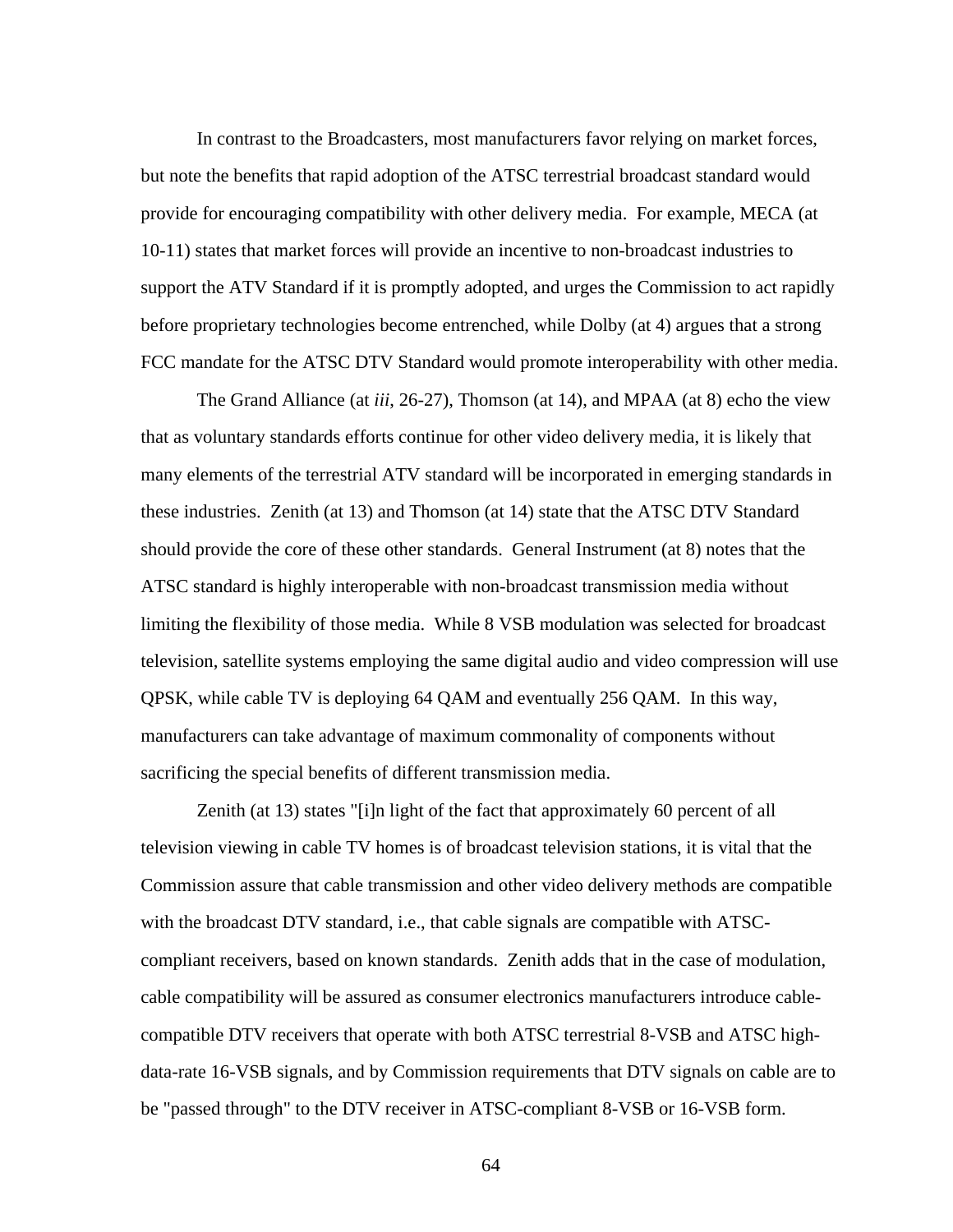Ultimately, Zenith believes, receivers and converters that perform both VSB and QAM demodulation may be feasible, but the cable industry needs to agree upon a single QAM approach.

EIA/ATV (at 16-17) argues persuasively that the rapid implementation of the broadcast ATV standard will create momentum that should facilitate the resolution of many technical issues without Commission intervention, and that DTV implementation should not be delayed pending resolution of all of the nettlesome cable interoperability issues. Once the ATSC DTV Standard is adopted and several additional minor steps have been taken, EIA/ATV believes that marketplace forces and the voluntary standards-setting process will foster resolution of the remaining issues.

Commenters in the cable industry oppose applying the standard to cable or other video delivery media. NCTA (at 12, Owen appendix at ¶38) argues strongly that the Commission need not become involved in assuring compatibility between digital broadcast standards and digital standards for cable and other delivery media. NCTA argues that while the standard may *work* on cable and other media, there is no reason to believe it is optimal for the public, the vast majority of whom receive video by means other than terrestrial broadcast.

TCI (at 3) states that imposition of the ATSC standard would be especially ill-advised for non-broadcast multi-channel video program distributors (MVPDs), and that TCI and other MVPDs have invested billions of dollars in state-of-the-art digital technologies that would be undermined by a government-imposed digital broadcast standard. TCI (at 20) notes that even if different transmission standards are employed by broadcasters and cable, if all new digital receivers can receive both broadcast and cable digital transmissions, or if subscribers can use set-top boxes to receive cable transmissions, consumers need not be concerned about being stranded, noting that CableLabs has patented a hybrid VSB-QAM demodulator that could be built into digital TV receivers for an incremental cost of approximately \$15.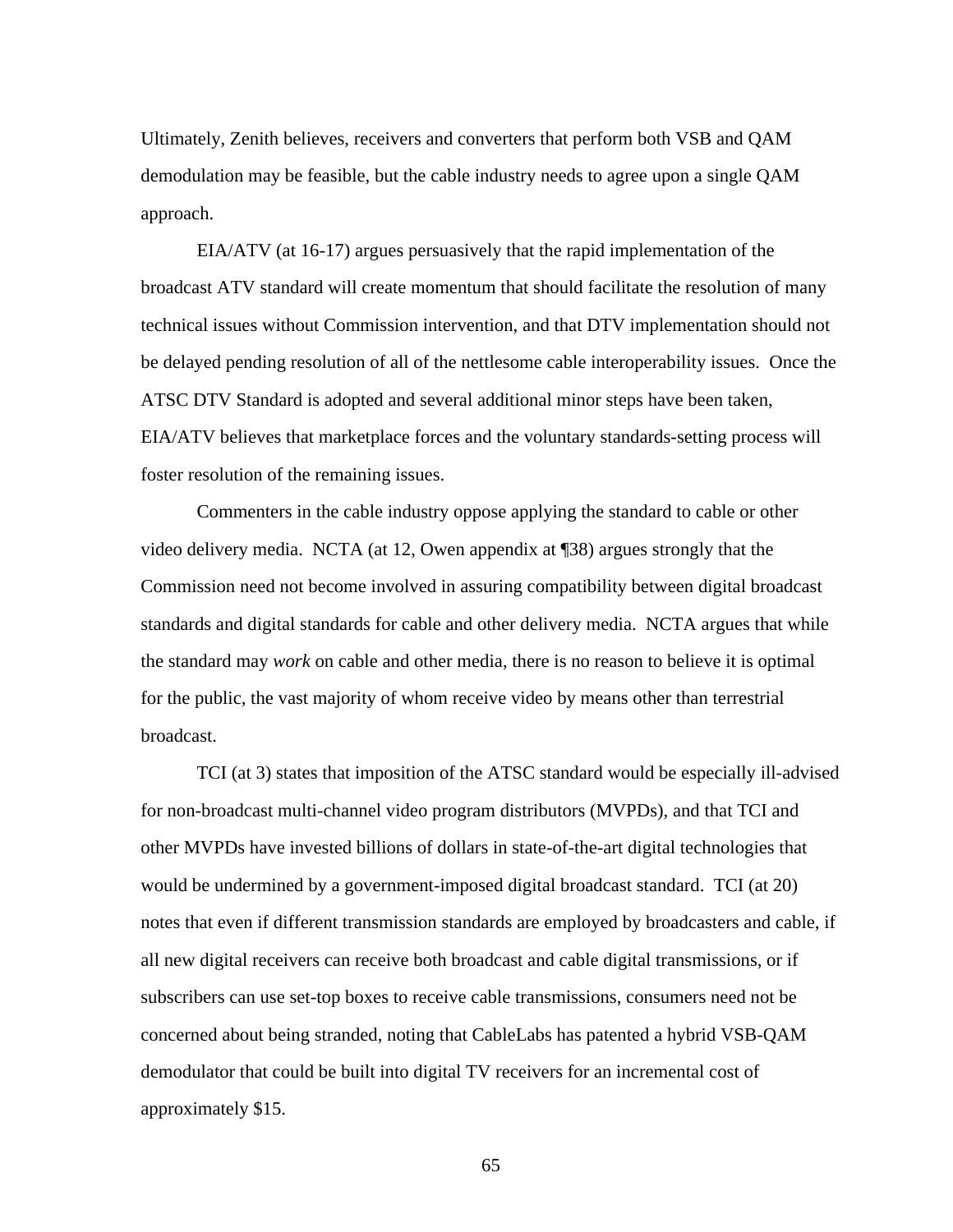Similarly, Pacific Telesis (at 1) opposes any extension of the "Grand Alliance" DTV standards or application of any required transmission standards to new video technologies such as MMDS.

In light of all of these comments and the complicated issues surrounding compatibility with cable and other delivery media, we agree with those parties who believe that the best possible course for the Commission is to promote the resolution of these compatibility concerns by swiftly adopting the ATSC DTV Standard for terrestrial broadcast service.<sup>64</sup>

### **VII. The Commission Should Not Impose Receiver Requirements**

The Broadcasters (at *iii-iv*, 32) urge the Commission to adopt receiver standards as are necessary to ensure that consumers can choose equipment that matches at the receiving end the performance levels the standard promises at the transmitting end. They state that sets must receive all formats and reject interference, and must live up to the performance capabilities of the Grand Alliance prototype system, and that the Commission has the authority to impose such requirements. Island Broadcasting (at 3) urges the Commission to require receiver designs that will maximize protection to adjacent NTSC channels from DTV channels.

#### **A. The Commission Need Not Adopt an All-Format Receiver Requirement**

In our initial comments, noting the significant amount of HDTV programming that broadcasters intend to provide, we stated that it would be foolhardy for any manufacturer to offer digital sets in the marketplace that go dark for any programming, much less a

<sup>&</sup>lt;sup>64</sup>TelQuest (at 4-5) disagrees that the ATSC standard is suitably interoperable with other video delivery systems, and urges the Commission not to mandate a modulation scheme for terrestrial broadcast service, but let the industry develop a single modulation scheme other than VSB. The Commission should reject this suggestion. As explained by General Instrument in the passage quoted above, different modulation schemes are appropriate for different applications. The VSB modulation scheme was incorporated in the Advisory Committee's recommendation because it best met the needs for terrestrial broadcast service. There is no reason to think that "the industry" should, could or would adopt a single modulation scheme for all video delivery media.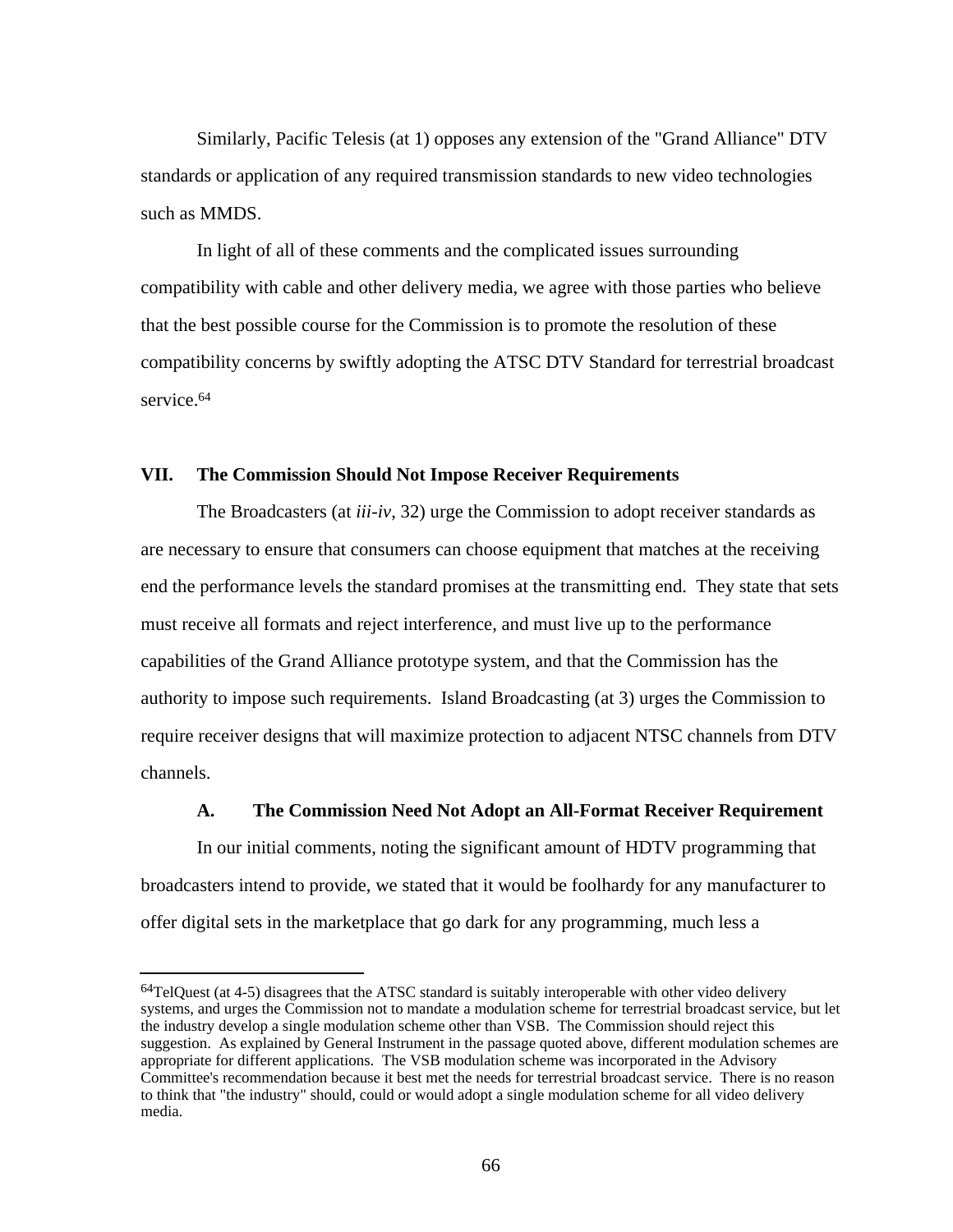substantial amount of broadcast programming. Consequently, we said, digital receivers will have all-format reception capability with or without any government mandate to do so.

EIA/ATV (at 18-19) argues that nowhere in its final report did the Advisory Committee Technical Subgroup advocate an all-format requirement, that the FCC lacks authority to impose such a requirement, and that it is unnecessary in any event, because the marketplace will ensure a robust market for digital receivers and converters capable of receiving all DTV formats. MECA (at 11-12) similarly argues that with a transmission standard in place, a receiver standard is not required, and that market forces will ensure that receivers support all formats. They see a fundamental difference in that broadcasters specifically asked the Commission to adopt a standard, but manufacturers did not. Zenith (at 4) and Thomson (at 15) say a requirement is unnecessary, while General Instrument (at 4, fn. 2) argues that receiver requirements can and should be left to the marketplace. The Grand Alliance (at *iii*, 28) says all-format capability will be offered without any government mandate to do so, and the Commission need not and should not impose such a requirement.

Hitachi America (at 8-9) believes that the capability is essential and that all consumer electronics manufacturers will recognize this and act accordingly, but if not, the FCC may need to take steps. Tektronix (at 4) supports such a requirement, i.e., that all DTV receivers and set-top boxes be required to provide picture and sound from any of the DTV formats, arguing that it will do no harm.

ITI (at 3) urges the Commission to adopt a requirement that all DTV receivers receive, but not display, all formats. However, Intel (at 9, fn. 5) opposes a requirement that only all-format receivers be used, saying "If a computer equipped with a TV tuner were considered a receiver, which Intel believes is not the case, the Commission would be doing a great disservice to the computer user by first selecting several formats not suitable for computer display and then forcing the consumer to buy an expensive device that attempts to correct the problem."

67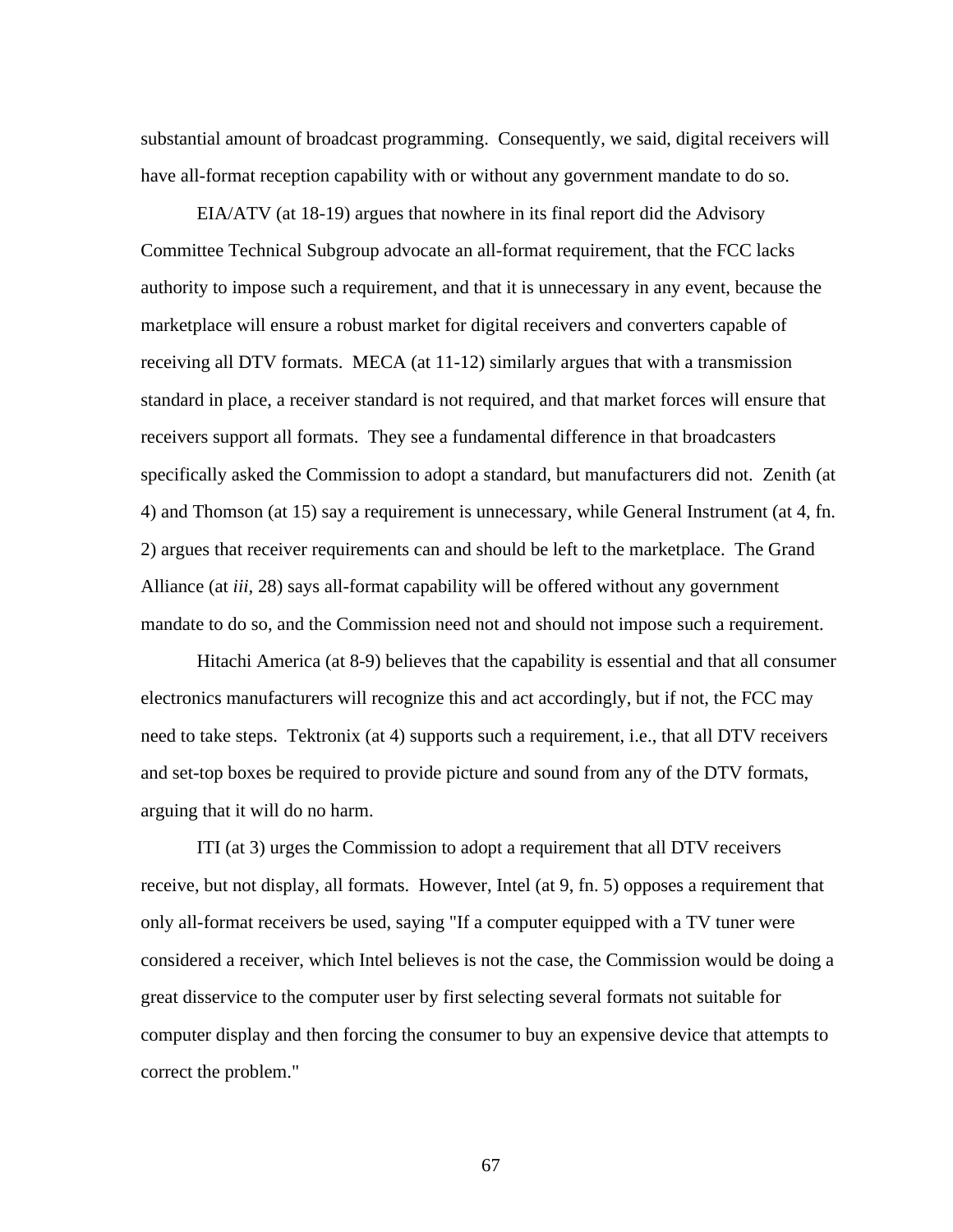After reviewing these comments we remain convinced that manufacturers will be amply motivated by marketplace forces to provide all-format reception capability, with or without any government mandate to do so.

#### **B. The Commission Should Not Impose Other Receiver Requirements**

In addition to the Broadcasters, AFCCE (at 2) supports further requirements on ATV receivers, including minimum requirements for such characteristics as noise figures, equalizer range, and adjacent channel signal immunity, among others, so that the planning factors on which channel allotments are based will result in the best possible service to the public. Carroll (at 7-8) says there is no reason to tolerate bad receiver design for an instant.

MCEA (at *i*, 5) urges the Commission to avoid establishing performance standards for receivers, and MECA (at 12) says there clearly is no need for such requirements. Tektronix (at 4) argues that quality standards should be the subject of voluntary industry standards. The Grand Alliance (at 28) states that if it is determined that any minimum performance levels need to be established for DTV receivers, they should be the subject of voluntary industry standards, just as they have been with the current analog system for many years.

In our initial comments (at *iii*, 29) we explained that the ATSC Implementation Subcommittee, consisting of broadcasters, receiver manufacturers, and others, is examining the need for such requirements related to the reception performance of receivers, and that if they are deemed necessary, we will work with the Consumer Electronics Manufacturers Association to develop such standards, but that such considerations need not and must not delay the adoption of a standard, whether such standards are voluntary or become the subject of FCC regulations.65 Considering all of the comments, we remain convinced that this is the best course to pursue. Accordingly, we urge the Commission not to adopt any performance standards for receivers at this time.

<sup>65</sup>Thomson (at 15) and Zenith (at 15) endorse this position, but they believe that any such standards should definitely be voluntary.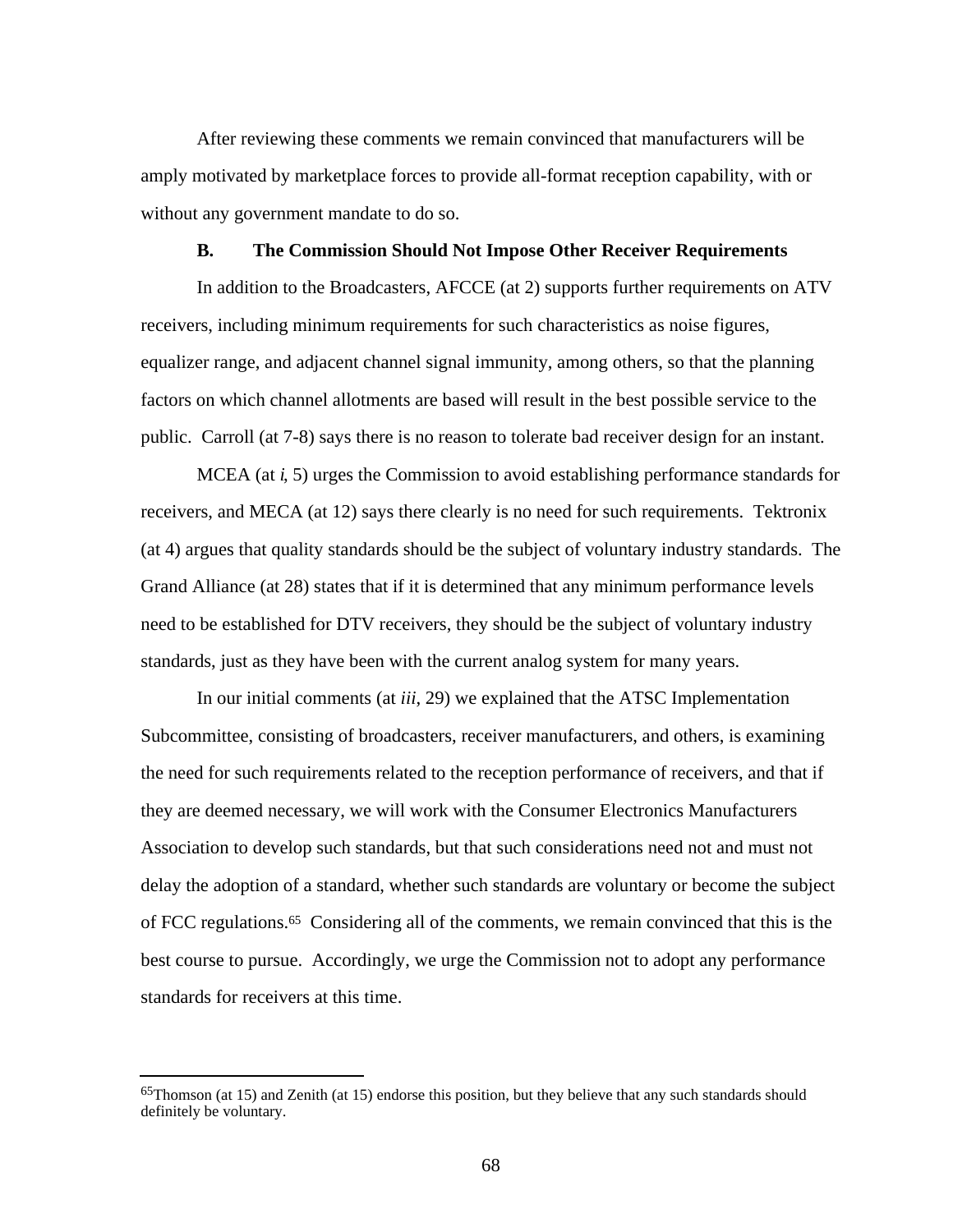Regarding other potential receiver requirements, Siggraph urges the Commission to adopt progressive scan as the one acceptable method of *display.* Microsoft (at 7-8) asks the Commission to require that text and graphics *displayed* on a DTV meet the requirements for text and graphics currently in use for computers, and to incorporate a 72 Hz *display* rate, yet CICATS (at 22) says it does not want the Commission to mandate *display* standards. And Demos (at 2) (the architect of the CICATS counterproposal) urges the FCC to forbid the use of interlaced displays in all new digital television receivers. Intel (at 9) opposes all receiver requirements beyond those necessary to prevent cross-interference between equipment, and PCUBE (at 4) urges the Commission not to mandate any receiver requirements.

With respect to displays, we strongly urge the Commission not to impose any requirements whatsoever, a position that the computer industry has held for many years. Any such requirements would interfere unnecessarily with the competitive market for receivers and would deprive consumers of valuable options and increase prices.

### **VIII. Rapid Adoption of the Standard Will Promote International Trade**

In our initial comments we highlighted the efforts within the Advisory Committee to promote international compatibility of the standard, and stressed the benefits of promoting use of the standard around the world, concluding that the most important thing the Commission could do to facilitate international compatibility and promote export opportunities is to adopt the ATSC DTV Standard as rapidly as possible.66 The other comments on this topic strongly support these conclusions.

NTIA (at 1-2) explains that "[a]doption of a digital transmission standard promises to spur the American economy in terms of manufacturing, trade, technological development and international investment -- including job growth," and "will provide U.S. industry an

<sup>66</sup>We also described recent changes in the charter of ATSC to facilitate our ability to promote the adoption and use of the ATSC DTV Standard in other countries, noting that our efforts encounter the obvious obstacle that the standard has not yet been adopted for terrestrial television in the United States.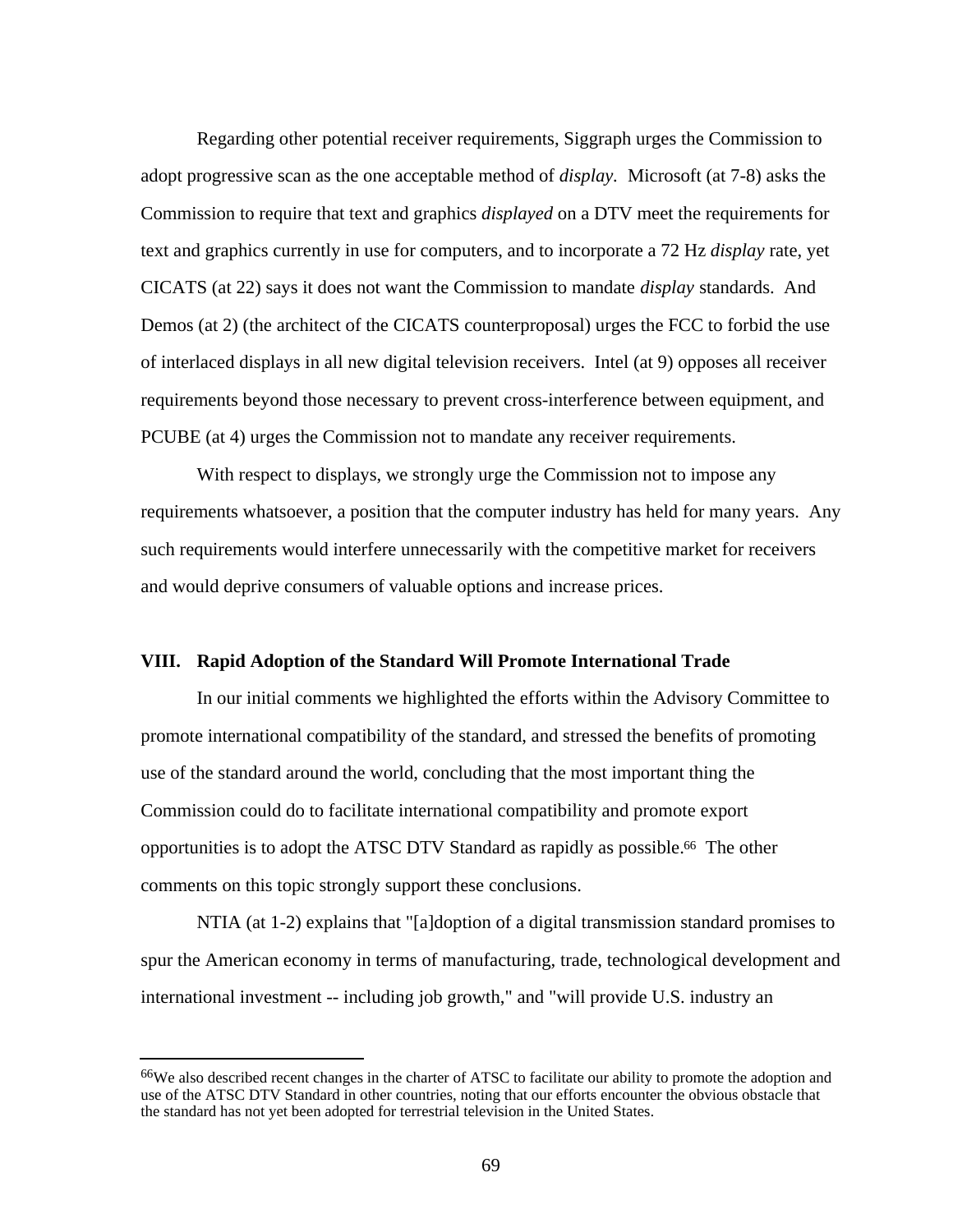opportunity to regain a larger share of the world's consumer electronics market." NTIA (at 2- 3) also describes the growing momentum of DVB, and the likely negative impact if the U.S. government delays or forgoes adoption of the standard, saying "[t]he Commission must act rapidly to ensure that American industry and consumers are able to fully capitalize on the years of hard work that have gone into the development of a new advanced television system. If we fail to act now, the window of opportunity may be closed by the success of competing foreign standards."

OSTP (at 1-3) calls attention to the ever-diminishing "window of opportunity" for the U.S. to define a worldwide standard, describes the threat that inaction will leave the field to DVB, and gives a powerful recitation of the global economic benefits that will flow to the U.S. by prompt adoption of the standard, but will be drawn away by foreign competitors if the Commission fails to act rapidly.

The Broadcasters (at 7), Thomson (at 16), Zenith (at 15-16), and the Grand Alliance (at *iv*, 29-30) all echo the view that the most important thing the Commission can do to promote international trade is to adopt the ATSC DTV Standard as swiftly as possible. Philips (at *v*, 16) sees America on the brink of relinquishing its lead to international competitors, and asks whether the U.S. will become an exporter of DTV and its spin-off technologies, or become an importer of an inferior foreign standard. Philips (at *v-vi*) and Thomson (at 2) stress the importance of adopting a standard for preserving and creating jobs for American workers. Citizens for HDTV (at 12) reiterates these concerns, noting that the European Commission has already issued a binding directive that a single digital transmission standard (DVB) will be used in cable and DBS, and a similar directive is expected soon for terrestrial broadcasts.<sup>67</sup>

<sup>67</sup>*See also,* Reply Comments of the North American National Broadcasters Association, August 9, 1996, saying that further delay in establishing a standard will only hurt North America's ability to participate optimally in the benefits of leadership associated with digital transition.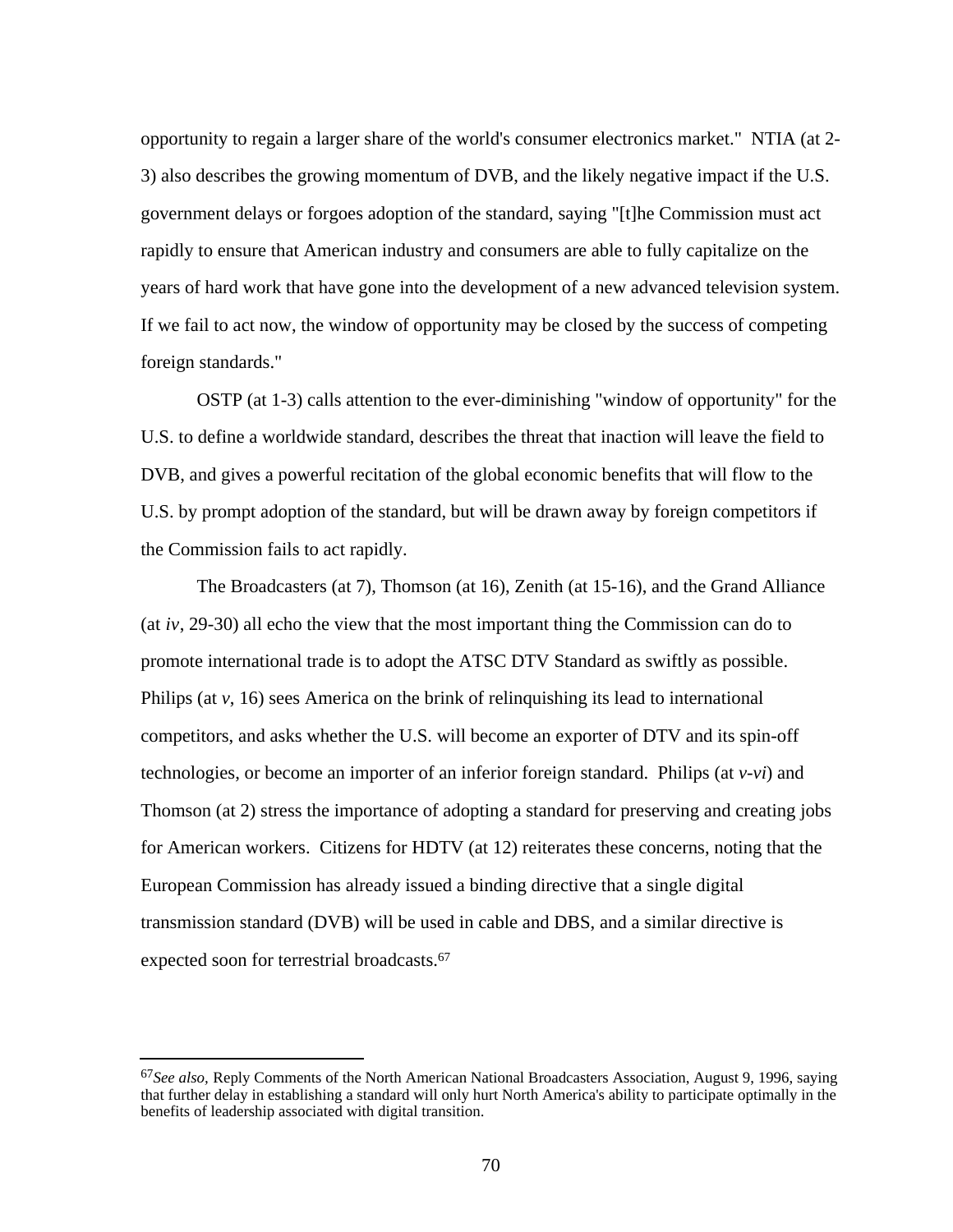General Instrument (at 8-11) summarizes the history of the international trade aspects of the HDTV proceeding, and urges the Commission to help ensure that the standard is finalized expeditiously, promoted first throughout North America and then in South America and Asia, and supported in specific cases where DVB, although inferior to the ATSC Standard, is making crucial inroads.

Sony (at 11-12) argues powerfully that a critical issue of American leadership is at stake, and that a mandated standard is essential. Dolby (at 4) observes that a small delay can be explained, but failure to mandate a standard could soon cripple efforts to export the ATSC standard. Universal Studios (at 2) notes that by incorporating the standard in its rules, the FCC will lay the foundation for enhancing the position of U.S. program producers, and  $MPAA$  (at 8) argues that the standard will facilitate international program exchange.<sup>68</sup>

All of these comments demonstrate conclusively that the rapid adoption of the ATSC DTV Standard will promote international trade and improve our nation's international competitiveness, spurring economic growth and the creation and preservation of high-paying jobs for Americans.

## **IX. Conclusion**

l

As these reply comments have amply demonstrated, none of arguments against adopting a complete standard, and none of the complaints raised against the ATSC DTV Standard in particular, and certainly not the CICATS counterproposal, nor anything else in

<sup>68</sup>A few parties to this proceeding have embraced the mistaken notion that adopting the ATSC Standard would somehow help our foreign trading partners at the expense of Americans. For example, the American Homeowners Foundation (at 2) says that more jobs for American homeowners will be created by policies that increase the U.S. demand for computers than will be created by policies that increase demand for TVs, since more demand for the latter mostly creates jobs for workers of our trading partners. This type of strained, convoluted comment arises out of erroneous and misleading statements made by some members of the computer industry with respect to interoperability issues. The Commission's goal is not and should not be to handicap one industry against another, nor would any of the interoperability issues in this proceeding have that effect, contrary to the assertions of some. The Commission's primary purpose in this proceeding is to oversee the upgrading of free over-the-air television, and to ensure that a competitive marketplace operates to give consumers cost-effective options for accessing that service, including the option to buy a low-cost, basic TV, a more expensive top-of-the-line TV, or a combined PC/TV product.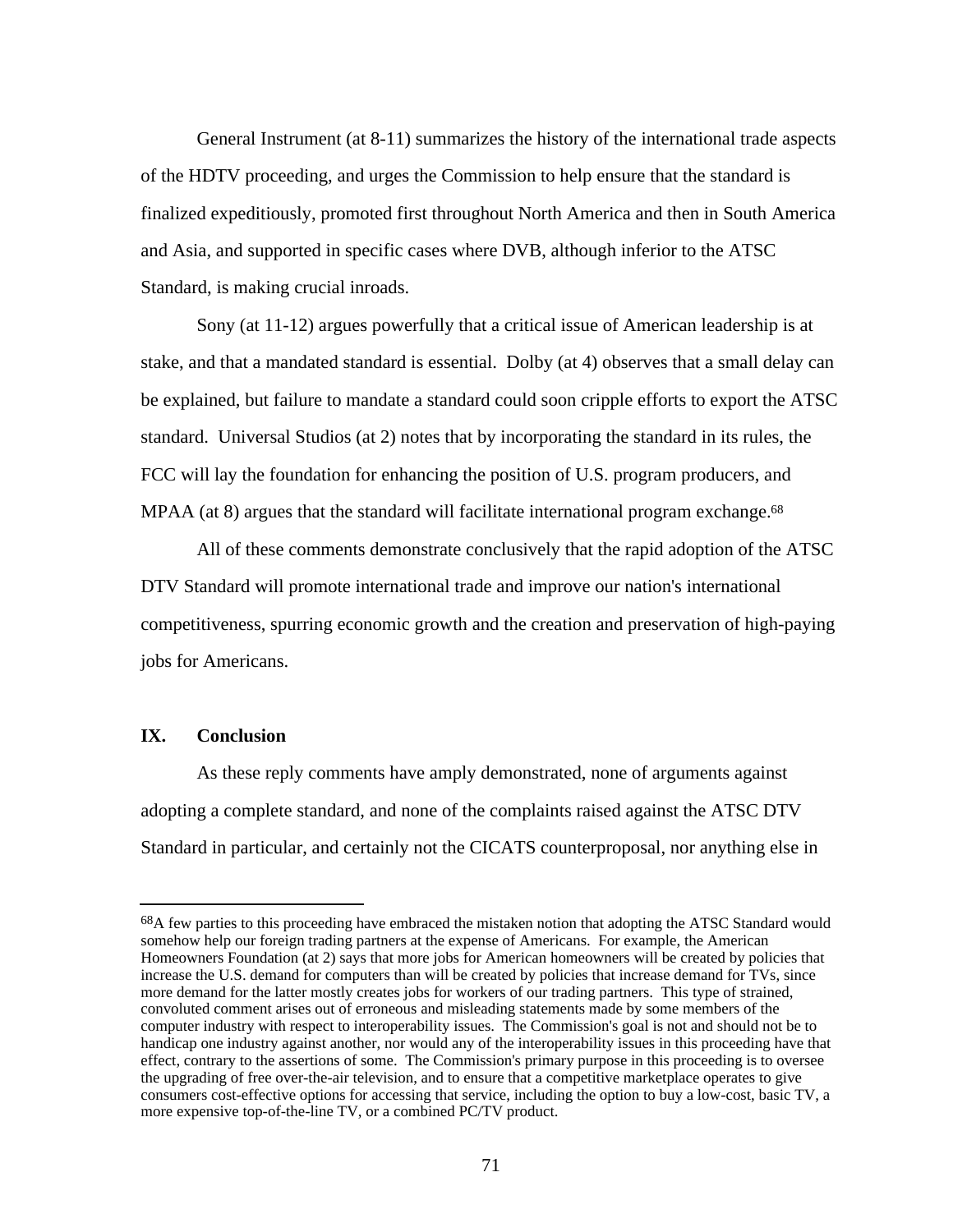the voluminous comments on the NPRM provides a sound basis for changing the Commission's tentative decision to adopt the ATSC DTV Standard as the single standard for use by digital broadcast television licensees. In fact, this thorough analysis of the comments demonstrates conclusively that the Commission should fully embrace the recommendation of its Advisory Committee and adopt the ATSC DTV Standard in its entirety. By so doing, the Commission will unleash a flurry of investment within the involved industries that will support a rapid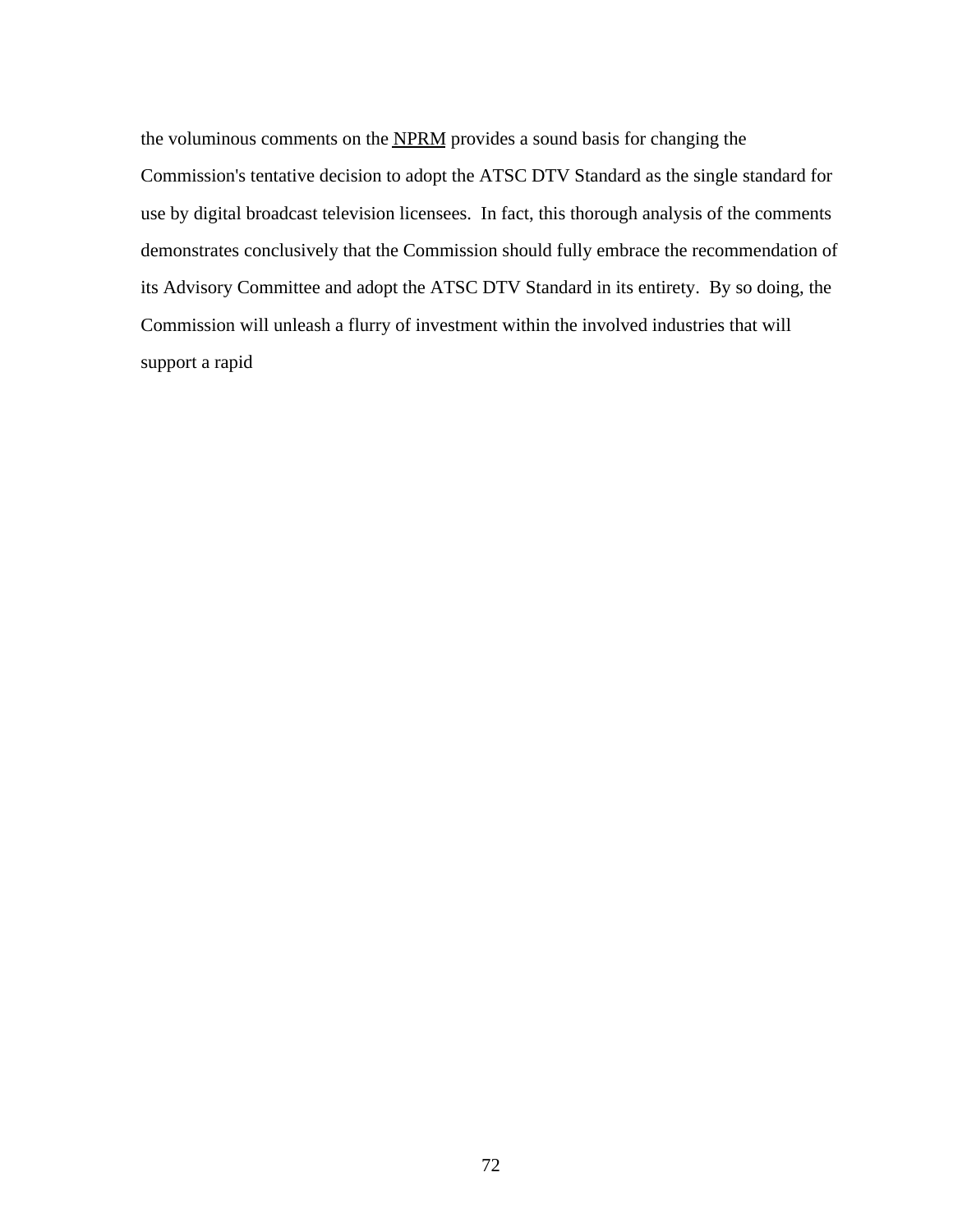implementation of digital broadcast television, quickly bringing the fruits of this beneficial new technology to the American public and beyond.

Accordingly, the Commission should adopt the ATSC DTV Standard for terrestrial broadcast transmission as rapidly as possible.

Respectfully submitted,

Robert K. Graves Chairman

\_\_\_\_\_\_\_\_\_\_\_\_\_\_\_\_\_\_

Mark S. Richer Executive Director

\_\_\_\_\_\_\_\_\_\_\_\_\_\_\_\_\_\_

Advanced Television Systems Committee

1750 K Street, NW, Suite 800 Washington, DC 20006 (202) 828-3130 (202) 828-3131 (fax) http://www.atsc.org

August 12, 1996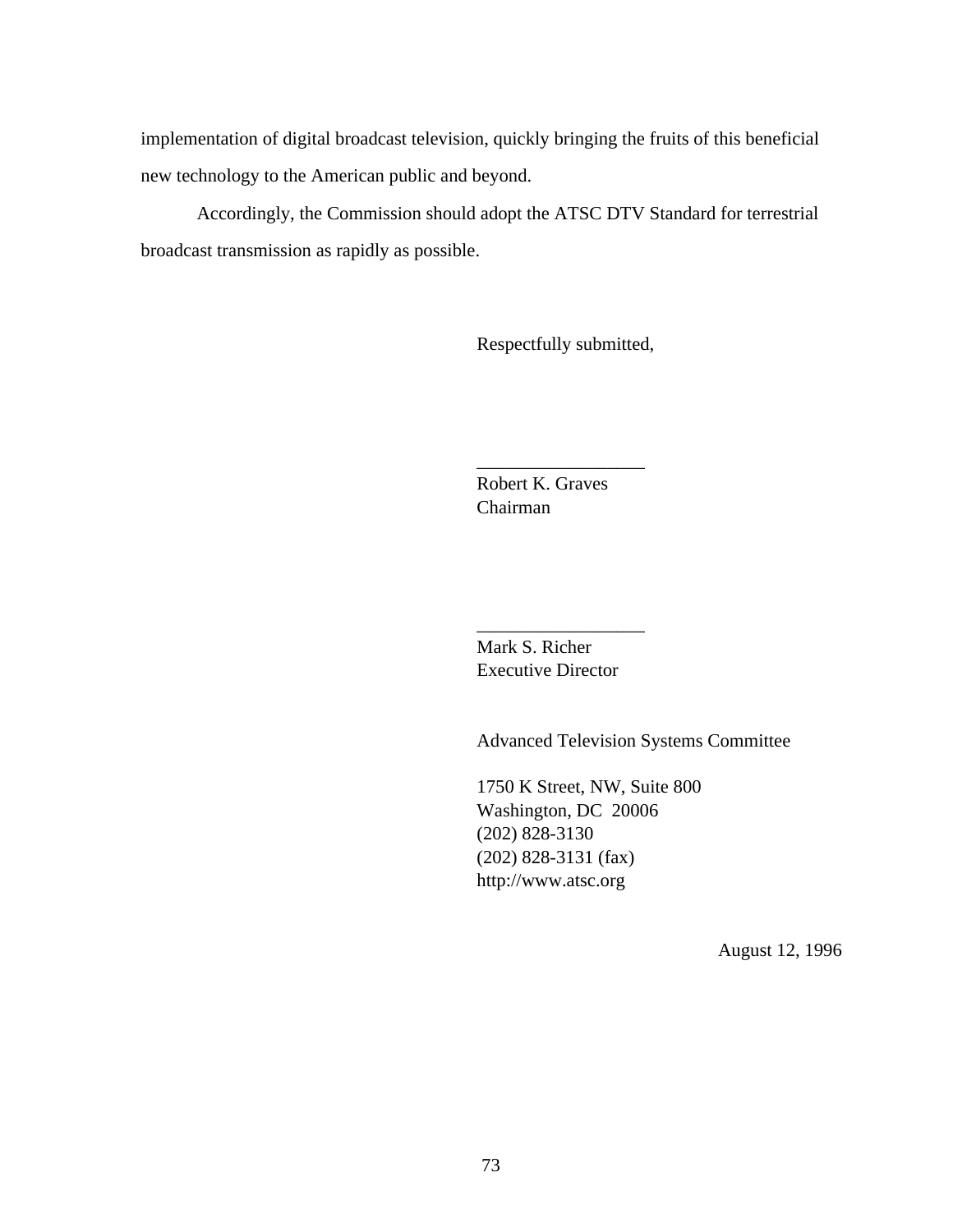# **APPENDIX A: CICATS MPEG COMPLIANCE ISSUES**

# **A. Fundamental violations of the MPEG standard (and some discussion of consequences):**

- 1) Temporal level enhancements, which are proposed by CICATS to be sent in a pure B-frame bit stream, are incompatible with the MPEG standard. It is also not clear how the CICATS system identifies where the temporal enhancement B-frames belong in the image sequence.
- 2) Spatial enhancements, as proposed by CICATS, are incompatible with the MPEG standard. As we understand the CICATS system, it requires more expensive interpolation filters. CICATS' interframe coding of enhancement information requires more precision and dynamic range than MPEG spatial scalability.
- 3) CICATS would prohibit interlace scan, frame rates of 23.976, 29.97, 30, 59.94, and 60 Hz, and non-square pixel formats at 4:3 and 16:9, all of which exist in MPEG and are embodied in currently available video products purchased by consumers. *CICATS receivers and converters would be unable to receive every known bit of digital TV that is currently transmitted in the U.S. via satellite, cable, MMDS, DVD or telephone company video delivery systems*.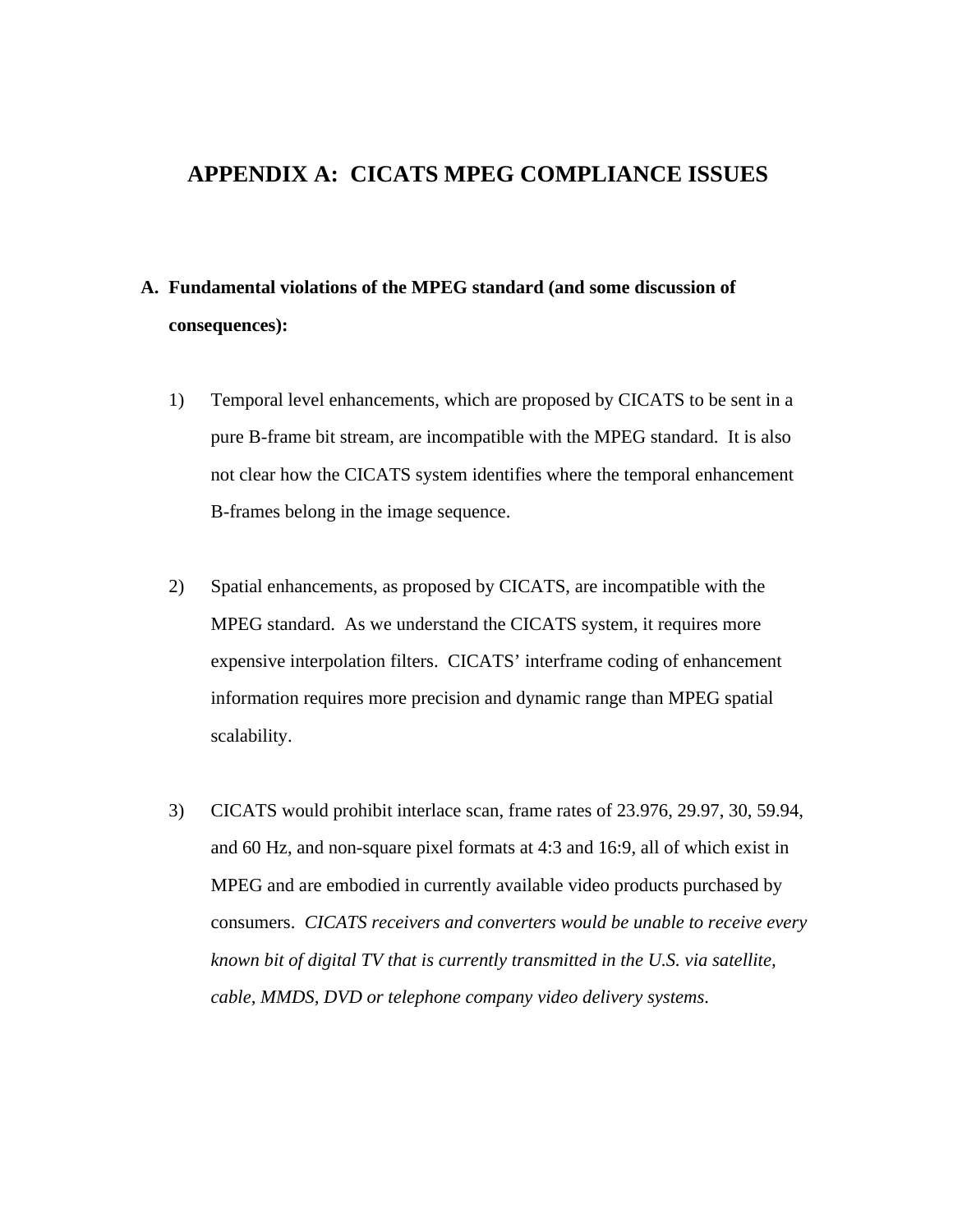- 4) B-frames are disallowed in the CICATS base level. This necessarily limits encoder flexibility in facilitating reduced-cost decoding of the base level. Prohibition of B-frames also limits options for support of necessary consumer VCR functions, including extraction of subsets of the video data for trick play functions. The restriction should be particularly onerous to computer CPUbased decoders, since it removes a number of options for graceful decoder degradation. In addition, it is well-accepted that the inclusion of B-frames provides higher quality images for a given bit rate. This is especially true for more critical video sequences.<sup>1</sup>
- 5) No maximum bit rates are specified. Clearly specified maximum bit rates are needed to ensure interoperability.
- 6) CICATS requires that film color primaries must be supported, in contrast to MPEG's support of video color primaries. Since the video transmitted is not intended for film transfer, this would seem to be an unnecessary burden on receivers.
- 7) CICATS appears to require display functions (e.g., overlay capability) that will add cost.
- 8) The CICATS system is poorly specified, with ambiguities and missing information. This stands in sharp contrast to the formal specifications of the MPEG and ATSC Standards. The MPEG standard (and its ATSC derivative) also had the benefit of dozens of the world's experts on video compression

j

<sup>1</sup>"Performance Evaluation of MPEG-2 Video Coding for HDTV," Daniel Lauzon, Andre Vincent and Limin Wang, Communications Research Centre, IEEE Transactions on Broadcasting , June, 1996.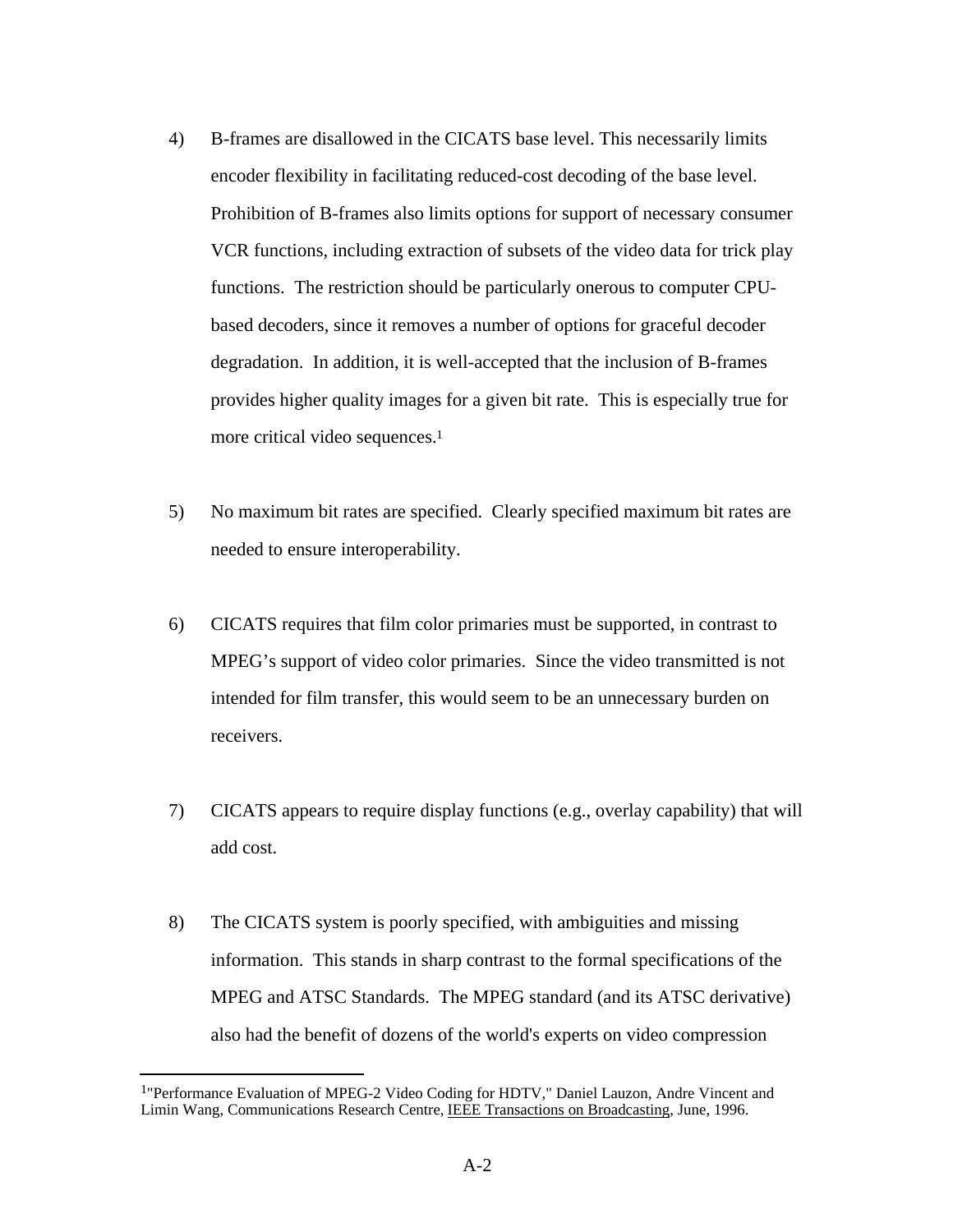checking each others' work and documentation, including interoperability experiments and objective quality experiments.

## **B. Violations of any currently defined MPEG profile or level:**

- 1) The only frame rates allowed in any currently defined MPEG profile or level are 24, 25, 30, 50, and 60 Hz (and the 23.976, 29.97, and 59.94 Hz "TV-rate" variations). Thus, the 72 Hz and even the 36 Hz CICATS base level formats are not compliant with any existing MPEG-2 profile or level.
- 2) CICATS allows up to 2048 horizontal pixels, whereas the MPEG-allowed maximum is 1920.
- 3) The CICATS base level specifies a 1 Mbit channel buffer. This is too small to permit high quality video decoding. MPEG-2 MP@ML specifies a 1.835 Mbit channel buffer, which is at least 4.4 bits/pixel, but CICATS only allows 1.9 bits/pixel. We note that this issue of channel buffer size can easily be overlooked in simulation. Had DemoGraFX implemented its system in realtime hardware, the situation would have become apparent.